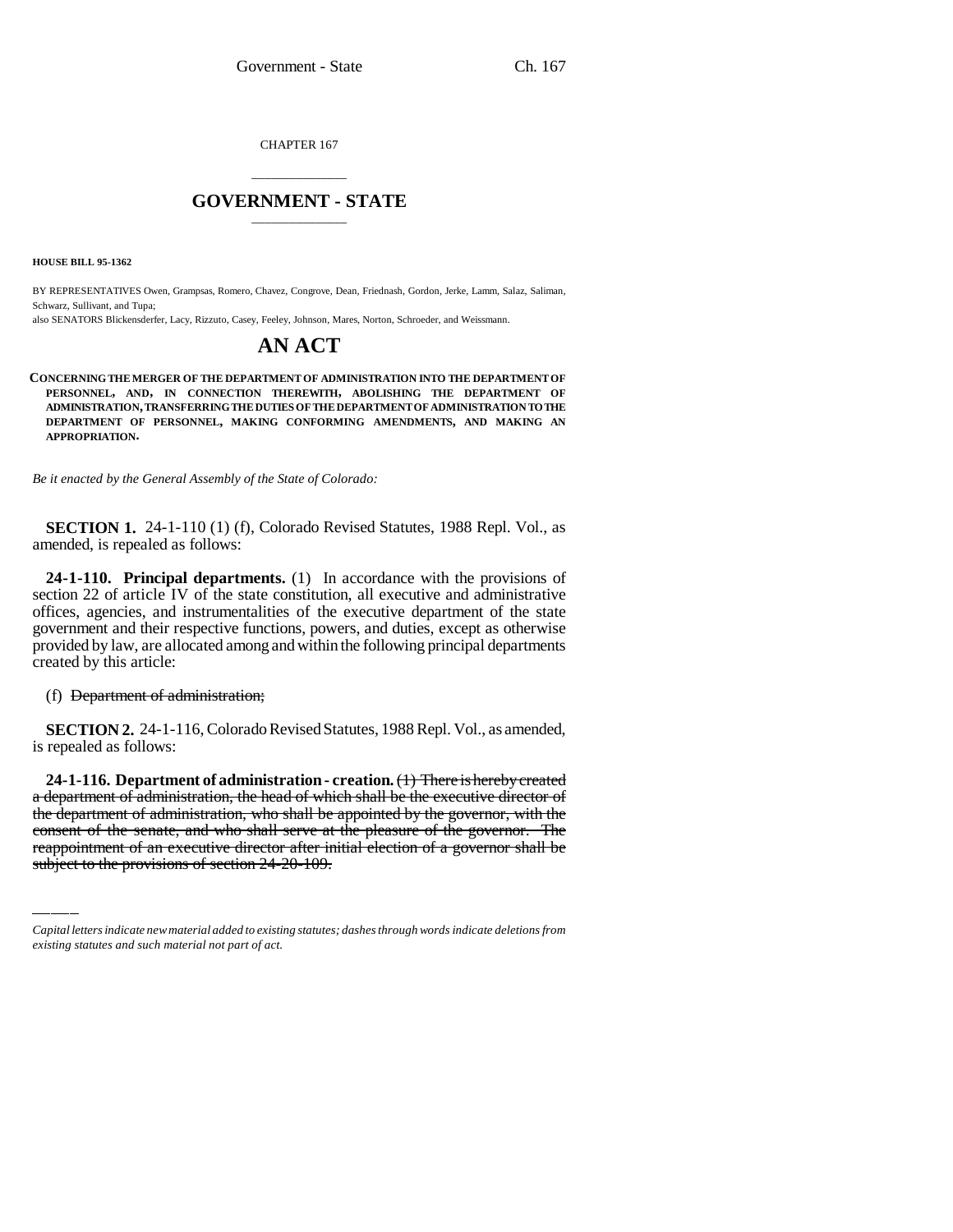### (2) The department of administration shall consist of the following divisions:

(a) Division of purchasing, the head of which shall be the state purchasing director. The division of purchasing and the office of state purchasing director, created by part 2 of article 102 of this title, and their powers, duties, and functions are transferred by a **type 2** transfer to the department of administration as the division of purchasing.

### (b) Repealed.

(c) Division of state archives and public records, the head of which shall be the state archivist. The division of state archives and public records and the office of state archivist, created by part 1 of article 80 of this title, and their powers, duties, and functions are transferred by a **type 2** transfer to the department of administration as the division of state archives and public records.

### (d) Repealed.

(d.5) The general government computer center, the head of which shall be the director of the general government computer center. The said center and director shall exercise the powers, duties, and functions specified in this article and in part 16 of article 30 of this title under the department of administration and the executive director thereof as if the same were transferred by a **type 2** transfer to the department. The powers, duties, and functions of the division of automated data processing and of its director pursuant to this article and part 6 of article 30 of this title, concerning the operation of automated data processing equipment, including the data entry, systems development and programming, and computer functions thereof, are transferred by a **type 2** transfer to the general government computer center.

(e) Division of accounts and control, the head of which shall be the controller. The division of accounts and control and the office of controller, created by part 2 of article 30 of this title, and their powers, duties, and functions, except those powers, duties, and functions transferred by paragraph (d) of this subsection (2), are transferred by a **type 2** transfer to the department of administration as the division of accounts and control.

### (f) Repealed.

(g) Division of telecommunications, the head of which shall be the state telecommunications director. The division of telecommunications and the state telecommunications director, created by part 9 of article 30 of this title, shall exercise their powers and perform their duties and functions as if transferred by a **type 2** transfer to the department of administration as a division thereof.

(h) Division of administrative hearings, the head of which shall be the executive director of the department of administration, created by part 10 of article 30 of this title, which shall exercise its powers and perform its duties and functions as if transferred by a **type 2** transfer to the department of administration as a division thereof;

(i) Division of central services, the head of which shall be the director of central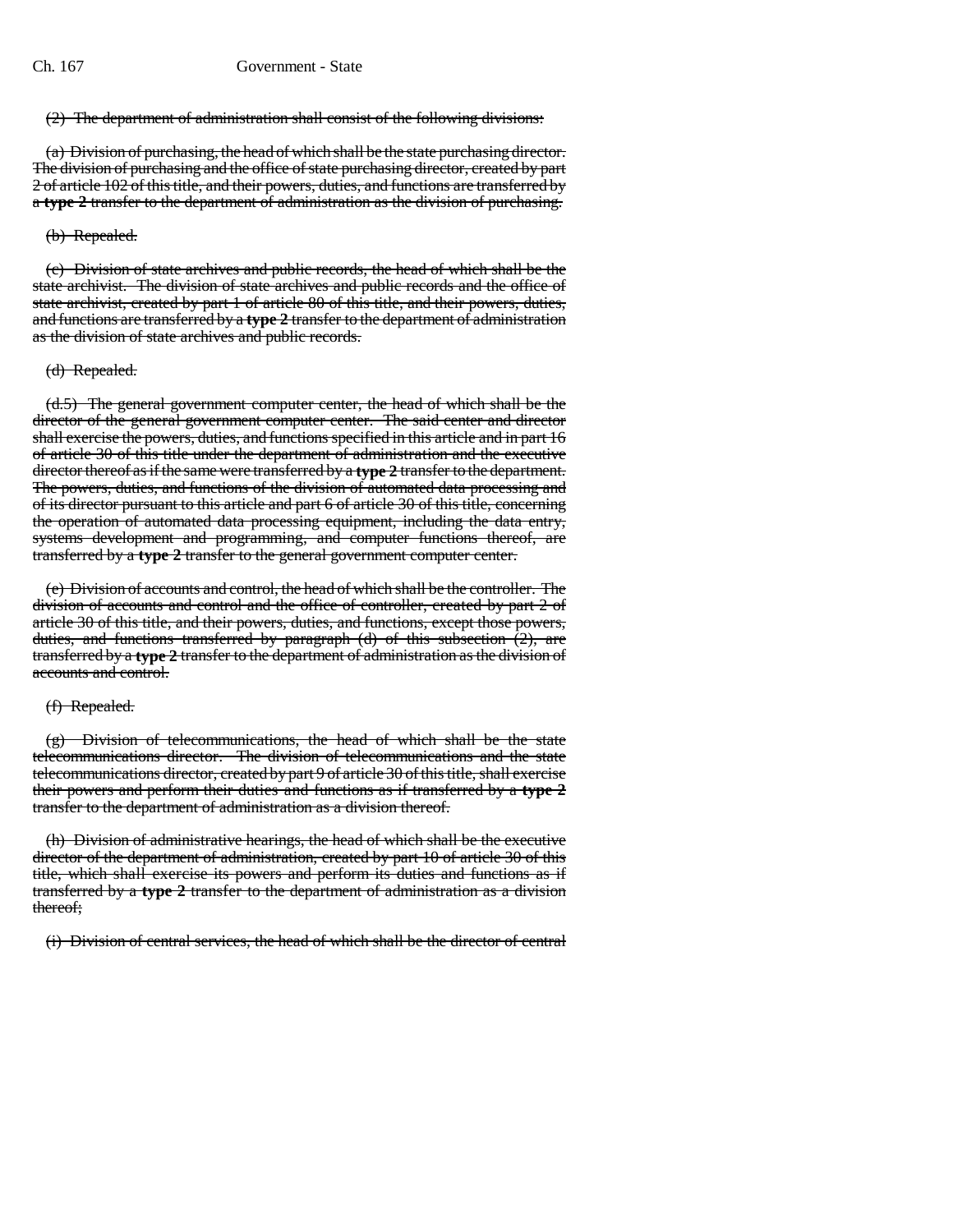services. The division of central services and the director of central services, created by part 11 of article 30 of this title, shall exercise their powers and perform their duties and functions as if transferred by a **type 2** transfer to the department of administration.

(j) (I) Division of risk management, the head of which shall be the state risk manager. The division of risk management and the state risk manager, created by part 15 of article 30 of this title, shall exercise their powers and perform their duties and functions as if transferred by a **type 2** transfer to the department of administration as a division thereof.

(II) Repealed.

(3) Repealed.

(4) The division of accounts and control shall contain the following:

(a) The accounting section. Those powers, duties, and functions of the division of accounts and control relating to accounting, accounting systems, and financial and other reports, pursuant to part 2 of article 30 of this title and other laws relating thereto, are transferred by a **type 2** transfer to the department of administration and allocated to the division of accounts and control as a section thereof.

(b) and (c) Repealed.

(d) The incentive award suggestion system board, created by part 8 of article 30 of this title, and its powers, duties, and functions are transferred by a **type 2** transfer to the department of administration.

(5) The powers, duties, and functions concerning state buildings, specified by part 13 of article 30 of this title, formerly vested in the office of state planning and budgeting, are transferred by a **type 2** transfer to the department of administration.

(6) (a) The state claims board, created by part 15 of article 30 of this title, shall exercise its powers and perform its duties and functions as if it were transferred by a **type 1** transfer to the department of administration.

(b) Repealed.

(7) Repealed.

(8) The department of administration shall include the commission on information management, created by section 24-30-1701. Said commission shall exercise its powers and perform its duties and functions as if transferred by a **type 1** transfer to the department of administration.

**SECTION 3.** 24-1-128, Colorado Revised Statutes, 1988 Repl. Vol., as amended, is amended BY THE ADDITION OF THE FOLLOWING NEW SUBSECTIONS to read:

**24-1-128. Department of personnel - creation.** (6) THE POWERS, DUTIES, AND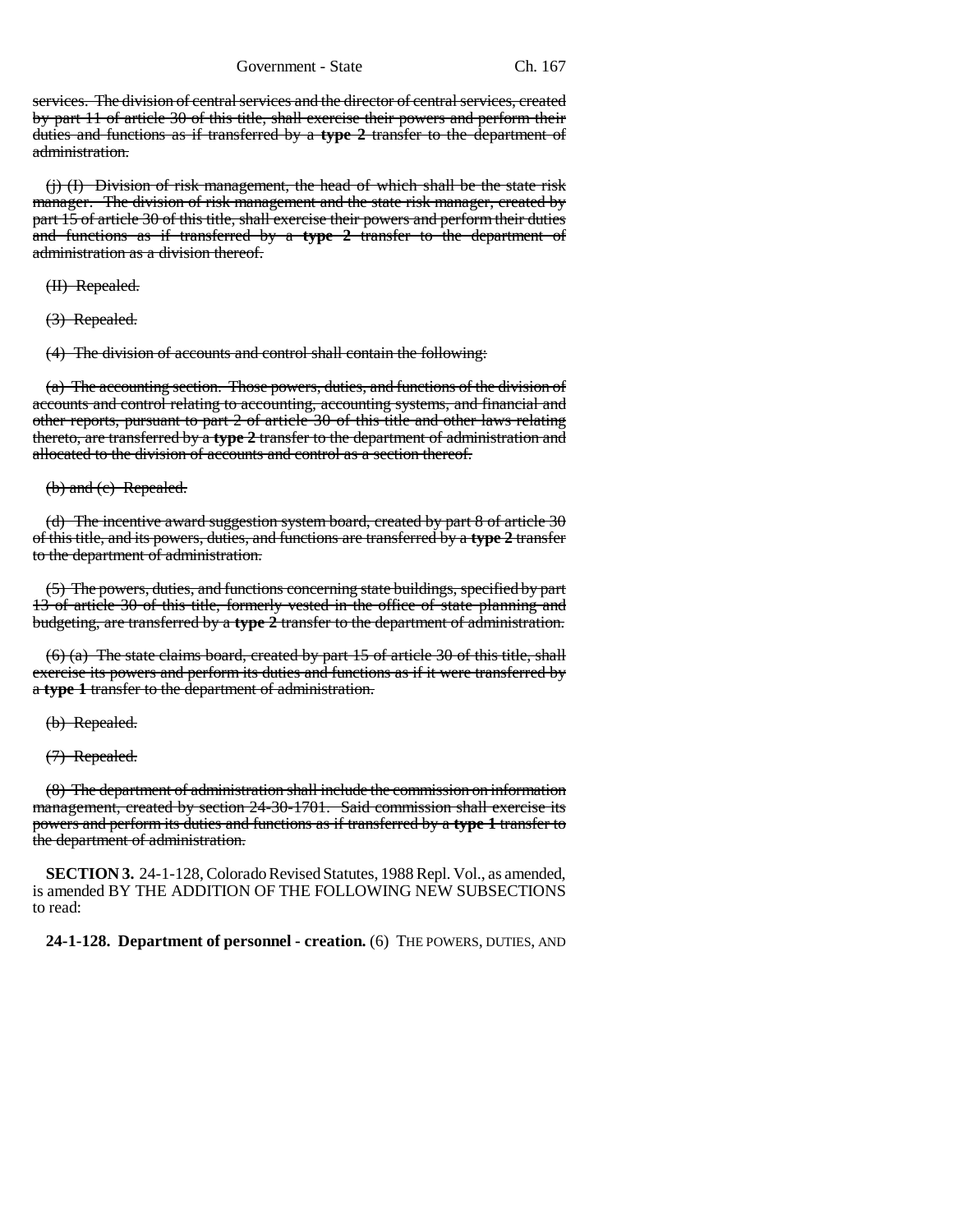FUNCTIONS OF THE DEPARTMENT OF ADMINISTRATION ARE TRANSFERRED BY A **TYPE 3** TRANSFER TO THE DEPARTMENT OF PERSONNEL, AND THE DEPARTMENT OF ADMINISTRATION IS HEREBY ABOLISHED.

(7) THE DEPARTMENT OF PERSONNEL SHALL INCLUDE THE FOLLOWING ADMINISTRATIVE SUPPORT SERVICES:

(a) DIVISION OF PURCHASING, THE HEAD OF WHICH SHALL BE THE STATE PURCHASING DIRECTOR. THE DIVISION OF PURCHASING AND THE OFFICE OF STATE PURCHASING DIRECTOR, CREATED BY PART 2 OF ARTICLE 102 OF THIS TITLE, AND THEIR POWERS, DUTIES, AND FUNCTIONS ARE TRANSFERRED BY A **TYPE 2** TRANSFER TO THE DEPARTMENT OF PERSONNEL AS THE DIVISION OF PURCHASING.

(b) DIVISION OF STATE ARCHIVES AND PUBLIC RECORDS, THE HEAD OF WHICH SHALL BE THE STATE ARCHIVIST. THE DIVISION OF STATE ARCHIVES AND PUBLIC RECORDS AND THE OFFICE OF STATE ARCHIVIST, CREATED BY PART 1 OF ARTICLE 80 OF THIS TITLE, AND THEIR POWERS, DUTIES, AND FUNCTIONS ARE TRANSFERRED BY A **TYPE 2** TRANSFER TO THE DEPARTMENT OF PERSONNEL AS THE DIVISION OF STATE ARCHIVES AND PUBLIC RECORDS.

(c) THE GENERAL GOVERNMENT COMPUTER CENTER, THE HEAD OF WHICH SHALL BE THE DIRECTOR OF THE GENERAL GOVERNMENT COMPUTER CENTER. THE POWERS, DUTIES, AND FUNCTIONS SPECIFIED IN THIS ARTICLE AND IN PART 16 OF ARTICLE 30 OF THIS TITLE CONCERNING THE CENTER AND DIRECTOR ARE TRANSFERRED BY A **TYPE 2** TRANSFER TO THE DEPARTMENT OF PERSONNEL. THE POWERS, DUTIES, AND FUNCTIONS CONCERNING THE OPERATION OF AUTOMATED DATA PROCESSING EQUIPMENT, INCLUDING THE DATA ENTRY, SYSTEMS DEVELOPMENT AND PROGRAMMING, AND COMPUTER FUNCTIONS THEREOF, ARE TRANSFERRED BY A **TYPE 2** TRANSFER TO THE GENERAL GOVERNMENT COMPUTER CENTER.

(d) DIVISION OF ACCOUNTS AND CONTROL, THE HEAD OF WHICH SHALL BE THE CONTROLLER. THE DIVISION OF ACCOUNTS AND CONTROL AND THE OFFICE OF CONTROLLER, CREATED BY PART 2 OF ARTICLE 30 OF THIS TITLE, AND THEIR POWERS, DUTIES, AND FUNCTIONS, EXCEPT THOSE POWERS, DUTIES, AND FUNCTIONS TRANSFERRED BY PARAGRAPH (c) OF THIS SUBSECTION (7), ARE TRANSFERRED BY A **TYPE 2**TRANSFER TO THE DEPARTMENT OF PERSONNEL AS THE DIVISION OF ACCOUNTS AND CONTROL.

(e) DIVISION OF TELECOMMUNICATIONS, THE HEAD OF WHICH SHALL BE THE STATE TELECOMMUNICATIONS DIRECTOR. THE DIVISION OF TELECOMMUNICATIONS AND THE STATE TELECOMMUNICATIONS DIRECTOR, CREATED BY PART 9 OF ARTICLE 30 OF THIS TITLE, AND THEIR POWERS, DUTIES, AND FUNCTIONS ARE TRANSFERRED BY **TYPE 2** TRANSFER TO THE DEPARTMENT OF PERSONNEL AS A DIVISION THEREOF.

(f) DIVISION OF ADMINISTRATIVE HEARINGS, THE HEAD OF WHICH SHALL BE THE EXECUTIVE DIRECTOR OF THE DEPARTMENT OF PERSONNEL. THE DIVISION OF ADMINISTRATIVE HEARINGS, CREATED BY PART 10 OF ARTICLE 30 OF THIS TITLE, AND ITS POWERS, DUTIES, AND FUNCTIONS ARE TRANSFERRED BY A **TYPE 2** TRANSFER TO THE DEPARTMENT OF PERSONNEL AS A DIVISION THEREOF.

(g) DIVISION OF CENTRAL SERVICES, THE HEAD OF WHICH SHALL BE THE DIRECTOR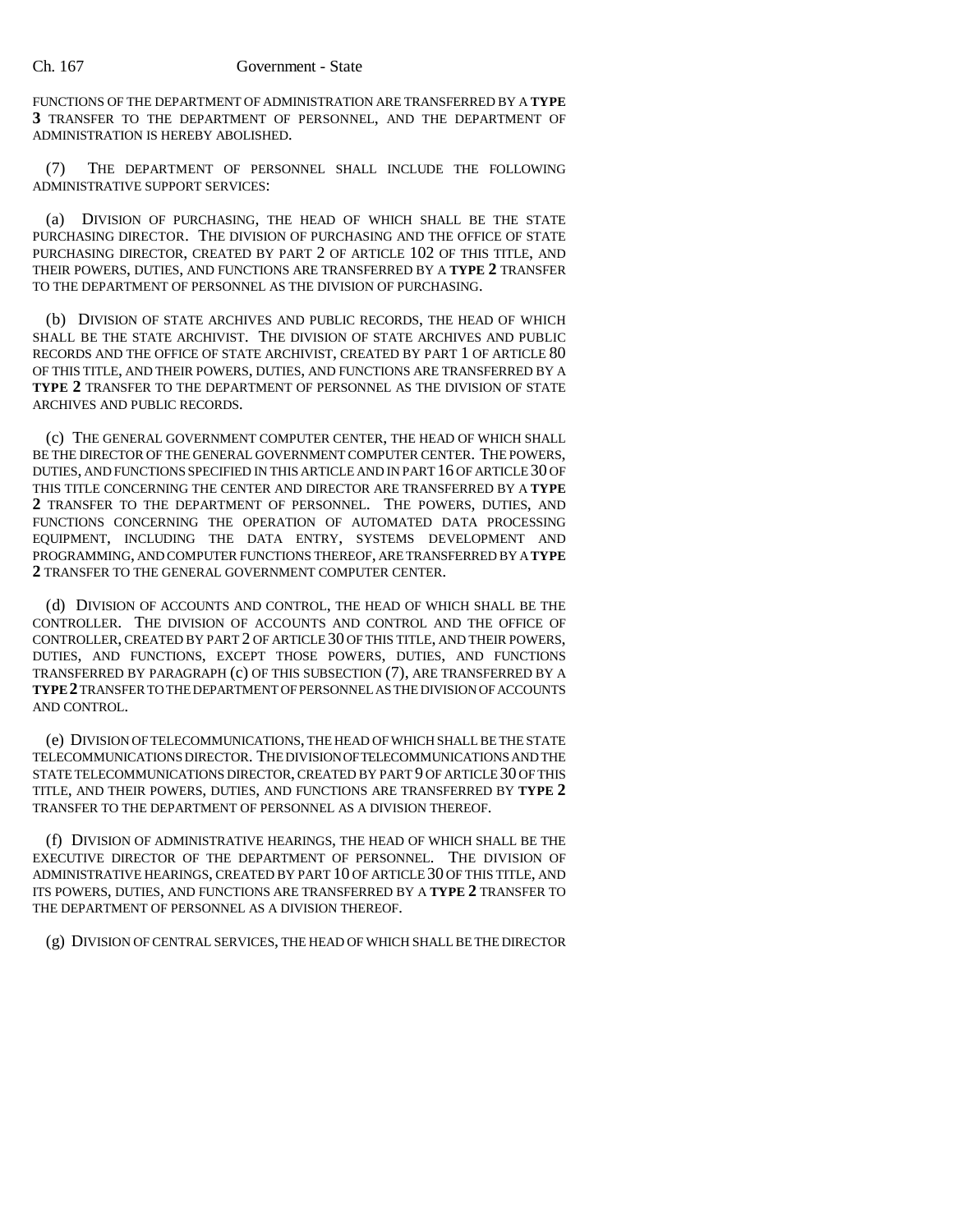OF CENTRAL SERVICES. THE DIVISION OF CENTRAL SERVICES AND THE DIRECTOR OF CENTRAL SERVICES, CREATED BY PART 11 OF ARTICLE 30 OF THIS TITLE, AND THEIR POWERS, DUTIES, AND FUNCTIONS ARE TRANSFERRED BY A **TYPE 2** TRANSFER TO THE DEPARTMENT OF PERSONNEL.

(h) DIVISION OF RISK MANAGEMENT, THE HEAD OF WHICH SHALL BE THE STATE RISK MANAGER. THE DIVISION OF RISK MANAGEMENT AND THE STATE RISK MANAGER, CREATED BY PART 15 OF ARTICLE 30 OF THIS TITLE, AND THEIR POWERS, DUTIES, AND FUNCTIONS ARE TRANSFERRED BY A **TYPE 2** TRANSFER TO THE DEPARTMENT OF PERSONNEL AS A DIVISION THEREOF.

(i) DIVISION OF ACCOUNTS AND CONTROL. THE DIVISION OF ACCOUNTS AND CONTROL PURSUANT TO PART 2 OF ARTICLE 30 OF THIS TITLE, AND ITS POWERS, DUTIES, AND FUNCTIONS ARE TRANSFERRED BY A **TYPE 2** TRANSFER TO THE DEPARTMENT OF PERSONNEL AS A DIVISION THEREOF.

(j) THE INCENTIVE AWARD SUGGESTION SYSTEM BOARD. SUCH BOARD, CREATED BY PART 8 OF ARTICLE 30 OF THIS TITLE, AND ITS POWERS, DUTIES, AND FUNCTIONS ARE TRANSFERRED BY A **TYPE 2** TRANSFER TO THE DEPARTMENT OF PERSONNEL.

(k) THE POWERS, DUTIES, AND FUNCTIONS CONCERNING STATE BUILDINGS. SUCH POWERS, DUTIES, AND FUNCTIONS, SPECIFIED BY PART 13 OF ARTICLE 30 OF THIS TITLE AND FORMERLY VESTED IN THE OFFICE OF STATE PLANNING AND BUDGETING, ARE TRANSFERRED BY A **TYPE 2** TRANSFER TO THE DEPARTMENT OF PERSONNEL.

(l) THE STATE CLAIMS BOARD, CREATED BY PART 15 OF ARTICLE 30 OF THIS TITLE, AND ITS POWERS, DUTIES, AND FUNCTIONS ARE TRANSFERRED BY A **TYPE 1** TRANSFER TO THE DEPARTMENT OF PERSONNEL.

(m) THE COMMISSION ON INFORMATION MANAGEMENT. SUCH COMMISSION, CREATED BY SECTION 24-30-1701, AND ITS POWERS, DUTIES, AND FUNCTIONS ARE TRANSFERRED BY A **TYPE 1** TRANSFER TO THE DEPARTMENT OF PERSONNEL.

**SECTION 4.** 24-30-101, Colorado Revised Statutes, 1988 Repl. Vol., is REPEALED AND REENACTED, WITH AMENDMENTS, to read:

**24-30-101. Department of personnel - state support services.** ON AND AFTER JULY 1, 1995, IN AN EFFORT TO ELIMINATE UNNECESSARY FUNCTIONS, AVOID DUPLICATION, REDUCE COSTS, INCREASE EFFICIENCY, AND IMPROVE SERVICES TO THE STATE AND THE PUBLIC, THE RIGHTS, POWERS, DUTIES, FUNCTIONS, OBLIGATIONS, AND DIVISIONS OF THE DEPARTMENT OF ADMINISTRATION ARE TRANSFERRED TO THE DEPARTMENT OF PERSONNEL.

**SECTION 5.** 24-30-102, Colorado Revised Statutes, 1988 Repl. Vol., is REPEALED AND REENACTED, WITH AMENDMENTS, to read:

**24-30-102. Construction of terms.** ON AND AFTER JULY 1,1995, WHEN ANY LAW OF THIS STATE REFERS TO THE EXECUTIVE DIRECTOR OF THE DEPARTMENT OF ADMINISTRATION, SAID LAW SHALL BE CONSTRUED AS REFERRING TO THE EXECUTIVE DIRECTOR OF THE DEPARTMENT OF PERSONNEL. WHEN ANY LAW OF THIS STATE REFERS TO THE DEPARTMENT OF ADMINISTRATION SAID LAW SHALL BE CONSTRUED AS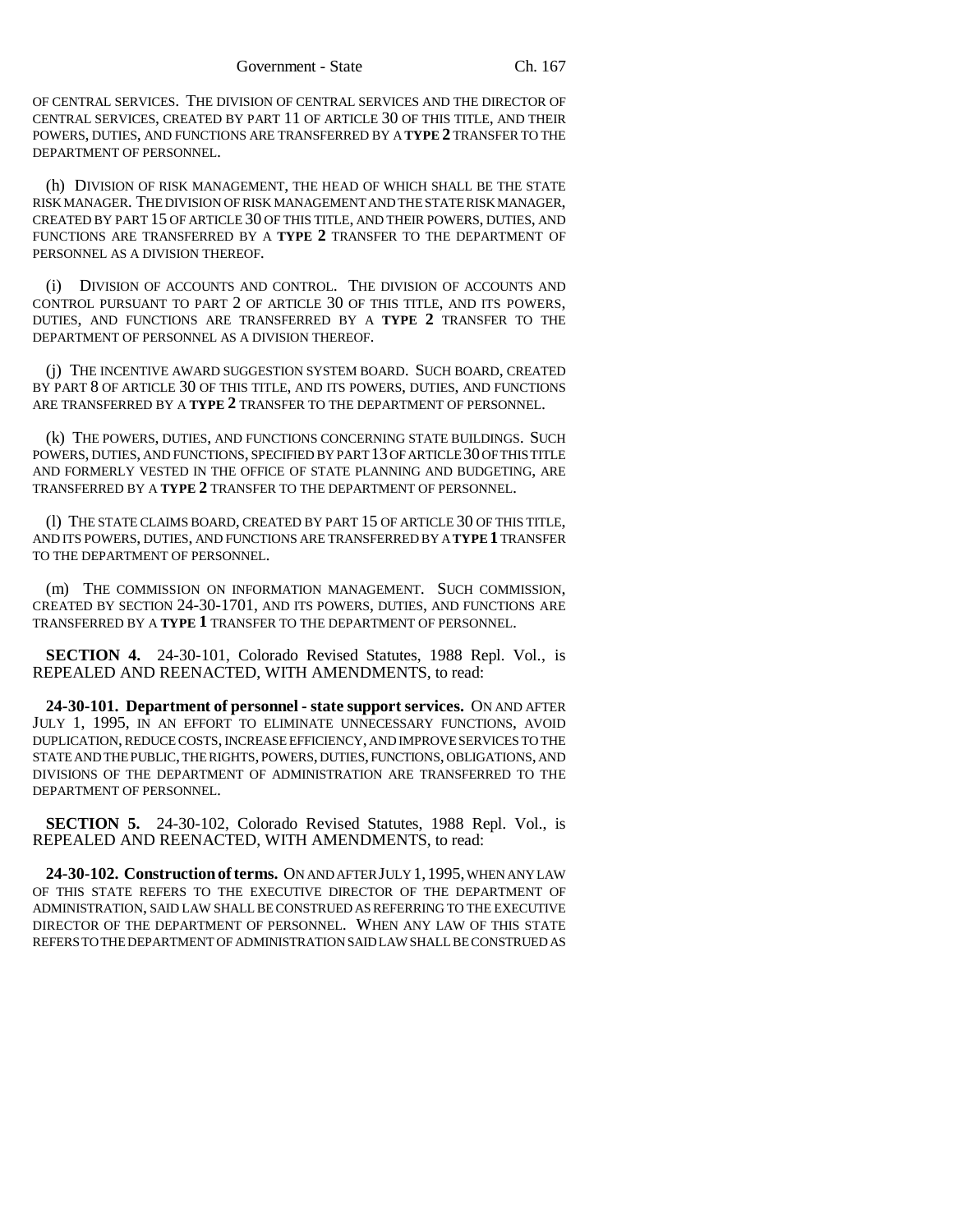REFERRING TO THE DEPARTMENT OF PERSONNEL.

**SECTION 6.** Title 24, Colorado Revised Statutes, 1988 Repl. Vol., as amended, is amended BY THE ADDITION OF A NEW ARTICLE to read: **ARTICLE 50.3 State Administrative Support Services - Department of Personnel**

# PART 1 GENERAL PROVISIONS

**24-50.3-101. Legislative declaration.** THE GENERAL ASSEMBLY HEREBY FINDS, DETERMINES, AND DECLARES THAT THE MERGER OF THE DEPARTMENT OF ADMINISTRATION, WHICH IS RESPONSIBLE FOR PROVIDING SPECIFIC ADMINISTRATIVE SUPPORT SERVICES TO STATE AGENCIES, INTO THE DEPARTMENT OF PERSONNEL, WHICH IS RESPONSIBLE FOR THE ADMINISTRATION OF THE STATE PERSONNEL SYSTEM, WILL RESULT IN INCREASED EFFICIENCY, REDUCED COSTS, INCREASED ACCOUNTABILITY, AND IMPROVEMENTS IN THE PROVISION OF SERVICES TO STATE AGENCIES AND THE PUBLIC. IT IS FOR THIS PURPOSE THAT THE GENERAL ASSEMBLY HAS ENACTED THIS ARTICLE.

**24-50.3-102. Short title.** THIS ARTICLE SHALL BE KNOWN AND MAY BE CITED AS THE "STATE SUPPORT SERVICES REORGANIZATION ACT".

**24-50.3-103. Definitions.** AS USED IN THIS ARTICLE, UNLESS THE CONTEXT OTHERWISE REQUIRES:

(1) "DEPARTMENT" MEANS THE DEPARTMENT OF PERSONNEL.

(2) "EXECUTIVE DIRECTOR" MEANS THE EXECUTIVE DIRECTOR OF THE DEPARTMENT OF PERSONNEL.

**24-50.3-104. Powers and duties of executive director.** (1) NOTHING IN THIS ARTICLE SHALL BE CONSTRUED TO DIMINISH THE RESPONSIBILITY OF THE EXECUTIVE DIRECTOR IN ADMINISTERING THE STATE PERSONNEL SYSTEM AS REQUIRED BY THE STATE CONSTITUTION OR STATUTES.

(2) IN ADDITION TO ALL OTHER POWERS AND DUTIES CONFERRED OR IMPOSED UPON THE EXECUTIVE DIRECTOR BY THIS ARTICLE OR ANY OTHER LAW, THE EXECUTIVE DIRECTOR SHALL:

(a) STUDY AND MAKE RECOMMENDATIONS TO THE GOVERNOR REGARDING IMPROVEMENTS IN TECHNIQUES USED BY STATE AGENCIES FOR MANAGEMENT SPECIALTIES, INCLUDING, BUT NOT LIMITED TO, ACCOUNTING, PURCHASING, MAINTENANCE OF STATE BUILDINGS AND GROUNDS, RECORDS MANAGEMENT, AND DATA PROCESSING MANAGEMENT;

(b) COORDINATE AND PROVIDE SERVICES USED BY MORE THAN ONE STATE AGENCY;

(c) REVIEW AGENCIES' PROGRAMS AND MANAGEMENT IN ORDER TO IDENTIFY PROBLEMS AND SUGGEST IMPROVEMENTS TO THE GOVERNOR;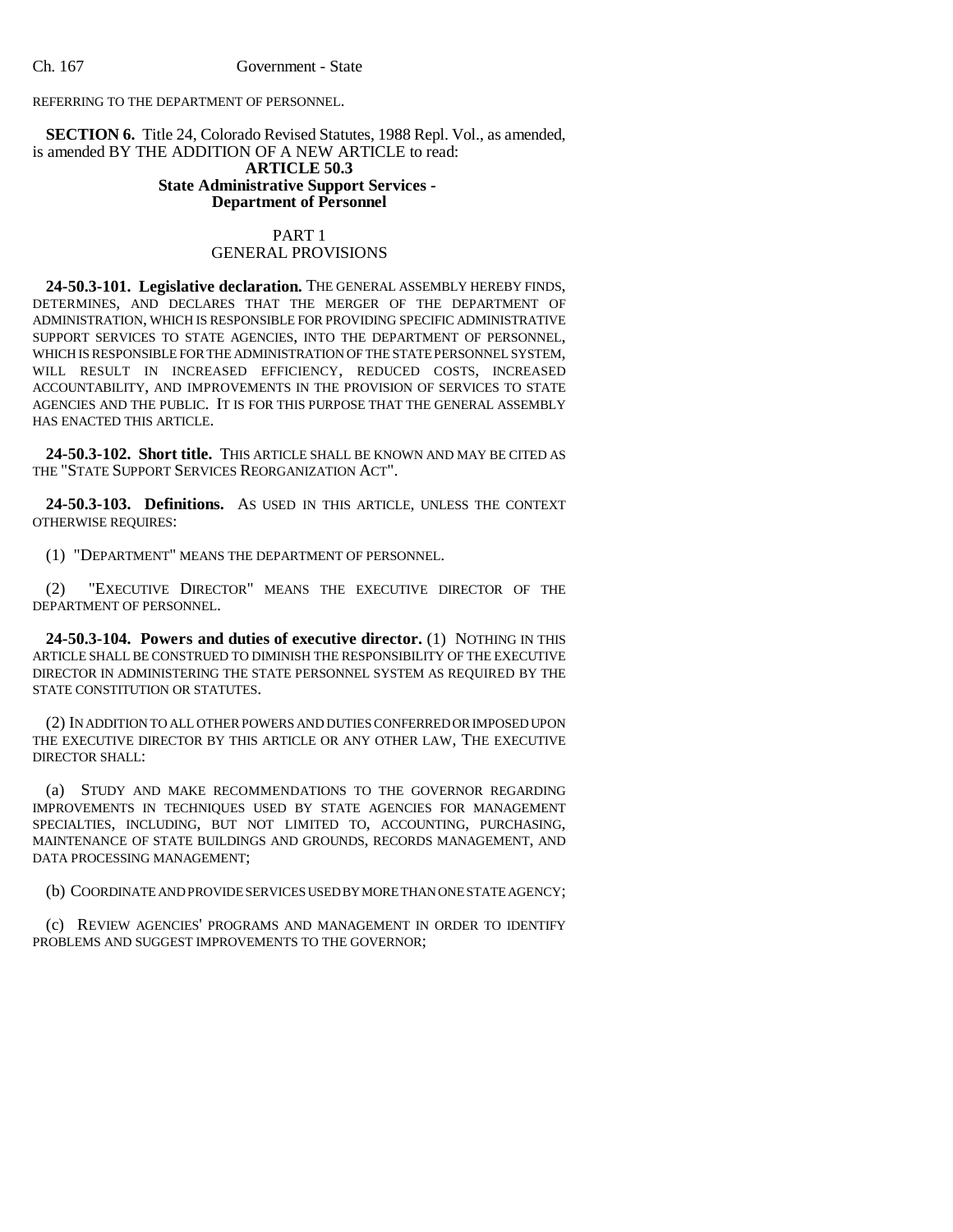(d) REPORT ANNUALLY TO THE GOVERNOR CONCERNING ALL FINDINGS AND RECOMMENDATIONS;

(e) REVIEW THE ACCOUNTS OF ALL STATE AGENCIES WITH RESPECT TO THE STATUS OF DEBTS OWED TO THE STATE THROUGH ANY AGENCY, OTHER THAN TAXES RECOVERABLE BY THE DEPARTMENT OF REVENUE, AND DEVISE METHODS TO INCREASE THE EFFICIENCY OF THE AGENCIES AND THE CONTROLLER IN THE COLLECTION OF SUCH DEBTS;

(f) SUPERVISE THE PROVISION OF MAINTENANCE AND OTHER RELATED SERVICES TO ALL BUILDINGS AND GROUNDS IN THE CAPITOL BUILDINGS GROUP.

(3) IN ORDER TO PERFORM THESE DUTIES, THE EXECUTIVE DIRECTOR SHALL HAVE THE POWER TO:

(a) PROMULGATE RULES AND REGULATIONS;

(b) EXAMINE THE BOOKS, ACCOUNTS, AND EMPLOYEES OF THE VARIOUS STATE AGENCIES;

(c) CONDUCT PUBLIC OR PRIVATE HEARINGS ON ANY MATTER RELATING TO THE FUNCTIONS OF THE EXECUTIVE DIRECTOR;

(d) ESTABLISH STANDARDS FOR THE EXECUTIVE BRANCH REGARDING THE ALLOCATION OF OFFICE SPACE TO VARIOUS FUNCTIONS, THE SIZE AND DENSITY OF OCCUPANCY OF OFFICE SPACE, AND THE AMOUNT AND QUALITY OF OFFICE FURNISHINGS;

(e) AFTER CONSULTATION WITH OTHER STATE AGENCIES, PROMULGATE RULES AND REGULATIONS WHICH SET OUT THE METHODS TO BE EMPLOYED BY STATE AGENCIES IN THE COLLECTION OF DEBTS DUE THE STATE. RULES AND REGULATIONS SHALL BE UNIFORM WHEREVER POSSIBLE FOR ALL STATE AGENCIES AND SHALL INCLUDE SUCH THINGS AS THE CLASSIFICATION OF DEBTS BY TYPE, AMOUNT, TIME STATUS AS TO DELINQUENCY, CIRCUMSTANCES OF DEBTOR, POSSIBILITY OF ERROR, AND ANY OTHER METHOD OF CLASSIFICATION WHICH AIDS AN AGENCY IN EFFICIENT EFFORTS TO RECOVER AMOUNTS DUE THE STATE. SUCH RULES AND REGULATIONS SHALL ALSO SPECIFY THE REQUIREMENTS FOR A DEBT TO BE CLASSIFIED AS "REFERABLE TO CONTROLLER" FOR FURTHER COLLECTION.

(f) PROMULGATE RULES AND REGULATIONS FOR THE CONTROLLER AND THE STAFF OF THE DIVISION OF ACCOUNTS AND CONTROL IN THE COLLECTION OF DEBTS REFERRED TO THAT OFFICE, INCLUDING SUCH MATTERS AS REFERRALS TO COLLECTION AGENCIES OR PRACTICING ATTORNEYS FOR OUT-OF-STATE COLLECTION OF DEBTS; AUTHORITY TO WRITE OFF, RELEASE, OR COMPROMISE DEBTS; AUTHORIZATION OF SUIT FILINGS; AND METHODS OF COLLECTION OF JUDGMENTS;

(g) PROMULGATE PROCEDURAL RULES GOVERNING THE CONDUCT OF HEARINGS BEFORE THE DIVISION OF ADMINISTRATIVE HEARINGS.

(4) THE EXECUTIVE DIRECTOR SHALL HAVE SUCH OTHER POWERS, DUTIES, AND FUNCTIONS AS ARE PRESCRIBED FOR HEADS OF PRINCIPAL DEPARTMENTS IN THE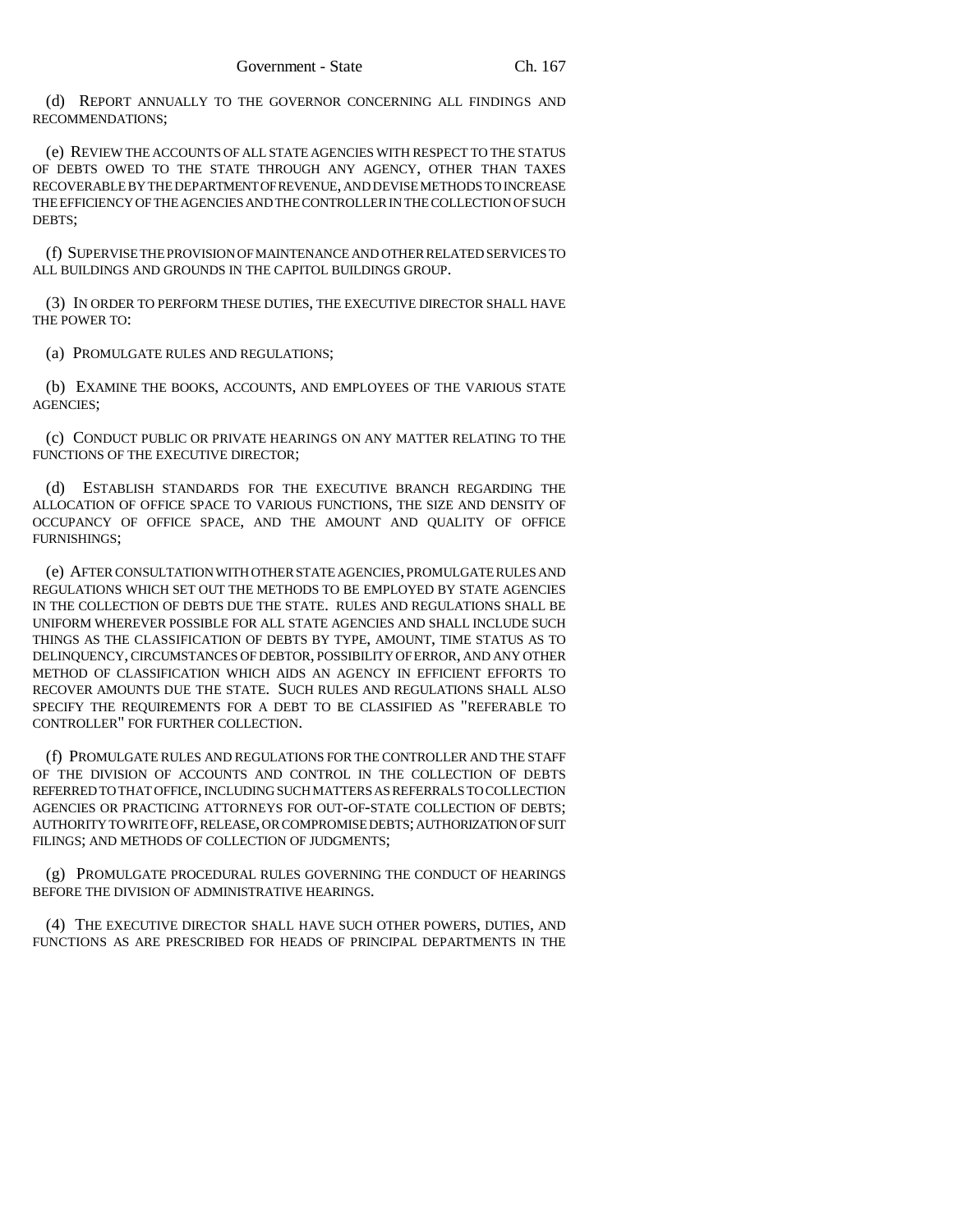"ADMINISTRATIVE ORGANIZATION ACT OF 1968", ARTICLE 1 OF THIS TITLE.

(5) EVERY STATE DEPARTMENT, ITS OFFICERS, AND ITS EMPLOYEES SHALL COOPERATE WITH THE EXECUTIVE DIRECTOR IN THE PERFORMANCE OF THE EXECUTIVE DIRECTOR'S DUTIES.

(6) THE EXECUTIVE DIRECTOR SHALL HAVE THE RESPONSIBILITY FOR THE ANALYSIS OF ALL STATE AGENCY PROGRAMS; THE APPRAISAL OF THE QUANTITY AND QUALITY OF SERVICES RENDERED BY EACH PRINCIPAL DEPARTMENT AND BY THE DIVISIONS, SECTIONS, AND UNITS THEREUNDER; AND THE DEVELOPMENT OF PLANS FOR IMPROVEMENTS AND ECONOMIES IN THE ORGANIZATION AND OPERATION OF THE PRINCIPAL DEPARTMENTS AND FOR REPORTING THEREON TO THE GOVERNOR AND THE GENERAL ASSEMBLY.

**24-50.3-105. Transfer of functions - employees - property - records.** (1) ON AND AFTER JULY 1, 1995, THE DEPARTMENT OF PERSONNEL SHALL EXECUTE, ADMINISTER, PERFORM, AND ENFORCE THE RIGHTS, POWERS, DUTIES, FUNCTIONS, AND OBLIGATIONS VESTED PRIOR TO JULY 1, 1995, IN THE DEPARTMENT OF ADMINISTRATION.

(2) (a) ON AND AFTER JULY 1, 1995, ALL POSITIONS OF EMPLOYMENT IN THE DEPARTMENT OF ADMINISTRATION CONCERNING THE DUTIES AND FUNCTIONS TRANSFERRED TO THE DEPARTMENT OF PERSONNEL PURSUANT TO SECTION 24-1-128, THIS ARTICLE, AND ARTICLE 30 OF THIS TITLE AND DETERMINED TO BE NECESSARY TO CARRY OUT THE PURPOSES OF THESE ARTICLES BY THE EXECUTIVE DIRECTOR SHALL BE TRANSFERRED TO THE DEPARTMENT OF PERSONNEL AND SHALL BECOME EMPLOYMENT POSITIONS THEREIN. THE EXECUTIVE DIRECTOR SHALL APPOINT SUCH EMPLOYEES AS ARE NECESSARY TO CARRY OUT THE DUTIES AND EXERCISE THE POWERS CONFERRED BY LAW UPON THE DEPARTMENT AND THE OFFICE OF THE EXECUTIVE DIRECTOR. ANY APPOINTMENT OF EMPLOYEES AND ANY CREATION OR ELIMINATION OF POSITIONS OF EMPLOYMENT NECESSARY TO CARRY OUT THE PURPOSES OF THESE ARTICLES SHALL BE CONSISTENT WITH THE PLAN FOR REORGANIZING STATE SUPPORT SERVICES AS SET FORTH IN PART 2 OF THIS ARTICLE AND SHALL BE IMPLEMENTED AFTER THE PLAN OR RELEVANT PORTION OF THE PLAN HAS BEEN PRESENTED TO THE STATE SUPPORT SERVICES REORGANIZATION COMMITTEE PURSUANT TO SECTION 24-50.3-202. APPOINTING AUTHORITY MAY BE DELEGATED BY THE EXECUTIVE DIRECTOR AS APPROPRIATE.

(b) ON AND AFTER JULY 1, 1995, ALL EMPLOYEES OF THE DEPARTMENT OF ADMINISTRATION WHOSE DUTIES AND FUNCTIONS CONCERNED THE POWERS, DUTIES, AND FUNCTIONS TRANSFERRED TO THE DEPARTMENT OF PERSONNEL PURSUANT TO SECTION 24-1-128, THIS ARTICLE, AND ARTICLE 30 OF THIS TITLE, REGARDLESS OF WHETHER THE POSITION OF EMPLOYMENT IN WHICH THE EMPLOYEE SERVED WAS TRANSFERRED, SHALL BE CONSIDERED EMPLOYEES OF THE DEPARTMENT OF PERSONNEL FOR PURPOSES OF SECTION 24-50-124. SUCH EMPLOYEES SHALL RETAIN ALL RIGHTS UNDER THE STATE PERSONNEL SYSTEM AND TO RETIREMENT BENEFITS PURSUANT TO THE LAWS OF THIS STATE, AND THEIR SERVICES SHALL BE DEEMED CONTINUOUS.

(3) ON JULY 1, 1995, ALL ITEMS OF PROPERTY, REAL AND PERSONAL, INCLUDING OFFICE FURNITURE AND FIXTURES, BOOKS, DOCUMENTS, AND RECORDS OF THE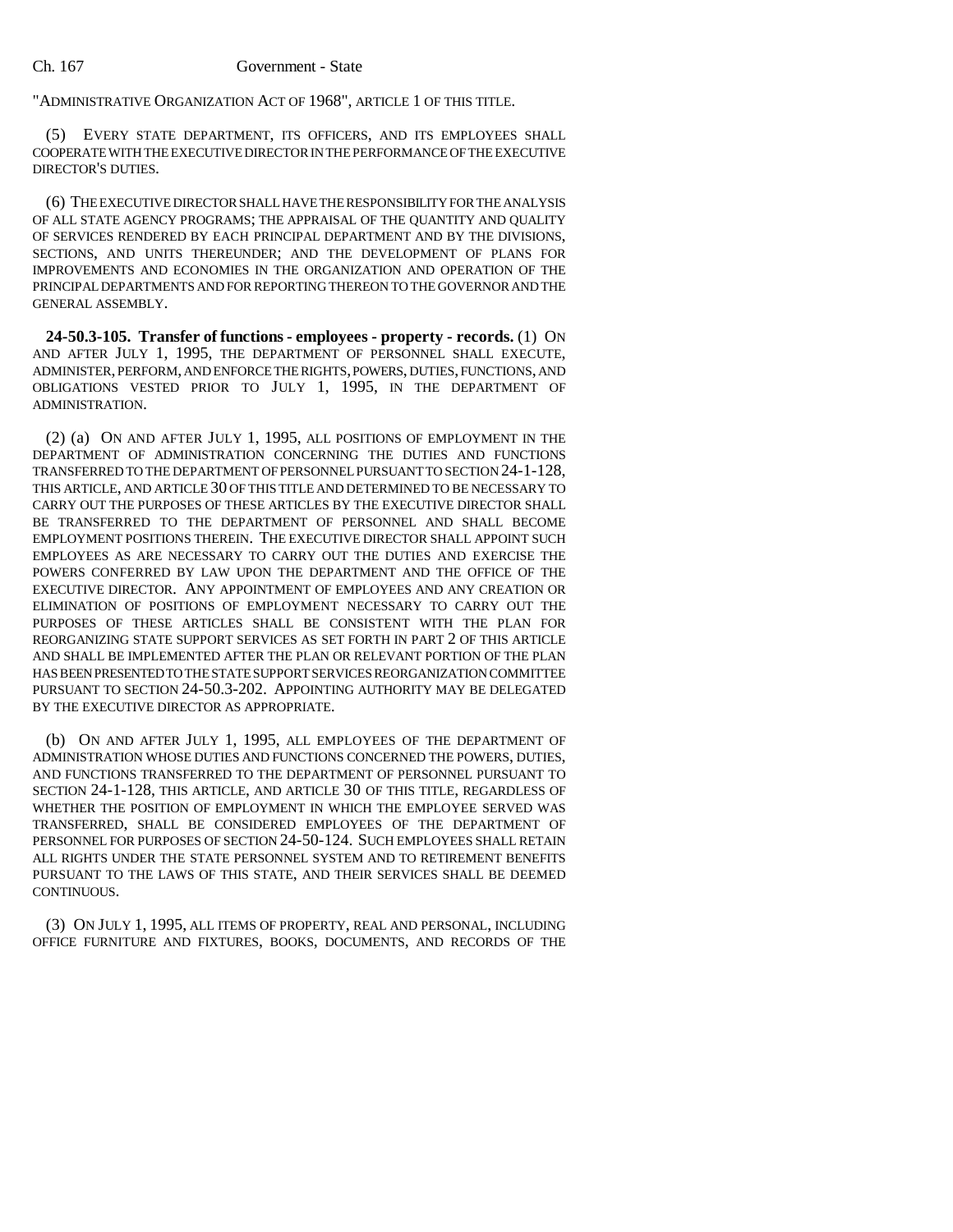DEPARTMENT OF ADMINISTRATION PERTAINING TO THE DUTIES AND FUNCTIONS TRANSFERRED TO THE DEPARTMENT OF PERSONNEL ARE TRANSFERRED TO THE DEPARTMENT OF PERSONNEL AND SHALL BECOME THE PROPERTY THEREOF.

(4) ON AND AFTER JULY 1, 1995, WHENEVER THE DEPARTMENT OF ADMINISTRATION IS REFERRED TO OR DESIGNATED BY ANY CONTRACT OR OTHER DOCUMENT IN CONNECTION WITH THE DUTIES AND FUNCTIONS TRANSFERRED TO THE DEPARTMENT OF PERSONNEL, SUCH REFERENCE OR DESIGNATION SHALL BE DEEMED TO APPLY TO THE DEPARTMENT OF PERSONNEL. ALL CONTRACTS ENTERED INTO BY THE SAID DEPARTMENTS PRIOR TO JULY 1, 1995, IN CONNECTION WITH THE DUTIES AND FUNCTIONS TRANSFERRED TO THE DEPARTMENT OF PERSONNEL ARE HEREBY VALIDATED, WITH THE DEPARTMENT OF PERSONNEL SUCCEEDING TO ALL RIGHTS AND OBLIGATIONS UNDER SUCH CONTRACTS. ANY CASH FUNDS, CUSTODIAL FUNDS, TRUSTS, GRANTS, AND ANY APPROPRIATIONS OF FUNDS FROM PRIOR FISCAL YEARS OPEN TO SATISFY OBLIGATIONS INCURRED UNDER SUCH CONTRACTS SHALL BE TRANSFERRED AND APPROPRIATED TO THE DEPARTMENT OF PERSONNEL FOR THE PAYMENT OF SUCH OBLIGATIONS.

(5) ON AND AFTER JULY 1, 1995, UNLESS OTHERWISE SPECIFIED, WHENEVER ANY PROVISION OF LAW REFERS TO THE DEPARTMENT OF ADMINISTRATION, SAID LAW SHALL BE CONSTRUED AS REFERRING TO THE DEPARTMENT OF PERSONNEL.

(6) ALL RULES, REGULATIONS, AND ORDERS OF THE DEPARTMENT OF ADMINISTRATION ADOPTED PRIOR TO JULY 1, 1995, IN CONNECTION WITH THE POWERS, DUTIES, AND FUNCTIONS TRANSFERRED TO THE DEPARTMENT OF PERSONNEL SHALL CONTINUE TO BE EFFECTIVE UNTIL REVISED, AMENDED, REPEALED, OR NULLIFIED PURSUANT TO LAW. ON AND AFTER JULY 1, 1995, THE EXECUTIVE DIRECTOR SHALL ADOPT RULES NECESSARY FOR THE ADMINISTRATION OF THE DEPARTMENT AND THE ADMINISTRATION OF THE ADMINISTRATIVE SUPPORT SERVICES TRANSFERRED TO THE DEPARTMENT PURSUANT TO SECTION 24-1-128, THIS ARTICLE, AND ARTICLE 30 OF THIS TITLE. ANY RULES PROPOSED BY THE EXECUTIVE DIRECTOR ON AND AFTER JULY 1, 1995, NECESSARY TO CARRY OUT THE PURPOSES OF THESE ARTICLES SHALL BE CONSISTENT WITH THE PLAN FOR REORGANIZING STATE SUPPORT SERVICES AS SET FORTH IN PART 2 OF THIS ARTICLE AND SHALL BE ADOPTED AFTER THE PLAN OR RELEVANT PORTION OF THE PLAN HAS BEEN PRESENTED TO THE STATE SUPPORT SERVICES REORGANIZATION COMMITTEE PURSUANT TO SECTION 24-50.3-202.

(7) NO SUIT, ACTION, OR OTHER JUDICIAL OR ADMINISTRATIVE PROCEEDING LAWFULLY COMMENCED PRIOR TO JULY 1, 1995, OR THAT COULD HAVE BEEN COMMENCED PRIOR TO SUCH DATE, BY OR AGAINST THE DEPARTMENT OF ADMINISTRATION OR ANY OFFICER THEREOF IN SUCH OFFICER'S OFFICIAL CAPACITY OR IN RELATION TO THE DISCHARGE OF THE OFFICER'S DUTIES, SHALL ABATE BY REASON OF THE TRANSFER OF DUTIES AND FUNCTIONS FROM SAID DEPARTMENT TO THE DEPARTMENT OF PERSONNEL.

(8) THE EXECUTIVE DIRECTOR, OR A DESIGNEE OF THE EXECUTIVE DIRECTOR, MAY ACCEPT, ON BEHALF OF AND IN THE NAME OF THE STATE, GIFTS, DONATIONS, AND GRANTS FOR ANY PURPOSE CONNECTED WITH THE WORK AND PROGRAMS OF THE DEPARTMENT. ANY PROPERTY SO GIVEN SHALL BE HELD BY THE STATE TREASURER, BUT THE EXECUTIVE DIRECTOR, OR THE DESIGNEE THEREFOR, SHALL HAVE THE POWER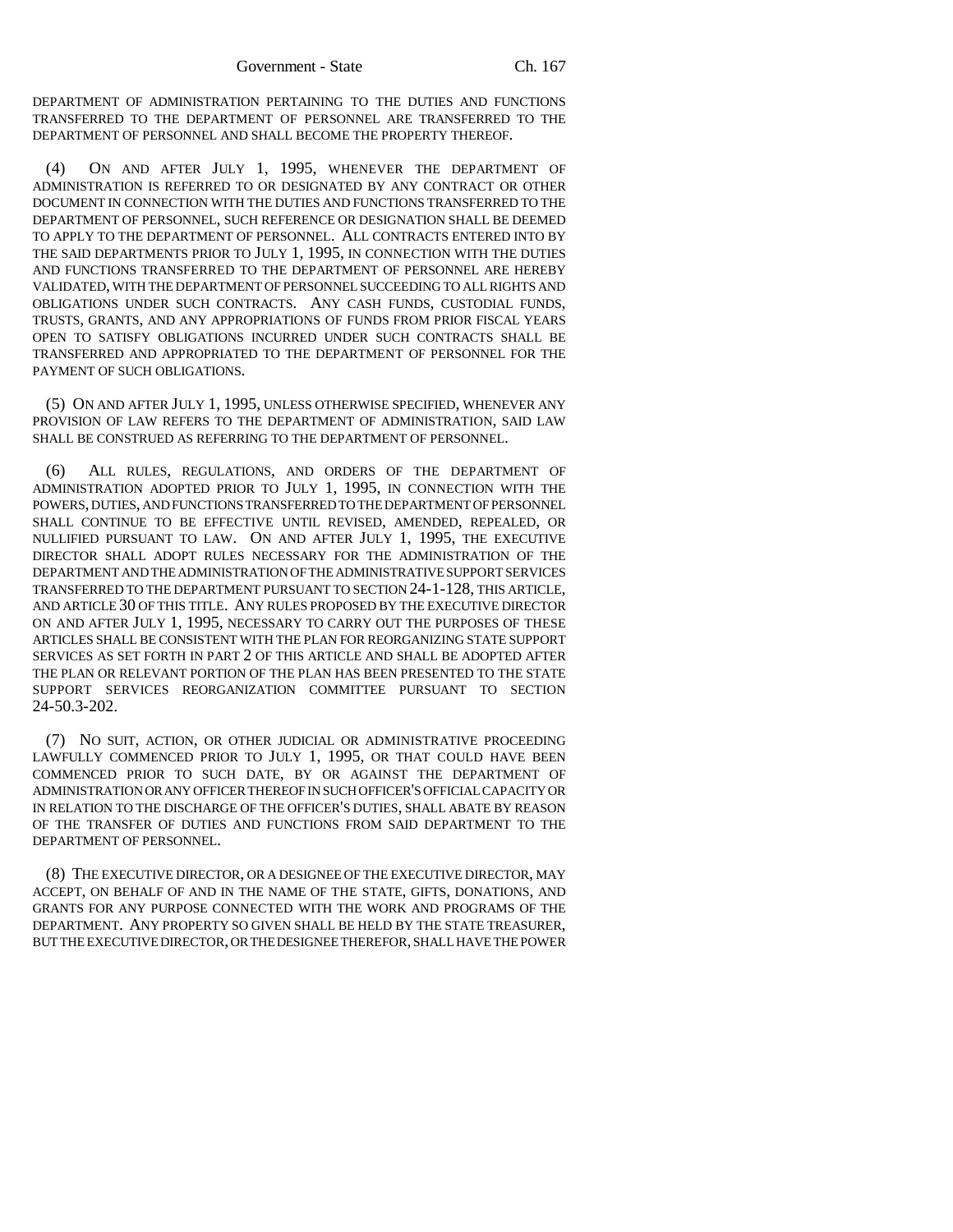TO DIRECT THE DISPOSITION OF ANY PROPERTY SO GIVEN FOR ANY PURPOSE CONSISTENT WITH THE TERMS AND CONDITIONS UNDER WHICH SUCH GIFT WAS CREATED.

**24-50.3-106. Authority of revisor of statutes to amend references to department - affected statutory provisions.** THE REVISOR OF STATUTES IS HEREBY AUTHORIZED TO CHANGE ALL REFERENCES IN THE COLORADO REVISED STATUTES TO THE DEPARTMENT OF ADMINISTRATION FROM THE DEPARTMENT OF ADMINISTRATION TO THE DEPARTMENT OF PERSONNEL WITH RESPECT TO THE POWERS, DUTIES, AND FUNCTIONS TRANSFERRED TO THE DEPARTMENT. IN CONNECTION WITH SUCH AUTHORITY, THE REVISOR OF STATUTES IS HEREBY AUTHORIZED TO AMEND OR DELETE PROVISIONS OF THE COLORADO REVISED STATUTES SO AS TO MAKE THE STATUTES CONSISTENT WITH THE POWERS, DUTIES, AND FUNCTIONS TRANSFERRED PURSUANT TO SECTION 24-1-128, THIS ARTICLE, AND ARTICLE 30 OF THIS TITLE.

### PART 2

# REORGANIZATION OF STATE SUPPORT SERVICES

**24-50.3-201. Reorganizing state support services - plan.** (1) ON OR BEFORE OCTOBER 1, 1995, THE EXECUTIVE DIRECTOR SHALL:

(a) PREPARE A PLAN FOR REORGANIZING THE DEPARTMENT OF PERSONNEL PURSUANT TO THIS ARTICLE AND SHALL DELIVER THE PLAN TO THE JOINT BUDGET COMMITTEE AND TO THE CHAIRPERSONS OF THE HOUSE AND SENATE COMMITTEES ON STATE, VETERANS, AND MILITARY AFFAIRS. THE EXECUTIVE DIRECTOR MAY DELIVER THE PLAN AS A WHOLE PLAN OR IN SUCCESSIVE PARTS OF A PLAN ON OR BEFORE OCTOBER 1, 1995. THE PLAN SHALL REORGANIZE THE DEPARTMENT OF PERSONNEL TO IMPROVE QUALITY, ELIMINATE DUPLICATION, REDUCE COSTS, INCREASE ACCOUNTABILITY, AND INCREASE EFFICIENCY IN THE PROVISION OF SERVICES TO STATE AGENCIES AND THE PUBLIC. THE PLAN SHALL IDENTIFY THE MAJOR FUNCTIONS OF THE DEPARTMENT AND ESTABLISH DIVISIONS, SECTIONS, AND OTHER UNITS WITHIN THE DEPARTMENT AS ARE NECESSARY FOR THE PROPER AND EFFICIENT DISCHARGE OF THE POWERS, DUTIES, AND FUNCTIONS OF THE DEPARTMENT. THE EXECUTIVE DIRECTOR SHALL REVIEW THE CURRENT STATUTES AND RULES RELATED TO STATE PURCHASING AND CONTRACTING PROCEDURES AND SHALL INCLUDE RECOMMENDATIONS FOR REORGANIZING SAID PROCEDURES IN THE PLAN.

(b) SUBMIT A BUDGET REQUEST FOR FISCAL YEAR 1996-97 THAT IS CONSISTENT WITH THE PLAN FOR REORGANIZING STATE SUPPORT SERVICES. THE BUDGET REQUEST SHALL BE SUBMITTED TO THE OFFICE OF STATE PLANNING AND BUDGETING ON OR BEFORE OCTOBER 1, 1995, AND TO THE JOINT BUDGET COMMITTEE ON OR BEFORE NOVEMBER 15, 1995.

(2) (a) THE POWERS, DUTIES, AND FUNCTIONS PREVIOUSLY ASSIGNED TO STATUTORILY CREATED DIVISIONS, SECTIONS, OR UNITS OF THE DEPARTMENT OF ADMINISTRATION SHALL TRANSFER WITH THE DIVISION, SECTION, OR UNIT TO THE DEPARTMENT OF PERSONNEL AND SHALL REMAIN AS POWERS, DUTIES, AND FUNCTIONS OF THE STATUTORILY CREATED DIVISION, SECTION, OR UNIT UNTIL LEGISLATION IS ENACTED THAT REALLOCATES THOSE POWERS, DUTIES, AND FUNCTIONS. THE EXECUTIVE DIRECTOR MAY ALLOCATE THE POWERS, DUTIES, AND FUNCTIONS OF THE DEPARTMENT OF ADMINISTRATION THAT WERE NOT PREVIOUSLY ASSIGNED TO STATUTORILY CREATED DIVISIONS, SECTIONS, OR UNITS TO THE DIVISIONS, SECTIONS,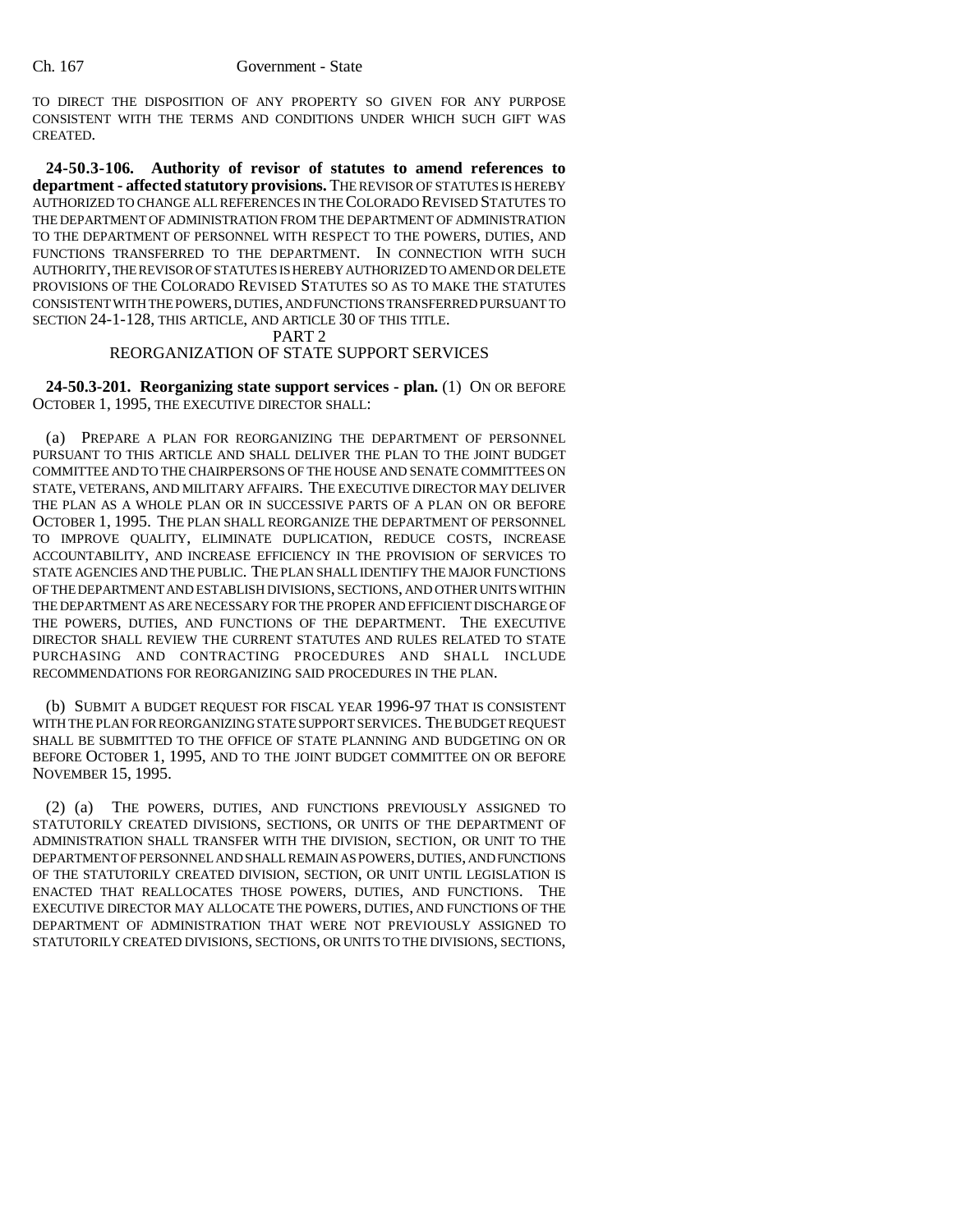AND OTHER UNITS WITHIN THE DEPARTMENT AS THE EXECUTIVE DIRECTOR DETERMINES ARE NECESSARY TO EFFECTIVELY AND EFFICIENTLY OPERATE DURING THE REORGANIZATION PERIOD. ANY ALLOCATION OF DUTIES PURSUANT TO THIS SUBSECTION (2) SHALL BE CONSISTENT WITH THE PLAN FOR REORGANIZING STATE SUPPORT SERVICES.

(b) NOTHING IN THIS SUBSECTION (2) SHOULD BE CONSTRUED AS PROHIBITING THE EXECUTIVE DIRECTOR FROM ALLOCATING PERSONNEL IN ORDER TO ESTABLISH NECESSARY COMMUNICATION BETWEEN THE DEPARTMENT AND THE TRANSFERRED DIVISIONS, SECTIONS, OR UNITS OR TO PREPARE THE PLAN DESCRIBED IN THIS PART 2.

(3) THE REORGANIZATION OF THE DEPARTMENT SHALL NOT RESULT IN SHIFTING COSTS TO OTHER STATE AGENCIES WITHOUT THE EXPRESS CONSENT OF THE GENERAL ASSEMBLY.

(4) THE EXECUTIVE DIRECTOR SHALL PROVIDE THE JOINT BUDGET COMMITTEE AND THE CHAIRPERSONS OF THE HOUSE AND SENATE COMMITTEES ON STATE, VETERANS, AND MILITARY AFFAIRS WITH A MONTHLY STATUS REPORT ON THE REORGANIZATION OF THE DEPARTMENT AND WITH ANY ADDITIONAL INFORMATION REQUESTED BY THE COMMITTEE OR ITS STAFF.

**24-50.3-202. State support services advisory committee - duties.** (1) IN ORDER TO OBTAIN INPUT AND ASSISTANCE FROM THE PRIVATE SECTOR IN CONNECTION WITH THE REORGANIZATION OF STATE SUPPORT SERVICES, THERE IS HEREBY ESTABLISHED THE STATE SUPPORT SERVICES ADVISORY COMMITTEE, REFERRED TO IN THIS PART 2 AS THE "COMMITTEE".

(2) (a) THE COMMITTEE SHALL CONSIST OF SIX MEMBERS APPOINTED BY THE GOVERNOR. IN APPOINTING THE MEMBERS THE GOVERNOR SHALL SEEK PERSONS WITH EXPERIENCE IN RESTRUCTURING A LARGE PUBLIC OR PRIVATE ORGANIZATION AND SHALL ATTEMPT TO ESTABLISH A MEMBERSHIP WITH DIVERSE REORGANIZATION EXPERIENCE.

(b) APPOINTMENTS SHALL BE MADE NO LATER THAN JUNE 15, 1995.

(c) MEMBERS SHALL BE REIMBURSED FOR NECESSARY EXPENSES INCURRED IN ATTENDANCE AT COMMITTEE MEETINGS.

(3) THE COMMITTEE SHALL REVIEW, ADVISE, AND COMMENT ON THE PLAN OR RELEVANT PORTION OF THE PLAN FOR REORGANIZING THE DEPARTMENT OF PERSONNEL AS REQUESTED BY THE EXECUTIVE DIRECTOR OR THE JOINT BUDGET COMMITTEE.

(4) THE STAFF OF THE DEPARTMENT OF PERSONNEL SHALL PROVIDE STAFF ASSISTANCE TO THE COMMITTEE IN CARRYING OUT ITS DUTIES AND RESPONSIBILITIES PURSUANT TO THIS PART 2.

**24-50.3-203. Reorganization plan - review and comment.** THE JOINT BUDGET COMMITTEE SHALL REVIEW AND COMMENT ON THE PLAN OR RELEVANT PORTION OF THE PLAN AS PREPARED AND SUBMITTED PURSUANT TO SECTION 24-50.3-201. THE JOINT BUDGET COMMITTEE MAY REQUEST INPUT FROM THE STATE SUPPORT SERVICES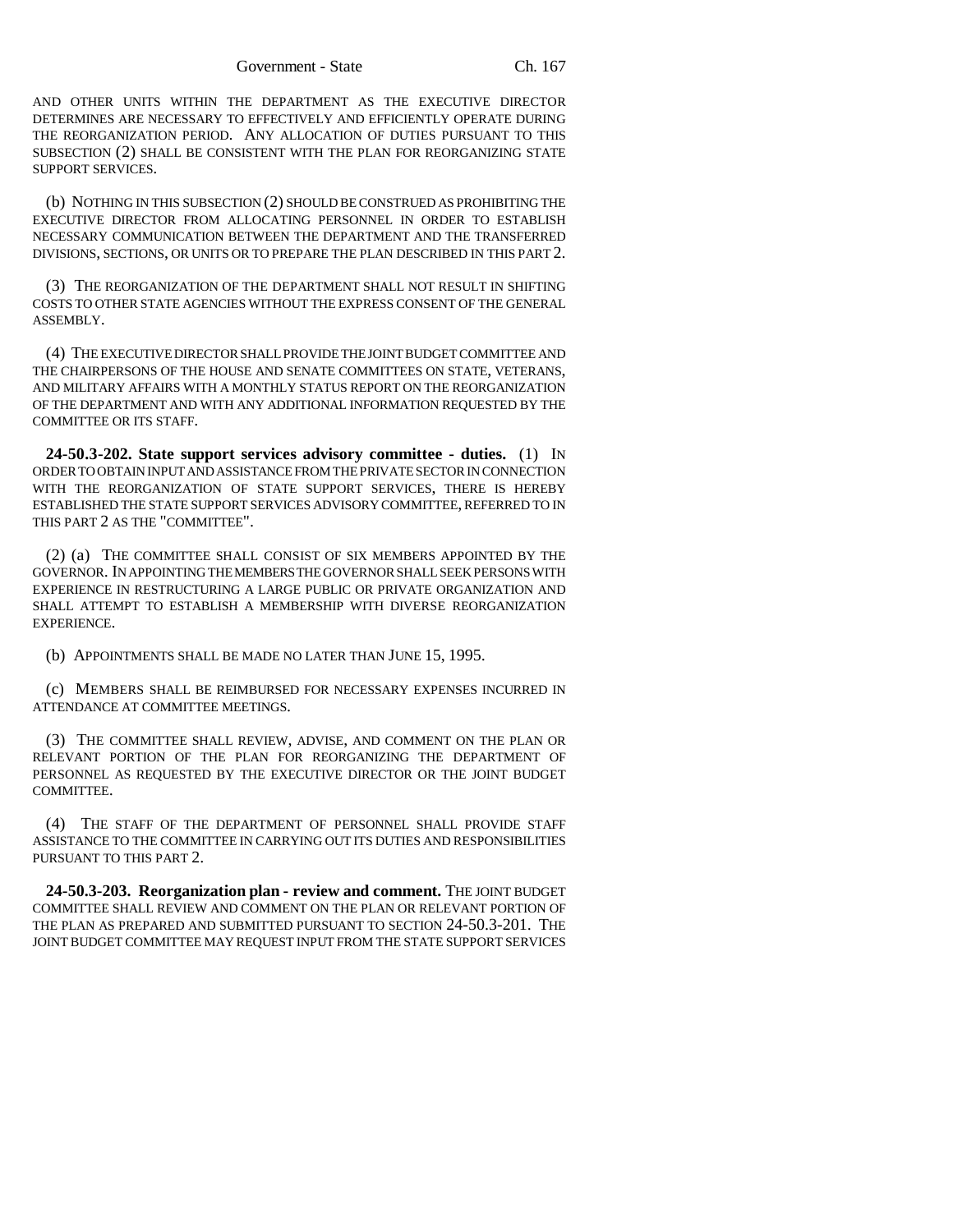ADVISORY COMMITTEE. THE JOINT BUDGET COMMITTEE MAY PROPOSE LEGISLATIVE CHANGES BASED ON SUCH REVIEW AND COMMENT IN THE FORM OF ONE OR MORE BILLS.

**24-50.3-204. Repeal.** THIS PART 2 IS REPEALED, EFFECTIVE JULY 1, 1996.

**SECTION 7.** 2-3-1203 (3) (i), Colorado Revised Statutes, 1980 Repl. Vol., as amended, is amended BY THE ADDITION OF A NEW SUBPARAGRAPH to read:

**2-3-1203. Sunset review of advisory committees.** (3) The following dates are the dates for which the statutory authorization for the designated advisory committees is scheduled for repeal:

(i) July 1, 1996:

(VIII) THE STATE SUPPORT SERVICES ADVISORY COMMITTEE CREATED PURSUANT TO SECTION 24-50.3-202.

**SECTION 8.** 1-45-113 (1) (e), Colorado Revised Statutes, 1980 Repl. Vol., as amended, is amended to read:

**1-45-113. Duties of the secretary of state - prosecution of violations.** (1) The secretary of state shall:

(e) Conduct hearings on any matter within his THE jurisdiction OF THE SECRETARY OF STATE, as provided in subsection (2) of this section, subject to appropriations made to the secretary of state. Any complaints filed against any candidate for the office of secretary of state shall be referred to the attorney general. Any administrative law judge employed pursuant to this paragraph (e) shall be appointed pursuant to part 10 of article 30 of title 24, C.R.S., subject to appropriations made to the department of administration PERSONNEL. Any hearing conducted by an administrative law judge employed pursuant to this paragraph (e) shall be conducted in accordance with the provisions of section 24-4-105, C.R.S.

**SECTION 9.** 2-3-1306, Colorado Revised Statutes, 1980 Repl. Vol., as amended, is amended to read:

**2-3-1306. Staff assistance.** In carrying out its duties under this part 13, the capital development committee may request staff assistance from the offices providing other legislative services or from the department of administration PERSONNEL and the office of state planning and budgeting in the governor's office. The legislative council shall provide any necessary secretarial and clerical assistance.

**SECTION 10.** 4-9-411 (2) (c), Colorado Revised Statutes, 1992 Repl. Vol., as amended, is amended to read:

**4-9-411. Committee to make recommendation concerning implementation of filing system - legislative declaration - repeal.** (2) A committee shall be established to recommend how to implement the system described in subsection (1) of this section. The committee shall consist of the following thirteen members: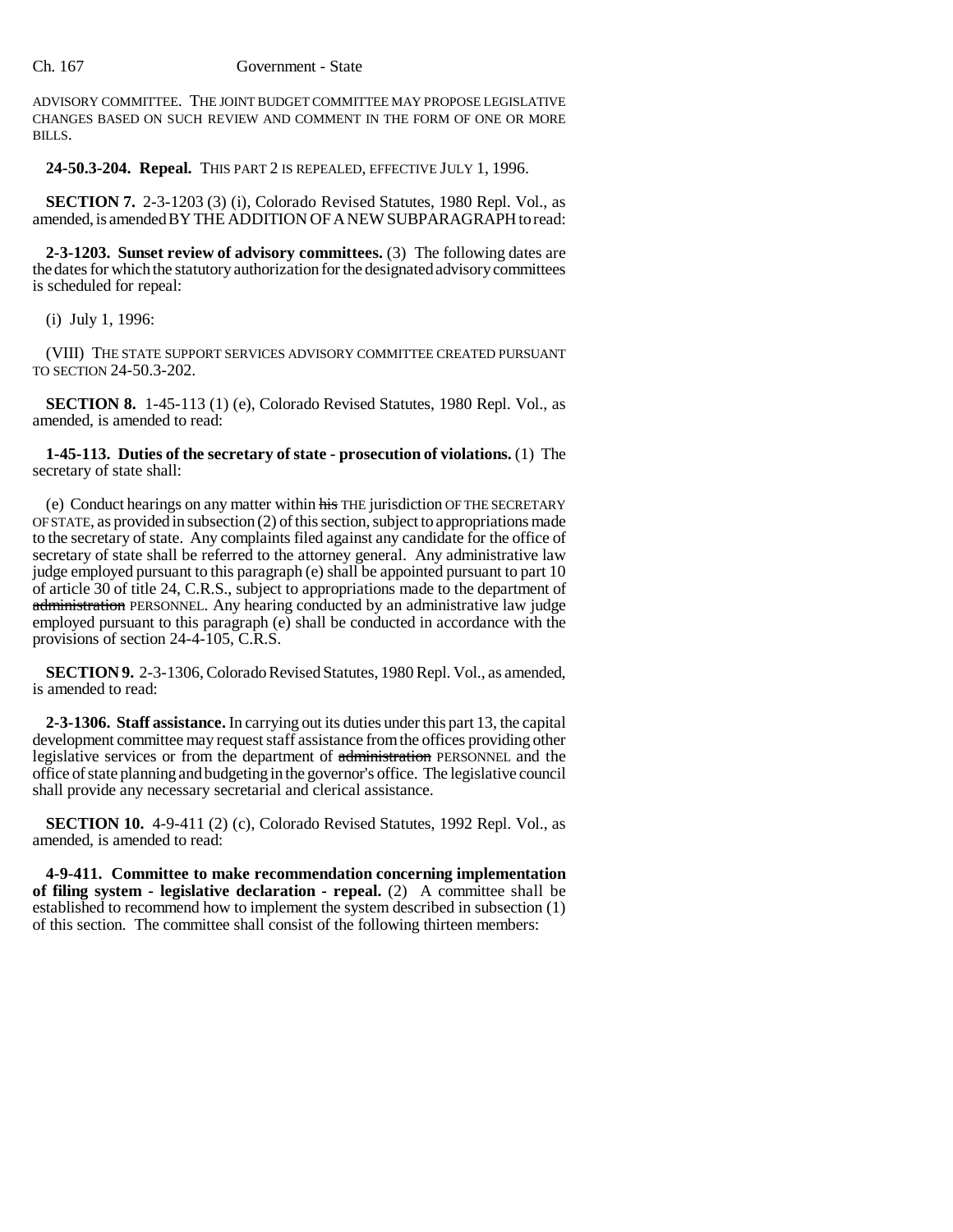(c) One member, appointed by the commission on information management in the department of administration PERSONNEL, shall represent the commission;

**SECTION 11.** 8-20-512 (5), Colorado Revised Statutes, 1986 Repl. Vol., as amended, is amended to read:

**8-20-512. Enforcement orders - civil penalties.** (5) Within twenty working days after the informal conference, the state inspector of oils shall uphold, modify, or strike the allegations of the notice of violation and may issue an enforcement order. The decision shall be served upon the alleged violator personally or by certified mail, return receipt requested. Such notice of violation or enforcement order may be appealed within twenty working days to the executive director of the department of labor and employment. The executive director of the department of labor and employment may either conduct the hearing himself or he may appoint an administrative law judge from the division of administrative hearings in the department of administration PERSONNEL to conduct the hearing. The executive director of the department of labor and employment may review such decision in accordance with the provisions of section 24-4-105, C.R.S., and final agency action shall be determined in accordance with the provisions of said section. Such final agency action shall be subject to judicial review in accordance with section 24-4-106, C.R.S.

**SECTION 12.** 8-20.5-107 (5), Colorado Revised Statutes, 1986 Repl. Vol., as enacted by House Bill 95-1183, enacted at the First Regular Session of the Sixtieth General Assembly, is amended to read:

**8-20.5-107. Enforcement orders - civil penalties.** (5) Within twenty working days after the informal conference, the state inspector of oils shall uphold, modify, or strike the allegations of the notice of violation and may issue an enforcement order. The decision shall be served upon the alleged violator personally or by certified mail, return receipt requested. Such notice of violation or enforcement order may be appealed within twenty working days to the executive director of the department. The executive director of the department may either conduct the hearing personally or appoint an administrative law judge from the division of administrative hearings in the department of administration PERSONNEL to conduct the hearing. The executive director of the department may review such decision in accordance with the provisions of section 24-4-105, C.R.S., and final agency action shall be determined in accordance with the provisions of said section. Such final agency action shall be subject to judicial review in accordance with section 24-4-106, C.R.S.

**SECTION 13.** 8-43-201, Colorado Revised Statutes, 1986 Repl. Vol., as amended, is amended to read:

**8-43-201. Disputes arising under "Workers' Compensation Act of Colorado".** The director and administrative law judges employed by the division of administrative hearings in the department of administration PERSONNEL shall have original jurisdiction to hear and decide all matters arising under articles 40 to 47 of this title; except that the following principles shall apply: A claimant in a workers' compensation claim shall have the burden of proving entitlement to benefits by a preponderance of the evidence; the facts in a workers' compensation case shall not be interpreted liberally in favor of either the rights of the injured worker or the rights of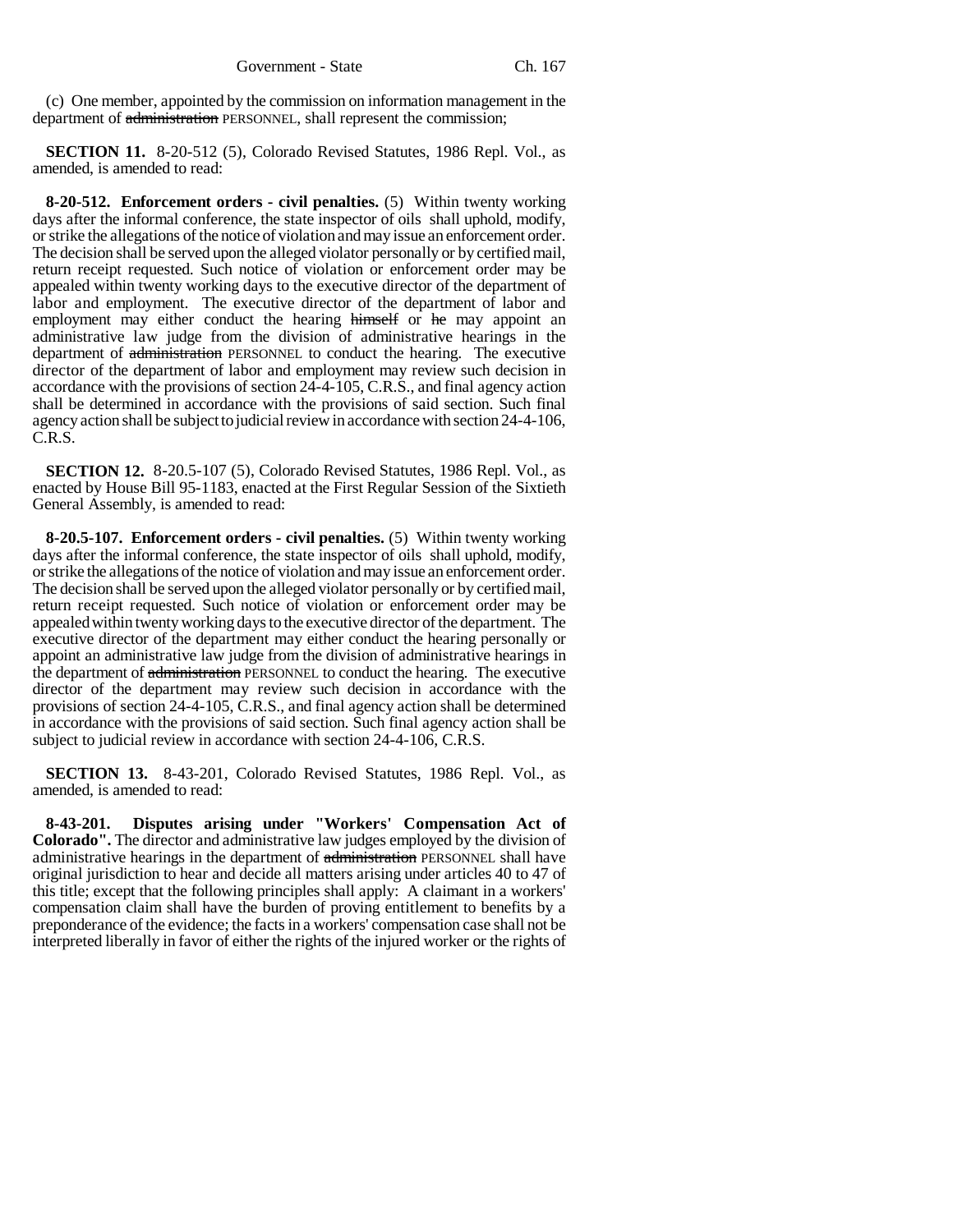the employer; and a workers' compensation case shall be decided on its merits.

**SECTION 14.** 8-43-206 (1), (2), and (4), Colorado Revised Statutes, 1986 Repl. Vol., as amended, are amended to read:

**8-43-206. Settlement conference procedures.** (1) Any employee, insurer, or employer, if self-insured, involved in a dispute arising under articles 40 to 47 of this title may request settlement conference services from the director or the division of administrative hearings in the department of administration PERSONNEL. However, such settlement procedures are optional and entirely voluntary, and no such procedures shall be conducted without the consent of both parties to the dispute.

(2) Settlement conferences shall be conducted by a settlement conference officer who may be a prehearing administrative law judge or an administrative law judge in the division of administrative hearings in the department of administration PERSONNEL appointed pursuant to section 24-30-1003, C.R.S., and assigned to hear disputes arising under articles 40 to 47 of this title. The parties may agree on the selection of a settlement conference officer; except that such officer shall not be the administrative law judge who is regularly assigned to hear the employee's case. If the parties fail to agree on the selection of such officer, they may apply to the director or to the division of administrative hearings for the designation of a settlement conference officer who shall not be the administrative law judge who is regularly assigned to hear the employee's case.

(4) The executive director of the department of administration PERSONNEL shall adopt rules and regulations to implement the provisions of this section. Such rules and regulations shall be consistent with the provisions of section 8-43-204.

**SECTION 15.** The introductory portions to 8-43-211 (1) and (2) and 8-43-211 (2) (b), Colorado Revised Statutes, 1986 Repl. Vol., as amended, are amended to read:

**8-43-211. Notice - request for hearing.** (1) At least thirty days prior to any hearing, the division of administrative hearings in the department of administration PERSONNEL shall send written notice to all parties by regular mail. The notice shall:

(2) Hearings shall be set by the division of administrative hearings in the department of administration PERSONNEL within eighty to one hundred days after any of the following occur:

(b) Any party requests a hearing on issues ripe for adjudication by filing a written request with the division of administrative hearings in the department of administration PERSONNEL on forms provided by the division. Such request shall be mailed to all parties at the time they are filed with the division of administrative hearings. After the filing of such requests, the division of administrative hearings in the department of administration PERSONNEL shall set the matter for hearing insofar as is practicable in the order in which requests are received by the division of administrative hearings.

**SECTION 16.** 8-45-101 (7) (b), Colorado Revised Statutes, 1986 Repl. Vol., as amended, is amended to read: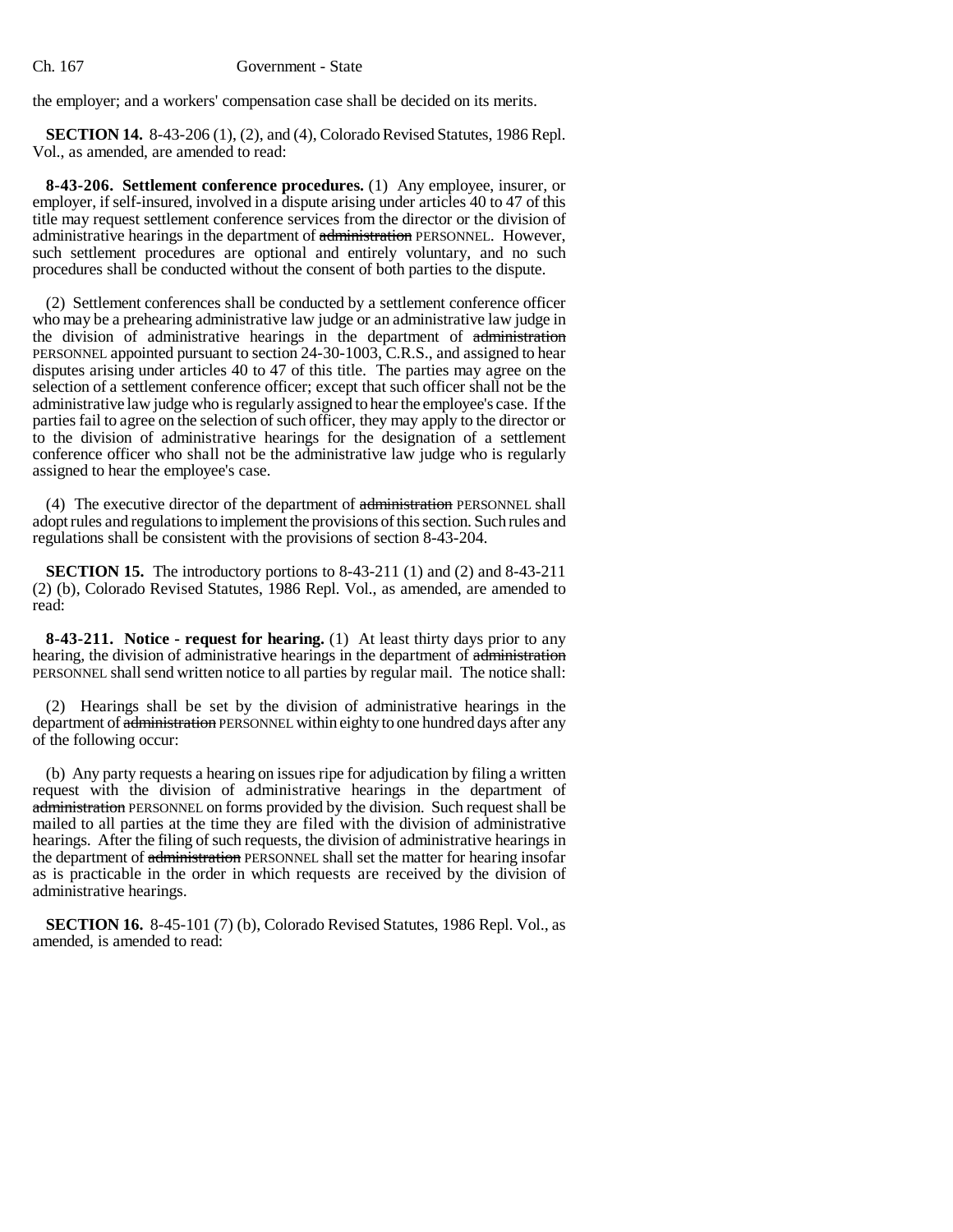**8-45-101. Colorado compensation insurance authority - creation - powers and duties.** (7) (b) The board is authorized to contract with the department of labor and employment or the department of administration PERSONNEL for information processing and administrative support services other than personnel for carrying out the functions authorized in this article.

**SECTION 17.** 8-47-101 (3) (d) (I), Colorado Revised Statutes, 1986 Repl. Vol., as amended, is amended to read:

**8-47-101. Division of workers' compensation - creation - powers, duties, and functions - transfer of functions and property - change of statutory references.** (3) (d) (I) On July 1, 1997, the administrative law judges in the division of administrative hearings in the department of administration PERSONNEL whose principal duties are concerned with matters arising under articles 40 to 47 of this title and all docketing functions and personnel whose principal duties are connected therewith shall be transferred to the division and shall become employees thereof. Such employees shall retain all rights to the state personnel system and retirement benefits under the laws of this state, and their services shall be deemed to have been continuous. All transfers and any abolition of positions in the state personnel system shall be made and processed in accordance with state personnel system laws and rules and regulations. Contemporaneously with such transfer, all items of property, real and personal, including, office furniture and fixtures, books, documents, and records, of the division of administrative hearings pertaining to the duties and functions of the said administrative law judges and other personnel so transferred are transferred to the division of workers' compensation and shall become the property thereof.

**SECTION 18.** 9-5-110 (1) (a), Colorado Revised Statutes, 1986 Repl. Vol., is amended to read:

**9-5-110. Responsibility for enforcing standards.** (1) The responsibility for enforcement of this article is as follows:

(a) Where state funds are utilized, by the department of administration PERSONNEL;

**SECTION 19.** 10-4-720 (7), Colorado Revised Statutes, 1994 Repl. Vol., is amended to read:

**10-4-720. Cancellation - renewal - reclassification.** (7) If the commissioner finds the proposed action to be justified, he THE COMMISSIONER shall dismiss the protest and allow the proposed action to be taken on its proposed effective date or twenty days after the date of the determination, whichever is later. If the commissioner finds the proposed action to be unjustified, he THE COMMISSIONER shall disallow the action and may, in addition, order the insurer to pay such reasonable counsel fees incurred by the insured for representation at the hearing as he may deem appropriate. The commissioner may delegate the duties and powers conferred in this section to one or more employees or to one or more administrative law judges appointed pursuant to part 10 of article 30 of title 24, C.R.S., subject to appropriations for such administrative law judges made to the department of administration PERSONNEL. Any hearing shall be conducted in accordance with the provisions of section 24-4-105, C.R.S.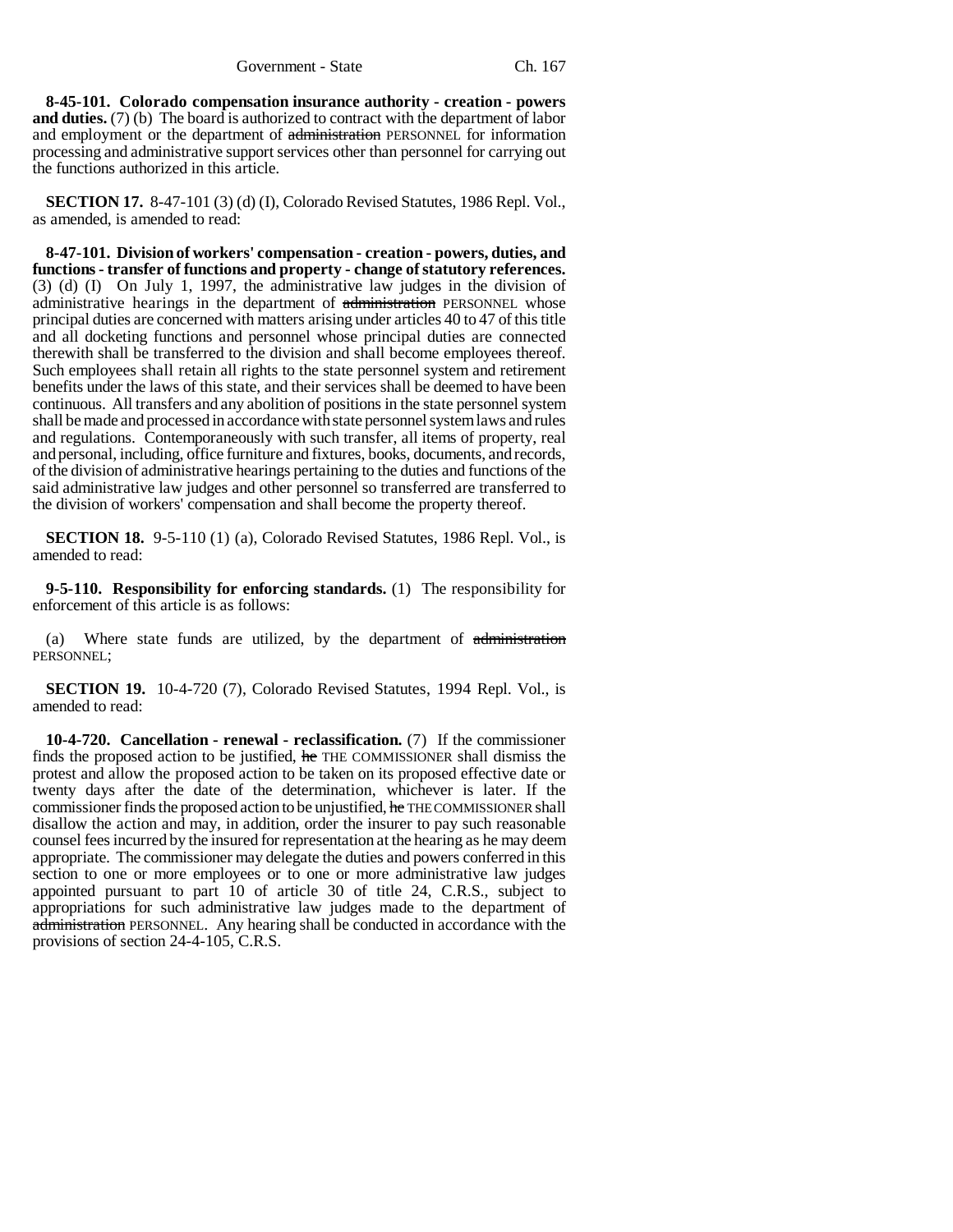**SECTION 20.** 11-44-101.6 (4), Colorado Revised Statutes, 1987 Repl. Vol., as amended, is amended to read:

**11-44-101.6. Financial services board - creation.** (4) Each member of the board shall receive the same per diem compensation and reimbursement of expenses as those provided for members of boards and commissions in the division of registrations pursuant to section 24-34-102 (13), C.R.S. Payment for all such expenses and allowances shall be made upon vouchers therefor, which shall be filed with the division of accounts and control in the department of administration PERSONNEL.

**SECTION 21.** 12-55.5-106 (2), Colorado Revised Statutes, 1991 Repl. Vol., is amended to read:

**12-55.5-106. Disciplinary actions - grounds for discipline.** (2) Any proceeding to deny, suspend, revoke, or place on probation a registration shall be conducted pursuant to sections 24-4-104 and 24-4-105, C.R.S. The director may use an administrative law judge employed by the division of administrative hearings in the department of administration PERSONNEL to conduct hearings. Any person whose registration is denied, suspended, placed on probation, or revoked shall pay for the costs incurred in bringing and conducting such proceeding.

**SECTION 22.** 12-61-114 (3), Colorado Revised Statutes, 1991 Repl. Vol., is amended to read:

**12-61-114. Hearing - administrative law judge - review - rule-making authority.** (3) An administrative law judge shall conduct all hearings for denying, suspending, or revoking a license or certificate on behalf of the commission, subject to appropriations made to the department of administration PERSONNEL. Each administrative law judge shall be appointed pursuant to part 10 of article 30 of title 24, C.R.S. The administrative law judge shall conduct the hearing pursuant to the provisions of sections 24-4-104 and 24-4-105, C.R.S. No license shall be denied, suspended, or revoked until the commission has made its decision by a majority vote.

**SECTION 23.** 12-64-105 (9) (f), Colorado Revised Statutes, 1991 Repl. Vol., is amended to read:

**12-64-105. Board of veterinary medicine.** (9) The board has the power to:

(f) Hold hearings on all matters properly brought before the board. An administrative law judge may conduct all hearings for denying, suspending, or revoking a license or for any other similar matter properly brought before the board and assigned by the board to the administrative law judge, subject to appropriations made to the department of administration PERSONNEL. An administrative law judge shall be appointed pursuant to part 10 of article 30 of title 24, C.R.S. Disciplinary and punitive actions of the board shall be made public.

**SECTION 24.** 13-3-106 (1) (b), Colorado Revised Statutes, 1987 Repl. Vol., is amended to read:

**13-3-106. Judicial department operating budget - fiscal procedures.**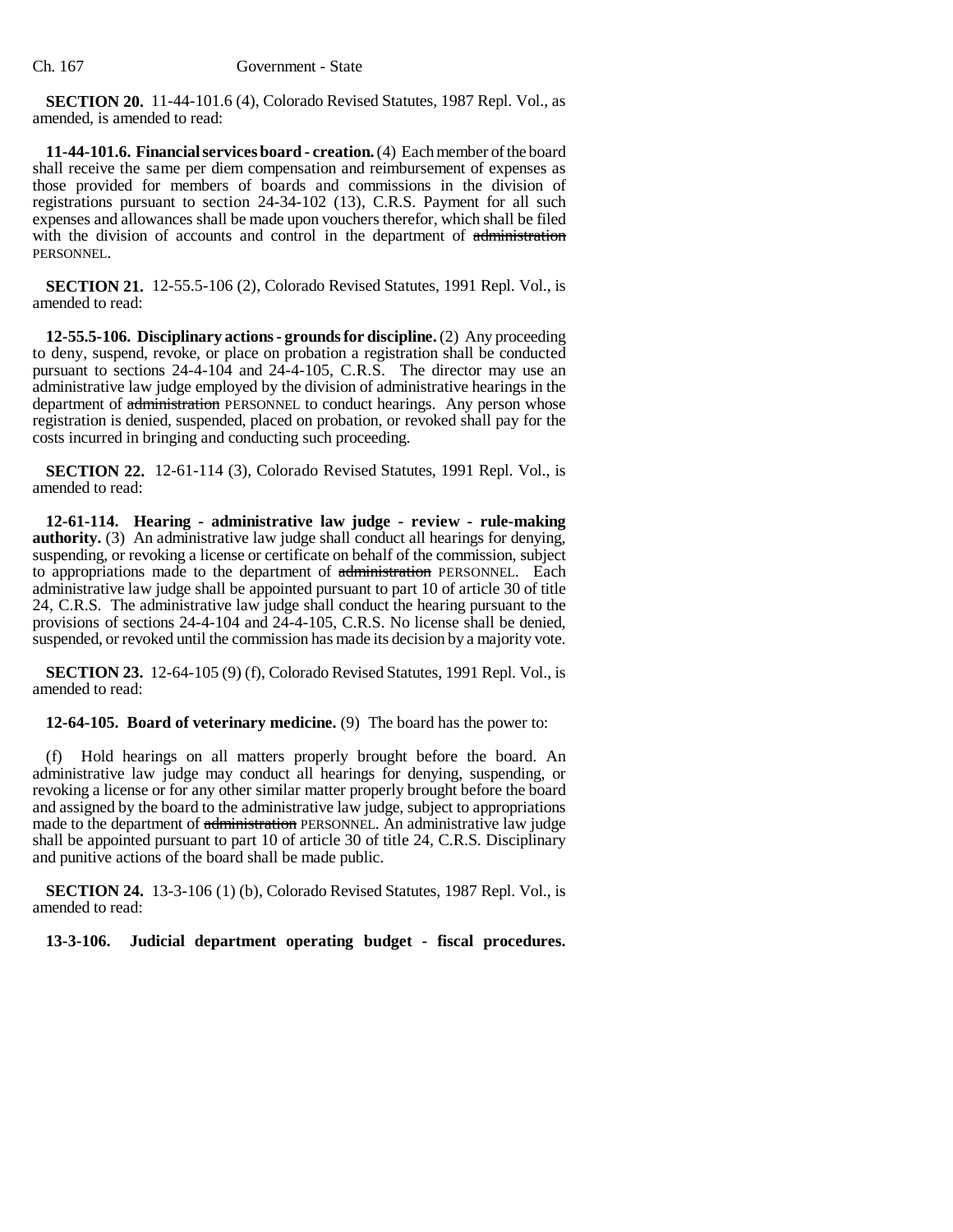Government - State Ch. 167

(1) (b) The court administrator, subject to the approval of the chief justice, shall prepare an annual budget request upon forms and according to procedures agreed to by the executive director of the department of administration PERSONNEL and the joint budget committee of the general assembly. The budget request documents and such additional information as may be requested shall be submitted to the department of administration PERSONNEL and the joint budget committee according to the same time schedule for budgetary review and analysis required of all executive agencies. The governor shall include his recommendations for court appropriations as part of his OR HER regular budget message and according to section 24-37-301, C.R.S. The general assembly, upon recommendation of the joint budget committee, shall make appropriations to courts based on an evaluation of the budget request and the availability of state funds.

**SECTION 25.** 17-1-104.4 (3) (b), Colorado Revised Statutes, 1986 Repl. Vol., as amended, is amended to read:

**17-1-104.4. Future correctional facility needs.** (3) (b) Pursuant to the provisions of part 14 of article 30 of title 24, C.R.S., the department of administration PERSONNEL shall contract with one or more persons or firms to provide contract administration, oversight of the various contractors, management and coordination services between the various contractors and the department of corrections or between the various contractors and the department of human services, and such other project management services as may be required to accomplish the construction of the correctional facility projects authorized by this section and the juvenile detention facility projects authorized in sections 15 (2) and 16 of House Bill 94-1340, enacted at the second regular session of the fifty-ninth general assembly. The cost for contracting for such persons or firms shall be paid out of the appropriations made by the general assembly for the construction of the correctional facility projects authorized by this section and the juvenile detention facility projects authorized in sections 15 (2) and 16 of House Bill 94-1340, enacted at the second regular session of the fifty-ninth general assembly.

**SECTION 26.** 17-24-104 (2) (a) (IV), Colorado Revised Statutes, 1986 Repl. Vol., as amended, is amended to read:

**17-24-104. Creation of division of correctional industries and advisory committee - enterprise status of division - duties of committee - sunset review of committee.** (2) (a) There is hereby created the correctional industries advisory committee, which shall consist of:

(IV) The executive director of the department of administration PERSONNEL;

**SECTION 27.** 17-24-111 (1) (c), Colorado Revised Statutes, 1986 Repl. Vol., is amended to read:

**17-24-111. Purchasing requirement.** (1) (c) The financial and staff resources dedicated to said purchasing function in the affected agency shall be under the authority of the division of purchasing in the department of administration PERSONNEL during the period of suspension, and purchases made for the affected agency shall be in accordance with the requirements of this subsection (1).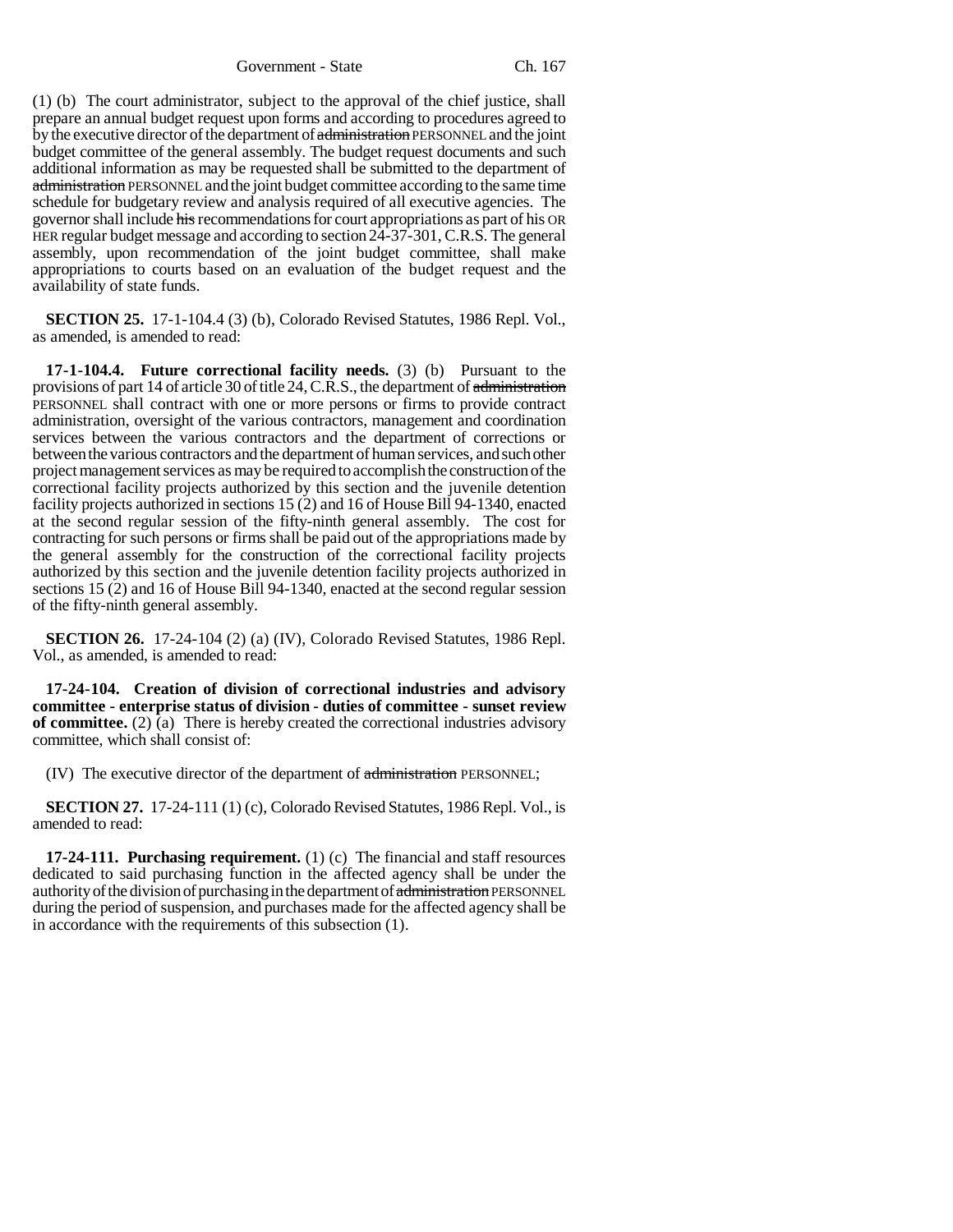**SECTION 28.** 24-1-136.5 (1), Colorado Revised Statutes, 1988 Repl. Vol., as amended, is amended to read:

**24-1-136.5. Capital construction and long-range planning - policy - heads of principal departments.** (1) The executive director of each department, after consultation with the directors of the subordinate agencies, divisions, or offices within the department, shall have authority to prescribe uniform policies, procedures, and standards of space utilization in department facilities, except for office space, for the development and approval of capital construction projects for the department. Nothing in this subsection (1) shall be construed to alter the authority of the department of administration PERSONNEL to prescribe uniform standards for office space pursuant to section 24-30-1303 (1) (h).

**SECTION 29.** 24-8-102, Colorado Revised Statutes, 1988 Repl. Vol., is amended to read:

**24-8-102. Office space, supplies, and equipment.** The department of administration PERSONNEL shall provide the governor-elect and his THE GOVERNOR-ELECT'S staff with suitable office space in the capitol building, together with sufficient furnishings, supplies, equipment, and telephone service for the period between the general election and the inauguration.

**SECTION 30.** 24-8-103 (1), Colorado Revised Statutes, 1988 Repl. Vol., is amended to read:

**24-8-103. Access to information.** (1) The governor and executive director of the department of administration PERSONNEL shall cooperate with the governor-elect and his THE GOVERNOR-ELECT'S staff to enable the governor-elect to adequately prepare his OR HER policy priorities, budget recommendations, legislative program, and messages to the general assembly. To implement the provisions of this section, the governor-elect and his authorized staff shall have full access to:

**SECTION 31.** 24-8-105, Colorado Revised Statutes, 1988 Repl. Vol., is amended to read:

**24-8-105. General assembly to make appropriation.** At the regular session in each year in which there is a general election to elect a new governor, the general assembly shall appropriate to the department of administration PERSONNEL a sum of not less than ten thousand dollars to pay the necessary expenses of the governor-elect incurred between the general election and the inauguration, including, but not limited to, office supplies, postage, actual and necessary travel expenses, and compensation of administrative, secretarial, and clerical personnel. Any unexpended balance of such appropriation remaining after the payment of such expenses shall revert to the general fund.

**SECTION 32.** 24-16-106, Colorado Revised Statutes, 1988 Repl. Vol., is amended to read:

**24-16-106. Rules and regulations.** On or after July 1, 1981, but before January 1, 1982, the division of accounts and control of the department of administration PERSONNEL shall promulgate rules and regulations which are designed to implement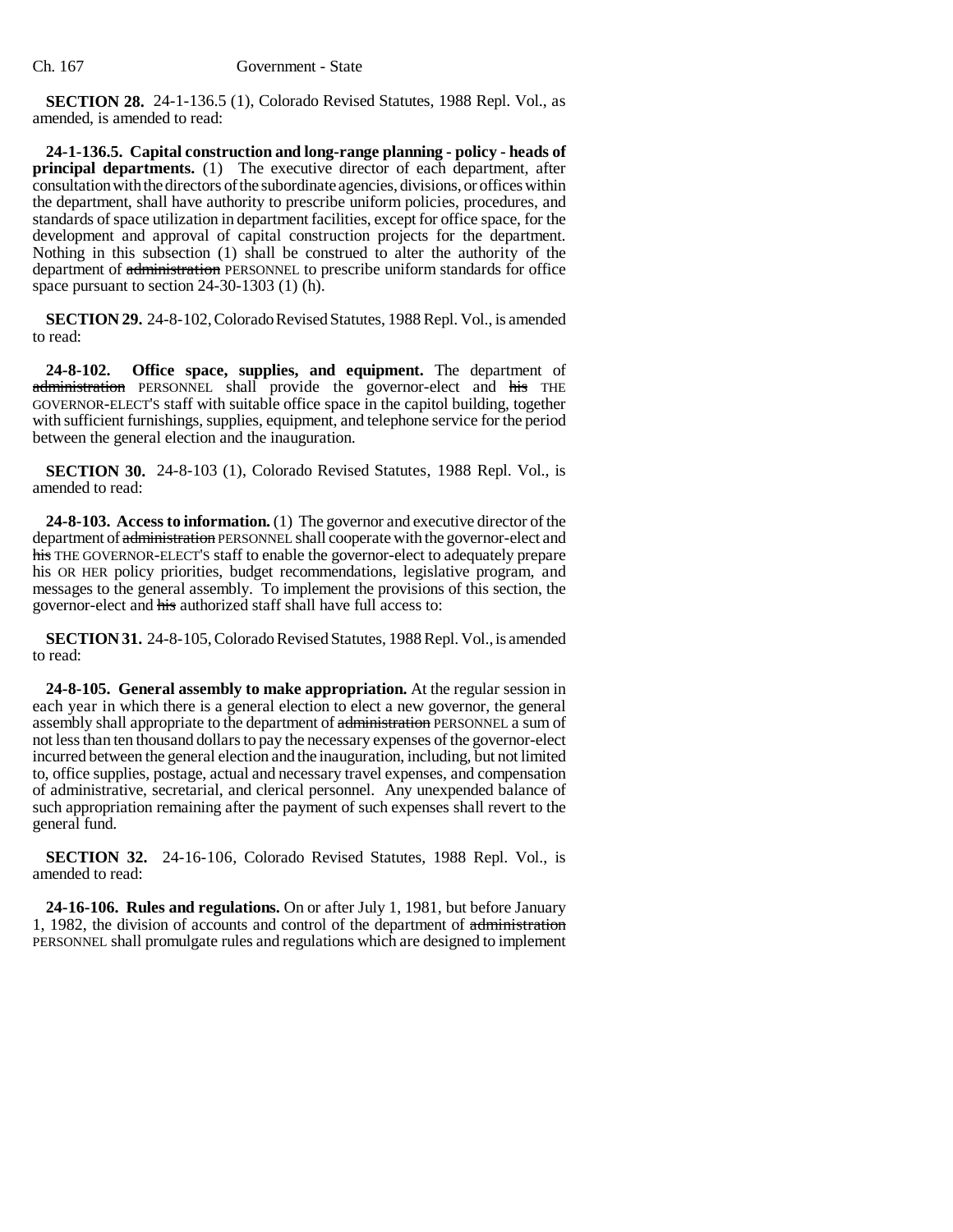Government - State Ch. 167

the provisions of this article. In promulgating such rules and regulations, the controller may seek the advice of the advisory committee on governmental accounting appointed pursuant to section 29-1-503, C.R.S., but the advice of such committee shall not be binding upon the controller. He shall at all times be concerned with the promulgation and implementation of rules and regulations concerning the obligation of agencies of government to keep certain project records, even if duplicative, in accordance with generally accepted cost accounting principles and standards. Upon request of local government officials, the division of accounts and control may assist local government officials in implementing cost accounting procedures.

**SECTION 33.** 24-22-113 (1), Colorado Revised Statutes, 1988 Repl. Vol., as amended, is amended to read:

**24-22-113. Power of state treasurer to loan money to the Colorado financial reporting system project - repeal.** (1) At the discretion of the state treasurer, as provided in section 24-75-203 (2), the state treasurer shall loan to the Colorado financial reporting system (COFRS) project an amount determined by the COFRS line item in the general appropriation act. In addition, the state treasurer shall ensure that the loan is repaid from cost savings or increased earnings identified as a direct result of improvements in the automated financial reporting system. In the event that cost savings and increased earnings are not sufficient to repay the loan, the state treasurer, with the cooperation of the division of accounts and control in the department of administration PERSONNEL, shall collect the difference from the state agency general appropriation act line items which have been identified in the loan. It is the intent of the general assembly that program services not be reduced in order to repay this loan.

**SECTION 34.** The introductory portion to 24-30-201 (1) and 24-30-201 (1) (j), Colorado Revised Statutes, 1988 Repl. Vol., are amended, and the said 24-30-201 is further amended BY THE ADDITION OF A NEW SUBSECTION, to read:

**24-30-201. Division of accounts and control - controller.** (1) The division of accounts and control shall be a division in the department of administration PERSONNEL. The controller shall be the head of the division and shall be appointed by the executive director of the department of administration PERSONNEL, subject to the provisions of section 13 of article XII of the state constitution. The controller shall be bonded in such amount as said executive director shall fix. The powers and duties of the division and of the controller shall be:

(j) Pursuant to rules and regulations promulgated by the executive director of the department of administration PERSONNEL, to assist state agencies in their efforts to recover moneys owing to the state and to collect, on behalf of the state, accounts referred to the controller and the division of accounts and control under rules and regulations authorizing such referral under defined circumstances, as further specified in section 24-30-202.4;

(2) THE DIVISION OF ACCOUNTS AND CONTROL AND THE OFFICE OF CONTROLLER AND THEIR POWERS, DUTIES, AND FUNCTIONS, EXCEPT THOSE POWERS, DUTIES, AND FUNCTIONS TRANSFERRED BY SECTION 24-1-128(7)(c), ARE TRANSFERRED BY A **TYPE 2** TRANSFER TO THE DEPARTMENT OF PERSONNEL AS THE DIVISION OF ACCOUNTS AND CONTROL.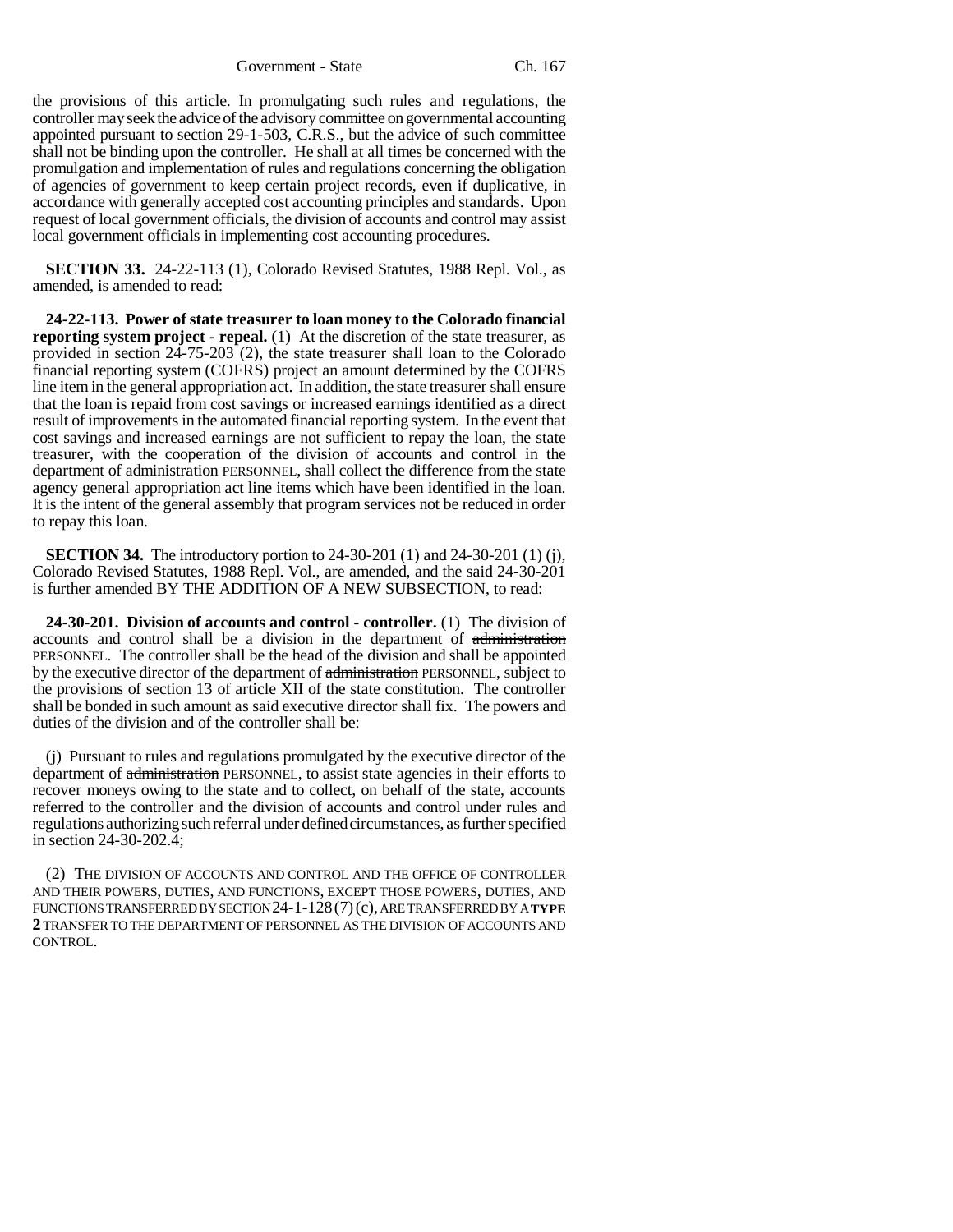**SECTION 35.** 24-30-202 (5.5), Colorado Revised Statutes, 1988 Repl. Vol., as amended, is amended to read:

**24-30-202. Procedures - vouchers and warrants - rules - penalties.** (5.5) Any commitment voucher that provides that the financial obligations of the state in subsequent fiscal years are contingent upon funds for that purpose being appropriated, budgeted, and otherwise made available shall not be deemed to create any state multiple-fiscal year direct or indirect debt or other financial obligation whatsoever for purposes of section 20 (4) (b) of article X of the state constitution. Notwithstanding any other provision of this subsection (5.5), no contract for the purchase or lease of property, real or personal, shall be entered into if it involves the issuance of certificates of participation or other instruments evidencing the commitment of the state to make payments in subsequent fiscal years of moneys due under such contract, even if such commitment of funds is expressly made contingent upon funds for that purpose being appropriated, budgeted, or otherwise made available, unless and until a court of competent jurisdiction renders a final decision as to the constitutionality of the issuance of certificates of participation or other instruments evidencing the commitment of a district to make payments in subsequent fiscal years of moneys due under a contract for the purchase or lease of property, real or personal, even if such commitment of funds is expressly made contingent upon funds for that purpose being appropriated, budgeted, or otherwise made available. For purposes of this section and parts 7 and 8 of article 82 of this title, a final decision by a court of competent jurisdiction shall mean a decision by the Colorado supreme court or by the Colorado court of appeals after any period for appeal to the Colorado supreme court has passed. The department of administration PERSONNEL shall report to the executive committee of the legislative council, the joint budget committee, and the capital development committee of the general assembly concerning the occurrence of any such court decision. If a lease-purchase agreement is subject to the requirement of specific authorization by the general assembly under part 8 of said article 82, such committees shall make a recommendation to the general assembly concerning whether to authorize the lease-purchase agreement involving the issuance of certificates of participation or other instruments. The department of administration PERSONNEL and the Colorado commission on higher education shall maintain comparative data which will assist in determining the relative costs to the state, over the entire term of the arrangement, of financing the purchase or lease of property through pay-as-you-go methods, certificates of participation, or other arrangements.

**SECTION 36.** 24-30-202.4 (1), (2), and (3) (a), Colorado Revised Statutes, 1988 Repl. Vol., as amended, are amended to read:

**24-30-202.4. Collection of debts due state - controller's duties - creation of debt collection fund.** (1) The controller shall advise and assist the various state agencies concerning the collection of debts due the state through such agencies, in accordance with rules and regulations promulgated by the executive director of the department of administration PERSONNEL, to achieve the prompt collection of debts due such agencies.

(2) Except for those debts under the jurisdiction of the department of revenue which are referred to in section 24-35-108 (1) (a), beginning January 1, 1992, all state agencies shall refer to the controller debts due the state which the agency has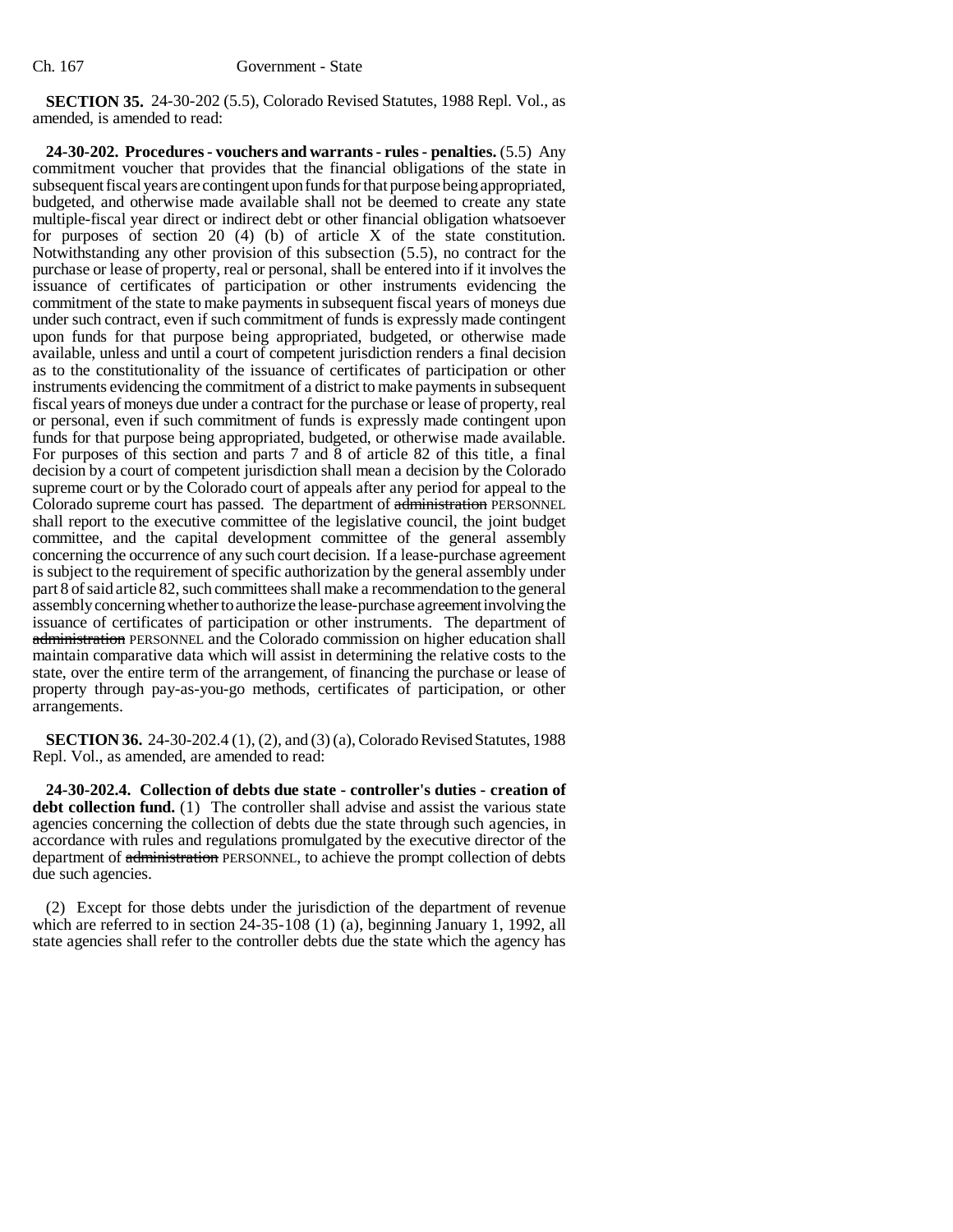been unable to collect within thirty days after such debts have become past due, together with the data and information necessary for the controller to institute collection procedures. The controller may grant an exception to the requirement that a state agency refer debts within such thirty-day period based upon a documented and justified need provided by a state agency. Until July 1, 1992, the controller shall have up to one hundred twenty days, and thereafter the controller shall have ninety days, after receipt of a debt to use all state collection capabilities to collect such debt, including, but not limited to, the certification of such debt to the department of revenue for offset of such debt against any tax refund due the debtor under the provisions of subparagraph (II) of paragraph (a) of subsection (3) of this section. No later than one hundred twenty days until July 1, 1992, and thereafter no later than ninety days after receipt by the controller, the controller or the controller's designee shall legally assign all debts which are not claims in process of collection to private counsel or private collection agencies which appear on the list of private counsel or private collection agencies. For the purposes of this section, "claims in process of collection" means any debts which have been in the controller's hands for less than one hundred twenty days until July 1, 1992, and thereafter have been in the controller's hands for less than ninety days, debts on which payments are being made or on which payments have been promised, and debts on which suit has been brought. The private counsel or private collection agencies included in the list of private counsel or private collection agencies shall be selected through competition pursuant to the provisions of the "Procurement Code", articles 101 to 112 of this title. Criteria for selection of the private counsel or private collection agencies shall be developed by the executive director of the department of administration PERSONNEL in consultation with the controller, affected state agencies, and the private collection community. Such criteria shall include, but shall not be limited to, a component based on geography. In addition, a state-supported institution of higher education may utilize the provisions of section 23-5-113, C.R.S., for the collection of any loan or other outstanding obligation owed to such institution.

(3) (a) (I) Upon referral to the controller of debts due the state, the controller shall institute procedures for collection thereof pursuant to the rules and regulations promulgated therefor by the executive director of the department of administration PERSONNEL.

(II) Upon verification by the appropriate state agency of the amount of the debt due the state, the controller may certify to the department of revenue any unpaid debt due the state to be offset against a tax refund due the debtor, pursuant to section 39-21-108 (3), C.R.S. Before any unpaid debt is certified to the department of revenue, the controller shall give written notice to the debtor that the debt shall be offset against a tax refund due the debtor and shall notify the debtor that the debtor may, within thirty days of the postmark of the written notice from the controller, request a hearing to dispute the tax refund offset. Such hearing shall be held within thirty calendar days from receipt of the request from the debtor. No money shall be refunded or offset against a tax refund due the debtor if such a hearing is requested until such time as the hearing is completed and a decision is rendered. If at the hearing the dispute is resolved in favor of the debtor, the debtor shall be entitled to a refund of any moneys due plus interest, pursuant to section 39-21-110.5, C.R.S. Provisions for adequate notice and opportunity for hearing shall be made by rules and regulations promulgated by the executive director of the department of administration PERSONNEL. Any debts may be written off, released, or compromised pursuant to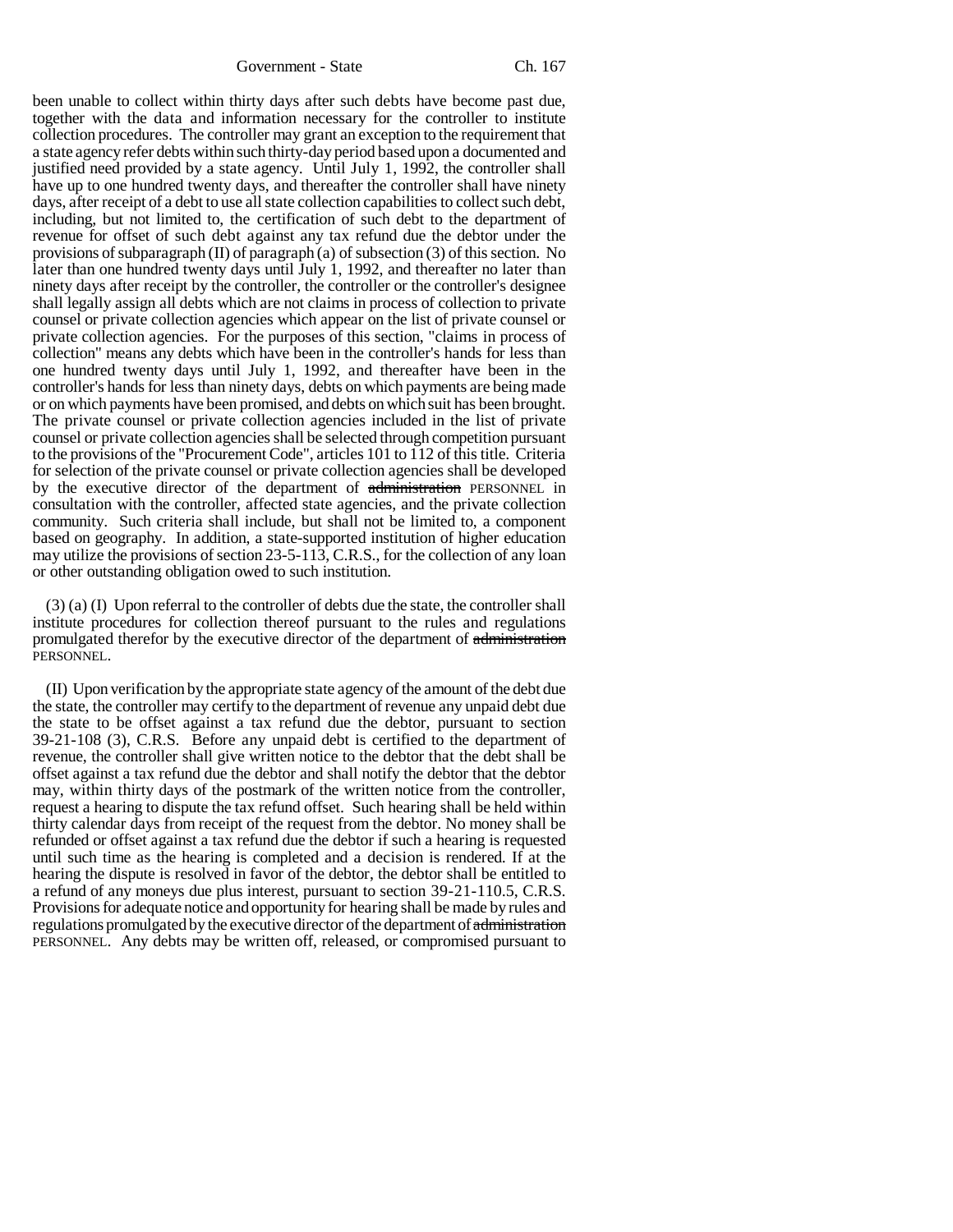paragraph (c) of this subsection (3).

**SECTION 37.** 24-30-803 (3) and (5), Colorado Revised Statutes, 1988 Repl. Vol., as amended, are amended, and the said 24-30-803 is further amended BY THE ADDITION OF A NEW SUBSECTION, to read:

**24-30-803. Awards for suggestions - limitations - board duties.** (3) The board shall award an eligible employee, whose suggestion is implemented and saves the state money, a sum of money equal to ten percent of the documented savings calculated from the date of implementation for a period of three months and then annualized for the next nine months following such three-month documentation period, after deduction of any expenses incurred in the implementation of such suggestion, up to a maximum of ten thousand dollars. If the amount of documented savings, after expenses, is less than one thousand dollars, the department shall pay the employee within thirty days from the end of the three-month documentation period. If the documented savings is one thousand dollars or more, the board shall pay the first one thousand dollars within thirty days from the end of the three-month documentation period, and the remainder shall be paid at the end of the first twelve months of implementation. An amount equal to four percent of the employee's award shall be directed to such employee's supervisor and an amount equal to one percent to such supervisor's supervisor. One-half of one percent, up to one thousand five hundred dollars (\$1,500) per department or agency, shall be set aside for allocation to the department of administration PERSONNEL for administration of the program and to members of the board for travel and related board expenses.

(5) The department of administration PERSONNEL shall seek voluntary assistance in implementing an employee suggestion program from a private sector business firm which has had experience in implementing such a program.

(8) THE INCENTIVE AWARD SUGGESTION SYSTEM BOARD AND ITS POWERS, DUTIES, AND FUNCTIONS ARE TRANSFERRED BY A **TYPE 2** TRANSFER TO THE DEPARTMENT OF PERSONNEL.

**SECTION 38.** 24-30-804 (2), Colorado Revised Statutes, 1988 Repl. Vol., as amended, is amended to read:

**24-30-804. Expenses - cooperation of agencies.** (2) Office space, equipment, and the services of clerical and research staff shall be supplied to the board by the department of administration PERSONNEL. Informational services and supervision of the program shall be supplied by the department of administration PERSONNEL.

**SECTION 39.** 24-30-902, Colorado Revised Statutes, 1988 Repl. Vol., is amended to read:

**24-30-902. Division of telecommunications.** (1) There is hereby created, as a division within the department of administration PERSONNEL, the division of telecommunications. The executive director of the department of administration PERSONNEL shall appoint, pursuant to section 13 of article XII of the state constitution, a state telecommunications director. The state telecommunications director shall appoint such assistants, clerical staff, and other personnel as may be necessary to discharge the duties and responsibilities set forth by this part 9.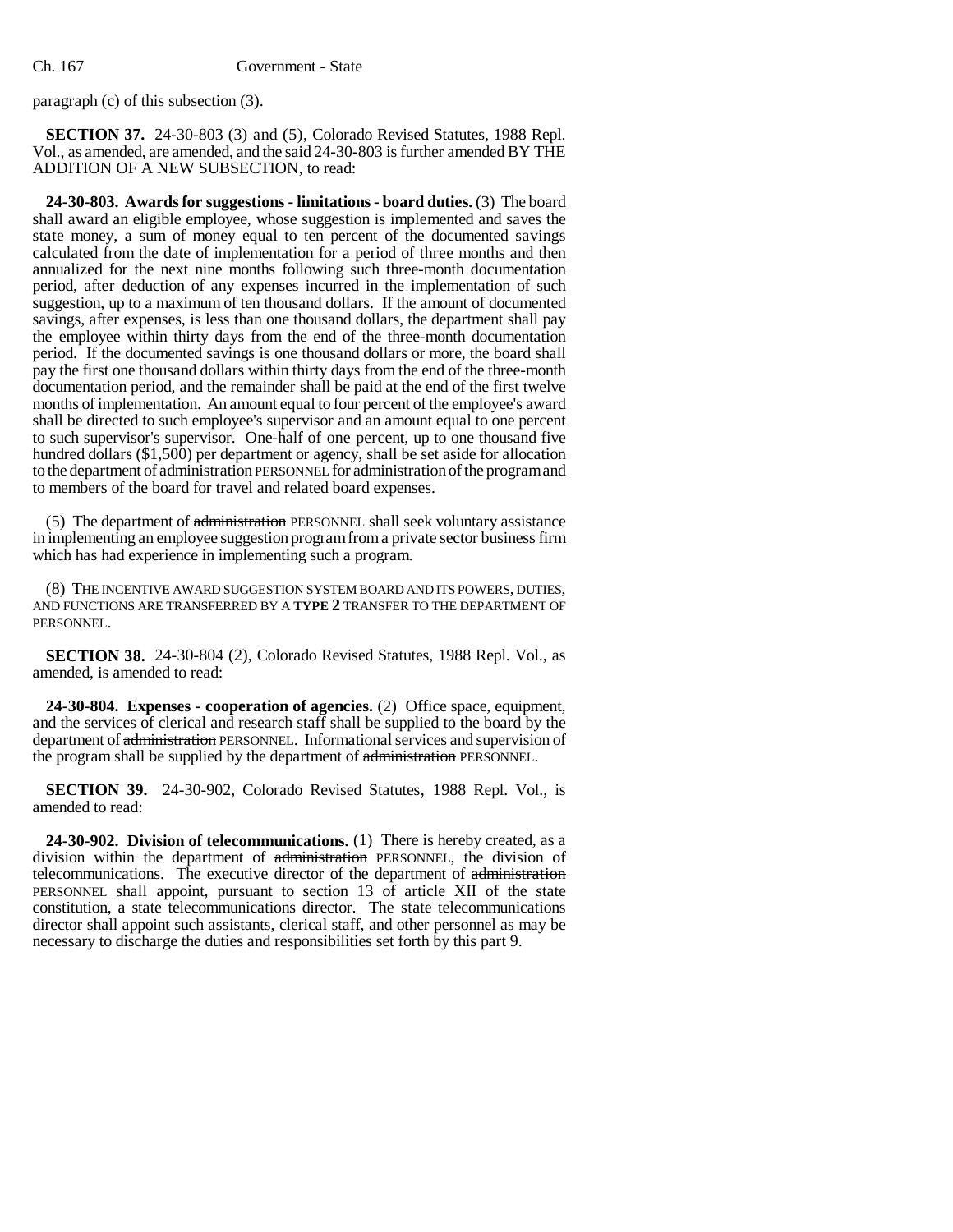Government - State Ch. 167

(2) The state telecommunications director and the division of telecommunications shall exercise their powers and perform their duties and functions specified in this part 9 under the department of administration PERSONNEL and the executive director thereof as if the same were transferred to said department by a **type 2** transfer as such transfer is defined in the "Administrative Organization Act of 1968", article 1 of this title.

**SECTION 40.** 24-30-903 (1) (a), Colorado Revised Statutes, 1988 Repl. Vol., is amended to read:

**24-30-903. Duties and responsibilities.** (1) The state telecommunications director shall perform the following functions:

(a) In consultation with state departments, institutions, and agencies, formulate recommendations for a current and long-range telecommunications plan, involving telephone, radio, microwave, facsimile closed circuit and cable television, teleconferencing, public broadcast, data communications transmission circuits, fibreoptics, satellites, and cellular radio and their integration into applicable telecommunications networks, for approval of the executive director of the department of administration PERSONNEL and the governor;

**SECTION 41.** 24-30-908 (1), Colorado Revised Statutes, 1988 Repl. Vol., is amended to read:

**24-30-908. Telecommunications revolving fund - service charges - pricing policy.** (1) Users of the division of telecommunications telephone and data communication services shall be charged the full cost of the particular service, which shall include the cost of all material, labor, and overhead. Said user charges shall be transmitted to the state treasurer, who shall credit the same to the division of telecommunications revolving fund, which fund is hereby created. The moneys in such fund are subject to annual appropriations by the general assembly to the department of administration PERSONNEL for allocation to the state telecommunications director for use in acquiring such materials, supplies, labor, and overhead as are required for telephone and data communications related service functions. Said revolving fund shall be limited to telephone service and data communications and shall not include public safety or radio systems.

**SECTION 42.** 24-30-909, Colorado Revised Statutes, 1988 Repl. Vol., as amended, is amended to read:

**24-30-909. Appeal from decisions of director.** If any state department, institution, or agency disagrees with any decision, plan, procedure, priority, standard, rule, regulation, or other act of the division of telecommunications or its director, the head thereof shall notify the executive director of the department of administration PERSONNEL of the basis for such disagreement, and, within ten working days, the said executive director shall, in his OR HER discretion, uphold, modify, or reverse such decision, procedure, plan, priority, standard, rule, regulation, or other act.

**SECTION 43.** 24-30-1001 (1), (3) (a), and (3) (c), Colorado Revised Statutes, 1988 Repl. Vol., as amended, are amended, and the said 24-30-1001 is further amended BY THE ADDITION OF A NEW SUBSECTION, to read: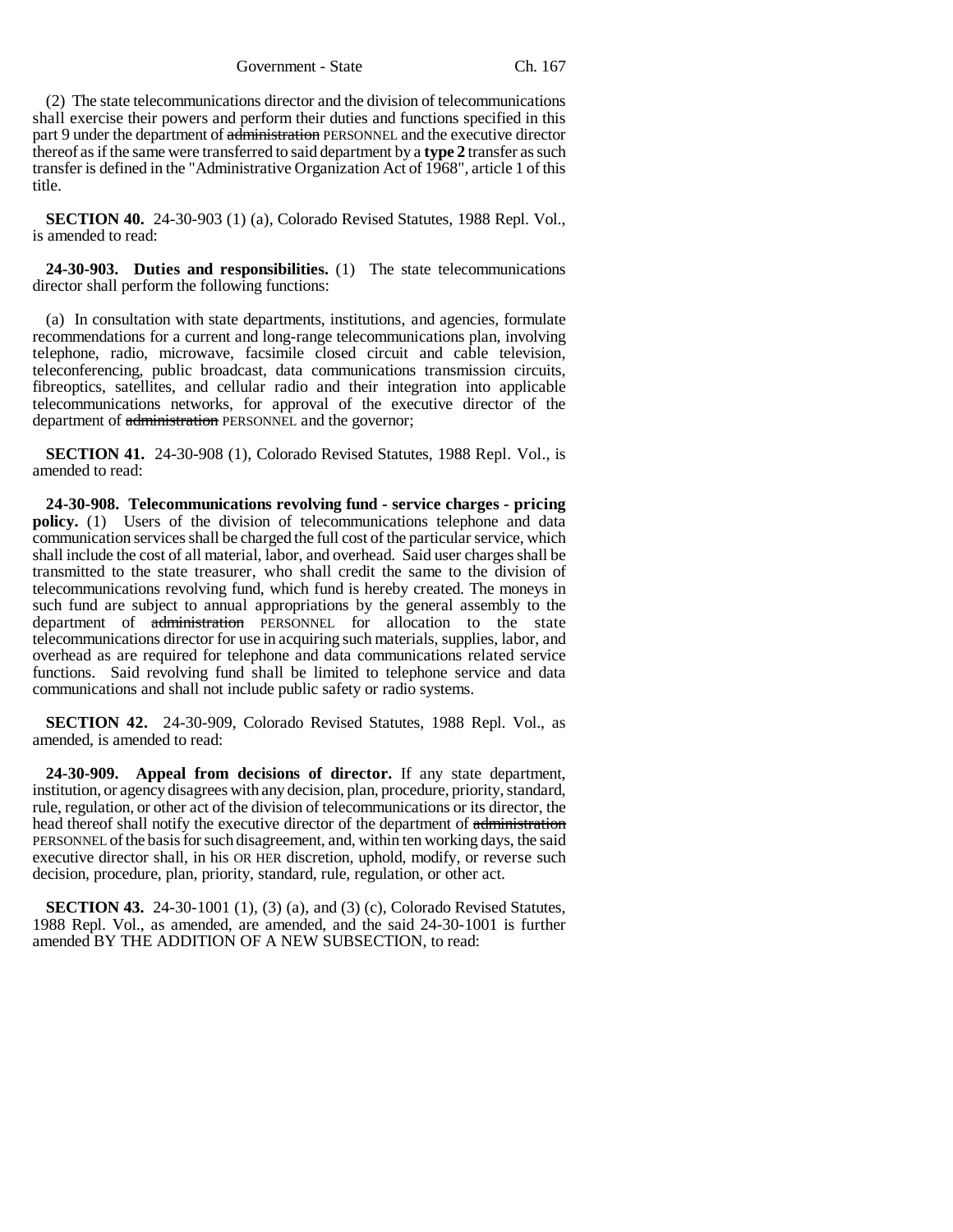**24-30-1001. Division of administrative hearings.** (1) There is hereby created the division of administrative hearings in the department of administration PERSONNEL, the head of which shall be the executive director of the department of administration PERSONNEL.

(3) (a) The division of administrative hearings shall, on and after July 1, 1991, execute, administer, perform, and enforce the rights, powers, duties, functions, and obligations vested in the director of the division of labor and the division of labor in the department of labor and employment related to the docketing of cases for hearing under articles 40 to 47 of title  $\overline{8}$ , C.R.S., prior to July 1, 1991. On July 1, 1991, all employees of the division of labor in the department of labor and employment whose principal duties are concerned with the duties and functions transferred to the division of administrative hearings and whose employment in the division of administrative hearings is deemed necessary by the executive director of the department of administration PERSONNEL in consultation with the executive director of the department of labor and employment to carry out the purposes of this part 10 shall be transferred to the division of administrative hearings and shall become employees thereof. Such employees shall retain all rights to the state personnel system and retirement benefits under the laws of this state and their services shall be deemed to have been continuous. All transfers and any abolition of positions in the state personnel system shall be made and processed in accordance with state personnel system laws and rules and regulations.

(c) Whenever the division of labor in the department of labor and employment is referred to or designated by any contract or other document in connection with the duties and functions transferred to the division of administrative hearings, such reference or designation shall be deemed to apply to the division of administrative hearings. All contracts entered into by the said departments or divisions prior to July 1, 1991, in connection with the duties and functions transferred to the division of administrative hearings, are hereby validated, with the division of administrative hearings succeeding to all the rights and obligations of such contracts. Any appropriations of funds from prior fiscal years open to satisfy obligations incurred under such contracts are hereby transferred and appropriated to the department of administration PERSONNEL for allocation to the division of administrative hearings for the payment of such obligations.

(4) THE DIVISION OF ADMINISTRATIVE HEARINGS AND ITS POWERS, DUTIES, AND FUNCTIONS ARE TRANSFERRED BY A **TYPE 2** TRANSFER TO THE DEPARTMENT OF PERSONNEL.

**SECTION 44.** 24-30-1002, Colorado Revised Statutes, 1988 Repl. Vol., is amended to read:

**24-30-1002. Appropriation of funds.** All moneys appropriated for expenditure by any state agency for administrative law judges appointed pursuant to this part 10 shall be appropriated to the department of administration PERSONNEL.

**SECTION 45.** 24-30-1003 (1), (4) (a), and (4) (b), Colorado Revised Statutes, 1988 Repl. Vol., as amended, are amended to read:

**24-30-1003. Administrative law judges - appointment - qualifications -**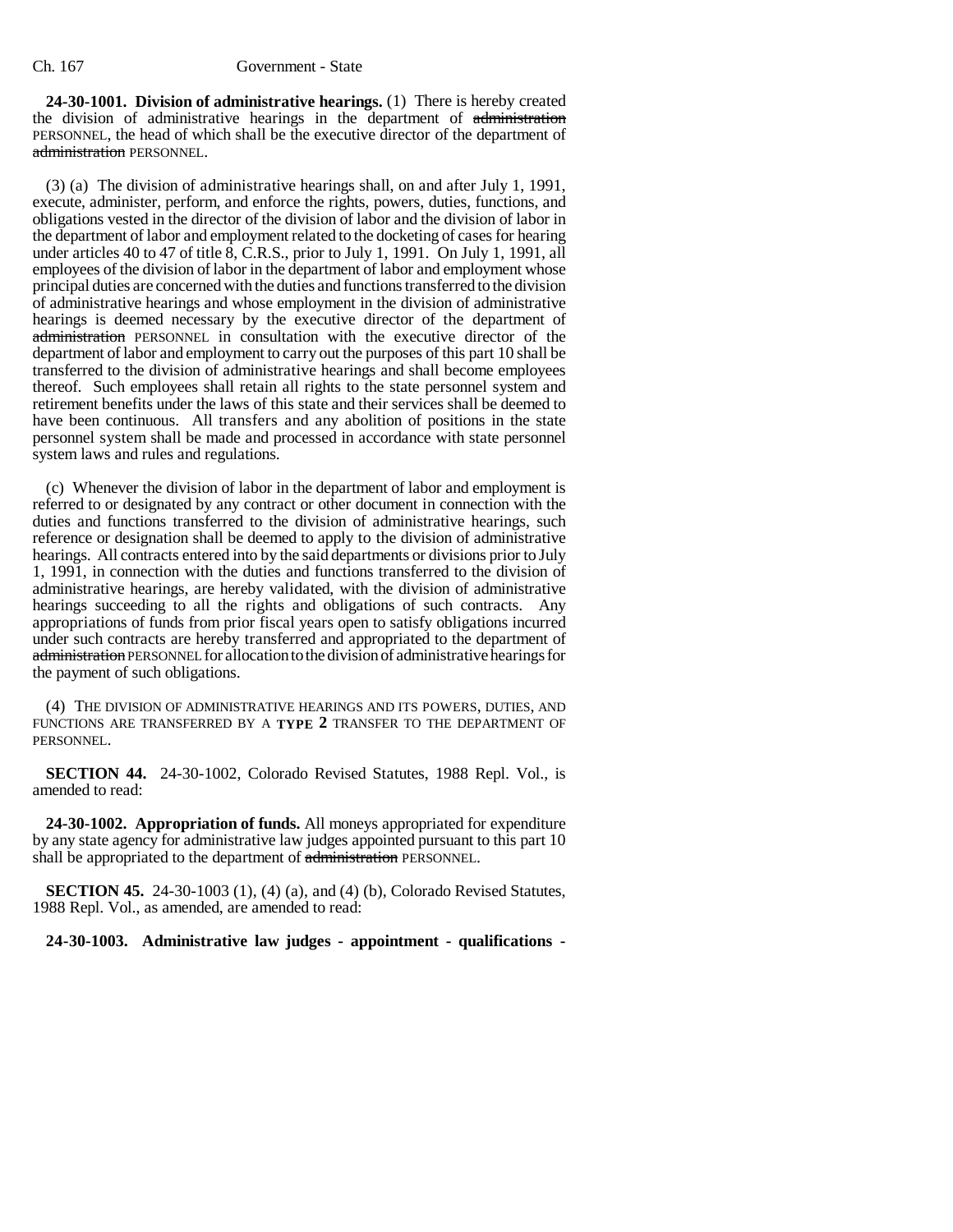Government - State Ch. 167

**standards of conduct.** (1) The executive director of the department of administration PERSONNEL may appoint such administrative law judges except those employed pursuant to section SECTIONS 24-50-103 (7) AND 40-2-104, C.R.S., as may be necessary to provide services to each state agency, except THE STATE PERSONNEL BOARD AND the public utilities commission, entitled to use administrative law judges. Administrative law judges shall be appointed in accordance with the provisions of section 13 of article XII of the state constitution and the laws and rules governing the state personnel system.

(4) (a) Administrative law judges appointed pursuant to this section shall be subject to the standards of conduct set forth in the code of judicial conduct for administrative law judges of the state central panels adopted by the division of administrative hearings of the department of administration PERSONNEL. The performance review plan for each administrative law judge shall include this code of judicial conduct for administrative law judges.

(b) A complaint alleging a violation of the code of judicial conduct for administrative law judges of the state central panels, adopted by the division of administrative hearings of the department of administration PERSONNEL, shall be referred to the executive director of the department of administration PERSONNEL who shall investigate the complaint and determine if the administrative law judge violated any canons of the code. Such administrative law judge shall be subject to the disciplinary procedures set forth in rules adopted by the state personnel board.

**SECTION 46.** 24-30-1103, Colorado Revised Statutes, 1988 Repl. Vol., is amended to read:

**24-30-1103. Division of central services.** (1) There is hereby created a division of central services in the department of administration PERSONNEL, referred to in this part 11 as the "division". Pursuant to section 13 of article XII of the state constitution, the executive director of the department of administration PERSONNEL shall appoint a director of central services as head of the division, who shall appoint such other personnel as may be necessary for the efficient operation of the division.

(2) The division of central services and the director of central services shall exercise their powers and perform their duties and functions specified by this part 11 under the department of administration PERSONNEL and the executive director thereof as if the same were transferred to the department by a **type 2** transfer, as such transfer is defined by the "Administrative Organization Act of 1968", article 1 of this title.

**SECTION 47.** The introductory portion to 24-30-1104 (1), 24-30-1104 (1) (a), and (2), Colorado Revised Statutes, 1988 Repl. Vol., as amended, are amended to read:

**24-30-1104. Functions of the division.** (1) Within the counties of Adams, Arapahoe, and Jefferson and the city and county of Denver only, the division shall perform the following functions for the executive branch of the state of Colorado, its departments, institutions, and agencies, under the direction of the executive director of the department of administration PERSONNEL: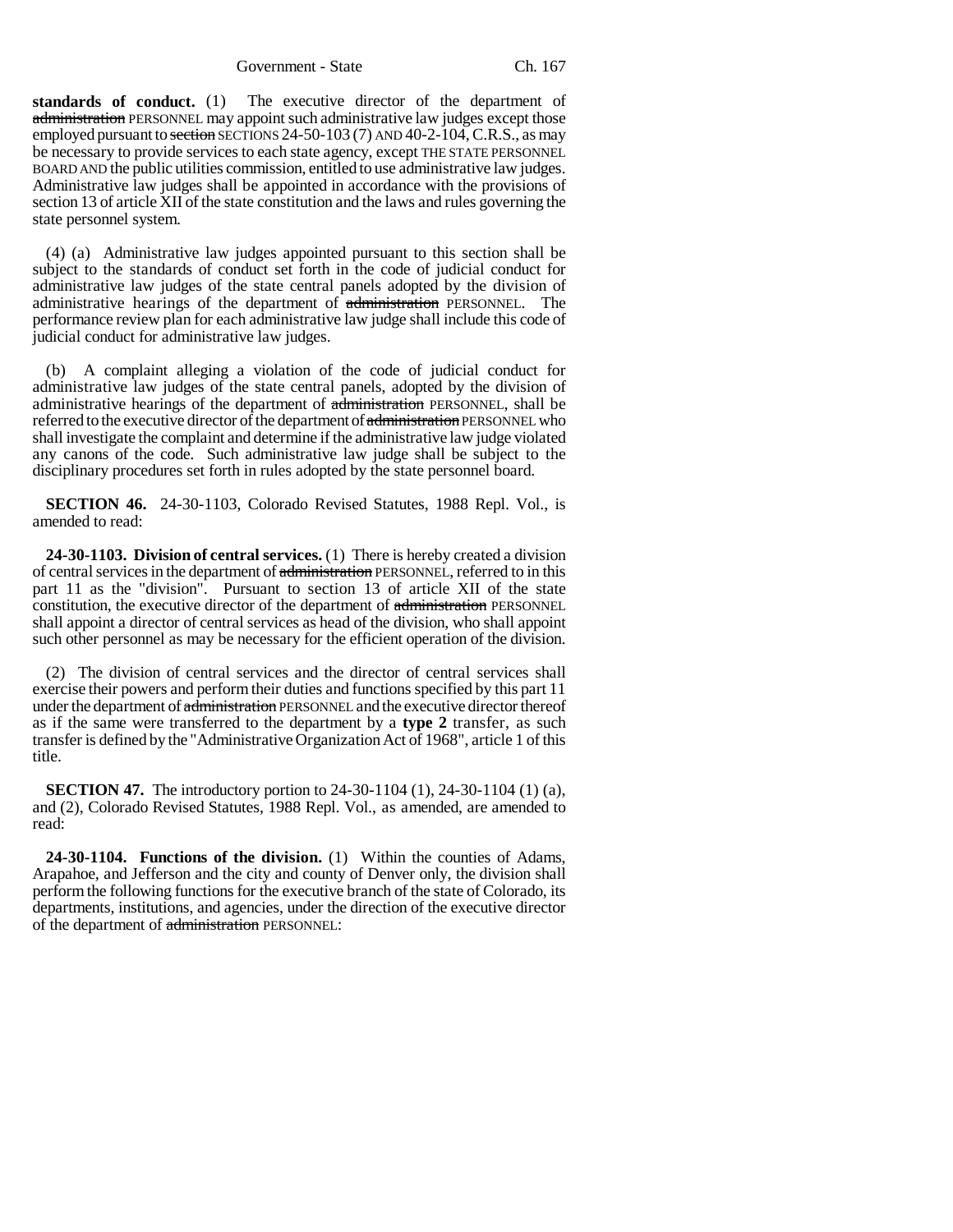(a) Formulate, in consultation with state departments, institutions, and agencies, recommendations for a current and long-range division operations plan for approval of the executive director of the department of administration PERSONNEL and the governor no later than January 1 of each year;

(2) In addition to the county-specific functions of the division set forth in subsection (1) of this section, the division shall take such steps as are necessary to fully implement a central state motor vehicle fleet system by January 1, 1993. The division shall perform the following functions pertaining to the motor vehicle fleet system throughout the state for the executive branch of the state of Colorado, its departments, institutions, and agencies, under the direction of the executive director of the department of administration PERSONNEL:

**SECTION 48.** The introductory portion to 24-30-1105 (1) and 24-30-1105 (1) (f), Colorado Revised Statutes, 1988 Repl. Vol., are amended to read:

**24-30-1105. Powers of the director - penalties.** (1) In order to perform the duties and functions of the division as set forth in this part 11, the director of central services, with the approval of the executive director of the department of administration PERSONNEL, shall, in relation to departments, institutions, and agencies of the executive branch:

(f) Recommend to the executive director of the department of administration PERSONNEL and the governor the transfer of funds, equipment, supplies, and personnel from existing departments, institutions, and agencies to the division or to such other agency as may be necessary to accomplish the purposes of this part 11, such transfer to be effective upon the approval by the governor;

**SECTION 49.** 24-30-1106, Colorado Revised Statutes, 1988 Repl. Vol., as amended, is amended to read:

**24-30-1106. Appeal from decisions of director.** If any department, institution, or agency disagrees with any decision, plan, procedure, priority, standard, rule, or regulation or other act of the division or the director of central services, the head thereof shall notify the executive director of the department of administration PERSONNEL and the director of central services of the basis for such disagreement, and the executive director may, at his OR HER discretion, uphold, modify, or reverse such decision, plan, procedure, priority, standard, rule, or regulation or other act; but no further action shall be taken by the division or the director of central services to implement any decision, plan, procedure, priority, standard, rule, or regulation or other act after such notice until the executive director has rendered his OR HER decision in the matter.

**SECTION 50.** 24-30-1109 (2), Colorado Revised Statutes, 1988 Repl. Vol., is amended to read:

**24-30-1109. Reports.** (2) The report required by this section may be made and formatted in such fashion as the executive director of the department of administration PERSONNEL may direct.

**SECTION 51.** 24-30-1116 (6) (d) and (6) (e), Colorado Revised Statutes, 1988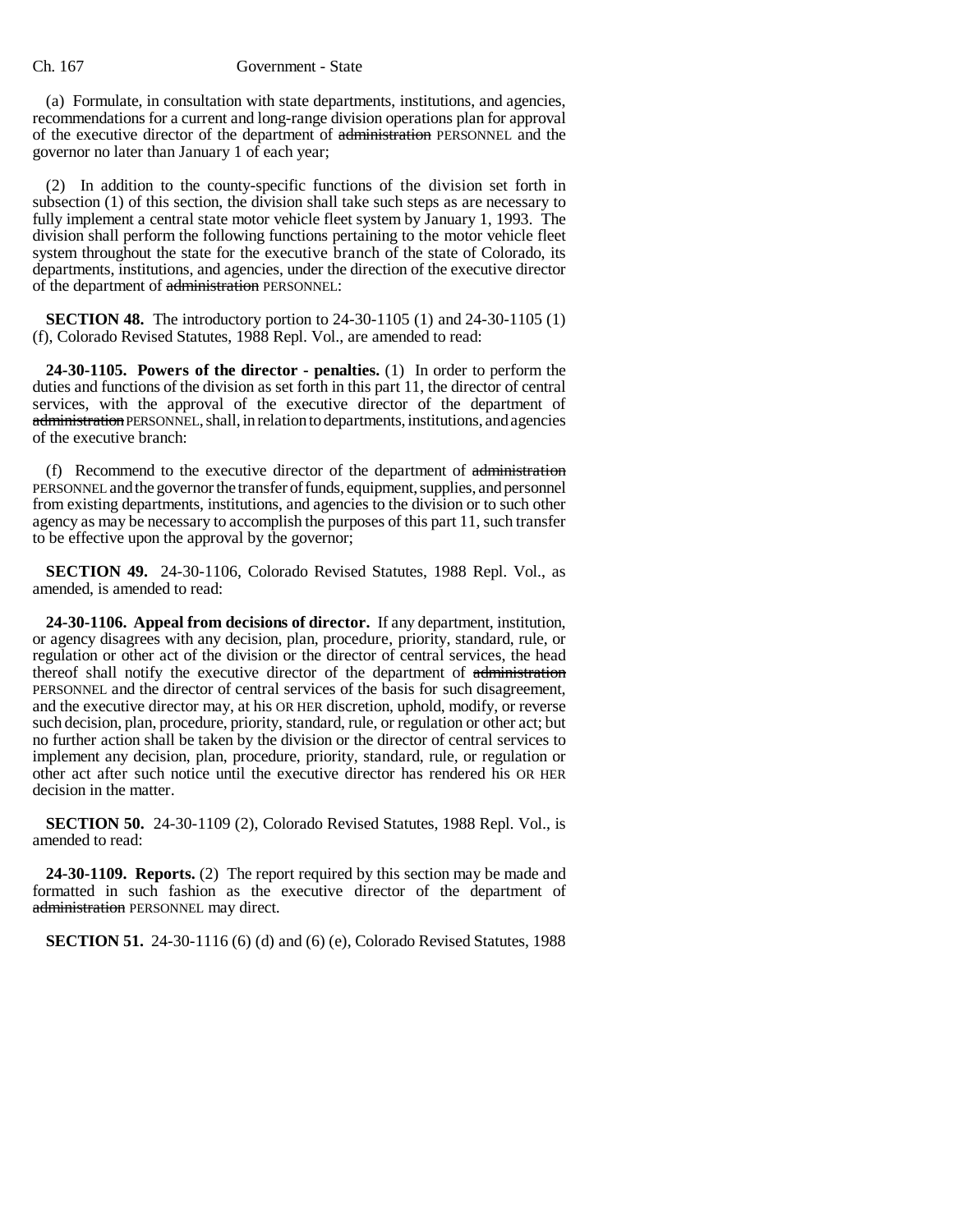Repl. Vol., as amended, are amended to read:

**24-30-1116. Vanpooling - state-owned vehicles - revolving account.** (6) (d) The director shall submit to the executive director of the department of administration PERSONNEL an annual report clearly showing the allocation of moneys in the account to operating and maintenance costs, replacement costs, and surplus, if any.

(e) The executive director of the department of administration PERSONNEL shall incorporate the information provided pursuant to paragraph (d) of this subsection (6) in each annual budget request to the governor.

**SECTION 52.** The introductory portion to 24-30-1118 (3), Colorado Revised Statutes, 1988 Repl. Vol., as amended, is amended to read:

**24-30-1118. Statewide travel management program - creation - duties of division - mandatory use by state employees.** (3) The division shall perform the following functions pertaining to the statewide travel management program throughout the state for all departments, institutions of higher education, and agencies of state government under the direction of the director of the department of administration PERSONNEL:

**SECTION 53.** 24-30-1204, Colorado Revised Statutes, 1988 Repl. Vol., is amended to read:

**24-30-1204. Cooperation between state agencies.** In furtherance of the purposes of this part 12 and in order to contribute to the economy of state government, it is the intent of the general assembly that there be close cooperation among the department of administration PERSONNEL, the division of correctional industries in the department of corrections, and any other agency of this state from which procurement of products or services is required under any law of this state. The committee, the division of correctional industries, and any other similar agency of this state are authorized to enter into such agreements, cooperative working relationships, or other arrangements as may be determined to be necessary for effective coordination and efficient realization of the objectives of this part 12 and any other similar procurement law of this state. The department of administration PERSONNEL may secure, directly from any agency, division, or department of this state, any information which is necessary to enable it to carry out the provisions of this part 12.

**SECTION 54.** 24-30-1301 (3) and (6), Colorado Revised Statutes, 1988 Repl. Vol., are amended to read:

**24-30-1301. Definitions.** As used in this part 13, unless the context otherwise requires:

(3) "Department" means the department of administration PERSONNEL.

(6) "Executive director" means the executive director of the department of administration PERSONNEL.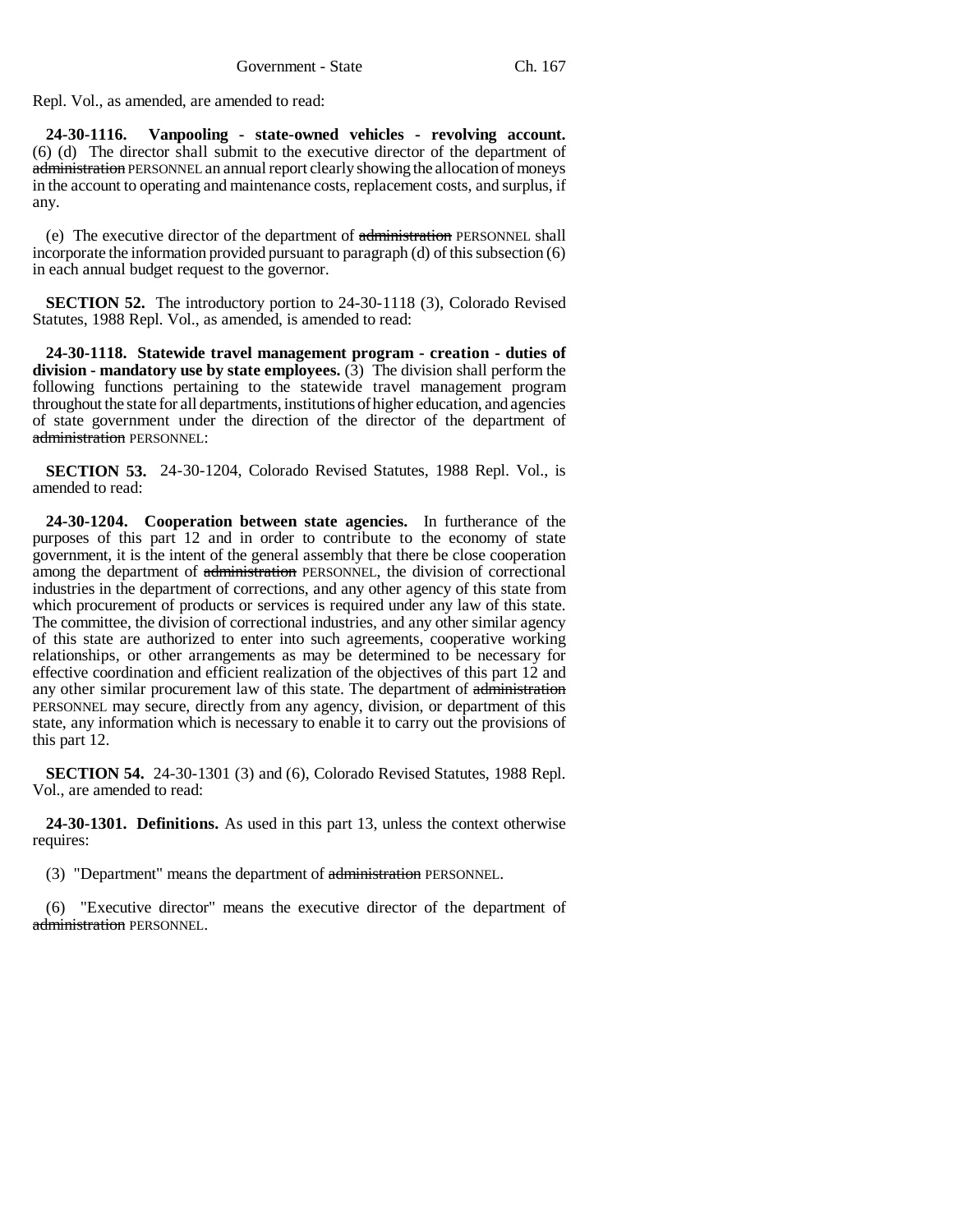**SECTION 55.** 24-30-1302 (1) and (3), Colorado Revised Statutes, 1988 Repl. Vol., are amended to read:

**24-30-1302. State buildings - transfer.** (1) The powers, duties, and functions of the office of state planning and budgeting relating to state buildings are transferred by a **type 2** transfer to the department of administration PERSONNEL.

(3) Whenever the powers, duties, or functions vested by this part 13 are referred to in any other statute or in any contract or other document and designate the former division of public works, or its predecessor, or the office of state planning and budgeting, such designation shall be deemed to apply solely to the department of administration PERSONNEL.

**SECTION 56.** 24-30-1307, Colorado Revised Statutes, 1988 Repl. Vol., as amended, is amended to read:

**24-30-1307. Legislative declaration.** The purpose of this part 13 is to allow the department of administration PERSONNEL to develop the policies and standards for state agencies to follow for the major renovation or new construction of state facilities and to allow the department of administration PERSONNEL to delegate the authority to implement such policies and standards to the individual state agencies. It is not the purpose of this part 13 to require state agencies to add FTEs or incur additional expenditures to implement the provisions of this part 13.

**SECTION 57.** 24-30-1402 (2), Colorado Revised Statutes, 1988 Repl. Vol., is amended to read:

**24-30-1402. Definitions.** As used in this part 14, unless the context otherwise requires:

(2) "Department" means the department of administration PERSONNEL.

**SECTION 58.** 24-30-1502 (3), Colorado Revised Statutes, 1988 Repl. Vol., is amended to read:

**24-30-1502. Definitions.** As used in this part 15, unless the context otherwise requires:

(3) "Executive director" means the executive director of the department of administration PERSONNEL.

**SECTION 59.** 24-30-1503, Colorado Revised Statutes, 1988 Repl. Vol., is amended to read:

**24-30-1503. Division of risk management.** (1) There is hereby created a division of risk management in the department of administration PERSONNEL. Pursuant to section 13 of article XII of the state constitution, the executive director of the department of administration PERSONNEL shall appoint a state risk manager as head of the division, who shall appoint such other personnel, including a claims manager, as may be necessary for the efficient operation of the division.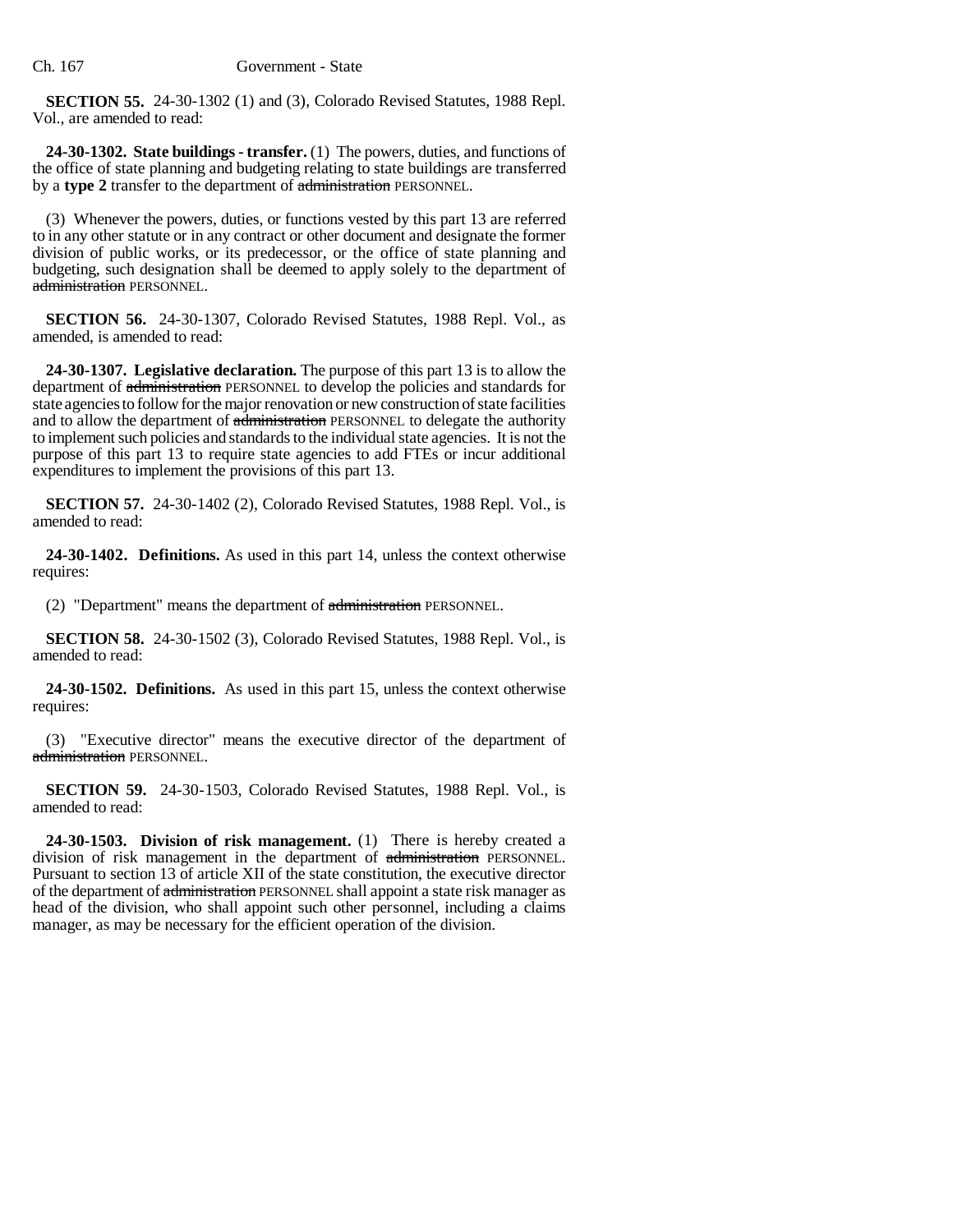(2) The division of risk management and the state risk manager shall exercise their powers and perform their duties specified by this part 15 under the department of administration PERSONNEL and the executive director thereof as if the same were transferred to the department by a **type 2** transfer, as such transfer is defined by the "Administrative Organization Act of 1968", article 1 of this title.

**SECTION 60.** 24-30-1508 (2), Colorado Revised Statutes, 1988 Repl. Vol., is amended to read:

**24-30-1508. State claims board - creation.** (2) The state claims board shall exercise its powers and perform its duties and functions as if it were transferred to the department of administration PERSONNEL by a **type 1** transfer, as such transfer is defined by the "Administrative Organization Act of 1968", article 1 of this title.

**SECTION 61.** 24-30-1602, Colorado Revised Statutes, 1988 Repl. Vol., is amended to read:

**24-30-1602. General government computer center (GGCC).** (1) There is hereby created, as a division in the department of administration PERSONNEL, the general government computer center, referred to in this part 16 as "GGCC". The executive director of the department of administration PERSONNEL shall appoint, pursuant to section 13 of article XII of the state constitution, a director of the GGCC as head of the division, who shall appoint such other personnel as may be necessary for the efficient operation of the GGCC.

(2) The GGCC and its director shall exercise their powers and perform their duties and functions specified by this part 16 under the department of administration PERSONNEL and the executive director thereof as if the same were transferred to the department by a **type 2** transfer, as such transfer is defined by the "Administrative Organization Act of 1968", article 1 of this title.

**SECTION 62.** The introductory portion to 24-30-1604 (1), Colorado Revised Statutes, 1988 Repl. Vol., is amended to read:

**24-30-1604. Powers of the director - penalty for breach of confidentiality.** (1) In order to perform the functions and duties of the GGCC as set forth in this part 16, the director of the GGCC, with the approval of the executive director of the department of administration PERSONNEL, shall exercise the following powers:

**SECTION 63.** 24-30-1605, Colorado Revised Statutes, 1988 Repl. Vol., is amended to read:

**24-30-1605. Appeal from decisions of director.** If any state department, institution, or agency disagrees with any decision, plan, procedure, priority, standard, rule, regulation, or other act of the GGCC or its director, the head thereof shall notify the executive director of the department of administration PERSONNEL of the basis for such disagreement, and, within ten working days, the said executive director shall, in his OR HER discretion, uphold, modify, or reverse such decision, procedure, plan, priority, standard, rule, regulation, or other act.

**SECTION 64.** 24-30-1606 (2), Colorado Revised Statutes, 1988 Repl. Vol., is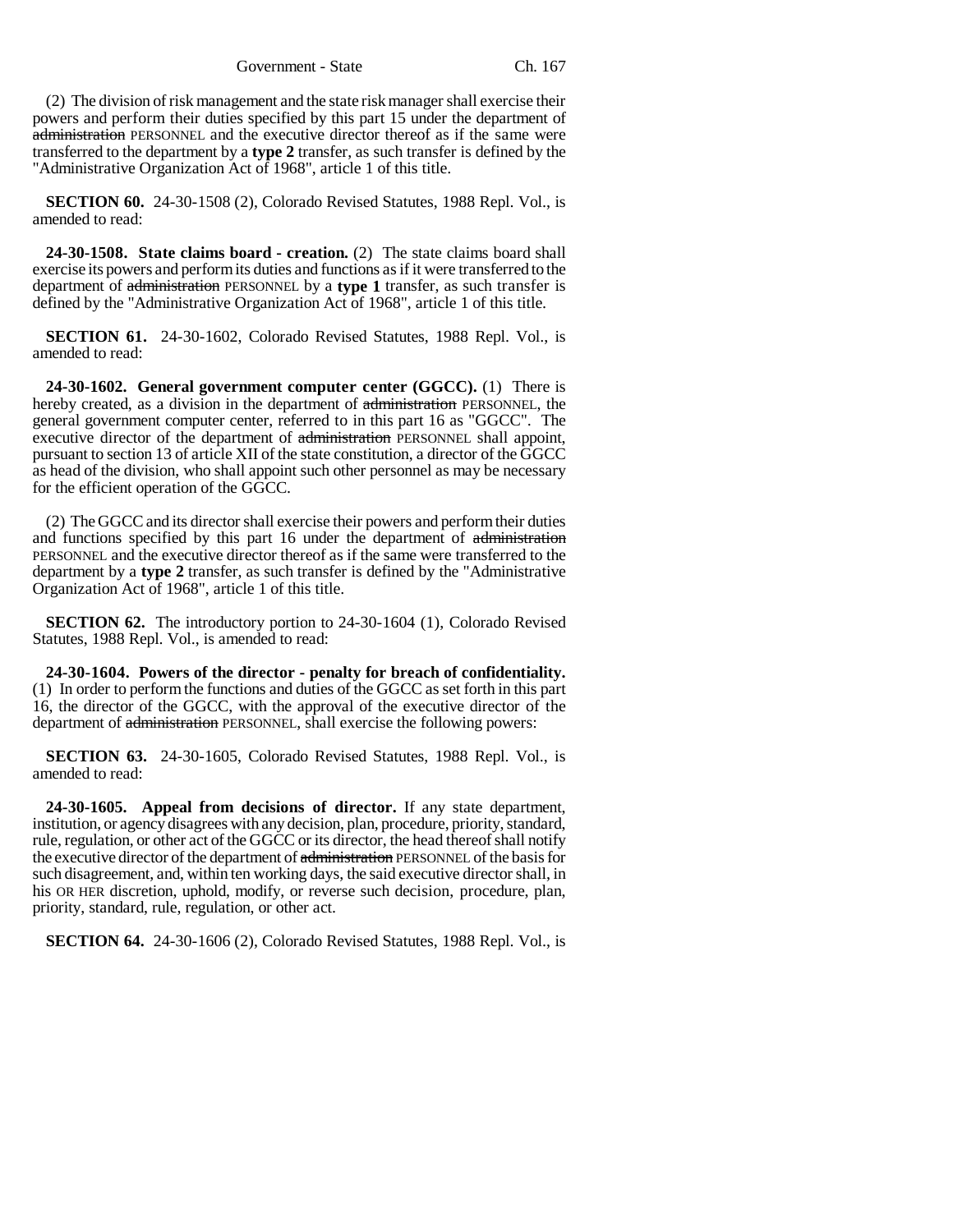### amended to read:

**24-30-1606. GGCC revolving fund - service charges - pricing.** (2) User charges collected under this part 16 shall be transmitted to the state treasurer, who shall credit the same to the general government computer center revolving fund, which fund is hereby created. The moneys in such fund are subject to annual appropriations by the general assembly to the department of administration PERSONNEL for allocation to the director of the GGCC for the purpose of acquiring such materials, supplies, labor, equipment, software, services, and overhead as are required by the GGCC to supply the services purchased by users.

**SECTION 65.** 24-30-1607 (1), Colorado Revised Statutes, 1988 Repl. Vol., is amended to read:

**24-30-1607. Transfer of functions, equipment, and personnel.** (1) The GGCC shall, on and after July 1, 1987, execute, administer, perform, and enforce the rights, powers, duties, functions, and obligations vested in the division of automated data processing in the department of administration PERSONNEL prior to July 1, 1987, concerning the duties and functions transferred to the GGCC. On July 1, 1987, all employees of the division of automated data processing whose principal duties are concerned with the duties and functions transferred to the GGCC and whose employment in the GGCC is deemed necessary by the director of the GGCC to carry out the purposes of this part 16 shall be transferred to the GGCC and shall become the employees thereof. Such employees shall retain all rights to state personnel system benefits and retirement benefits under the laws of this state, and their services shall be deemed to have been continuous. All transfers and any abolishment of positions in the state personnel system shall be made and processed in accordance with state personnel system laws and rules and regulations.

**SECTION 66.** 24-30-1701 (1), Colorado Revised Statutes, 1988 Repl. Vol., is amended to read:

**24-30-1701. Commission on information management - creation membership.** (1) There is hereby created in the department of administration PERSONNEL the commission on information management, which shall consist of fifteen members and shall be constituted as follows: The governor shall appoint eight members from the private sector who shall exhibit a background in information management and technology; the president of the senate shall appoint one member of the senate, and the speaker of the house of representatives shall appoint one member of the house of representatives; and the remaining five members shall be the executive director of the department of administration PERSONNEL, the executive directors of three principal departments, which departments shall be designated by the governor, and the state court administrator. Private sector members shall serve for terms of four years each; except that, of those members first appointed to the commission, the terms of office shall be as follows: Two shall be appointed for one year, two shall be appointed for two years, two shall be appointed for three years, and two shall be appointed for four years. Private sector members shall receive no compensation for their services but shall be reimbursed from the governor's budget for their actual and necessary expenses incurred in the performance of their duties on the commission. Legislative members shall be compensated in the same manner as for attendance at interim committee meetings.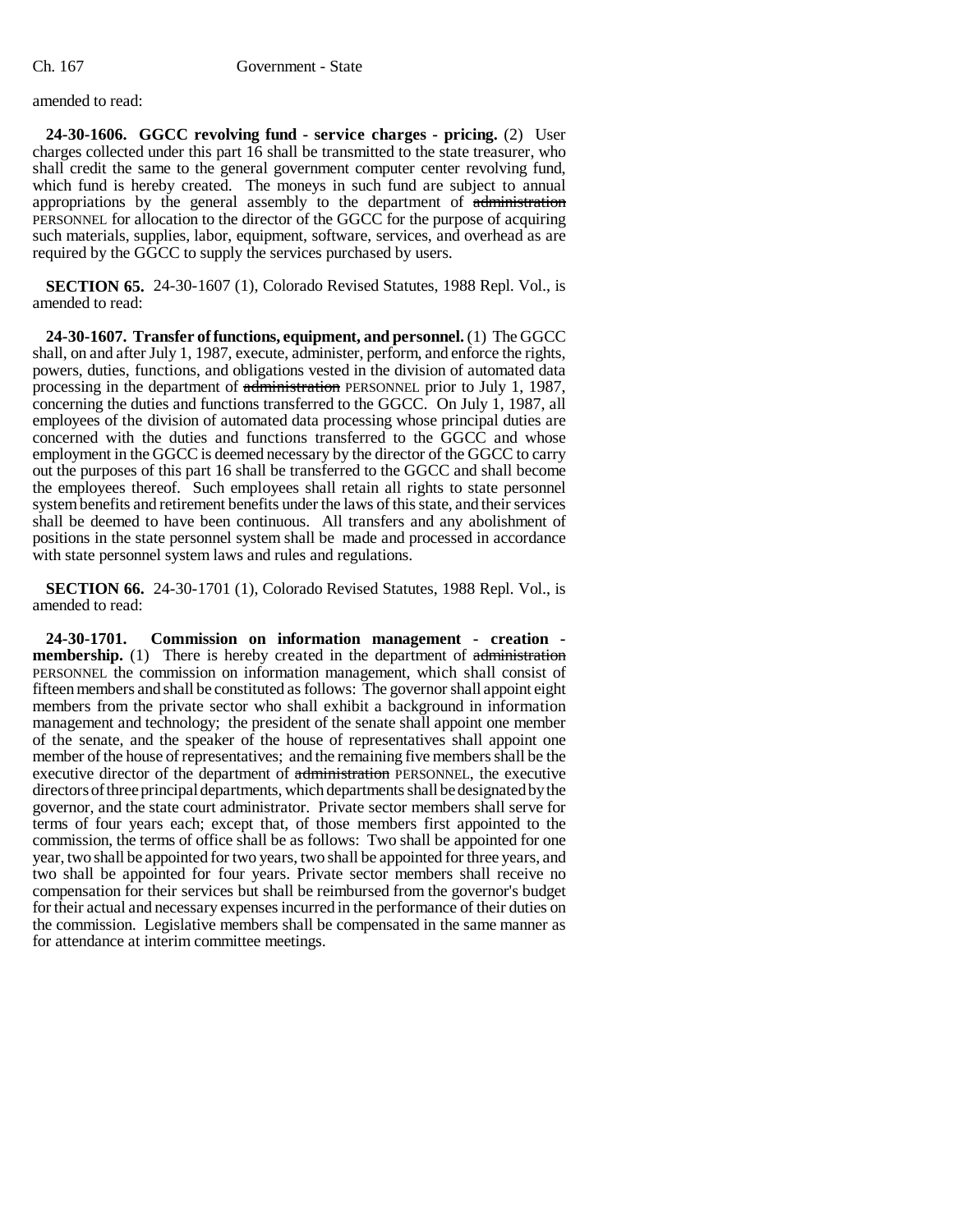**SECTION 67.** 24-30-1802 (1), Colorado Revised Statutes, 1988 Repl. Vol., as amended, is amended to read:

**24-30-1802. Advisory commission on telecommunications - repeal.** (1) There is hereby created in the department of administration PERSONNEL the telecommunications advisory commission. The commission shall consist of ten members, to be appointed as follows: One member shall be appointed by the governor and shall be selected from the cable television industry; two members shall be appointed by the executive director of the Colorado commission on higher education; two members shall be appointed by the commissioner of education; three members shall be appointed by the executive director of the department of administration PERSONNEL, two of whom shall be selected from the telecommunications industry for their technical expertise in telecommunications; and two members shall be members of the general assembly, one appointed by the speaker of the house of representatives and one appointed by the president of the senate.

**SECTION 68.** 24-30-1902 (1) and (2), Colorado Revised Statutes, 1988 Repl. Vol., as amended, are amended to read:

**24-30-1902. Definitions.** As used in this part 19, unless the context otherwise requires:

(1) "Department" means the department of administration PERSONNEL.

(2) "Executive director" means the executive director of the department of administration PERSONNEL or the executive director's designee.

**SECTION 69.** 24-34-102 (12), Colorado Revised Statutes, 1988 Repl. Vol., is amended to read:

**24-34-102. Division of registrations - creation - duties of division and department heads.** (12) Notwithstanding any **type 1** transfer as such transfer is defined by the "Administrative Organization Act of 1968", article 1 of this title, the executive director of the department of regulatory agencies shall have the power to employ an administrative law judge and to require any board in the division of registrations to use an administrative law judge in lieu of a hearing by the board to conduct hearings on any matter within the jurisdiction of the examining and licensing boards and agencies in the division of registrations, subject to appropriations made to the department of administration PERSONNEL. Administrative law judges shall be appointed pursuant to part 10 of article 30 of this title. Any hearing conducted by an administrative law judge employed pursuant to this subsection (12) shall be conducted in accordance with the provisions of section 24-4-105, and the administrative law judge shall have the authority specified therein.

**SECTION 70.** 24-34-305 (1) (d) (I), Colorado Revised Statutes, 1988 Repl. Vol., is amended to read:

**24-34-305. Powers and duties of commission.** (1) The commission has the following powers and duties: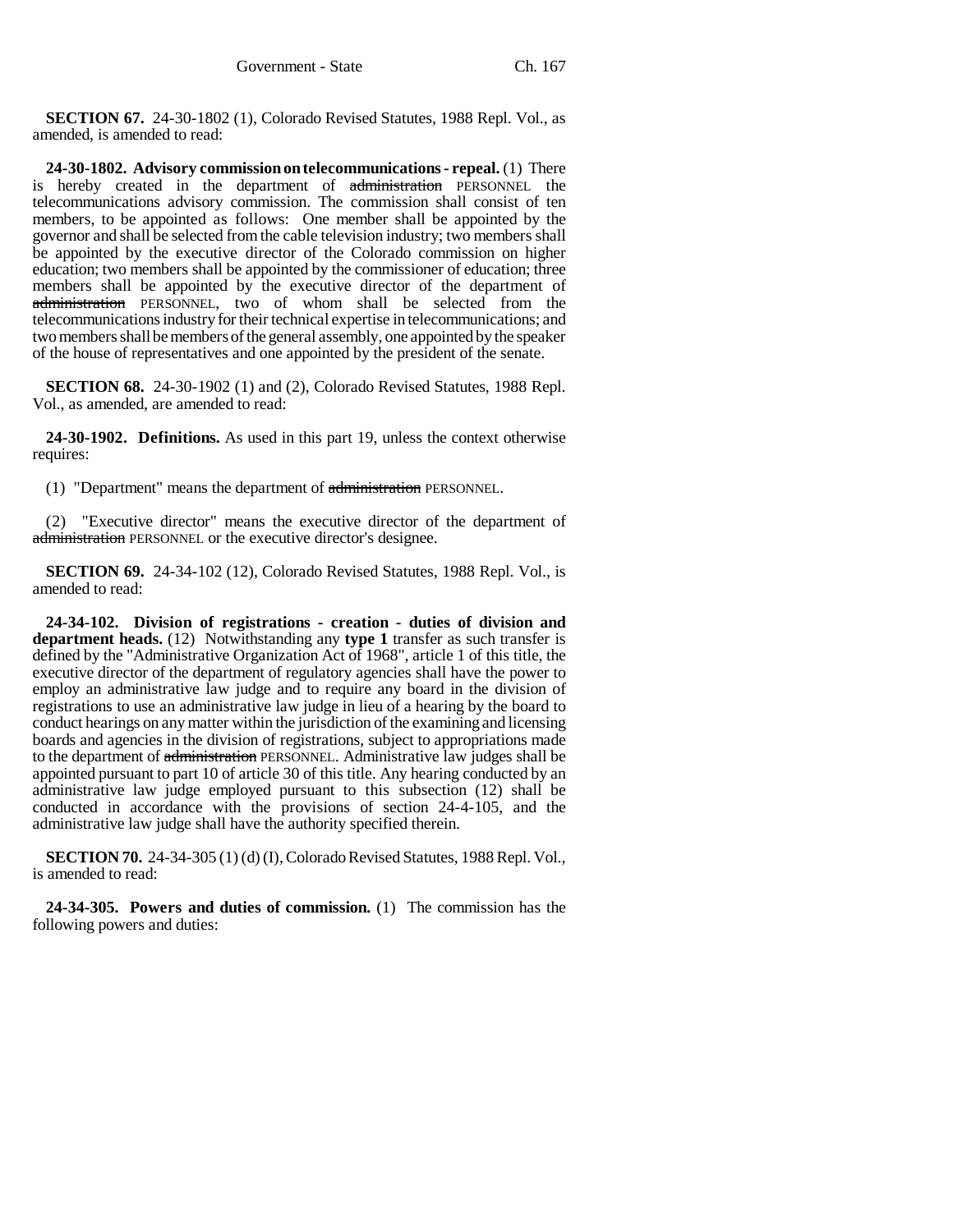(d) (I) To hold hearings upon any complaint issued against a respondent pursuant to section 24-34-306; to subpoena witnesses and compel their attendance; to administer oaths and take the testimony of any person under oath; and to compel such respondent to produce for examination any books and papers relating to any matter involved in such complaint. Such hearings may be held by the commission itself, or by any commissioner, or by any administrative law judge appointed by the commission pursuant to part 10 of article 30 of this title, subject to appropriations for such administrative law judges made to the department of administration PERSONNEL; except that, if no administrative law judge is made available within the time limitations set forth in section 24-34-306 (11), the governor shall appoint an administrative law judge at the request of the commission, and such administrative law judge shall be paid out of moneys appropriated to the division. If a witness either fails or refuses to obey a subpoena issued by the commission, the commission may petition the district court having jurisdiction for issuance of a subpoena in the premises, and the court shall in a proper case issue its subpoena. Refusal to obey such subpoena shall be punishable as contempt.

**SECTION 71.** 24-35-210 (4) (f) (II), Colorado Revised Statutes, 1988 Repl. Vol., as amended, is amended to read:

**24-35-210. Lottery fund - repeal.** (4) (f) (II) The acquisition of any of the facilities listed in subparagraph (I) of this paragraph (f) may be financed by the state, acting by and through the department of administration PERSONNEL after consultation with the department of corrections, pursuant to the provisions of part 7 of article 82 of this title; except that the total cost of such acquisition shall not exceed one hundred twenty-four million dollars, exclusive of financing costs and capitalized interest, and except further that the cost of such acquisition, exclusive of the financing costs and capitalized interest, shall not exceed fifty million dollars for the fiscal year 1988-89 and thirty-seven million dollars for each of the fiscal years 1989-90 and 1990-91. The provisions of this paragraph (f) shall constitute compliance with the requirement of section 24-82-702 (1) that any acquisition of real property by means of a lease-purchase agreement be specifically authorized by a separate bill enacted by the general assembly pursuant to section 24-82-102 (1) (b). Any other moneys appropriated from the state lottery fund for capital construction shall be appropriated in a manner which is consistent with part 13 of article 3 of title 2, C.R.S., until such time as said part 13 is repealed. In no event shall interest earnings on proceeds which are available as a result of the financing of correctional facilities pursuant to this paragraph (f) be used to pay for projects which have not been designated by the general assembly in accordance with subparagraph (I) of this paragraph (f).

**SECTION 72.** 24-50-612 (1), Colorado Revised Statutes, 1988 Repl. Vol., as amended, is amended to read:

**24-50-612. Administrative duties.** (1) It is the duty of the department of personnel to provide such assistance and to perform such duties as are necessary to carry out the state's administrative, accounting, and clerical responsibilities in connection with the operation of group benefit plans. Upon the request of the director, the department of administration shall provide technical assistance to the department of personnel in connection with its duties under this subsection (1).

**SECTION 73.** 24-52-102 (1) (a) (I), Colorado Revised Statutes, 1988 Repl. Vol.,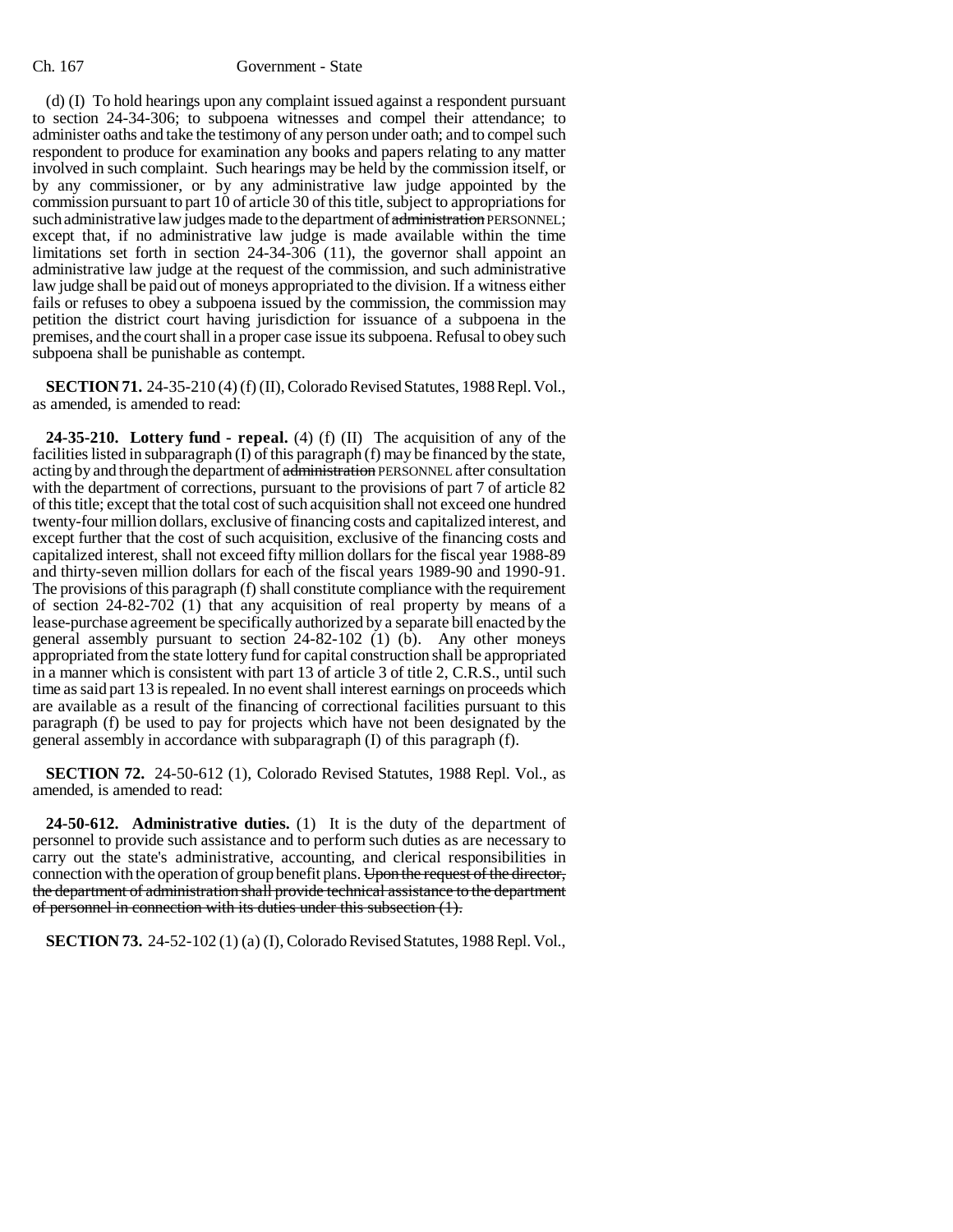as amended, is amended to read:

**24-52-102. Deferred compensation plan - state deferred compensation committee.** (1) (a) (I) There is hereby created the state deferred compensation committee consisting of the following nine EIGHT members: The state treasurer, the state controller, and the executive director of the department of administration, or their designees; three employees who are participants in the plan and who are elected by participants in the plan; an employee appointed by the governor; and two members of the general assembly, one a senator to be appointed by the president of the senate and one a representative to be appointed by the speaker of the house of representatives. Each member who is a state official or his THE MEMBER'S designee shall serve on the committee for the duration of the member's elected or appointed term of office, and the members who are members of the general assembly shall serve on the committee for the duration of their elected terms of office as members of the general assembly; except that the employee appointed by the governor shall serve at the pleasure of the governor.

**SECTION 74.** 24-75-203 (4), Colorado Revised Statutes, 1988 Repl. Vol., as amended, is amended to read:

**24-75-203. Loans and advances.** (4) Upon the prior written approval of the governor and the controller as to purpose and amount, the state treasurer may lend the approved amount, out of any moneys in the state treasury not immediately required to be disbursed, to the executive director of the department of administration PERSONNEL, to provide funds for the account created pursuant to section 24-30-1116 (6). Any such loan shall be repaid prior to the end of the fiscal year in which the loan is made.

**SECTION 75.** 24-80-102 (1) and (2), Colorado Revised Statutes, 1988 Repl. Vol., are amended, and the said 24-80-102 is further amended BY THE ADDITION OF A NEW SUBSECTION, to read:

**24-80-102. Division created - personnel - duties - cash fund.** (1) The division of state archives and public records, referred to in this part 1 as the "division", shall be a division of the department of administration PERSONNEL. The division shall succeed to all records of the state of Colorado or any political subdivision thereof, as the same are defined in section 24-80-101. Except as provided in subsections (5), (6), and (7) of this section, the division shall be the official custodian and trustee for the state of all public records of whatever kind which are transferred to it under this part 1 from any public office of the state or any political subdivision thereof.

(2) The chief administrative officer of the division shall be the state archivist, who shall be professionally qualified and who shall be appointed by the executive director of the department of administration PERSONNEL pursuant to the provisions and exemptions of section 13 of article XII of the state constitution.

(11) THE DIVISION OF STATE ARCHIVES AND PUBLIC RECORDS AND THE OFFICE OF STATE ARCHIVIST AND THEIR POWERS, DUTIES, AND FUNCTIONS ARE TRANSFERRED BY A **TYPE 2** TRANSFER TO THE DEPARTMENT OF PERSONNEL.

**SECTION 76.** 24-80-211 (1) (a), Colorado Revised Statutes, 1988 Repl. Vol.,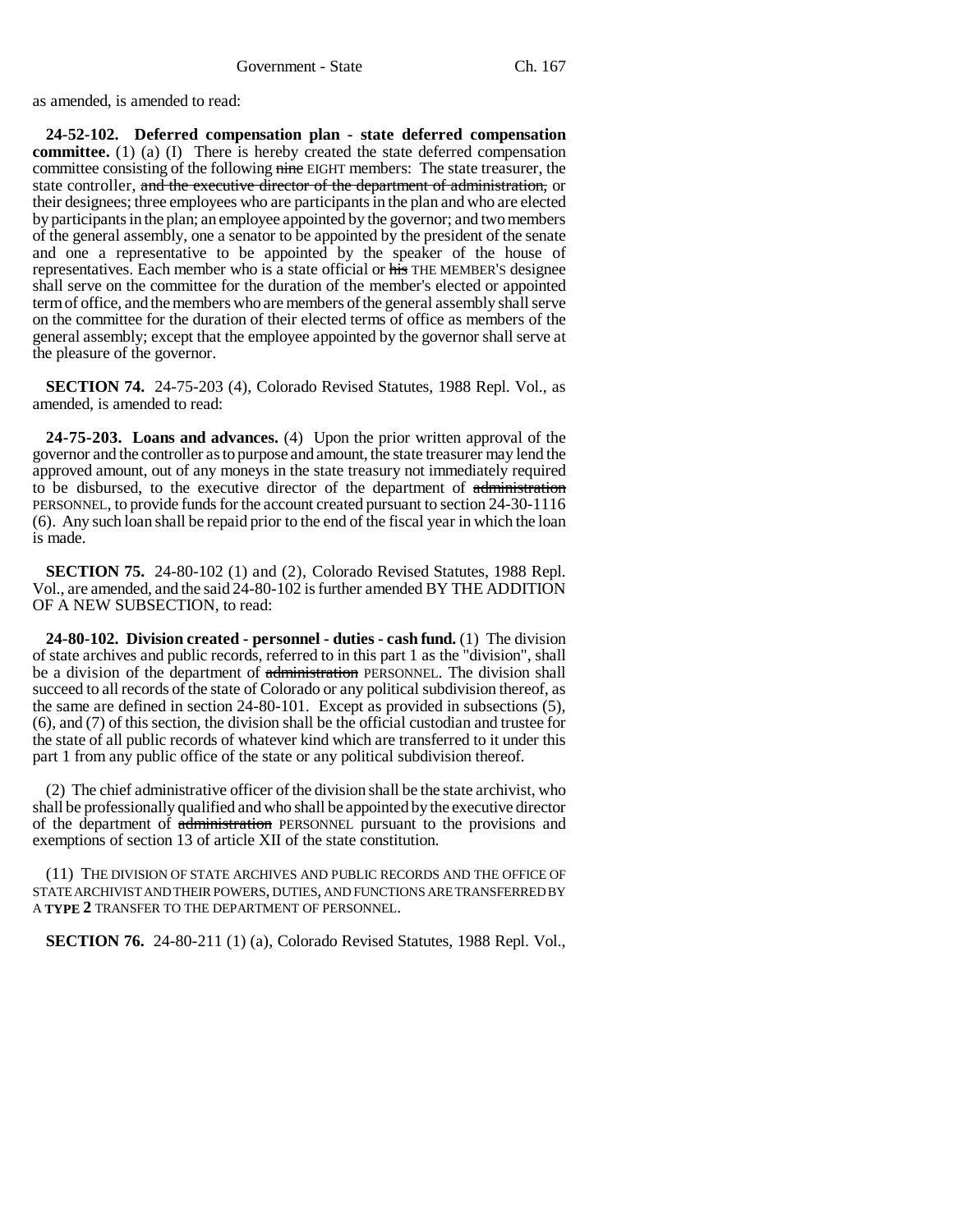is amended to read:

**24-80-211. Society and division.** (1) The state historical society shall continue as an educational institution of the state, considered as a division of the department of higher education for the purpose of determining the order of its appropriation; except that:

(a) The division of state archives and public records shall be a division of the department of administration PERSONNEL of the state government, separate and apart from the state historical society;

**SECTION 77.** 24-80-405 (1) (j), Colorado Revised Statutes, 1988 Repl. Vol., is amended to read:

**24-80-405. Objectives and duties of the state archaeologist.** (1) The state archaeologist shall function to provide assistance to and cooperate with the general public, industries, and agencies of local, state, and federal government, including institutions of higher education, in pursuit of the following objectives:

(j) To accept and, through the department of administration PERSONNEL, to use, disburse, and administer all federal funds or other property, services, and moneys allotted to the office of state archaeologist for the purposes of this part 4 and to prescribe, by regulation not inconsistent with the laws of this state, the conditions under which such funds, property, services, or moneys shall be accepted and administered. On behalf of the state, the society is empowered to make such agreements with the approval of the attorney general, not inconsistent with the laws of this state, as may be required as a condition precedent to receiving such funds or other assistance.

**SECTION 78.** 24-82-101, Colorado Revised Statutes, 1988 Repl. Vol., as amended, is amended to read:

**24-82-101. Jurisdiction of department of personnel.** The department of administration PERSONNEL shall have control of the capitol and legislative services building and grounds and any other property the state may acquire adjacent thereto, together with all furniture, fixtures, furnishings, and equipment and all exhibits placed in and about said buildings, including supervision of the provision of maintenance for the state capitol buildings group, and including assignment of all executive space owned and rented in the capitol buildings group, subject to legislative appropriation, subject to the provisions of section 2-2-321, C.R.S., concerning space for the legislative department, and subject to the provisions of section 24-82-108, concerning preservation of the state capitol building.

**SECTION 79.** 24-82-102 (1) (a), Colorado Revised Statutes, 1988 Repl. Vol., as amended, is amended to read:

**24-82-102. State authorized to acquire property - disposition.** (1) (a) On behalf of the state of Colorado and with the approval of the governor, the executive director of the department of administration PERSONNEL is authorized to acquire fee simple title, or any lesser interest therein, to any real property for present or future use by the state. Title to such property may be acquired by purchase, donation, or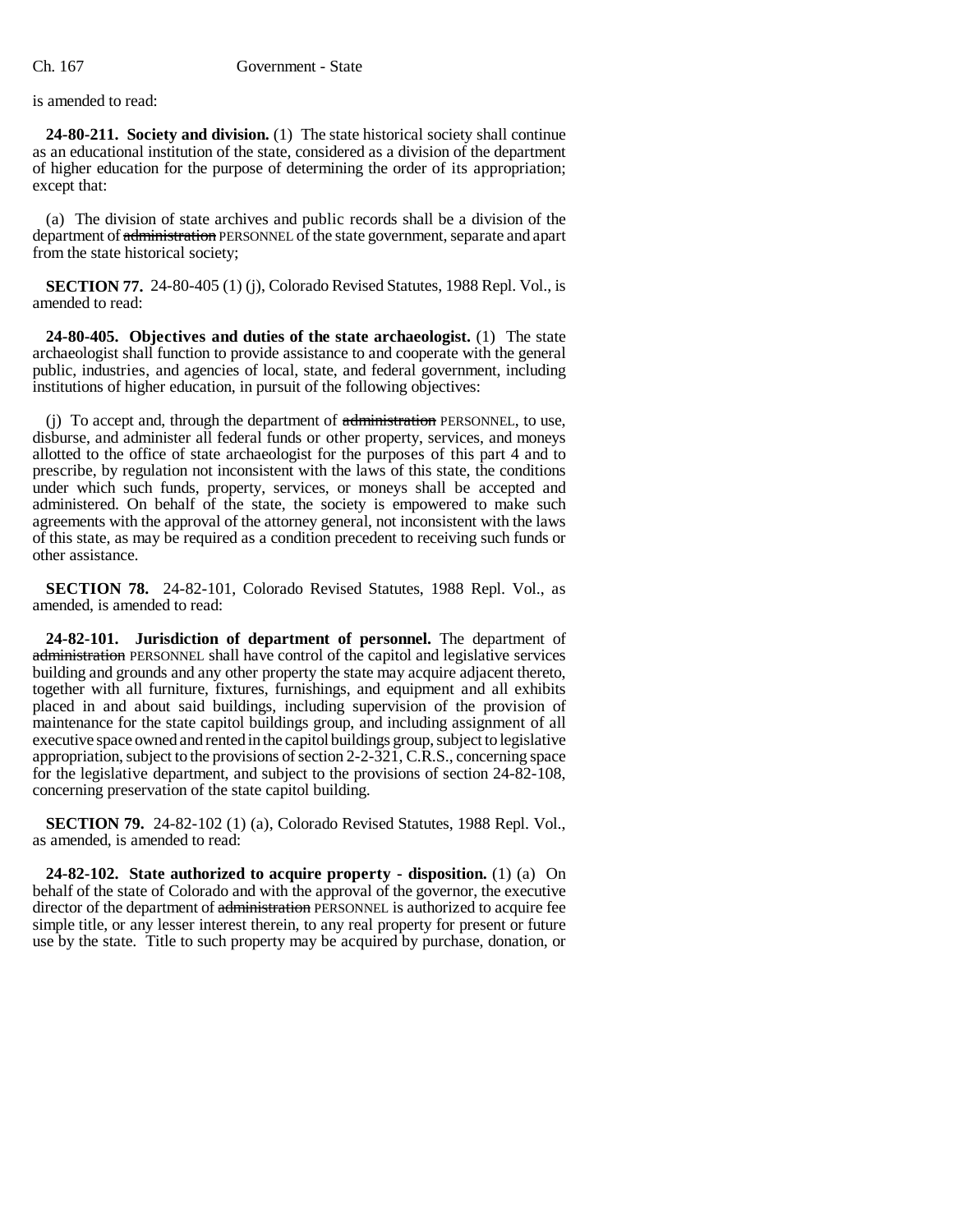Government - State Ch. 167

lease-purchase agreements or by the exercise of the power of eminent domain through condemnation proceedings in accordance with law from funds appropriated by the general assembly or from funds donated to the state for the purpose. In the event that the executive director plans to acquire any real property by any of the means authorized by this paragraph (a), except for easements or rights-of-way, or to sell or otherwise dispose of such property, the executive director shall first submit a report to the capital development committee which outlines the anticipated use of the real property, the maintenance costs related to the property, the current value of the property, any conditions or limitations which may restrict the use of the property, and, in the event real property is acquired, the potential liability to the state which will result from such acquisition. The capital development committee shall review the reports submitted by the executive director and make recommendations to the executive director concerning the disposition of the real property. The executive director shall not acquire, sell, or otherwise dispose of any real property without considering the recommendations of the capital development committee.

**SECTION 80.** 24-82-103 (1), (2), and (4) (b), Colorado Revised Statutes, 1988 Repl. Vol., as amended, are amended to read:

**24-82-103. Off-street parking - financing.** (1) The department of administration PERSONNEL shall have the authority to acquire land for off-street parking and to construct related facilities, subject to specific appropriation for land acquisition and construction.

(2) The department of administration PERSONNEL shall develop and execute priorities for assignment of off-street parking. Rentals and charges for state-owned parking in the capitol buildings group shall not be less than those charges applicable to comparable parking offered privately and shall be reviewed annually prior to July 1.

(4) (b) Notwithstanding the provisions of paragraph (a) of this subsection (4), the department of administration PERSONNEL is authorized, subject to appropriation by the general assembly, to expend moneys in the special account described in paragraph (a) of this subsection (4) for the purpose of demolishing the state-owned buildings in the capitol complex at 1550 Lincoln street, 1350 Lincoln street (old Moss printing building), and 1530 Sherman street (old state archives building) and to convert such land for use as off-street parking under the provisions of this section.

**SECTION 81.** 24-82-106, Colorado Revised Statutes, 1988 Repl. Vol., is amended to read:

**24-82-106. Acceptance - governor's approval.** The department of administration PERSONNEL is authorized in the name and on behalf of the state to accept any devise or gifts inter vivos of property that may be donated to the state for the purpose of an executive mansion; but such acceptance shall be made only upon the approval of such donation by the governor.

**SECTION 82.** 24-82-107, Colorado Revised Statutes, 1988 Repl. Vol., is amended to read:

**24-82-107. Transfer of employees and property.** Effective July 1, 1979, the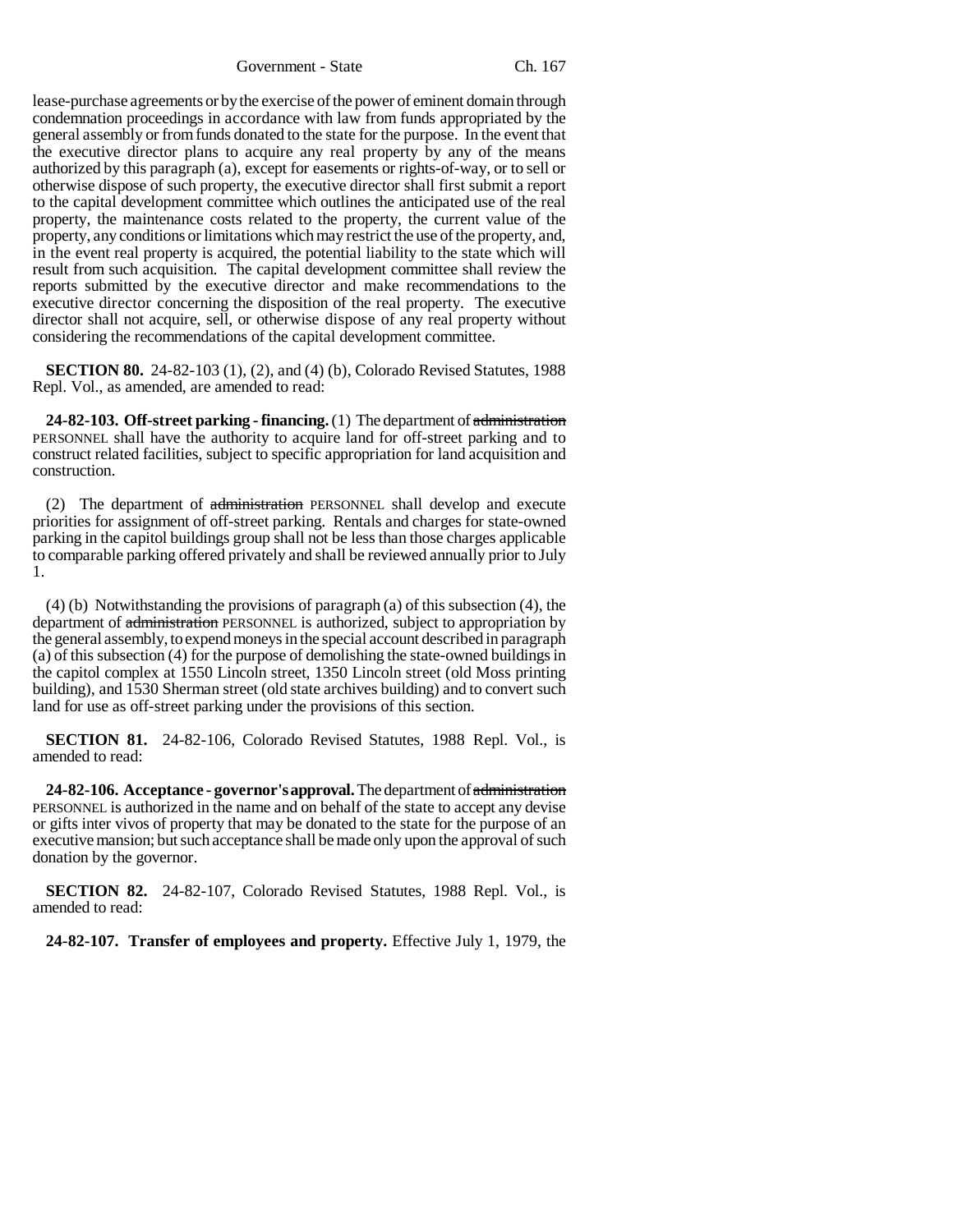officers and employees of the office of state planning and budgeting engaged prior to such date in the performance of the powers, duties, and functions vested by this part 1 in the department of administration PERSONNEL shall become employees of the department and shall retain all rights to state personnel system and retirement benefits under the laws of this state, and their services shall be deemed to have been continuous. Effective July 1, 1979, all of the books, records, reports, equipment, property, accounts, liabilities, and funds of the office of state planning and budgeting which pertain to the powers, duties, and functions vested by this part 1 in the department of administration PERSONNEL shall be transferred thereto.

**SECTION 83.** 24-82-108 (2) (a), (3) (b), (3) (c), (3) (d), and (4), Colorado Revised Statutes, 1988 Repl. Vol., as amended, are amended to read:

**24-82-108. State capitol building advisory committee - creation - sunset review - repeal.** (2) (a) The state capitol building advisory committee shall be composed of the following nine members: Two members appointed by the speaker of the house of representatives; two members appointed by the president of the senate; two members appointed by the governor; an architect, appointed by the governor, who is a person knowledgeable about the historic and architectural integrity of the state capitol building; and the following ex officio members: The president of the state historical society or a designee of the president; and the executive director of the department of administration PERSONNEL or a designee of the executive director.

(3) The advisory committee shall have the following duties:

(b) The advisory committee shall review all planned construction projects affecting the rose onyx, marble, granite, gold, oak woodwork, and brass fixtures and trim of the state capitol building, and shall submit a written report to the capital development committee containing the advisory committee's findings. No such project affecting the rose onyx, marble, granite, gold, oak woodwork, and brass fixtures and trim shall be made without review by said advisory committee and the consent of the capital development committee. No alteration to the above listed items shall be permitted in any area of the state capitol building until such project is reviewed by the advisory committee and approved by the capital development committee. Notwithstanding the provisions of this paragraph (b), the department of administration PERSONNEL shall have the authority to perform emergency repairs where the safety of persons or the well-being of the building would be jeopardized by delay. Such emergency repairs shall be undertaken in a manner to prevent or minimize any damage to the rose onyx, marble, granite, gold, oak woodwork, or brass fixtures and trim of the state capitol building.

(c) The advisory committee, in cooperation with the department of administration PERSONNEL and with the approval of the capital development committee, may engage in long-range planning for modifications and improvements to the state capitol building and its surrounding grounds.

(d) The advisory committee shall identify all furniture original to the state capitol building and create an inventory of such furniture. Any costs associated with identifying and inventorying furniture original to the state capitol building shall be paid with moneys raised through private sources and shall not be paid from the general fund. The department of administration PERSONNEL is hereby granted the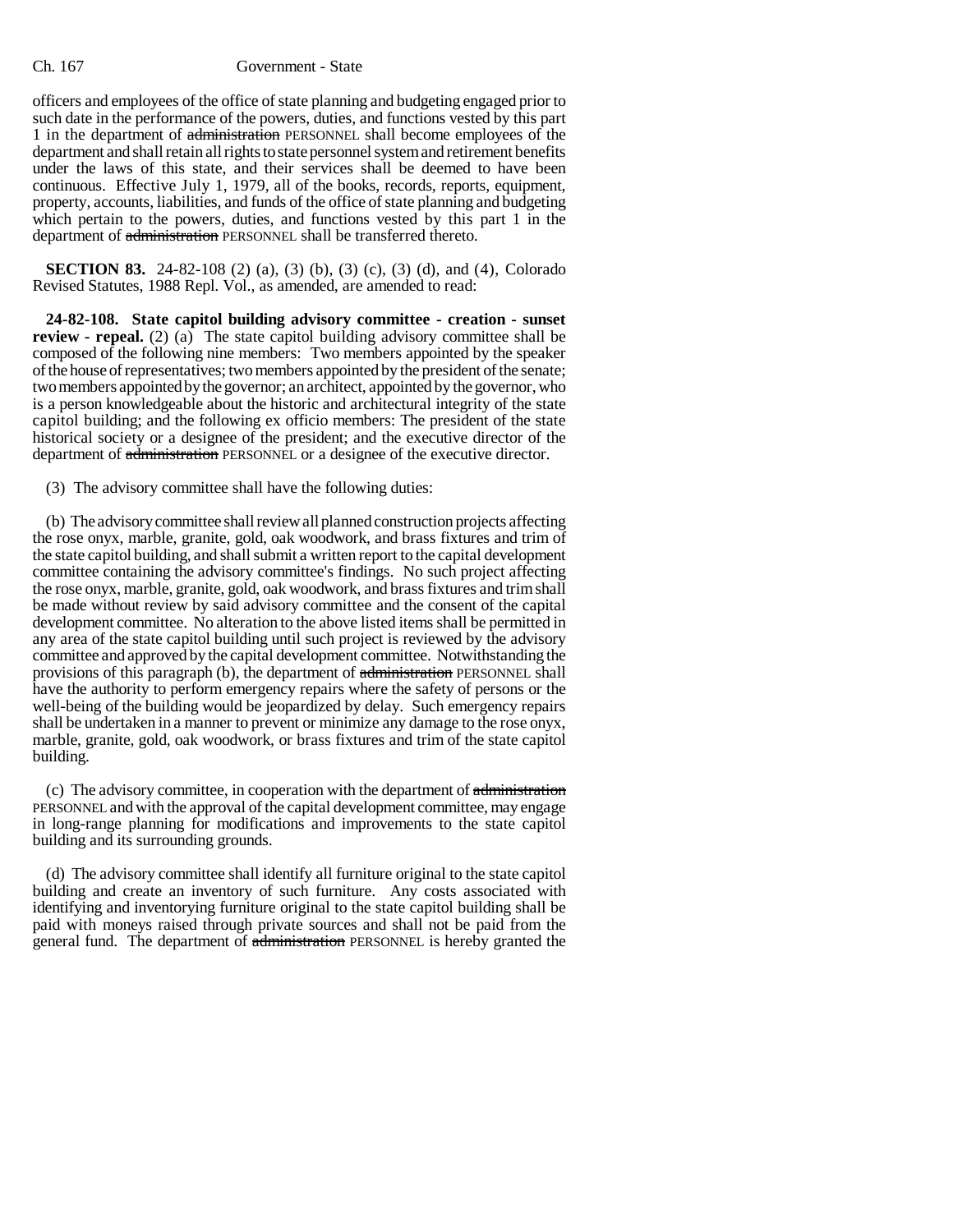Government - State Ch. 167

authority to collect and use such moneys raised by private sources for the purpose of identifying and inventorying all furniture original to the state capitol building. The possession of all furniture original to the state capitol building shall be retained by the department of administration and shall be made available for use in the state capitol building. The furniture original to the state capitol building shall remain in the state capitol building at all times.

(4) The advisory committee may call upon the staff of the legislative council and the department of administration PERSONNEL to provide any necessary assistance in carrying out the committee's duties. Proposed plans to restore, redecorate, or reconstruct the building, or make alterations affecting the rose onyx, marble, granite, gold, oak woodwork, and brass fixtures or trim in the building shall be submitted in writing to the staff of the legislative council and the department of administration PERSONNEL at least thirty days before such work is scheduled to begin.

**SECTION 84.** 24-82-202, Colorado Revised Statutes, 1988 Repl. Vol., is amended to read:

**24-82-202. Approval.** Any easement or right-of-way given or granted under this part 2 shall be only upon approval of the chief executive officer and the commission or board, if any, of the institution, department, or agency across the premises of which such easement or right-of-way shall cross, the state purchasing director, the executive director of the department of administration PERSONNEL, the governor, and the attorney general as to the legal form of the easement or right-of-way.

**SECTION 85.** 24-82-402, Colorado Revised Statutes, 1988 Repl. Vol., as amended, is amended to read:

**24-82-402. Director - staff.** The Colorado state agency for surplus property, referred to in this part 4 as the "state agency", shall consist of a director, who shall be the executive officer of the state agency, and such deputies, assistants, and employees as in the opinion of the director and the governor are necessary to carry out the provisions of this part 4. The director shall be the director of the division of correctional industries. All deputies, assistants, and employees shall be appointed by the director pursuant to section 13 of article XII of the state constitution and shall receive such compensation and reimbursement of expenses incurred in the performance of their duties as other employees of the state government are paid. All employees of the state agency on July 1, 1987, shall remain employees of such agency without the need for further appointment due to the transfer of the state agency from the department of administration PERSONNEL. The employees of the state agency shall not exceed ten employees.

**SECTION 86.** 24-82-602 (3), Colorado Revised Statutes, 1988 Repl. Vol., is amended to read:

**24-82-602. Required energy performance goal.** (3) State buildings which are not office buildings shall be designed for maximum use of passive solar concepts, economically feasible renewable energy systems, and ease of renewable energy system retrofit but may exceed the fifty-five thousand Btu/square foot/year energy performance goal if approved by the department of administration PERSONNEL for each building on a case-by-case basis. Said goal may also be adjusted by the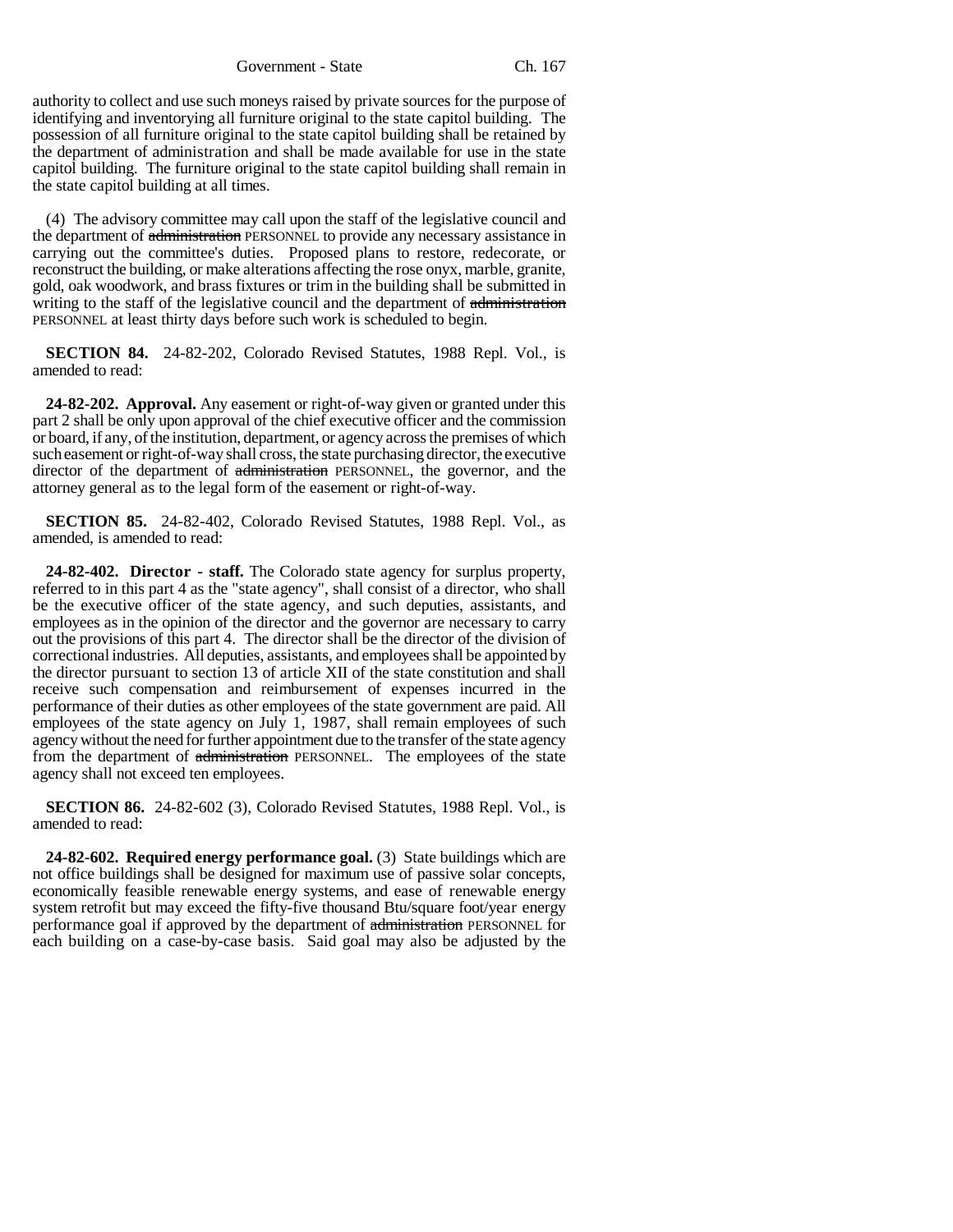department of administration to accommodate different climate zones in the state.

**SECTION 87.** 24-82-701 (1) and (2), Colorado Revised Statutes, 1988 Repl. Vol., are amended to read:

**24-82-701. Definitions.** As used in this part 7, unless the context otherwise requires:

(1) "Additional lease-purchase agreement" means any transaction entered into on or after July 1, 1987, in which the state, acting by and through the department of administration PERSONNEL as provided by this part 7, is the lessee of real or personal property which shall be used by the state and in which the state has an option to purchase such real or personal property.

(2) "Director" means the executive director of the department of administration PERSONNEL.

**SECTION 88.** 24-83-102 (2), Colorado Revised Statutes, 1988 Repl. Vol., as amended, is amended to read:

**24-83-102. State assistance for payment of obligations.** (2) A contract, referred to in this article as the "contract", to accomplish the provisions of this article was required to be and was negotiated between the city and county of Denver and the state of Colorado, acting through the department of administration PERSONNEL. The contract was required to contain as a minimum the requirements of this article which relate to the mutual obligations of the city and county of Denver and of the state, and the provisions of this article which relate to the obligations that continue after the completion of the state's payment obligations shall continue to be contained in a contract between the city and county of Denver and the state.

**SECTION 89.** 24-83-105 (1) (b), Colorado Revised Statutes, 1988 Repl. Vol., as amended, is amended to read:

**24-83-105. Other contractual provisions.** (1) The contract shall include the following provisions:

(b) Provisions by which the city and county of Denver agrees to make suitable display space, as defined by rules and regulations promulgated by the executive director of the department of administration PERSONNEL, available in the convention center on a time-share basis to counties, municipalities, and state agencies and private nonprofit or commercial organizations whose purpose is the promotion of tourism and of Colorado businesses and products, in order that the entire state may share in the advertising opportunities provided by the convention center. The contract shall also include provisions which assure that appropriate space will be made available for the promotion of tourism, education, business, and agricultural efforts and activities outside the metropolitan area. Entities using the display space shall make their own determination as to whether union or nonunion labor or volunteers shall setup, service, or dismantle any displays; except that entities using the display space shall conform to any contracts executed before June 1, 1991.

**SECTION 90.** 24-92-110, Colorado Revised Statutes, 1988 Repl. Vol., as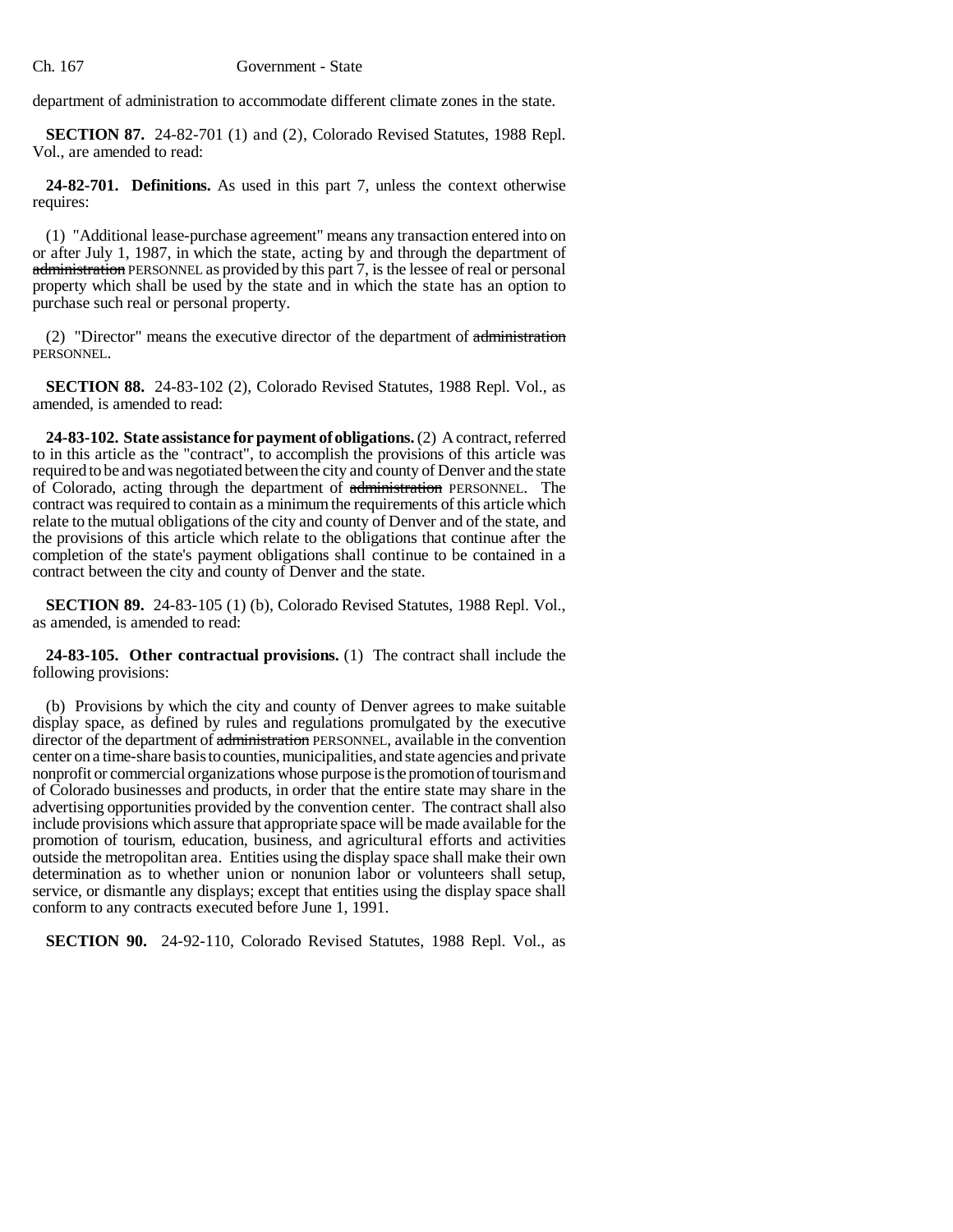amended, is amended to read:

**24-92-110. Rules and regulations.** The executive director of the department of administration PERSONNEL shall promulgate rules and regulations which are designed to implement the provisions of this article; except that the executive director of the department of transportation shall promulgate rules and regulations relating to bridge and highway construction bidding practices including, notwithstanding any other provisions of this article, rules governing debarment of contractors. The rules shall include provisions requiring agencies of government to keep certain public project records, even if duplicative, in accordance with generally accepted cost accounting principles and standards.

**SECTION 91.** 24-101-301 (8), (9), and (21), Colorado Revised Statutes, 1988 Repl. Vol., are amended to read:

**24-101-301. Definitions.** The terms defined in this section shall have the following meanings whenever they appear in this code, unless the context in which they are used clearly requires a different meaning or a different definition is prescribed for a particular article or portion thereof:

(8) "Department" means the department of administration PERSONNEL.

(9) "Executive director" means the executive director of the department of administration PERSONNEL.

(21) "State purchasing director" means the person holding the position created in section 24-102-201 as the head of the division of purchasing in the department of administration PERSONNEL.

**SECTION 92.** 24-102-201, Colorado Revised Statutes, 1988 Repl. Vol., is amended to read:

**24-102-201. Creation of the division of purchasing.** (1) There is hereby created in the department of administration PERSONNEL the division of purchasing, the head of which shall be the state purchasing director. The state purchasing director shall be a full-time employee of the state. The state purchasing director shall be appointed by the executive director pursuant to the provisions of section 13 of article XII of the state constitution.

(2) The division of purchasing and the state purchasing director shall exercise their powers and perform their duties and functions under the department of administration PERSONNEL and the executive director thereof as if the same were transferred to the department by a **type 2** transfer, as such transfer is defined by the "Administrative Organization Act of 1968", article 1 of this title.

**SECTION 93.** 24-102-202.5 (1), Colorado Revised Statutes, 1988 Repl. Vol., as amended, is amended to read:

**24-102-202.5. Supplier database - cash fund.** (1) The state purchasing director shall develop a centralized database which includes a listing of all businesses which are interested in providing goods and services to the state. The businesses in the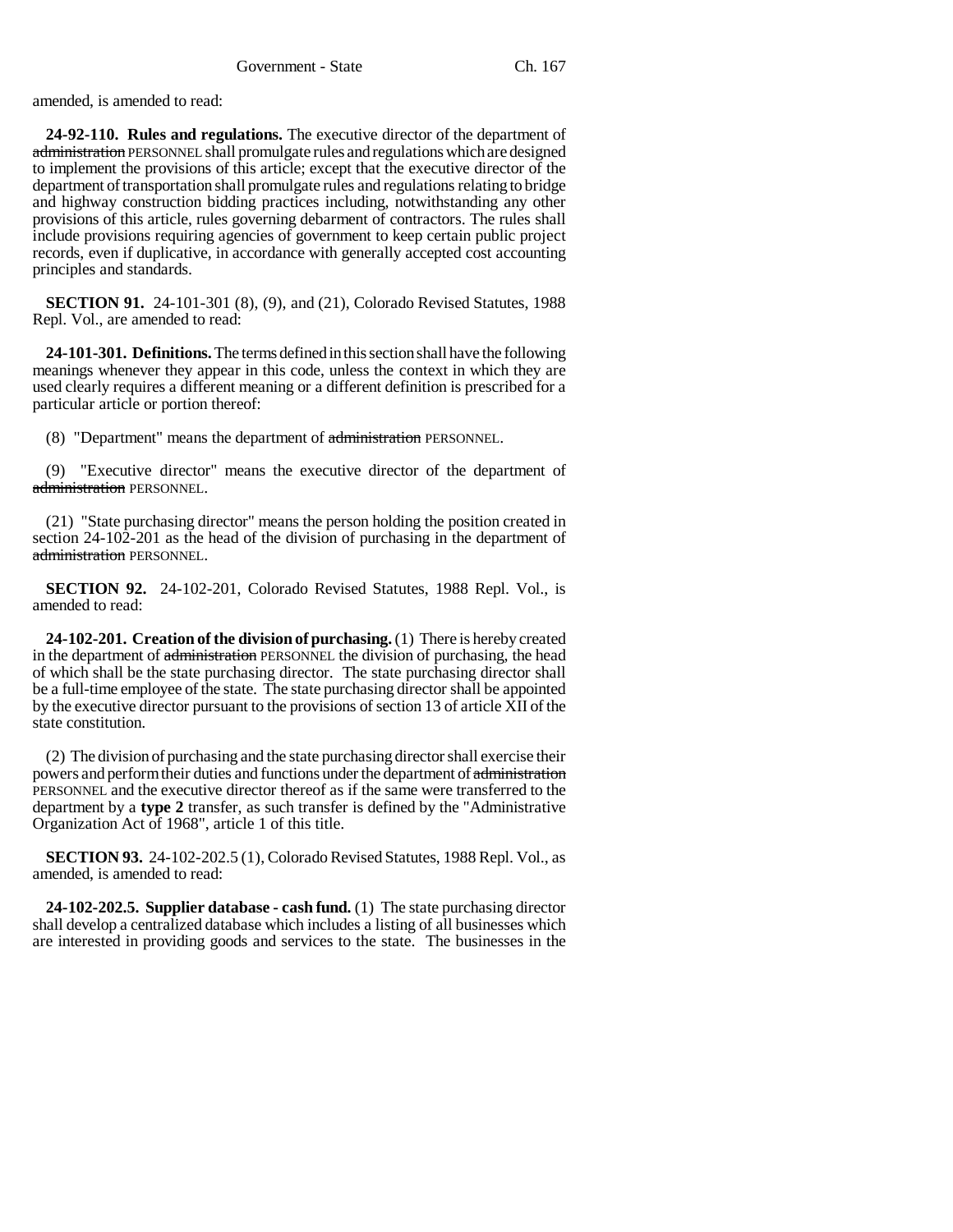database shall be identified by a registration number, and the state purchasing director shall develop a procedure for notifying the appropriate businesses whenever the state issues requests for proposals or invitations for bids for goods or services which a particular business provides. The database shall be accessible through the department of administration PERSONNEL to all purchasing agencies designated pursuant to section 24-102-302 (2). Such purchasing agencies shall be entitled to reimbursement for actual expenses incurred in the use and maintenance of the database from moneys in the supplier database cash fund created in subsection (2) of this section.

**SECTION 94.** 24-102-302 (2), Colorado Revised Statutes, 1988 Repl. Vol., as amended, is amended to read:

**24-102-302. Purchasing agencies - establishment - authority.** (2) If the executive director is of the opinion and so certifies in writing that the needs of any governmental body are of such specialized nature and sufficient volume to warrant a purchasing agency for such governmental body, he shall authorize the creation of the same. All such purchasing agencies shall operate under the provisions of this code and the rules promulgated pursuant thereto and shall be subject to the supervision and control of the state purchasing director. All such purchasing agencies shall operate under the provisions of section 17-24-111, C.R.S., requiring the purchase of goods and services from the division of correctional industries, and failure of any such purchasing agency to comply with such requirement shall be cause for the state purchasing director and the executive director to suspend for a period of up to one year at the discretion of the executive director the authority of a purchasing agency created pursuant to this subsection (2) to purchase goods and services. The authority of a purchasing agency to purchase goods and services may also be suspended at the discretion of the executive director. The financial and staff resources dedicated to the purchasing function in the affected agency shall be under the authority of the division of purchasing in the department of administration PERSONNEL during the period of suspension, and purchases made for the affected agency shall be in accordance with the requirements of section 17-24-111 (1), C.R.S.

**SECTION 95.** 24-110-101 (5), Colorado Revised Statutes, 1988 Repl. Vol., is amended to read:

**24-110-101. Definitions.** As used in this article, unless the context otherwise requires:

(5) "State public procurement unit" means the division of purchasing, within the department of administration PERSONNEL, or any other purchasing agency of this state.

**SECTION 96.** 25-3.5-401 (2) (a), Colorado Revised Statutes, 1989 Repl. Vol., is amended to read:

**25-3.5-401. Responsibility for coordination.** (2) (a) The division of telecommunications in the department of administration PERSONNEL, in consultation with the department, shall coordinate the telecommunications subsystem with the existing state telecommunications network to the extent possible.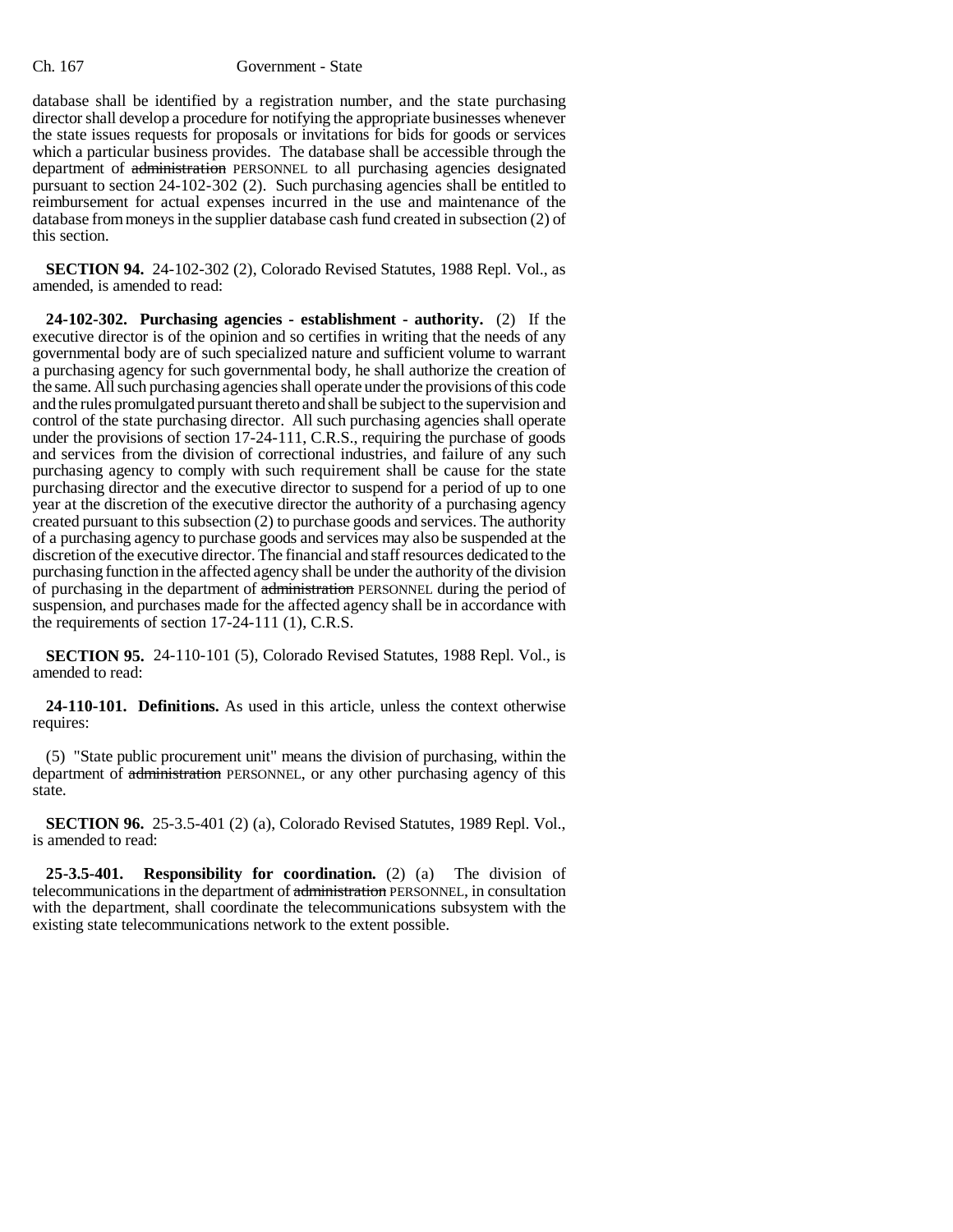**SECTION 97.** 25-8-401 (5) (b), Colorado Revised Statutes, 1989 Repl. Vol., is amended to read:

**25-8-401. Authority and procedures for hearings.** (5) (b) The division shall approve or disapprove any variance request and issue its decision within ninety days after receipt of the variance request. Notice of a variance request shall be sent to anyone who has requested such notice and shall be included on the next commission agenda. In the case of a variance being granted prior to the final permit being issued, the division shall publish for public notice and comment the entire draft permit with the variance incorporated therein. In the case of a variance granted after a final permit has been issued, the division shall publish for public notice and comment the variance as a proposed modification to the permit. Within forty-five days of issuance of a variance decision by the division which does not involve discharge permit conditions required by the federal act, the commission on its own motion or on the motion of the division or any interested person may decide to review the variance decision. In such event, a hearing pursuant to section 24-4-105, C.R.S., shall be held, and the commission may affirm, modify, or deny the decision. Variance decisions of the division which involve discharge permit conditions required by the federal act shall be subject to review by an administrative law judge of the department of administration PERSONNEL pursuant to section 24-4-105, C.R.S., as part of any challenge to the conditions of a final discharge permit issued by the division.

**SECTION 98.** 25-8-503 (1) (c), Colorado Revised Statutes, 1989 Repl. Vol., is amended to read:

**25-8-503. Permits - when required and when prohibited - variances.** (1) (c) Review by a hearing officer or an administrative law judge of the department of administration PERSONNEL of technology-based effluent limitations based on best professional judgment shall be on request of the permit applicant or permittee or any aggrieved person and shall take place in an adjudicatory hearing to be held pursuant to section 24-4-105, C.R.S. The necessity of effluent limitations based on best professional judgment, as well as the reasonableness of the effluent limitation, considering all factors enumerated in paragraph (b) of this subsection (1), must be supported by substantial evidence. If such hearing is requested, it shall be held as part of a hearing requested to challenge the conditions of the permit.

**SECTION 99.** 25-15-308 (3) (a), Colorado Revised Statutes, 1989 Repl. Vol., as amended, is amended to read:

**25-15-308. Prohibited acts - enforcement.** (3) (a) Any appeal of an order issued by the department pursuant to this section shall be taken in accordance with the provisions of this section. Notice of appeal shall be filed by personal service or by registered mail, return receipt requested, with the division of administrative hearings in the department of administration PERSONNEL, with the executive director of the department or the executive director's designee, and with the commission in the case of an appeal of an administrative law judge's determination concerning an administrative penalty assessment. Notice of appeal shall be filed no later than thirty calendar days after the effective date of the order which is the subject of the appeal.

**SECTION 100.** 25-18-107 (6), Colorado Revised Statutes, 1989 Repl. Vol., is amended to read: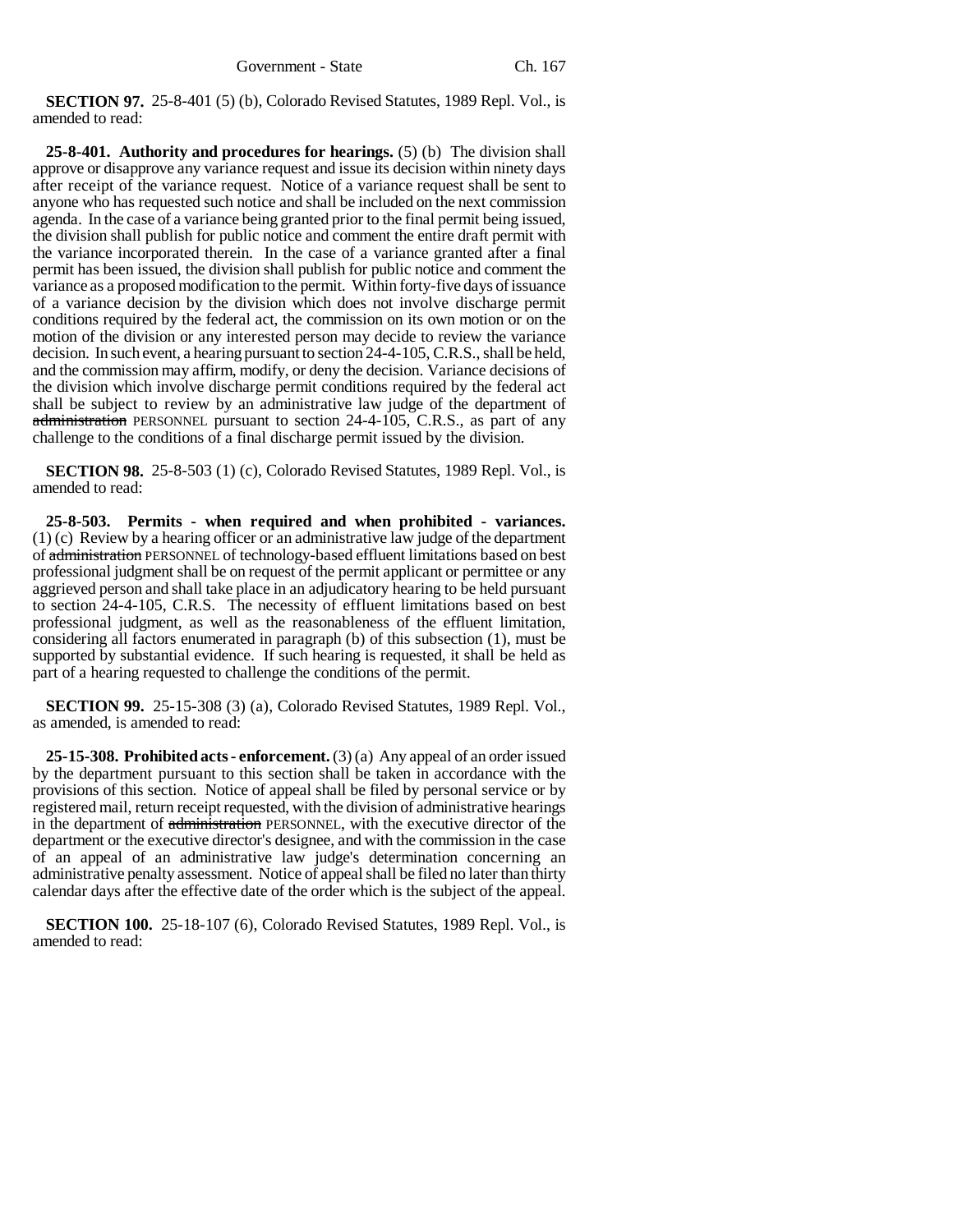**25-18-107. Enforcement orders - civil penalties.** (6) Any hearing to review the decision of the executive director shall be held in accordance with section 24-4-105, C.R.S. The board may either conduct the hearing itself or it may appoint an administrative law judge from the division of administrative hearings in the department of administration PERSONNEL to conduct the hearing. The board may review such decision in accordance with the provisions of section 24-4-105, C.R.S., and final agency action shall be determined in accordance with the provisions of said section. Such final agency action shall be subject to judicial review in accordance with section 24-4-106, C.R.S.

**SECTION 101.** 25.5-1-107 (1) (a) and (1) (c), Colorado Revised Statutes, 1989 Repl. Vol., as amended, are amended to read:

**25.5-1-107. Final agency action - administrative law judge - authority of executive director - direction to seek waiver of single state agency requirement.** (1) (a) The executive director may appoint one or more persons to serve as administrative law judges for the state department pursuant to section 24-4-105, C.R.S., and pursuant to part 10 of article 30 of title 24, C.R.S., subject to appropriations made to the department of administration PERSONNEL. Except as provided in subsection (2) of this section, hearings conducted by the administrative law judge shall be considered initial decisions of the state department which shall be reviewed by the executive director or a designee of such executive director pursuant to section 24-4-105, C.R.S. Review by the executive director shall constitute final agency action. The administrative law judge may conduct hearings on appeals from decisions of county departments of social services brought by recipients of and applicants for public assistance and welfare which are required by law in order for the state to qualify for federal funds, and the administrative law judge may conduct other hearings for the state department. Notice of any such hearing shall be served at least ten days prior to such hearing.

(c) The state department, in consultation with the division of administrative hearings in the department of administration PERSONNEL, is directed by the general assembly to request any waivers from the appropriate federal authorities or agencies which have the authority to waive the single state agency requirement for the administration of a grant program with respect to the procedures for final agency action that are set forth in subsection (2) of this section. In developing the waiver request as required under this section, the state department shall consult with any appropriate advisory committees and other interested parties regarding the contents of such waiver request.

**SECTION 102.** 26-1-106 (1) (a) and (1) (c), Colorado Revised Statutes, 1989 Repl. Vol., as amended, are amended to read:

**26-1-106. Final agency action - administrative law judge - authority of executive director - direction to seek waiver of single state agency requirement.** (1) (a) The executive director may appoint one or more persons to serve as administrative law judges for the state department pursuant to section 24-4-105, C.R.S., and pursuant to part 10 of article 30 of title 24, C.R.S., subject to appropriations made to the department of administration PERSONNEL. Except as provided in subsection (2) of this section, hearings conducted by the administrative law judge shall be considered initial decisions of the state department which shall be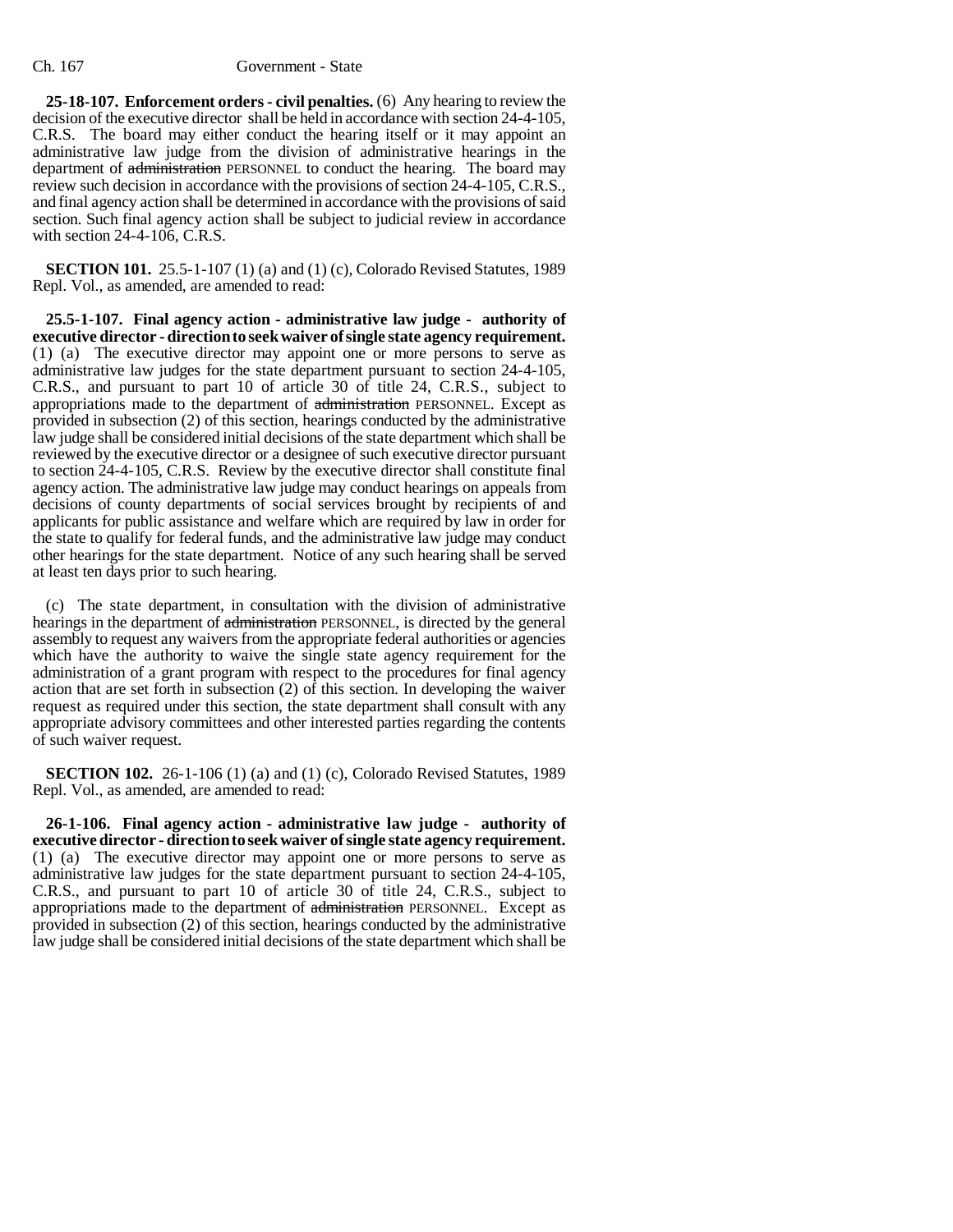Government - State Ch. 167

reviewed by the executive director or a designee. In the event exceptions to the initial decision are filed pursuant to section 24-4-105 (14) (a) (I), C.R.S., such review shall be in accordance with section 24-4-105 (15), C.R.S. In the absence of any exception filed pursuant to section 24-4-105 (14) (a) (I), C.R.S., the executive director shall review the initial decision in accordance with a procedure adopted by the state board. Such procedure shall be consistent with federal mandates concerning the single state agency requirement. Review by the executive director in accordance with section 24-4-105 (15), C.R.S., or the procedure adopted by the state board pursuant to this section shall constitute final agency action. The administrative law judge may conduct hearings on appeals from decisions of county departments brought by recipients of and applicants for public assistance and welfare which are required by law in order for the state to qualify for federal funds, and may conduct other hearings for the state department. Notice of any such hearing shall be served at least ten days prior to such hearing.

(c) The state department, in consultation with the division of administrative hearings in the department of administration PERSONNEL, is directed by the general assembly to request any waivers from the appropriate federal authorities or agencies which have the authority to waive the single state agency requirement for the administration of a grant program with respect to the procedures for final agency action that are set forth in subsection (2) of this section. In developing the waiver as required under this section, the state department shall consult with any appropriate advisory committees and other interested parties regarding the contents of such waiver request.

**SECTION 103.** 33-1-111, Colorado Revised Statutes, 1984 Repl. Vol., as amended, is amended to read:

**33-1-111. Hearings - administrative law judges.** Every hearing provided for in articles 1 to 6 of this title to be conducted by the commission or the division shall, except as provided in sections 33-4-101 and 33-6-106, be conducted by such agency or an administrative law judge designated by such agency pursuant to part 10 of article 30 of title 24, C.R.S., subject to appropriations for such administrative law judges made to the department of administration PERSONNEL, and every hearing shall comply with the provisions of articles 1 to 6 of this title and the provisions of article 4 of title 24, C.R.S.

**SECTION 104.** 35-5-123 (1) (b), Colorado Revised Statutes, 1984 Repl. Vol., is amended to read:

**35-5-123. Rules and regulations.** (1) The commissioner is authorized, after opportunity for hearing and in accordance with article 4 of title 24, C.R.S., to promulgate appropriate rules and regulations concerning:

(b) Procedures for awarding contracts for grasshopper and range caterpillar control operations, which procedures shall follow as nearly as practicable the procedures for awarding contracts of the department of administration PERSONNEL, the terms and conditions of such contracts, bonding requirements, and qualifications of those contracting to do the control work;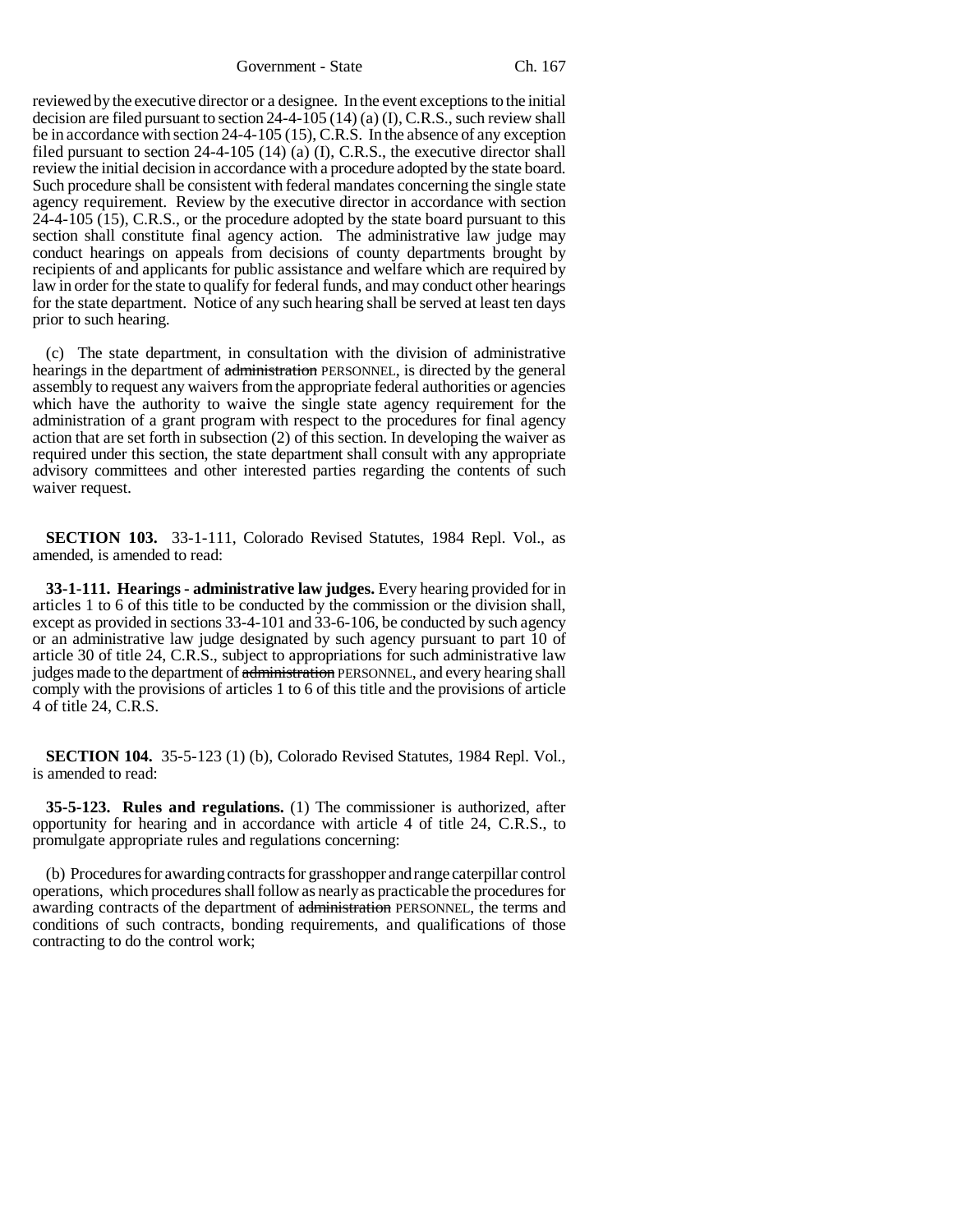**SECTION 105.** 36-20-108 (3) (b), Colorado Revised Statutes, 1990 Repl. Vol., as amended, is amended to read:

**36-20-108. Powers of the director.** (3) (b) All hearings conducted under this article shall be conducted pursuant to the provisions of this article and article 4 of title 24, C.R.S., and the director may, by the director's own action, appoint an administrative law judge pursuant to part 10 of article 30 of title 24, C.R.S., subject to appropriations made to the department of administration PERSONNEL, to conduct any hearing required by this article, said hearing to be conducted under the provisions and within the limitations of article 4 of title 24, C.R.S., and this article.

**SECTION 106.** 37-91-104 (1) (f), Colorado Revised Statutes, 1990 Repl. Vol., is amended to read:

# **37-91-104. Duties of the board.** (1) The board shall:

(f) Conduct hearings upon its own motion or upon receipt of written complaints with respect to any licensee under this article and with respect to the denial, revocation, or suspension of a license, all such hearings to be conducted in conformity with article 4 of title 24, C.R.S. The board may have such hearings conducted before a hearing officer or administrative law judge from the department of administration PERSONNEL designated by the board, who is technically qualified to conduct or assist in such hearings and who may be a member of the board.

**SECTION 107.** 42-3-113 (1) (c), Colorado Revised Statutes, 1993 Repl. Vol., as amended, is amended to read:

**42-3-113. Number plates furnished - style.** (1) (c) All actions taken in carrying out the provisions of paragraphs (a) and (b) of this subsection (1) are subject to the prior approval of the executive director of the department of administration PERSONNEL.

**SECTION 108.** 42-4-306 (3) (a) (II), Colorado Revised Statutes, 1993 Repl. Vol., as amended, is amended to read:

**42-4-306. Powers and duties of commission - automobile inspection and readjustment program - basic emissions program - enhanced emissions program.** (3) (a) (II) Points of no greater than five percent shall be assigned to those respondents that make the greatest use of Colorado goods, services, and the participation of small business. Licensed inspection and readjustment stations, inspection-only facilities, fleet inspection stations, and motor vehicle dealer test facilities, if applicable, which are required to purchase commission-approved test analyzer systems shall purchase them pursuant to the bid procedure of the department of administration PERSONNEL.

**SECTION 109.** 43-1-113 (8) (a), Colorado Revised Statutes, 1993 Repl. Vol.,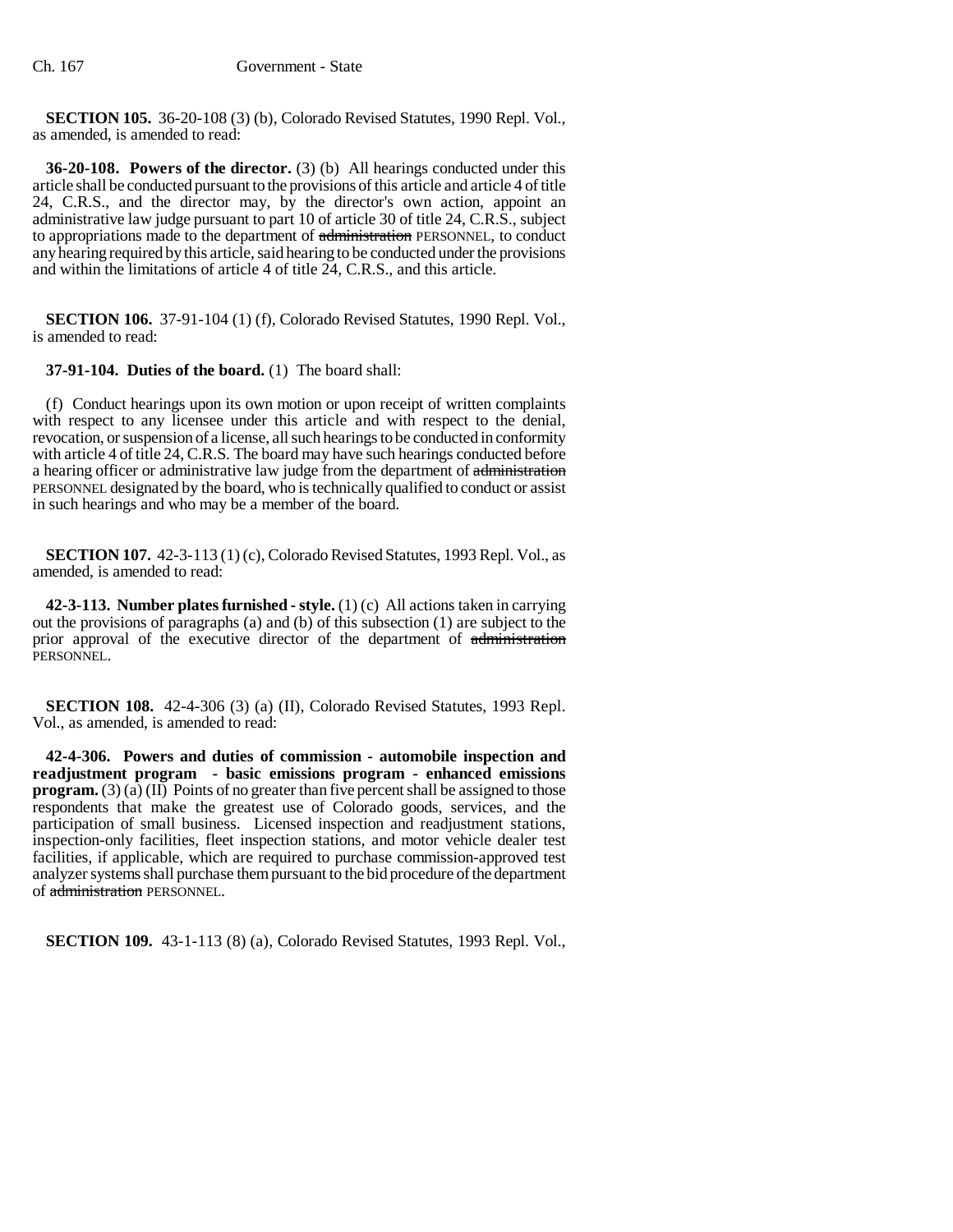is amended to read:

**43-1-113. Funds - budgets - fiscal year - reports and publications.** (8) (a) The department, out of moneys in the state highway fund budgeted therefor by the transportation commission and within the total expenditures prescribed by the general assembly for the fiscal year pursuant to section 43-1-112.5, shall reimburse other agencies of state government for the costs incurred by such state agencies in providing necessary services in support of the department and the administration of the highway funds of the state. Such state agencies include, but are not necessarily limited to, the division of accounts and control in the department of administration PERSONNEL, the office of state planning and budgeting, the department of personnel, the department of revenue, and the department of the treasury. For any fiscal year, the amount paid to any such state agency shall be the amount indicated in the general appropriation act as the recovery of indirect costs by such state agency out of the state highway fund. The amount so indicated in the general appropriation act for the recovery of indirect costs by any state agency pursuant to this subsection (8) may exceed the actual indirect cost incurred by such agency, but the total of all such statewide indirect cost recoveries indicated in the general appropriation act shall not exceed the total indirect costs reasonably expected to be incurred by all state agencies in providing necessary services in support of the department and the administration of the highway funds of the state. Payments made pursuant to this subsection (8) shall not be subject to the limitations on appropriations and statutory distributions from the highway users tax fund contained in section 43-4-201 (3).

**SECTION 110.** 43-2-147 (6) (c), Colorado Revised Statutes, 1993 Repl. Vol., is amended to read:

**43-2-147. Access to public highways.** (6) (c) Any party who has received an adverse decision by the department of transportation may request and shall receive a hearing before the transportation commission or before an administrative law judge from the department of administration PERSONNEL, at the discretion of the transportation commission. Such hearing shall be conducted in accordance with the provisions of article 4 of title 24, C.R.S. Decisions by the transportation commission or by an administrative law judge shall be considered final agency action.

**SECTION 111.** 43-4-201 (3) (a) (II) (D), Colorado Revised Statutes, 1993 Repl. Vol., is amended to read:

**43-4-201. Funds created.** (3) (a) (II) The general assembly shall not make any annual appropriation or statutory distribution from the highway users tax fund except as follows:

(D) To the department of administration PERSONNEL for costs related to telecommunications support;

**SECTION 112. Legislative declaration.** The general assembly hereby finds that as a result of this act the appropriations to the departments of administration and personnel made in Senate Bill 95-214, as enacted at the First Regular Session of the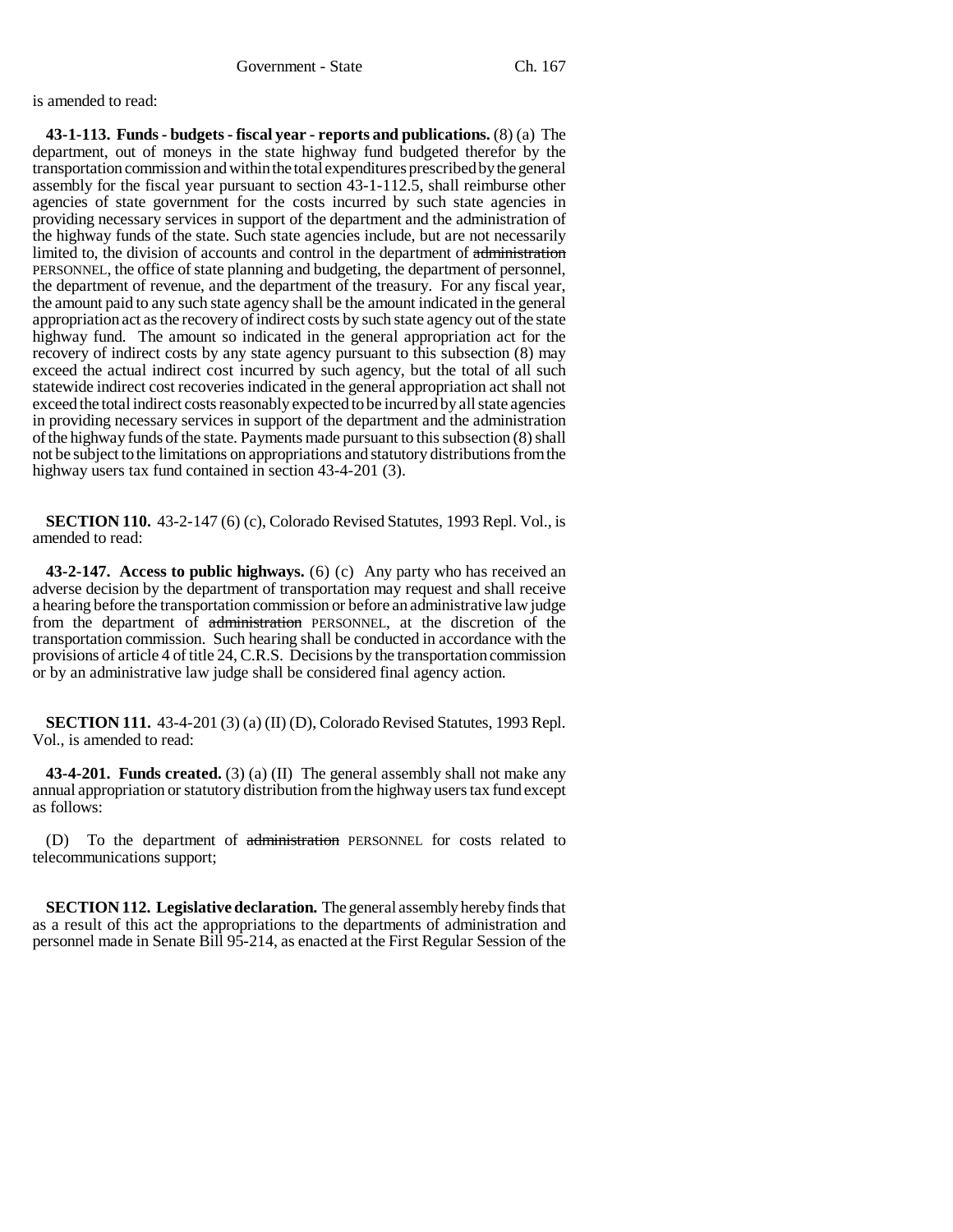Sixtieth General Assembly, are no longer accurate. This act eliminates the department of administration and merges the department with the department of personnel. It is the intent of the general assembly to repeal the appropriation made to the department of administration in Senate Bill 95-214, as enacted at the First Regular Session of the Sixtieth General Assembly, to repeal and reenact the appropriation made to the department of personnel in said Senate Bill 95-214 to include the amounts formerly appropriated to the department of administration in the appropriation to the department of personnel, minus the savings realized from the merger, to adjust the grand totals of Senate Bill 95-214, and to transfer the capital construction appropriation made to the department of administration in Senate Bill 95-214 to the department of personnel. Sections 112 to 116 of this act, respectively, are enacted to accomplish these purposes.

**SECTION 113. Repeal.** Part I of section 2 of Senate Bill 95-214, as enacted at the First Regular Session of the Sixtieth General Assembly, making an appropriation to the department of administration, is repealed.

**SECTION 114.** Part XVI of section 2 of Senate Bill 95-214, as enacted at the First Regular Session of the Sixtieth General Assembly, making an appropriation to the department of personnel, is REPEALED AND REENACTED, WITH AMENDMENTS, to read:

SECTION 2. **Appropriation.**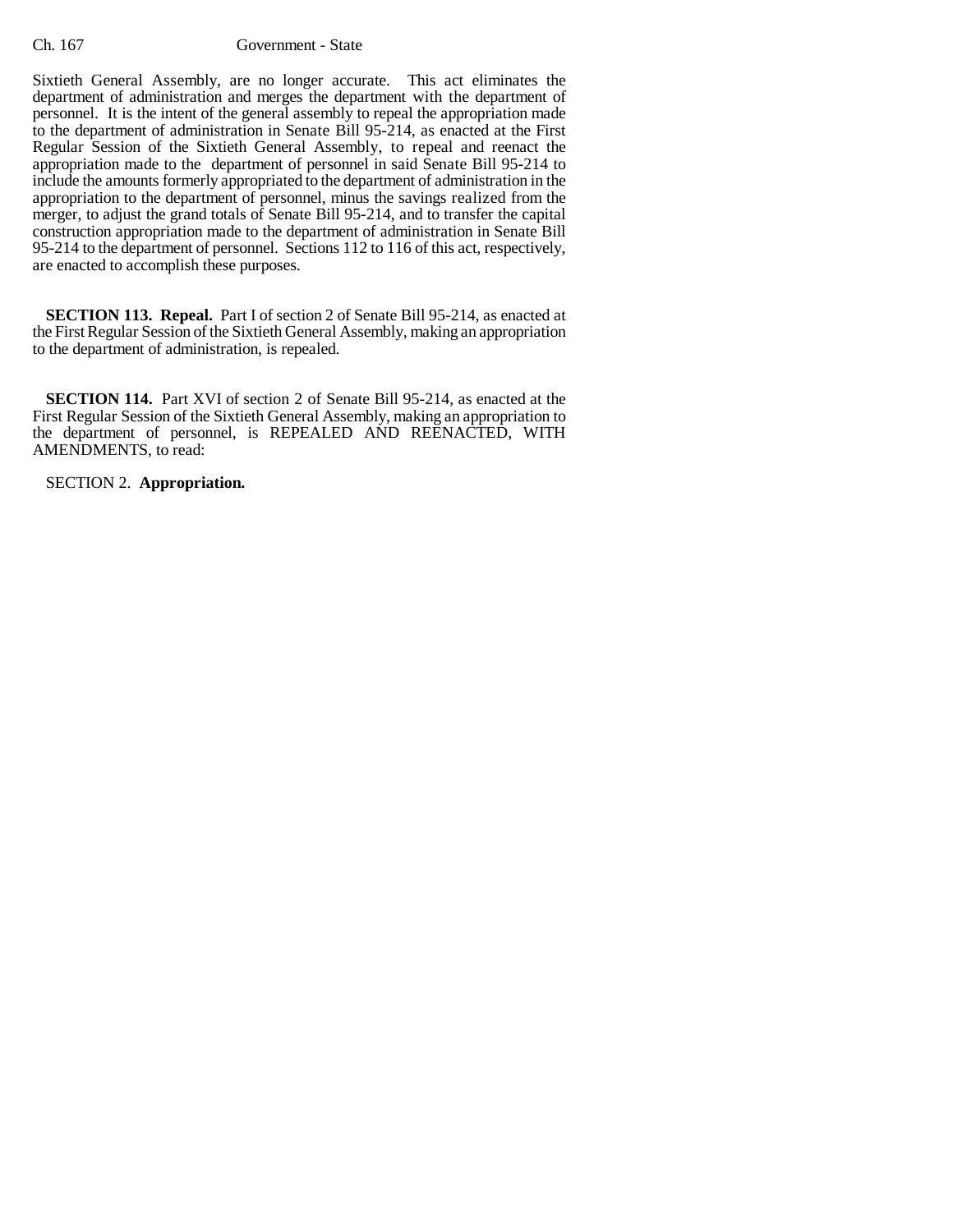|                   | <b>APPROPRIATION FROM</b> |                |                |              |              |                |  |
|-------------------|---------------------------|----------------|----------------|--------------|--------------|----------------|--|
| <b>ITEM &amp;</b> | <b>TOTAL</b>              | <b>GENERAL</b> | <b>GENERAL</b> | CASH         | CASH         | <b>FEDERAL</b> |  |
| <b>SUBTOTAL</b>   |                           | <b>FUND</b>    | <b>FUND</b>    | <b>FUNDS</b> | <b>FUNDS</b> | <b>FUNDS</b>   |  |
|                   |                           |                | EXEMPT -       |              | CXEMPT -     |                |  |

**PART XVI DEPARTMENT OF PERSONNEL**

### **(1) EXECUTIVE DIRECTOR'S OFFICE**

| A) ADMINISTRATION                 |              |           |                     |                           |  |
|-----------------------------------|--------------|-----------|---------------------|---------------------------|--|
| PERSONAL SERVICES                 | 3,253,293    | 1,285,851 |                     | $1,967,442(T)^{a}$        |  |
|                                   | $(66.5$ FTE) |           |                     |                           |  |
| HEALTH, LIFE, AND                 | 1,407,005    | 499,116   | $8,410^{b}$         | $899,479(T)$ <sup>c</sup> |  |
| <b>DENTAL</b>                     |              |           |                     |                           |  |
| <b>SHORT-TERM DISABILITY</b>      | 50,050       | 18,642    | 290 <sup>b</sup>    | $31,118(T)^c$             |  |
| <b>SALARY SURVEY, ANNIVERSARY</b> |              |           |                     |                           |  |
| <b>INCREASES, AND SHIFT</b>       |              |           |                     |                           |  |
| <b>DIFFERENTIAL</b>               | 838,275      | 438,702   | 10,979 <sup>b</sup> | $388,594(T)$ <sup>c</sup> |  |
| <b>WORKERS'</b>                   | 475,563      | 154,679   | 1,207 <sup>b</sup>  | $319,677(T)$ <sup>c</sup> |  |
| <b>COMPENSATION</b>               |              |           |                     |                           |  |
| <b>OPERATING EXPENSES</b>         | 288,625      | 288,625   |                     |                           |  |
| <b>LEGAL SERVICES</b>             | 119,172      | 67,395    | 2,000 <sup>b</sup>  | $49,777(T)$ <sup>c</sup>  |  |
| <b>PURCHASE OF SERVICES</b>       |              |           |                     |                           |  |
| <b>FROM COMPUTER</b>              | 386,325      | 386,325   |                     |                           |  |
| <b>CENTER</b>                     |              |           |                     |                           |  |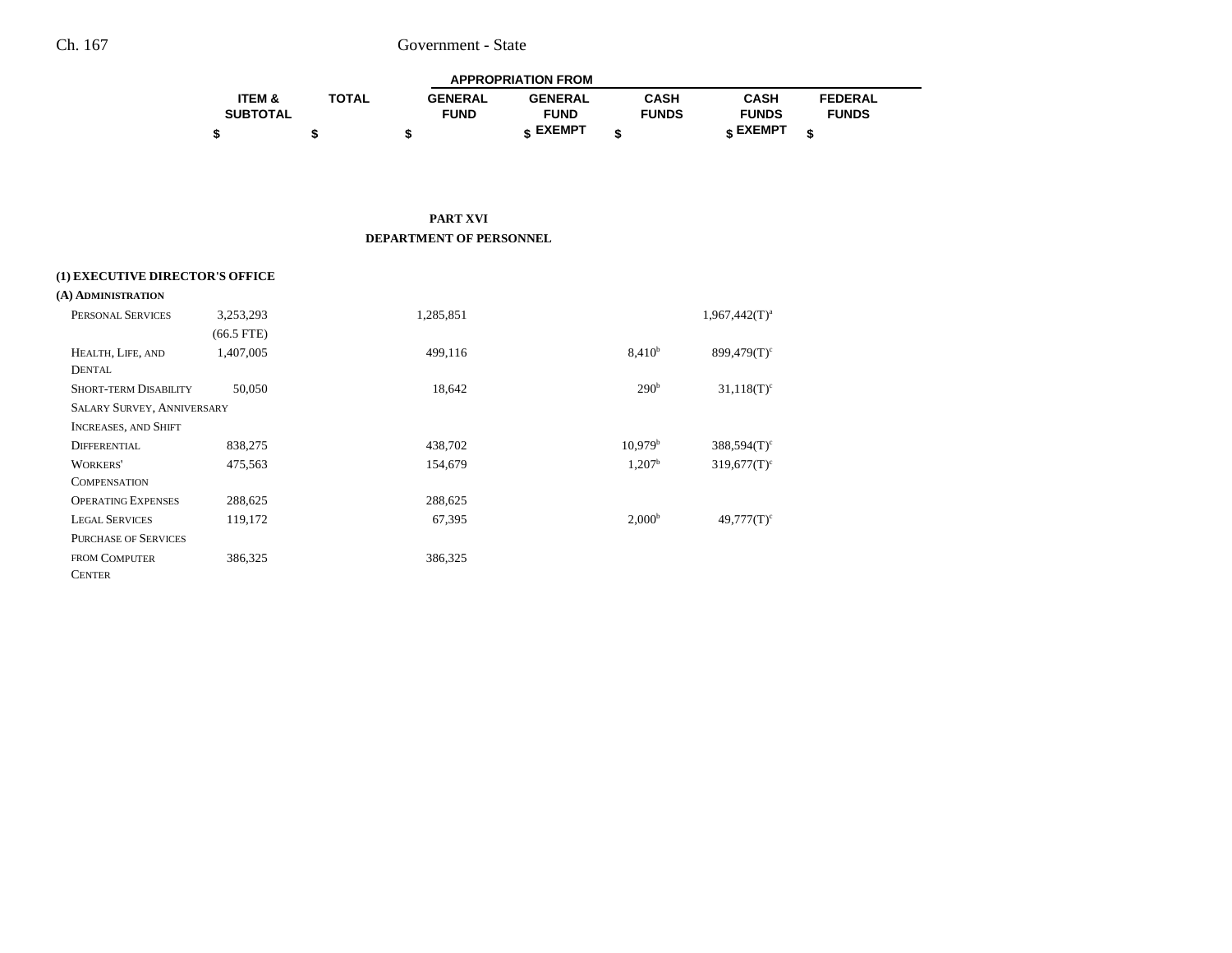| PAYMENT TO RISK MANAGEMENT             |           |             |                        |                           |
|----------------------------------------|-----------|-------------|------------------------|---------------------------|
| AND PROPERTY FUNDS                     | 307,459   | 154,823     |                        | $152,636(T)^c$            |
| <b>VEHICLE LEASE</b>                   |           |             |                        |                           |
| <b>PAYMENTS</b>                        | 235,932   | 121,982     |                        | $113,950(T)^c$            |
| <b>LEASED SPACE</b>                    | 410,952   | 192,910     |                        | $218,042(T)^c$            |
| <b>ADP CAPITAL OUTLAY</b>              | 16,229    | 16,229      |                        |                           |
| <b>CAPITOL COMPLEX LEASED</b>          |           |             |                        |                           |
| <b>SPACE</b>                           | 947,755   | 405,252     | $140,177$ <sup>d</sup> | $402,326(T)^c$            |
| <b>COLORADO STATE EMPLOYEES</b>        |           |             |                        |                           |
| <b>ASSISTANCE PROGRAM</b>              | 241,965   |             |                        | $241,965(T)^{g}$          |
|                                        |           |             |                        | $(4.5$ FTE)               |
| <b>TEST FACILITY LEASE</b>             | 33,492    | 33,492      |                        |                           |
| TRAINING                               | 386,647   |             | $40,000^{\circ}$       | $346,647(T)$ <sup>f</sup> |
|                                        |           |             |                        | $(4.5$ FTE)               |
| <b>EMPLOYEE INCENTIVE</b>              | 5,000     |             |                        | $5,000(T)$ <sup>h</sup>   |
| PROGRAM                                |           |             |                        |                           |
| <b>EMPLOYMENT SECURITY</b>             |           |             |                        |                           |
| <b>CONTRACT PAYMENT</b>                | 20,000    | 13,000      |                        | $7,000(T)^{i}$            |
| <b>EMPLOYEES EMERITUS</b>              |           |             |                        |                           |
| <b>RETIREMENT</b>                      | 29,000    | 29,000      |                        |                           |
| <b>CONVENTION CENTER</b>               |           |             |                        |                           |
| <b>MAINTENANCE</b>                     | 60,000    |             |                        | $60,000$ <sup>j</sup>     |
| <b>TRANSITION FUND</b> <sup>118a</sup> | 257,387   | 257,387     |                        |                           |
|                                        |           | $(3.7$ FTE) |                        |                           |
|                                        | 9,770,126 |             |                        |                           |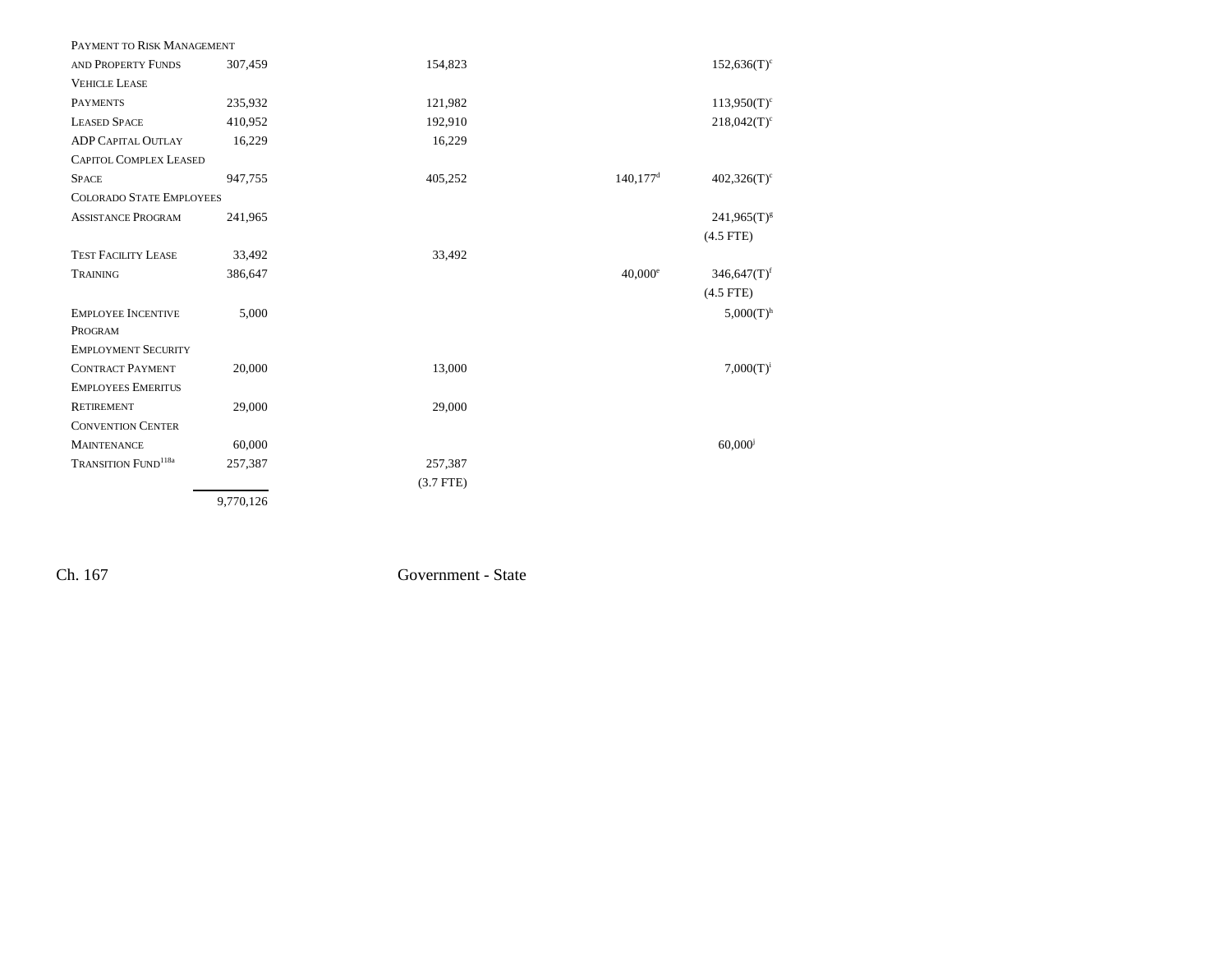|  | <b>APPROPRIATION FROM</b> |
|--|---------------------------|
|  |                           |

| 'TEM &          | <b>TOTAL</b> | <b>GENERAL</b> | <b>GENERAL</b> | CASH         | CASH         | <b>FEDERAL</b> |
|-----------------|--------------|----------------|----------------|--------------|--------------|----------------|
| <b>SUBTOTAL</b> |              | <b>FUND</b>    | <b>FUND</b>    | <b>FUNDS</b> | <b>FUNDS</b> | <b>FUNDS</b>   |
|                 |              |                | EXEMPT -       |              | EXEMPT -     |                |

a THIS AMOUNT SHALL BE FROM INDIRECT COST RECOVERIES.

**b** THESE AMOUNTS SHALL BE FROM THE DEFERRED COMPENSATION PROGRAM.

 $\lq$  These amounts shall be from divisions within the Department and other sources of exempt cash funds.

d OF THIS AMOUNT, \$5,986 SHALL BE FROM THE DEFERRED COMPENSATION PROGRAM AND \$134,191 SHALL BE FROM CAPITOL PARKING RECEIPTS.

e THIS AMOUNT SHALL BE FROM THE SALE OF JOB REFERENCE MANUALS AND FROM TRAINING REVENUES FROM NON-STATE AGENCIES.

f THIS AMOUNT SHALL BE FROM TRAINING REVENUES FROM STATE AGENCIES.

g THIS AMOUNT SHALL BE FROM COLORADO STATE EMPLOYEES ASSISTANCE PROGRAM REVENUES FROM STATE AGENCIES.

h THIS AMOUNT SHALL BE FROM SAVINGS PURSUANT TO SECTION 24-30-804.5, C.R.S.

 $^\mathrm{i}$  Of this amount, \$642 shall be from the Department of Agriculture, \$67 shall be from the Department of Corrections, \$296 shall be from the DEPARTMENT

of Public Health and Environment, \$2,463 shall be from the Department of Human Services, \$800 shall be from the Department of Law, \$70 shall BE

from the Department of Local Affairs, \$1,320 shall be from the Department of Natural Resources, \$991 shall be from the Department of PERSONNEL, \$34

shall be from the Department of Public Safety, \$109 shall be from the Department of Regulatory Agencies, \$95 shall be from the Department of REVENUE,

AND \$13 SHALL BE FROM THE DEPARTMENT OF STATE.

<sup>j</sup> This amount shall be from donations.

### **(B) EMPLOYEE BENEFITS UNIT**

PERSONAL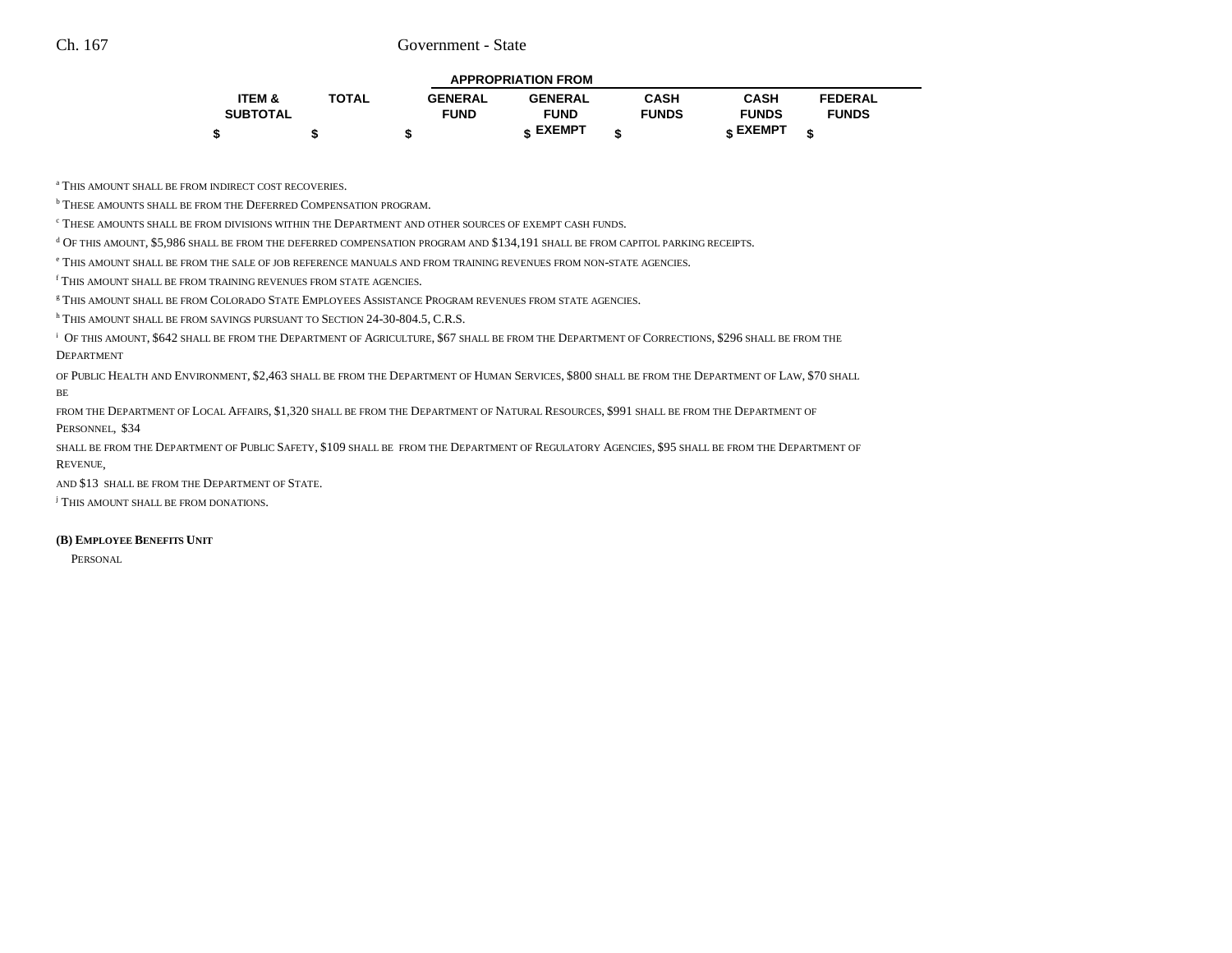| SERVICES <sup>118</sup>      | 632,467      |
|------------------------------|--------------|
|                              | $(11.0$ FTE) |
| <b>OPERATING EXPENSES</b>    | 68,734       |
| <b>UTILIZATION REVIEW</b>    | 28,500       |
| <b>DEFERRED COMPENSATION</b> |              |
| <b>ADMINISTRATION AND</b>    |              |
| <b>COMMUNICATION</b>         | 334,460      |
| <b>INDIRECT COST</b>         | 44,241       |
| <b>ASSESSMENT</b>            |              |
|                              | 1,108,402    |

a THIS AMOUNT SHALL BE FROM THE DEFERRED COMPENSATION PROGRAM.

<sup>b</sup> This amount shall be from the Employee Benefits Program, which is counted as cash funds exempt because the funds are generated from EMPLOYEE

CONTRIBUTIONS.

10,878,528

### **(2) PERSONNEL BOARD**

| PERSONAL SERVICES         | 308,020     |         |         |                  |                 |
|---------------------------|-------------|---------|---------|------------------|-----------------|
|                           | $(5.0$ FTE) |         |         |                  |                 |
| <b>OPERATING EXPENSES</b> | 22,179      |         |         |                  |                 |
|                           |             | 330,199 | 302,838 | $15,361^{\circ}$ | $12,000(T)^{b}$ |

a THIS AMOUNT SHALL BE FROM RECEIPTS FOR HEARING TRANSCRIPTS.

 $^{\rm b}$  THIS AMOUNT SHALL BE FROM RECEIPTS FROM OTHER STATE AGENCIES FOR HEARING TRANSCRIPTS.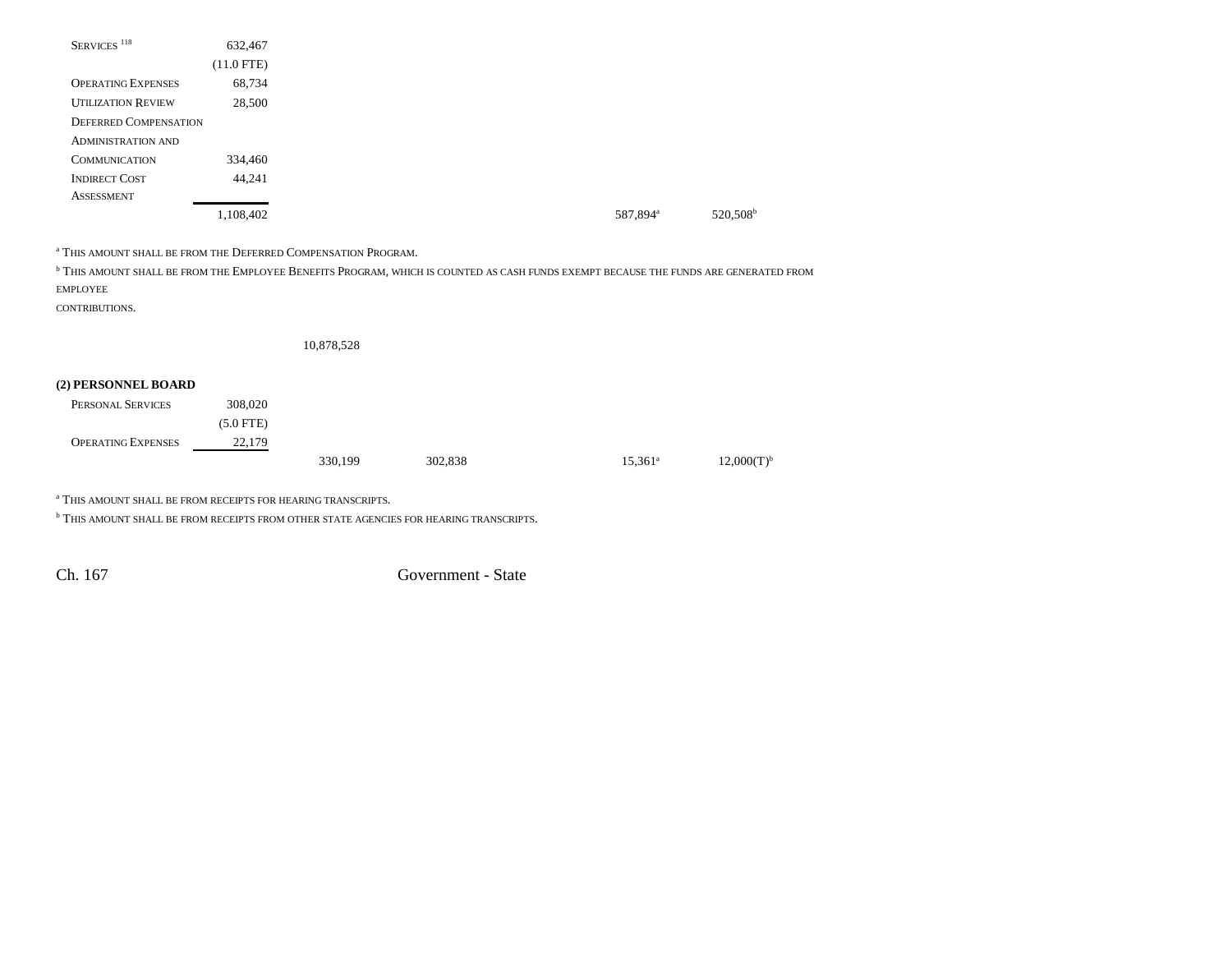|                                               |                           |              |                               | <b>APPROPRIATION FROM</b>     |                             |                             |                                |
|-----------------------------------------------|---------------------------|--------------|-------------------------------|-------------------------------|-----------------------------|-----------------------------|--------------------------------|
|                                               | ITEM &<br><b>SUBTOTAL</b> | <b>TOTAL</b> | <b>GENERAL</b><br><b>FUND</b> | <b>GENERAL</b><br><b>FUND</b> | <b>CASH</b><br><b>FUNDS</b> | <b>CASH</b><br><b>FUNDS</b> | <b>FEDERAL</b><br><b>FUNDS</b> |
|                                               | \$                        | \$           | \$                            | \$ EXEMPT                     | \$                          | $\frac{1}{3}$ EXEMPT        | \$                             |
|                                               |                           |              |                               |                               |                             |                             |                                |
| (3) INFORMATION MANAGEMENT COMMISSION         |                           |              |                               |                               |                             |                             |                                |
| PERSONAL SERVICES <sup>1</sup>                | 281,887                   |              |                               |                               |                             |                             |                                |
|                                               | $(5.0$ FTE)               |              |                               |                               |                             |                             |                                |
| <b>OPERATING EXPENSES</b>                     | 39,049                    |              |                               |                               |                             |                             |                                |
| <b>CONTRACTUAL SERVICES</b>                   | 149,038                   |              |                               |                               |                             |                             |                                |
|                                               |                           | 469,974      | 469,974                       |                               |                             |                             |                                |
| (4) SYSTEMS APPLICATIONS AND SUPPORT SERVICES |                           |              |                               |                               |                             |                             |                                |
| PROGRAM EXPENSES                              | 4,447,508                 |              |                               |                               |                             |                             |                                |
|                                               | $(46.5$ FTE)              |              |                               |                               |                             |                             |                                |
| <b>REINVESTMENT</b>                           | 97,500                    |              |                               |                               |                             |                             |                                |
| RESERVE <sup>2</sup>                          |                           |              |                               |                               |                             |                             |                                |

a THIS AMOUNT SHALL BE FROM SAVINGS IDENTIFIED WITHIN THE COLORADO FINANCIAL REPORTING SYSTEM DIVISION AT THE END OF FISCAL YEAR 1994-95.

4,694,877 4,597,377 97,500<sup>a</sup>

TRANSITION FUND<sup>118a</sup> 149,869

**(5) CENTRAL SERVICES**

(3.0 FTE)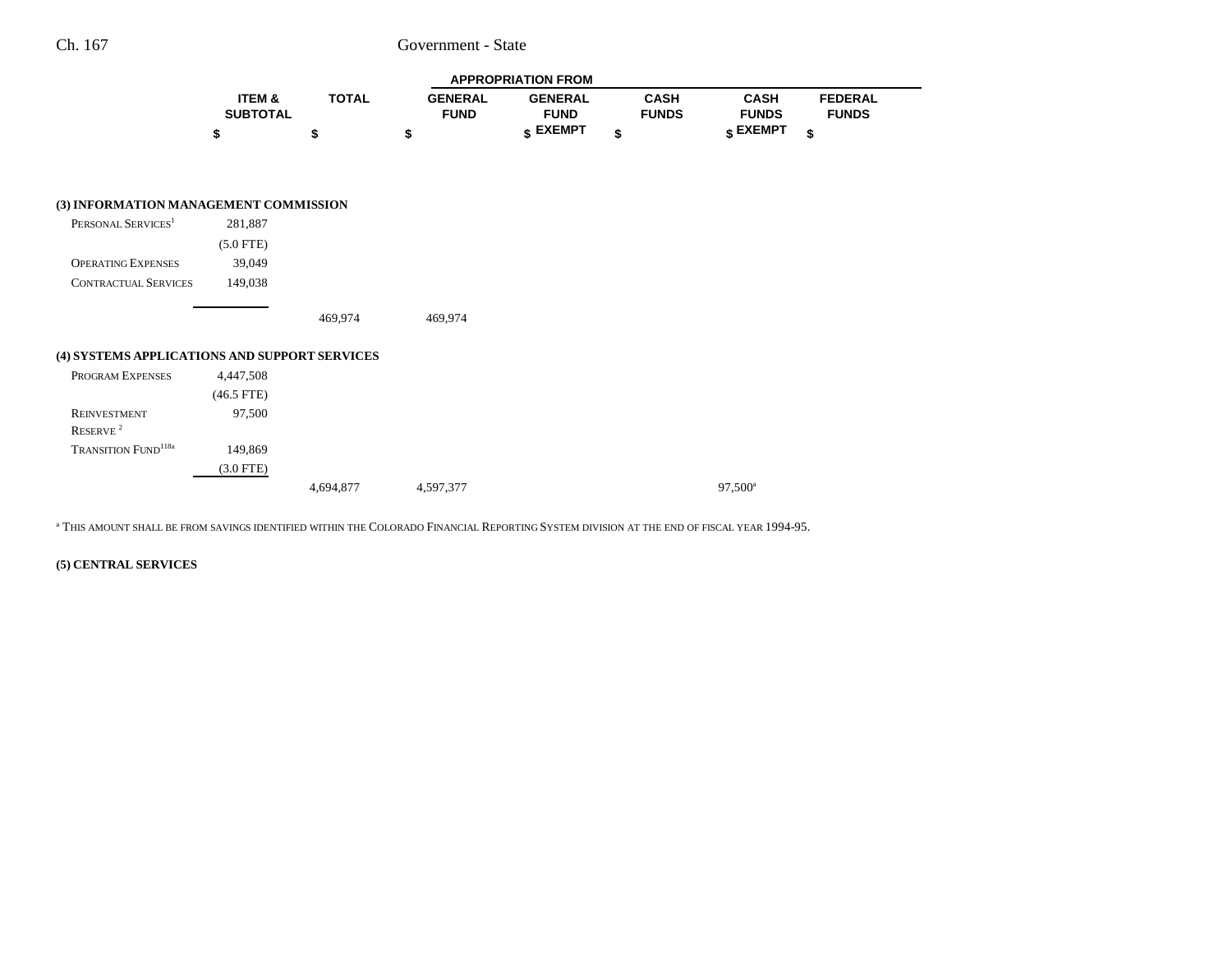#### **(A) ADMINISTRATION SECTION**

| PERSONAL SERVICES                      | 505,507      |
|----------------------------------------|--------------|
|                                        | $(11.3$ FTE) |
| <b>OPERATING EXPENSES</b>              | 131,234      |
| <b>PURCHASE OF SERVICES</b>            |              |
| <b>FROM COMPUTER</b>                   | 36,700       |
| <b>CENTER</b>                          |              |
| <b>INDIRECT COST</b>                   | 409,620      |
| <b>ASSESSMENT</b>                      |              |
| <b>TRANSITION FUND</b> <sup>118a</sup> | 18,842       |
|                                        | $(0.3$ FTE)  |
|                                        | 1,101,903    |

a THIS AMOUNT SHALL BE FROM USER FEES.

**b THIS AMOUNT SHALL BE FROM VARIOUS SECTIONS OF THE CENTRAL SERVICES.** 

#### **(B) PRINT SHOP AND GRAPHICS**

| PERSONAL SERVICES         | 896,727      |
|---------------------------|--------------|
|                           | $(28.1$ FTE) |
| <b>OPERATING EXPENSES</b> | 823,846      |
|                           | .720,573     |

a THIS AMOUNT SHALL BE FROM USER FEES.

**b THIS AMOUNT SHALL BE FROM USER FEES FROM STATE AGENCIES.** 

#### **(C) COPIERS**

PERSONAL SERVICES31,141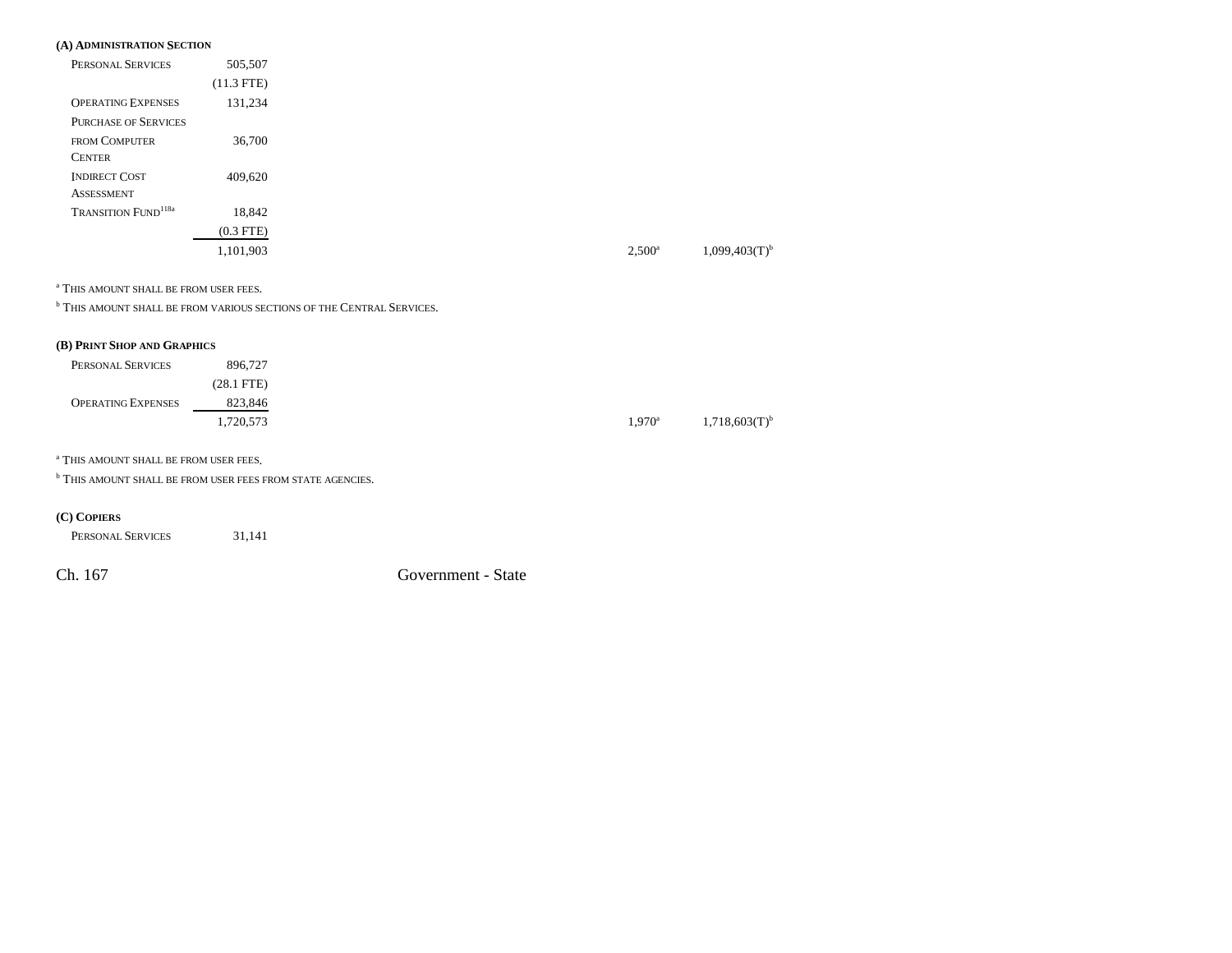|                                                                       |                           |              |                               | <b>APPROPRIATION FROM</b>     |                             |                                                               |
|-----------------------------------------------------------------------|---------------------------|--------------|-------------------------------|-------------------------------|-----------------------------|---------------------------------------------------------------|
|                                                                       | ITEM &<br><b>SUBTOTAL</b> | <b>TOTAL</b> | <b>GENERAL</b><br><b>FUND</b> | <b>GENERAL</b><br><b>FUND</b> | <b>CASH</b><br><b>FUNDS</b> | <b>CASH</b><br><b>FEDERAL</b><br><b>FUNDS</b><br><b>FUNDS</b> |
|                                                                       | \$                        | \$           | \$                            | \$ EXEMPT                     | \$                          | \$ EXEMPT<br>\$                                               |
|                                                                       |                           |              |                               |                               |                             |                                                               |
|                                                                       | $(1.0$ FTE)               |              |                               |                               |                             |                                                               |
| <b>OPERATING EXPENSES</b>                                             | 709,845                   |              |                               |                               |                             |                                                               |
|                                                                       | 740,986                   |              |                               |                               |                             | 740,986(T) <sup>a</sup>                                       |
|                                                                       |                           |              |                               |                               |                             |                                                               |
| <sup>a</sup> THIS AMOUNT SHALL BE FROM USER FEES FROM STATE AGENCIES. |                           |              |                               |                               |                             |                                                               |
|                                                                       |                           |              |                               |                               |                             |                                                               |
| (D) MICROFILM                                                         |                           |              |                               |                               |                             |                                                               |
| PERSONAL SERVICES                                                     | 343,358                   |              |                               |                               |                             |                                                               |
|                                                                       | $(14.0$ FTE)              |              |                               |                               |                             |                                                               |
| <b>OPERATING EXPENSES</b>                                             | 220,332                   |              |                               |                               |                             |                                                               |
|                                                                       | 563,690                   |              |                               |                               | $7.675$ <sup>a</sup>        | $556,015(T)$ <sup>b</sup>                                     |
|                                                                       |                           |              |                               |                               |                             |                                                               |
| <sup>a</sup> THIS AMOUNT SHALL BE FROM USER FEES.                     |                           |              |                               |                               |                             |                                                               |
| <sup>b</sup> THIS AMOUNT SHALL BE FROM USER FEES FROM STATE AGENCIES. |                           |              |                               |                               |                             |                                                               |
| (E) QUICK COPY CENTER                                                 |                           |              |                               |                               |                             |                                                               |
| PERSONAL SERVICES                                                     | 168,402                   |              |                               |                               |                             |                                                               |
|                                                                       | $(7.0$ FTE)               |              |                               |                               |                             |                                                               |
| <b>OPERATING EXPENSES</b>                                             | 487,425                   |              |                               |                               |                             |                                                               |
| <b>REPLACE COPIER</b>                                                 | 48,268                    |              |                               |                               |                             |                                                               |
|                                                                       | 704,095                   |              |                               |                               | 919 <sup>a</sup>            | $703,176(T)$ <sup>b</sup>                                     |
|                                                                       |                           |              |                               |                               |                             |                                                               |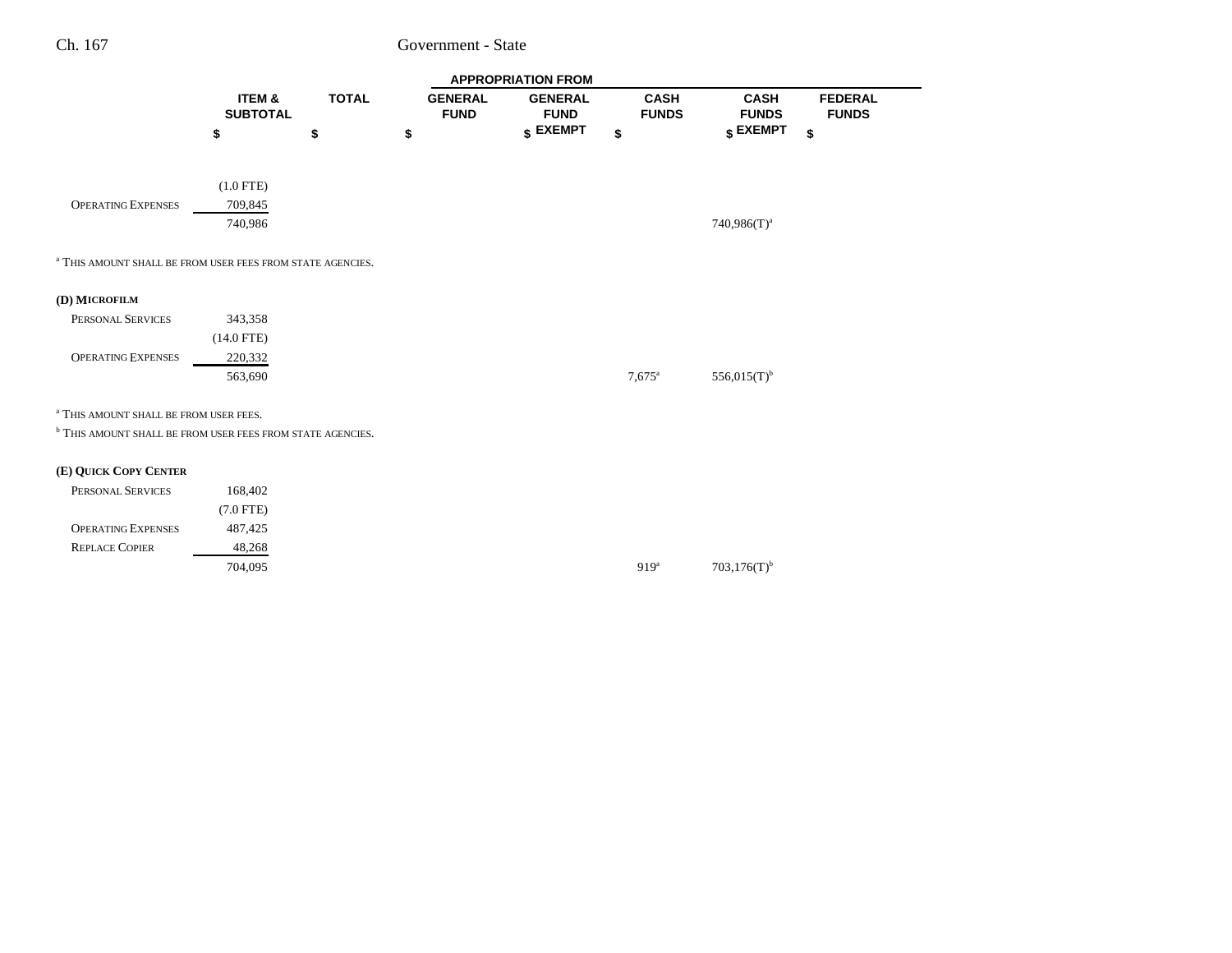a THIS AMOUNT SHALL BE FROM USER FEES.

**b THIS AMOUNT SHALL BE FROM USER FEES FROM STATE AGENCIES.** 

#### **(F) MOTOR POOL/GARAGE/FLEET MANAGEMENT**

| (1) FLEET MANAGEMENT                              |                                                                       |                  |                    |
|---------------------------------------------------|-----------------------------------------------------------------------|------------------|--------------------|
| PROGRAM EXPENSE                                   | 8,654,641                                                             |                  |                    |
|                                                   | $(11.2$ FTE)                                                          |                  |                    |
| <b>FLEET MANAGEMENT</b>                           |                                                                       |                  |                    |
| $\text{SYSTEM}$ $^3$                              | 409,000                                                               |                  |                    |
|                                                   | 9,063,641                                                             | $78,658^{\circ}$ | $8,984,983(T)^{b}$ |
| <sup>a</sup> THIS AMOUNT SHALL BE FROM USER FEES. |                                                                       |                  |                    |
|                                                   | <sup>b</sup> THIS AMOUNT SHALL BE FROM USER FEES FROM STATE AGENCIES. |                  |                    |
| (2) VEHICLE REPLACEMENT                           |                                                                       |                  |                    |
| <b>ADMINISTRATION</b>                             | 525,987                                                               |                  |                    |
|                                                   | $(7.3$ FTE)                                                           |                  |                    |
| <b>VEHICLE REPLACEMENT</b>                        |                                                                       |                  |                    |
| <b>EXPENSE</b>                                    | 5,118,533                                                             |                  |                    |
|                                                   |                                                                       |                  |                    |
| <b>TREASURY LOAN</b>                              | 2,498,678                                                             |                  |                    |
| PAYBACK                                           |                                                                       |                  |                    |
|                                                   | 8,143,198                                                             |                  | $8,143,198(T)^{a}$ |

a THIS AMOUNT SHALL BE FROM USER FEES FROM STATE AGENCIES.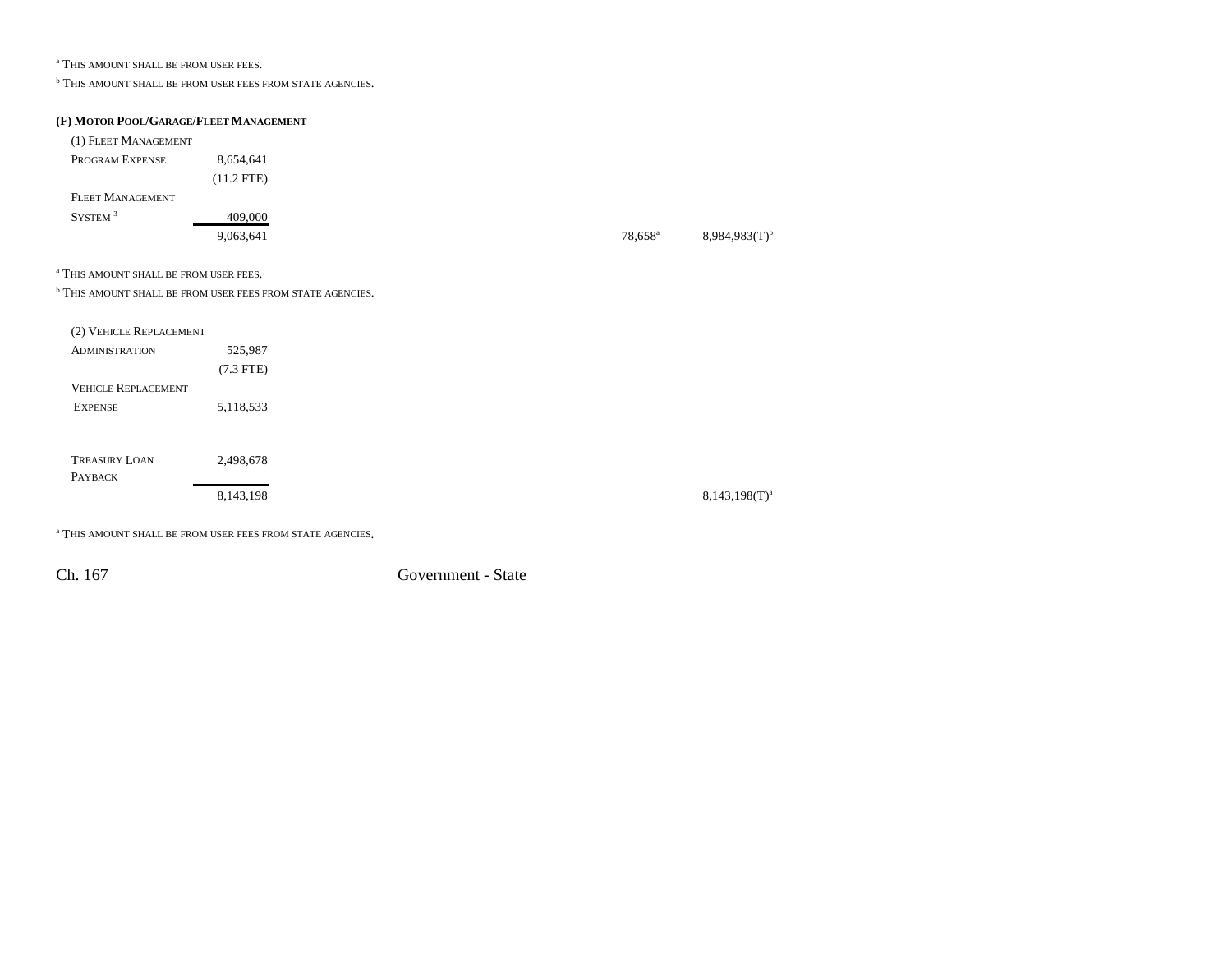| <b>APPROPRIATION FROM</b> |       |                |                |              |              |                |  |  |
|---------------------------|-------|----------------|----------------|--------------|--------------|----------------|--|--|
| <b>ITEM &amp;</b>         | TOTAL | <b>GENERAL</b> | <b>GENERAL</b> | CASH         | CASH         | <b>FEDERAL</b> |  |  |
| <b>SUBTOTAL</b>           |       | <b>FUND</b>    | <b>FUND</b>    | <b>FUNDS</b> | <b>FUNDS</b> | <b>FUNDS</b>   |  |  |
|                           |       |                | EXEMPT -       |              | EXEMPT -     |                |  |  |

#### **(G) MAIL SERVICES**

| PERSONAL SERVICES         | 815.347    |                          |
|---------------------------|------------|--------------------------|
|                           | (34.4 FTE) |                          |
| <b>OPERATING EXPENSES</b> | 4,919,853  |                          |
|                           | 5,735,200  | $1,330,589$ <sup>a</sup> |

a THIS AMOUNT SHALL BE FROM USER FEES.

**b THIS AMOUNT SHALL BE FROM USER FEES FROM STATE AGENCIES.** 

#### **(H) CENTRAL COLLECTIONS**

| PERSONAL SERVICES           | 596,964      |
|-----------------------------|--------------|
|                             | $(19.0$ FTE) |
| <b>OPERATING EXPENSES</b>   | 263,403      |
| <b>INDIRECT COST</b>        | 162,876      |
| <b>ASSESSMENT</b>           |              |
| COLLECTION OF DERTS DUE     |              |
| <b>TO THE STATE</b>         | 46,033       |
| <b>PURCHASE OF SERVICES</b> |              |
| <b>FROM COMPUTER</b>        | 47,151       |
| 'ENTER                      |              |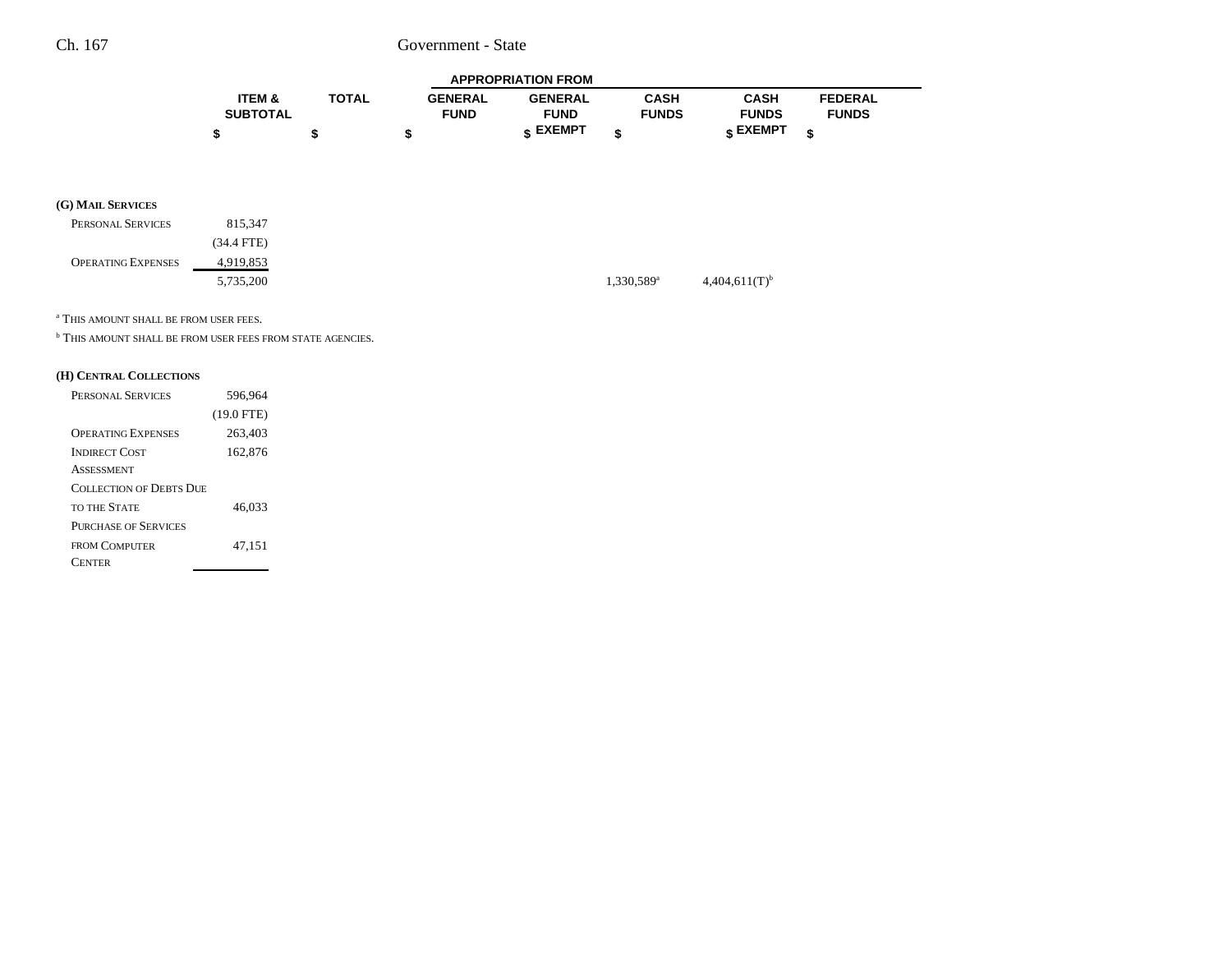$1,116,427$   $1,116,427$   $1,116,427$ 

a THIS AMOUNT SHALL BE FROM COLLECTION RECEIPTS PREVIOUSLY BOOKED AS CASH.

28,889,713

### **(6) DIVISION OF ACCOUNTS AND CONTROL3a**

| <b>PERSONAL SERVICES</b>    | 1,735,270    |
|-----------------------------|--------------|
|                             | $(34.0$ FTE) |
| <b>OPERATING EXPENSES</b>   | 165,370      |
| <b>PURCHASE OF SERVICES</b> |              |
| FROM COMPUTER               | 273,633      |
| <b>CENTER</b>               |              |

2,174,273(T)<sup>a</sup> 2,174,273(T)<sup>a</sup>

<sup>a</sup> Of this amount, \$706,885 shall be from statewide indirect cost recoveries of the Department of Labor and Employment, \$1,341,732 shall be FROM STATEWIDE

indirect cost recoveries of the Department of Transportation, and \$125,656 shall be from statewide indirect cost recoveries of the Department OF STATE.

### **(7) GENERAL GOVERNMENT COMPUTER CENTER**

| PERSONAL SERVICES                     | 4.668.720     |
|---------------------------------------|---------------|
|                                       | $(132.0$ FTE) |
| <b>OPERATING EXPENSES<sup>4</sup></b> | 4.386.902     |
| <b>UTILITIES</b>                      | 10.418        |
| RENTAL, LEASE, OR LEASE/              |               |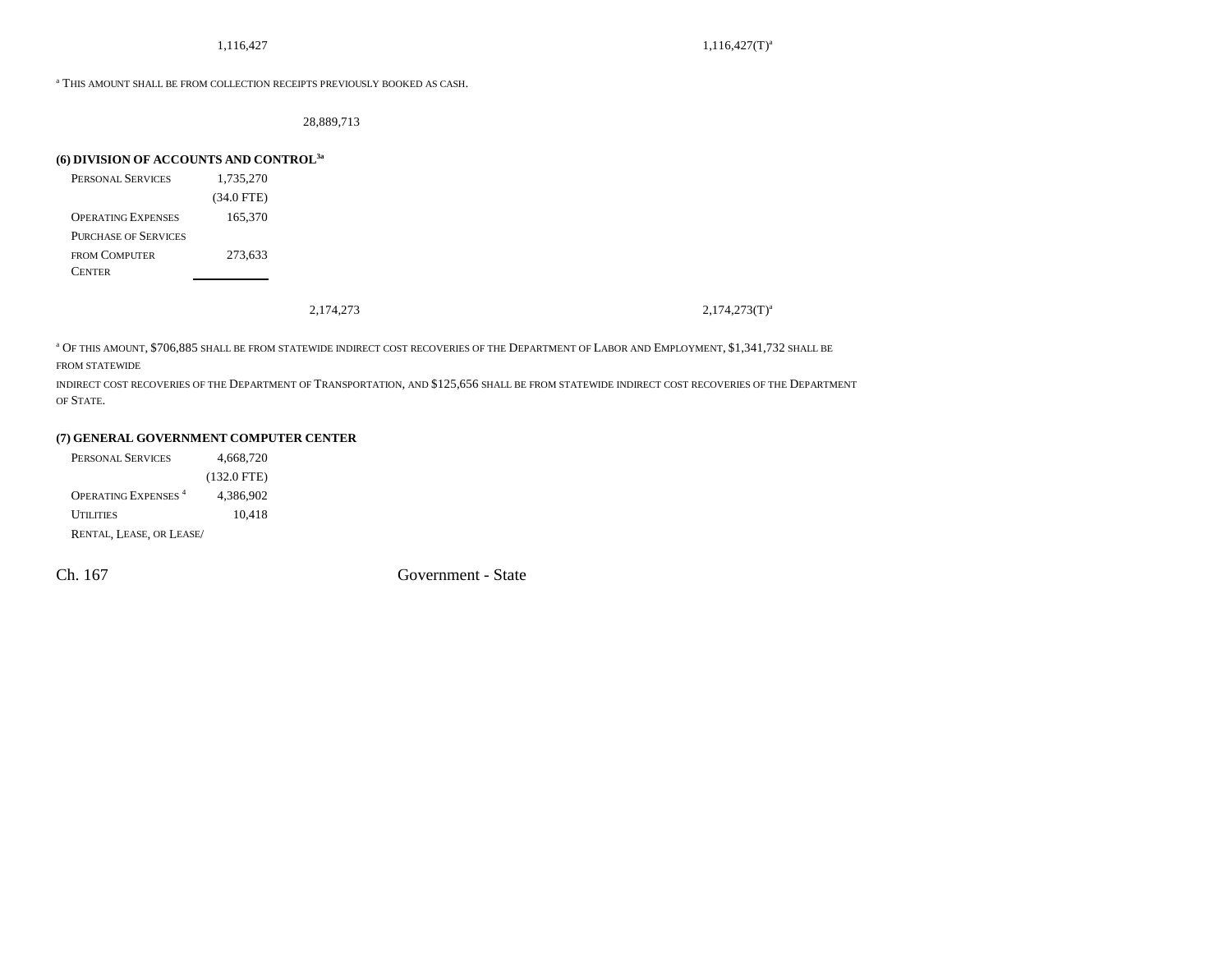|                                           |                           |              |                               | <b>APPROPRIATION FROM</b>     |            |                             |                              |                                |  |
|-------------------------------------------|---------------------------|--------------|-------------------------------|-------------------------------|------------|-----------------------------|------------------------------|--------------------------------|--|
|                                           | ITEM &<br><b>SUBTOTAL</b> | <b>TOTAL</b> | <b>GENERAL</b><br><b>FUND</b> | <b>GENERAL</b><br><b>FUND</b> |            | <b>CASH</b><br><b>FUNDS</b> | <b>CASH</b><br><b>FUNDS</b>  | <b>FEDERAL</b><br><b>FUNDS</b> |  |
|                                           | \$                        | \$           | \$                            | $S$ EXEMPT                    | \$         |                             | \$ EXEMPT                    | \$                             |  |
|                                           |                           |              |                               |                               |            |                             |                              |                                |  |
| PURCHASE OF CENTRAL                       |                           |              |                               |                               |            |                             |                              |                                |  |
| PROCESSING UNIT                           | 1,890,716                 |              |                               |                               |            |                             |                              |                                |  |
| <b>UPGRADE CENTRAL</b>                    |                           |              |                               |                               |            |                             |                              |                                |  |
| PROCESSING UNIT                           | 1,900,000                 |              |                               |                               |            |                             |                              |                                |  |
| <b>SUBSYSTEM OPERATING</b>                |                           |              |                               |                               |            |                             |                              |                                |  |
| <b>EXPENSES</b>                           | 1,446,451                 |              |                               |                               |            |                             |                              |                                |  |
| <b>ADDITIONAL DISK SPACE</b>              | 166,875                   |              |                               |                               |            |                             |                              |                                |  |
| $5^{\circ}$                               |                           |              |                               |                               |            |                             |                              |                                |  |
| <b>DATA BASE SOFTWARE</b>                 | 42,000                    |              |                               |                               |            |                             |                              |                                |  |
| <b>ELECTRONIC MAIL</b>                    | 164,000                   |              |                               |                               |            |                             |                              |                                |  |
| <b>SYSTEM</b>                             |                           |              |                               |                               |            |                             |                              |                                |  |
| <b>NETWORK</b>                            |                           |              |                               |                               |            |                             |                              |                                |  |
| <b>INFRASTRUCTURE</b>                     |                           |              |                               |                               |            |                             |                              |                                |  |
| <b>EXPANSION</b>                          | 111,600                   |              |                               |                               |            |                             |                              |                                |  |
| <b>INDIRECT COST</b>                      | 712,362                   |              |                               |                               |            |                             |                              |                                |  |
| <b>ASSESSMENT</b>                         |                           |              |                               |                               |            |                             |                              |                                |  |
| <b>TRANSITION</b><br>FUND <sup>118a</sup> | 105,989                   |              |                               |                               |            |                             |                              |                                |  |
|                                           | $(2.0$ FTE)               |              |                               |                               |            |                             |                              |                                |  |
|                                           |                           | 15,606,033   |                               |                               | $28,061^a$ |                             | $15,577,972(T)$ <sup>b</sup> |                                |  |
|                                           |                           |              |                               |                               |            |                             |                              |                                |  |

a THIS AMOUNT SHALL BE FROM VARIOUS LOCAL GOVERNMENTS.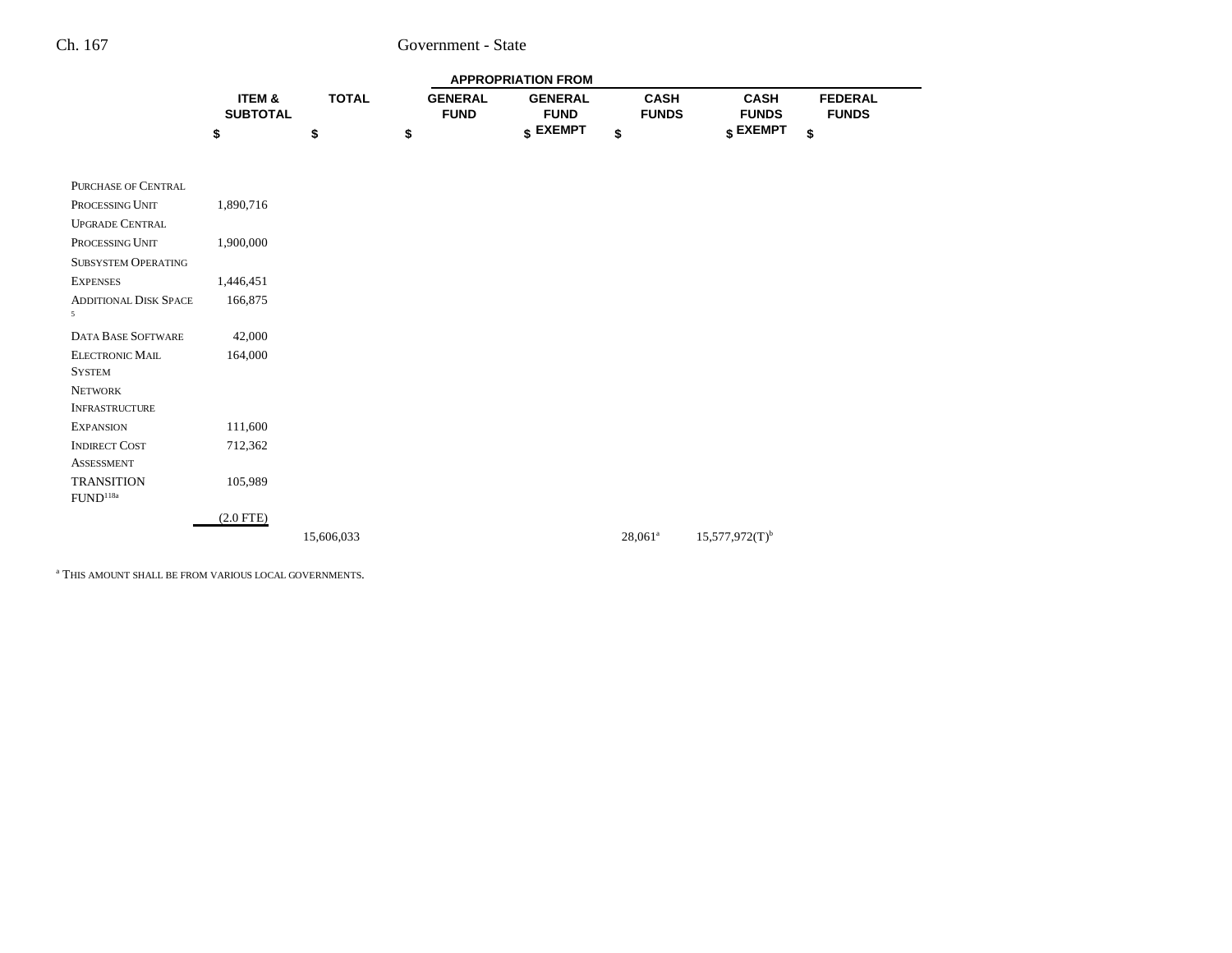**b THIS AMOUNT SHALL BE FROM USER FEES FROM STATE AGENCIES.** 

### **(8) STATE ARCHIVES AND PUBLIC RECORDS DIVISION**

| PERSONAL SERVICES         | 461,697      |         | 349,078 | $107,090^{\rm a}$ | $5,529(T)^{b}$ |
|---------------------------|--------------|---------|---------|-------------------|----------------|
|                           | $(11.0$ FTE) |         |         |                   |                |
| <b>OPERATING EXPENSES</b> | 31.601       |         | 31,601  |                   |                |
| <b>MICROFILMING OF</b>    |              |         |         |                   |                |
| PERMANENT RECORDS         | 9,372        |         | 9,372   |                   |                |
|                           |              | 502,670 |         |                   |                |

a THIS AMOUNT SHALL BE FROM USER FEES.

**b THIS AMOUNT SHALL BE FROM USER FEES FROM STATE AGENCIES.** 

## **(9) CAPITOL COMPLEX**

#### **(A) HOUSEKEEPING, GROUNDS, AND PHYSICAL PLANT**

| PERSONAL SERVICES         | 2,147,951    |
|---------------------------|--------------|
|                           | $(67.8$ FTE) |
| <b>OPERATING EXPENSES</b> | 540,805      |
| <b>UTH ITIES</b>          | 1,941,259    |
| CUSTODIAL AND SECURITY    |              |
| <b>CONTRACTS</b>          | 558,445      |
| <b>TREE CARE</b>          | 15,000       |
| <b>INDIRECT COST</b>      | 367,701      |
| <b>ASSESSMENT</b>         |              |
|                           | 5.571.161    |

 $5,571,161$ (T)<sup>a</sup>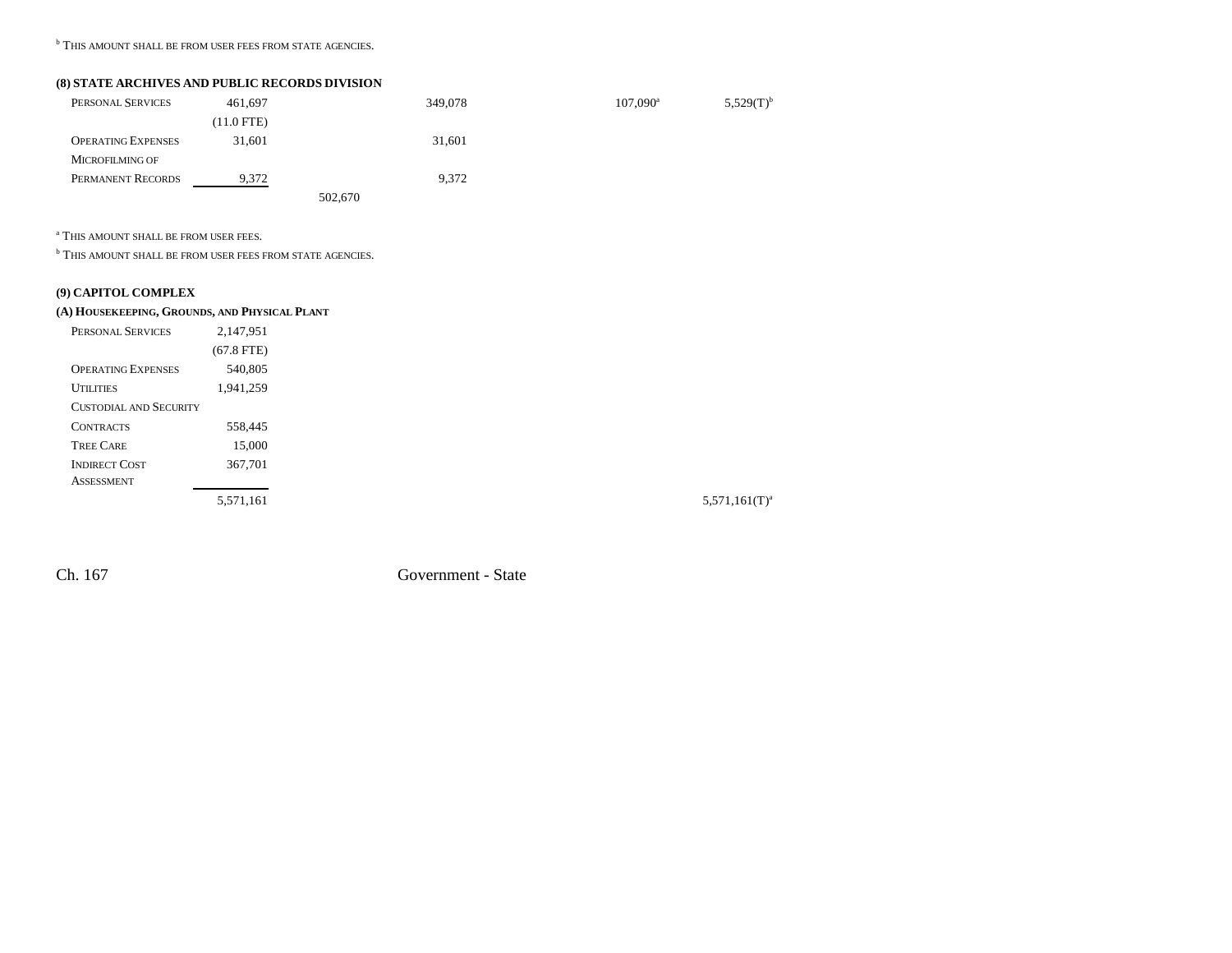| <b>APPROPRIATION FROM</b> |              |                |                |              |              |                |  |  |
|---------------------------|--------------|----------------|----------------|--------------|--------------|----------------|--|--|
| <b>ITEM &amp;</b>         | <b>TOTAL</b> | <b>GENERAL</b> | <b>GENERAL</b> | <b>CASH</b>  | <b>CASH</b>  | <b>FEDERAL</b> |  |  |
| <b>SUBTOTAL</b>           |              | <b>FUND</b>    | <b>FUND</b>    | <b>FUNDS</b> | <b>FUNDS</b> | <b>FUNDS</b>   |  |  |
|                           |              |                | EXEMPT -       | ¢            | EXEMPT -     | ¢              |  |  |

<sup>a</sup> This amount shall be from lease payments by the state agency occupants of the Capitol Complex.

#### **(B) STATE SERVICES BUILDING IN GRAND JUNCTION**

| PERSONAL SERVICES         | 110,379     |
|---------------------------|-------------|
|                           | $(1.0$ FTE) |
| <b>OPERATING EXPENSES</b> | 28,061      |
| <b>UTILITIES</b>          | 47,496      |
|                           | 185,936     |

 $\mathrm{^a}$  This amount shall be from lease payments by the state agency occupants of the Grand Junction State Office Building.

5,757,097

### **(10) DIVISION OF PURCHASING AND STATE BUILDINGS**

| PERSONAL SERVICES              | 756.743      |
|--------------------------------|--------------|
|                                | $(16.0$ FTE) |
| <b>OPERATING EXPENSES</b>      | 35,914       |
| PURCHASE OF SERVICES FROM      |              |
| <b>COMPUTER CENTER</b>         | 1,904        |
| <b>COORDINATION OF CAPITAL</b> |              |
| <b>CONSTRUCTION AND</b>        |              |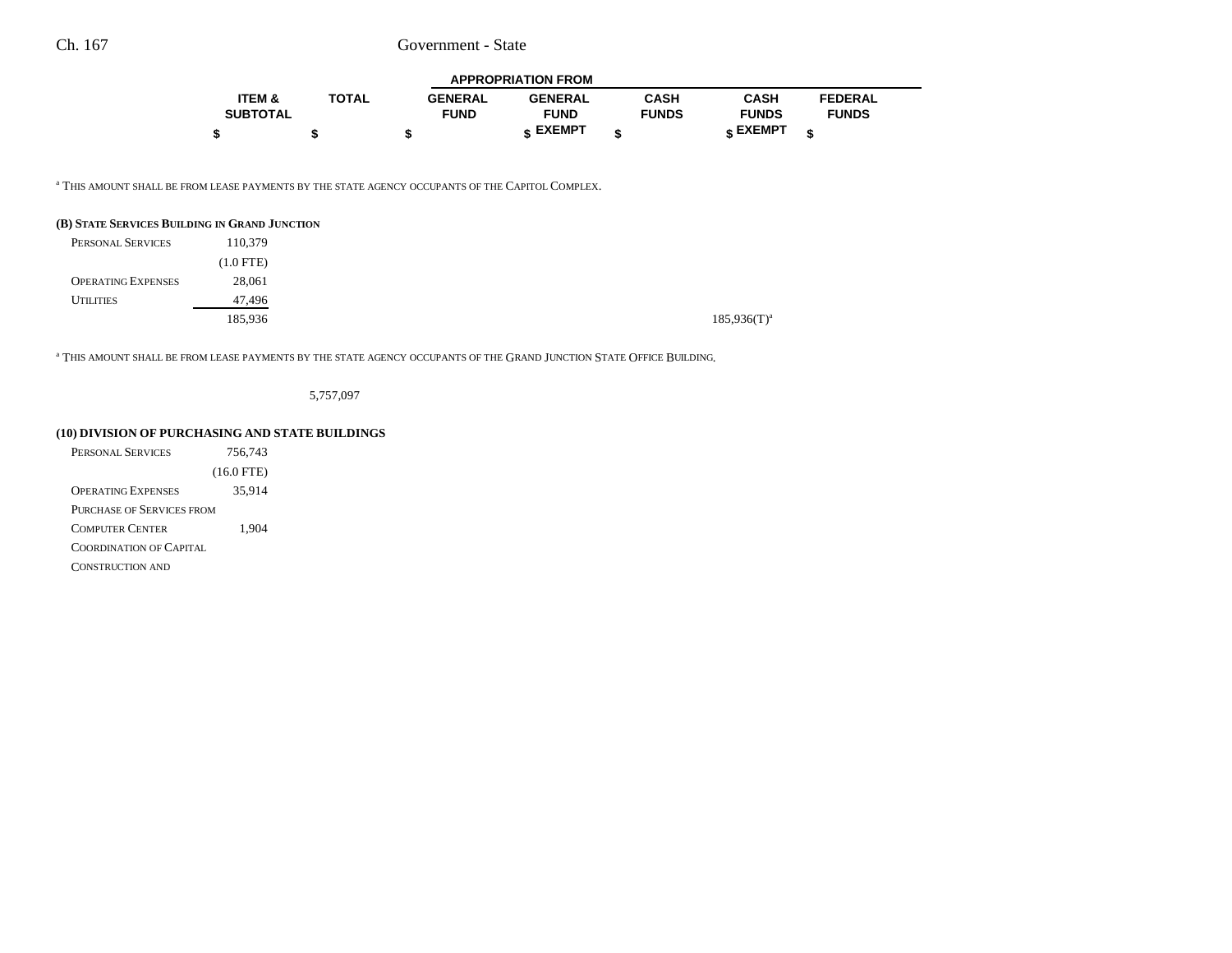| <b>CONTROLLED MAINTENANCE</b>     |                |           |         |                      |                           |
|-----------------------------------|----------------|-----------|---------|----------------------|---------------------------|
| <b>REQUESTS</b>                   | 265,437        |           |         |                      |                           |
|                                   | $(4.0$ FTE)    |           |         |                      |                           |
| <b>COORDINATION AND REVIEW OF</b> |                |           |         |                      |                           |
| <b>STATE BUILDING LEASES</b>      | 87,981         |           |         |                      |                           |
|                                   | $(2.0$ FTE $)$ |           |         |                      |                           |
| <b>SUPPLIER DATABASE</b>          | 380,000        |           |         |                      |                           |
|                                   |                | 1,527,979 | 559,008 | 380,000 <sup>a</sup> | $588,971(T)$ <sup>b</sup> |

a THIS AMOUNT SHALL BE FROM USER FEES.

 $^{\rm b}$  This amount shall be from statewide indirect cost recoveries in the Department of Labor and Employment.

| (11) DIVISION OF TELECOMMUNICATIONS |              |              |                  |                          |
|-------------------------------------|--------------|--------------|------------------|--------------------------|
| (A) ADMINISTRATION                  |              |              |                  |                          |
| PERSONAL SERVICES <sup>6</sup>      | 528,422      |              |                  |                          |
|                                     | $(11.0$ FTE) |              |                  |                          |
| <b>OPERATING EXPENSES</b>           | 33,196       |              |                  |                          |
|                                     | 561,618      | 561,618      |                  |                          |
| (B) MAINTENANCE                     |              |              |                  |                          |
| PERSONAL SERVICES <sup>6</sup>      | 2,013,324    | 2,013,324    |                  |                          |
|                                     |              | $(39.0$ FTE) |                  |                          |
| <b>OPERATING EXPENSES</b>           | 152,272      | 152,272      |                  |                          |
| <b>UTILITIES</b>                    | 77,670       | 77,670       |                  |                          |
| <b>LOCAL SYSTEMS</b>                | 90,000       |              | $52,268^{\rm a}$ | $37,732(T)$ <sup>b</sup> |
| DEVELOPMENT                         |              |              |                  |                          |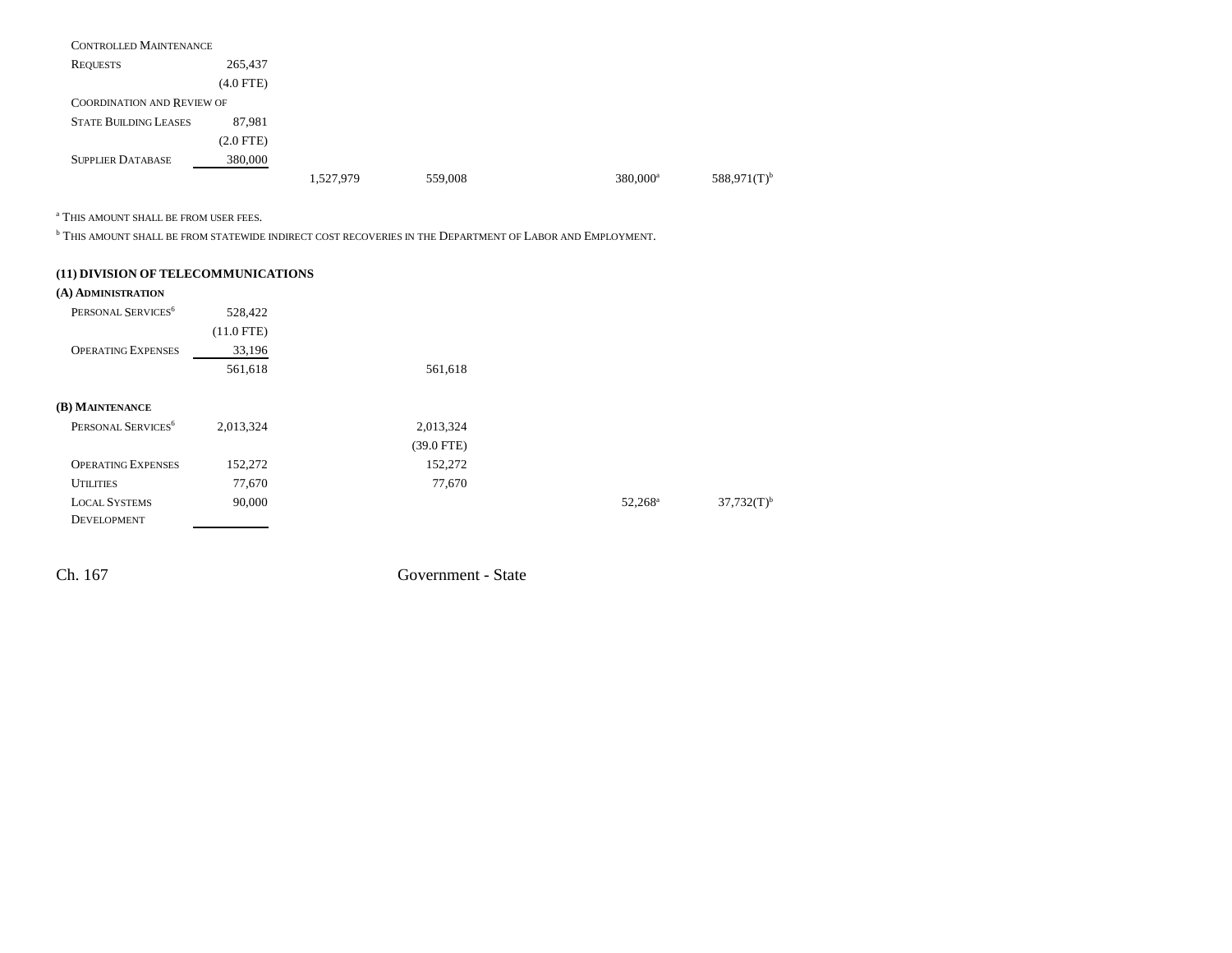| <b>APPROPRIATION FROM</b> |              |                |                |              |              |                |  |  |  |
|---------------------------|--------------|----------------|----------------|--------------|--------------|----------------|--|--|--|
| <b>ITEM &amp;</b>         | <b>TOTAL</b> | <b>GENERAL</b> | <b>GENERAL</b> | CASH         | <b>CASH</b>  | <b>FEDERAL</b> |  |  |  |
| <b>SUBTOTAL</b>           |              | <b>FUND</b>    | <b>FUND</b>    | <b>FUNDS</b> | <b>FUNDS</b> | <b>FUNDS</b>   |  |  |  |
|                           |              |                | <b>EXEMPT</b>  |              | CXEMPT -     |                |  |  |  |

2,333,266

a THIS AMOUNT SHALL BE FROM USER FEES.

**b THIS AMOUNT SHALL BE FROM USER FEES FROM STATE AGENCIES.** 

#### **(C) NETWORK PROGRAMS6a**

| <b>PERSONAL SERVICES</b>         | 345,224     |
|----------------------------------|-------------|
|                                  | $(8.0$ FTE) |
| <b>OPERATING EXPENSES</b>        | 6,364       |
| <b>PURCHASE OF SERVICES</b>      |             |
| <b>FROM COMPUTER</b>             | 30,232      |
| <b>CENTER</b>                    |             |
| <b>CAPITOL COMPLEX TELEPHONE</b> |             |
| AND COMMUNICATIONS               |             |
| EQUIPMENT                        | 1,786,476   |
| <b>LONG DISTANCE</b>             | 4,330,030   |
| <b>TELEPHONE</b>                 |             |
| TOLL-FREE TELEPHONE              |             |
| <b>ACCESS</b>                    |             |
| TO MEMBERS OF THE                |             |
| GENERAL                          |             |
|                                  |             |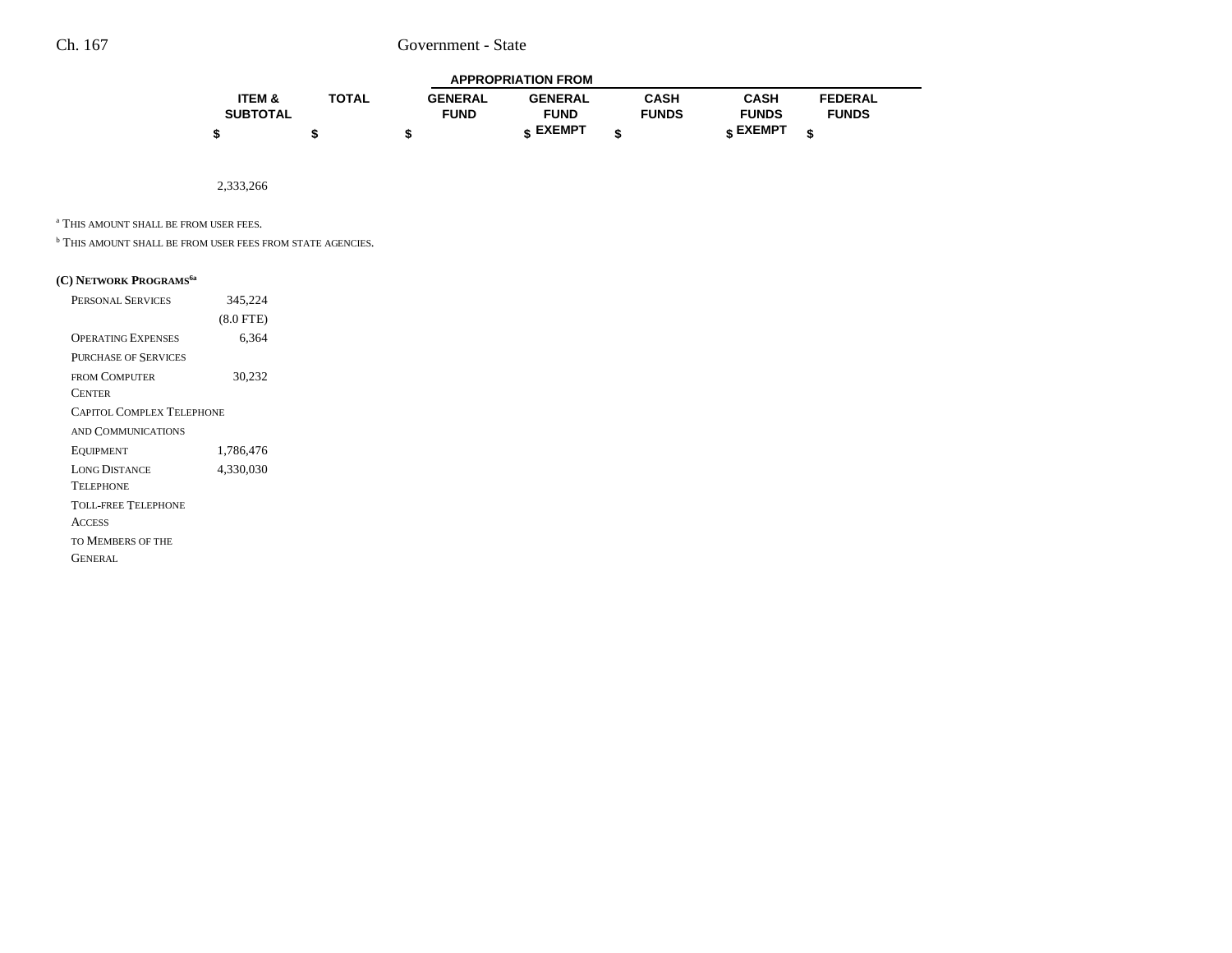| <b>ASSEMBLY</b>      | 25,000      |                       |
|----------------------|-------------|-----------------------|
| DIGITAL DATA         | 127,674     |                       |
| <b>NETWORK</b>       |             |                       |
|                      | $(2.0$ FTE) |                       |
| <b>INDIRECT COST</b> | 49.902      |                       |
| <b>ASSESSMENT</b>    |             |                       |
|                      | 6,700,902   | $38,327$ <sup>a</sup> |

a THIS AMOUNT SHALL BE FROM USER FEES.

 $^{\rm b}$  Of this amount, \$25,000 shall be from the Legislative Department and \$6,637,575 shall be from user fees from other state agencies.

9,595,786

### **(12) DIVISION OF ADMINISTRATIVE HEARINGS<sup>7</sup>**

| PERSONAL SERVICES                                                     | 1,993,752  |           |  |                    |
|-----------------------------------------------------------------------|------------|-----------|--|--------------------|
|                                                                       | (37.0 FTE) |           |  |                    |
| <b>OPERATING EXPENSES</b>                                             | 237,801    |           |  |                    |
| <b>INDIRECT COST</b>                                                  | 135,066    |           |  |                    |
| <b>ASSESSMENT</b>                                                     |            |           |  |                    |
|                                                                       |            | 2,366,619 |  | $2,366,619(T)^{a}$ |
|                                                                       |            |           |  |                    |
| <sup>a</sup> This amount shall be from user fees from state agencies. |            |           |  |                    |

# **(13) RISK MANAGEMENT DIVISION**

| LIABILITY AND PROPERTY |         |                |
|------------------------|---------|----------------|
| PERSONAL SERVICES      | 256,328 | $256,328(T)^a$ |
|                        |         | $(4.0$ FTE)    |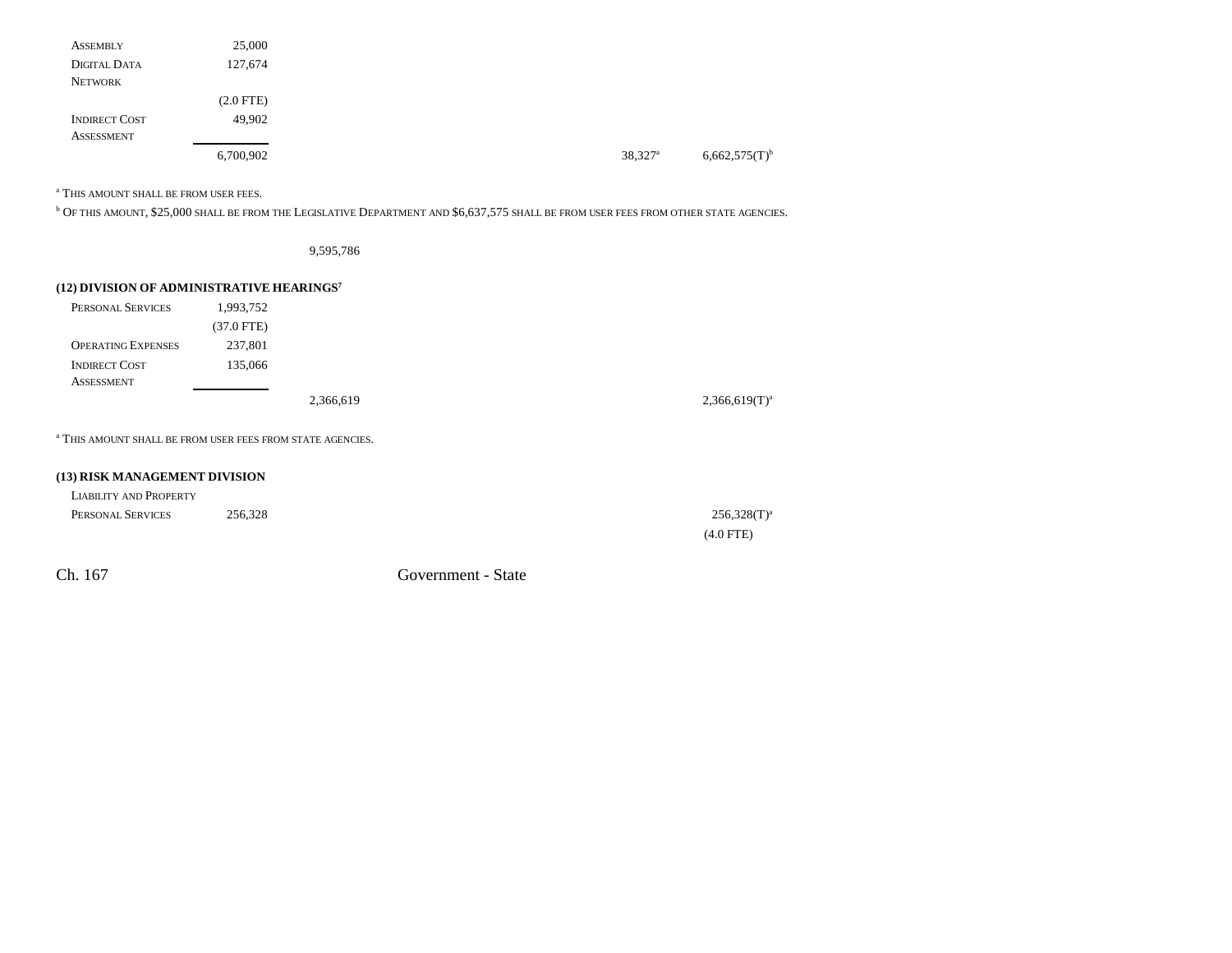|                               |                                      | <b>APPROPRIATION FROM</b> |                               |                               |                             |                                  |                                |  |
|-------------------------------|--------------------------------------|---------------------------|-------------------------------|-------------------------------|-----------------------------|----------------------------------|--------------------------------|--|
|                               | <b>ITEM &amp;</b><br><b>SUBTOTAL</b> | <b>TOTAL</b>              | <b>GENERAL</b><br><b>FUND</b> | <b>GENERAL</b><br><b>FUND</b> | <b>CASH</b><br><b>FUNDS</b> | <b>CASH</b><br><b>FUNDS</b>      | <b>FEDERAL</b><br><b>FUNDS</b> |  |
|                               | \$                                   | \$                        | \$                            | $\sqrt{s}$ EXEMPT             | \$                          | $\boldsymbol{\mathsf{s}}$ EXEMPT | \$                             |  |
|                               |                                      |                           |                               |                               |                             |                                  |                                |  |
| <b>LIABILITY AND PROPERTY</b> |                                      |                           |                               |                               |                             |                                  |                                |  |
| <b>OPERATING EXPENSES</b>     | 17,531                               |                           |                               |                               |                             | $17,531(T)^{a}$                  |                                |  |
| <b>AUDIT EXPENSES</b>         | 35,000                               |                           |                               |                               |                             | $35,000(T)^{b}$                  |                                |  |
| <b>RISK MANAGEMENT</b>        | 9,287,692                            |                           |                               |                               | $145,623^{\circ}$           | 9,142,069(T) <sup>d</sup>        |                                |  |
| <b>FUND</b>                   |                                      |                           |                               |                               |                             |                                  |                                |  |
| PROPERTY FUND                 | 3,499,894                            |                           |                               |                               | $33,537^{\circ}$            | $3,466,357(T)$ <sup>e</sup>      |                                |  |
| <b>WORKERS' COMPENSATION</b>  |                                      |                           |                               |                               |                             |                                  |                                |  |
| PREMIUMS                      | 27,686,022                           |                           |                               |                               |                             | $27,686,022(T)$ <sup>f</sup>     |                                |  |
|                               |                                      |                           |                               |                               |                             | $(7.0$ FTE)                      |                                |  |
| <b>INDIRECT COST</b>          | 42,639                               |                           |                               |                               |                             | $42,639(T)^{b}$                  |                                |  |
| <b>ASSESSMENT</b>             |                                      |                           |                               |                               |                             |                                  |                                |  |

40,825,106

<sup>a</sup> These amounts shall be from the Risk Management Fund and the Property Fund.

<sup>b</sup> These amounts shall be from the Risk Management Fund, the Property Fund, and the Workers' Compensation Insurance Account.

 $^\mathrm{c}$  Of these amounts, \$76,075 shall be from the State Fair Authority and \$103,085 shall be from the Colorado Compensation Insurance Authority.

 $^{\text{d}}$  Of this amount, \$4,310 shall be from the Department of Education, \$1,782,424 shall be from the Department of Higher Education, \$2,649,112

SHALL BE FROM

THE DEPARTMENT OF TRANSPORTATION, AND \$4,706,223 SHALL BE FROM STATE AGENCY APPROPRIATIONS TO THE RISK MANAGEMENT FUND.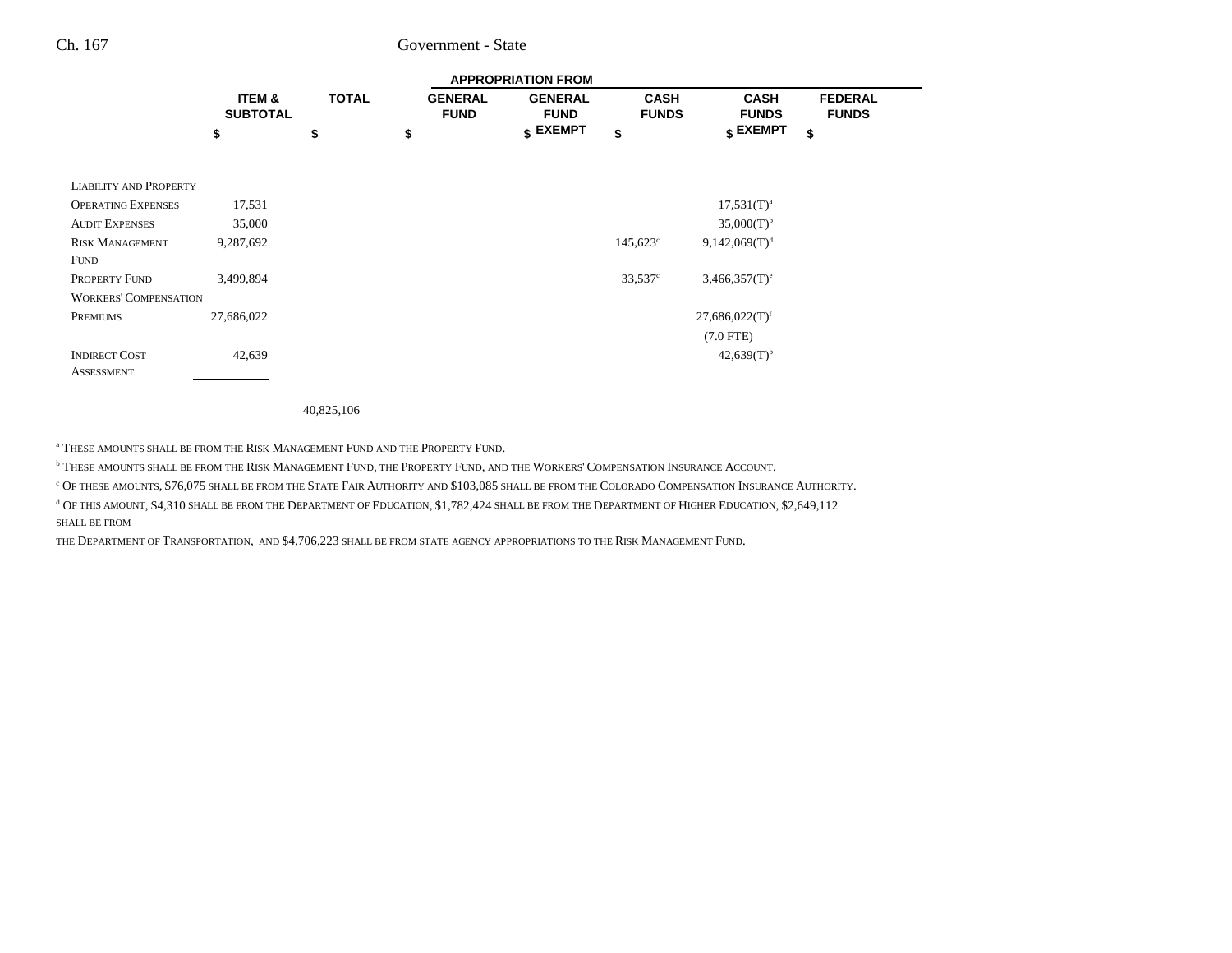e Of this amount, \$24,654 shall be from the Department of Education, \$2,065,935 shall be from the Department of Higher Education, \$147,424  $\,$ SHALL BE FROM

THE DEPARTMENT OF TRANSPORTATION, AND \$1,228,344 SHALL BE FROM STATE AGENCY APPROPRIATIONS TO THE PROPERTY FUND.

f Of this amount, \$403,000 shall be from the Department of Education, \$7,311,783 shall be from the Department of Higher Education, \$4,068,191 SHALL BE

FROM THE DEPARTMENT OF TRANSPORTATION, AND \$15,903,048 SHALL BE FROM STATE AGENCY APPROPRIATIONS FOR WORKERS' COMPENSATION PREMIUMS.

#### **TOTALS PART I**

| $(\mathbf{PERSONNEL})^{10,\;11,\;11a}$ | \$123,618,854 | \$13,487,542 | \$3,013,535 | $$107,117,777^{\circ}$ |
|----------------------------------------|---------------|--------------|-------------|------------------------|
|                                        |               |              |             |                        |

a OF THIS AMOUNT, \$106,439,769 CONTAINS A (T) NOTATION.

**FOOTNOTES** -- THE FOLLOWING STATEMENTS ARE REFERENCED TO THE NUMBERED FOOTNOTES THROUGHOUT SECTION 2.

1 DEPARTMENT OF PERSONNEL, INFORMATION MANAGEMENT COMMISSION, PERSONAL SERVICES -- IT IS THE INTENT OF THE GENERAL ASSEMBLY THAT THE 2.0 FTE STAFFING INCREASE FOR THE COMMISSION BE UTILIZED TO PROVIDE A TIMELY AND DETAILED REVIEW OF STATE AGENCY INFORMATION SYSTEMS PROJECTS. SUCH REVIEW SHOULD INCLUDE AN ANALYSIS OF PROJECT FEASIBILITY AND CONSIDERATION OF BUDGETARY REQUIREMENTS. IN ORDER TO CONSIDER THIS INFORMATION in connection with preparation of the Long Bill, the General Assembly requests that the Information Management Commission annually report TO THE JOINT BUDGET COMMITTEE ON THE RESULTS OF PROJECT REVIEWS CONDUCTED DURING THE MOST RECENT CALENDAR YEAR PRIOR TO FEBRUARY 1.

(Governor lined through this provision. See the editor's note and the Governor's letter following this act.)

2 DEPARTMENT OF PERSONNEL, SYSTEMS APPLICATIONS AND SUPPORT SERVICES, REINVESTMENT RESERVE --IT IS THE INTENT OF THE GENERAL ASSEMBLY THAT A REINVESTMENT RESERVE BE CONTINUED TO SUPPORT THE OBJECTIVES OUTLINED IN THE COFRS PROJECT PERFORMANCE PLAN. THE REINVESTMENT RESERVE SHALLbe funded from a roll-forward of 65% of the total funds available to the Colorado Financial Reporting System at the close of FY 1994-95, AND MAY BE USED FOR ANY PURPOSE OTHER THAN FUNDING ADDITIONAL FTE. ANY FUNDS IN THE REINVESTMENT RESERVE WHICH WERE UNEXPENDED AT THE END OFFY 1994-95 shall be allowed to roll-forward to FY 1995-96. The General Assembly requests that the Colorado Financial Reporting System SUBMIT A REPORT ON PLANNED EXPENDITURES TO THE JOINT BUDGET COMMITTEE PRIOR TO THE EXPENDITURE OF FUNDS FROM THE RESERVE.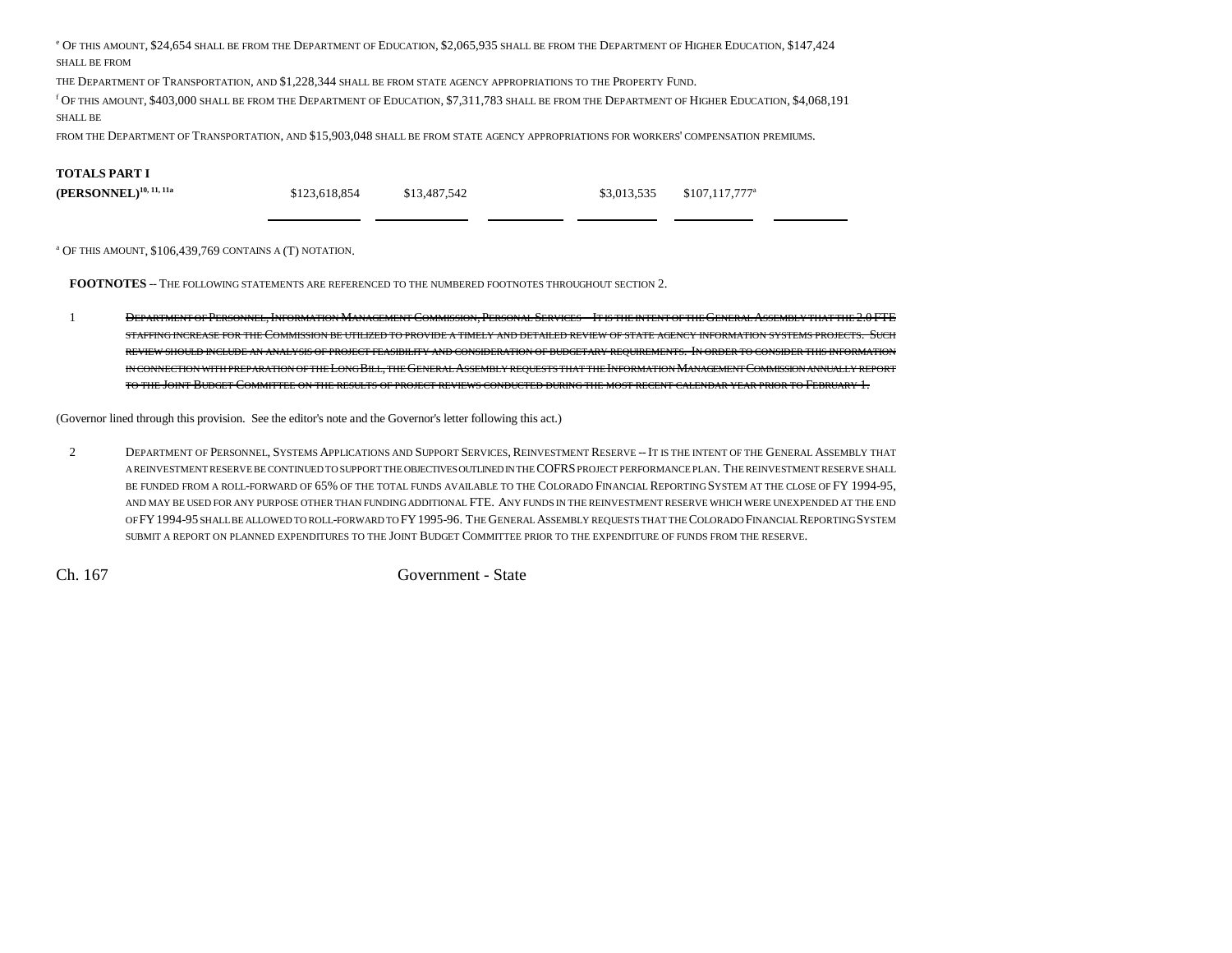| <b>APPROPRIATION FROM</b> |              |                |                |              |                   |                |  |  |
|---------------------------|--------------|----------------|----------------|--------------|-------------------|----------------|--|--|
| <b>ITEM &amp;</b>         | <b>TOTAL</b> | <b>GENERAL</b> | <b>GENERAL</b> | <b>CASH</b>  | <b>CASH</b>       | <b>FEDERAL</b> |  |  |
| <b>SUBTOTAL</b>           |              | <b>FUND</b>    | <b>FUND</b>    | <b>FUNDS</b> | <b>FUNDS</b>      | <b>FUNDS</b>   |  |  |
|                           |              |                | EXEMPT -       |              | $_{\rm c}$ EXEMPT |                |  |  |

- 3 DEPARTMENT OF PERSONNEL, CENTRAL SERVICES, MOTOR POOL/GARAGE/FLEET MANAGEMENT, FLEET MANAGEMENT, FLEET MANAGEMENT SYSTEM -- THEDivision is required to obtain approval of its Request for Proposal or Request for Information from the Commission on Information MANAGEMENT PRIOR TO EXPENDING ANY FUNDS FOR THIS PROJECT.
- 3a DEPARTMENT OF PERSONNEL, DIVISION OF ACCOUNTS AND CONTROL -- THE DEPARTMENT IS REQUESTED TO SUBMIT A REPORT ON ANY OUTSTANDING LOANS AND ADVANCES MADE TO STATE AGENCIES. THE REPORT SHOULD INCLUDE THE OUTSTANDING BALANCE OF EACH LOAN, THE TERMS OF THE LOAN, THE ANNUAL REPAYMENT SCHEDULE, THE ESTIMATED REPAYMENT DATE, AND ESTIMATED INTEREST EARNINGS. THE REPORT SHOULD BE SUBMITTED TO THE JOINT BUDGET COMMITTEE WITH THE DEPARTMENT'S ANNUAL BUDGET REQUEST.
- 4 DEPARTMENT OF PERSONNEL,GENERAL GOVERNMENT COMPUTER CENTER,OPERATING EXPENSE --THE GENERAL GOVERNMENT COMPUTER CENTER IS REQUESTED TO DEVELOP A BUSINESS PLAN WHICH CONTAINS A REASONABLE SET OF PRIORITIES FOR THE RECOVERY OF STATE COMPUTER SYSTEMS. THIS PLAN WILL HAVE TOBE ACCEPTED BY ALL AGENCY EXECUTIVES AND APPROVED BY THE COMMISSION ON INFORMATION MANAGEMENT PRIOR TO EXPENDITURE OF ANY FUNDS ASSOCIATED WITH THE DISASTER RECOVERY PROJECT. THE DIVISION SHOULD RESUBMIT ITS REQUEST FOR THIS PROJECT TO THE JOINT BUDGET COMMITTEE ONCE THE BUSINESS PLAN HAS BEEN APPROVED BY THE COMMISSION ON INFORMATION MANAGEMENT.
- 55 DEPARTMENT OF PERSONNEL, GENERAL GOVERNMENT COMPUTER CENTER, ADDITIONAL DISK SPACE -- IT IS THE INTENT OF THE GENERAL ASSEMBLY THAT THE GENERAL GOVERNMENT COMPUTER CENTER, IN CONJUNCTION WITH THE CUSTOMER MANAGEMENT CENTER, THE STATE ARCHIVIST, AND THE COMMISSION ON INFORMATION MANAGEMENT, SHOULD FORMALIZE GUIDELINES AND ENFORCEABLE STANDARDS FOR THE PROPER RETENTION OF DATA IN ON-LINE MAGNETIC DISK storage. A report outlining these guidelines should be submitted to the Joint Budget Committee with the Department's FY 1996-97 budget REQUEST.
- 6 DEPARTMENT OF PERSONNEL,DIVISION OF TELECOMMUNICATIONS,ADMINISTRATION,PERSONAL SERVICES; AND MAINTENANCE,PERSONAL SERVICES -- IT IS THE intent of the General Assembly that the Division of Telecommunications may use up to \$50,000 in savings realized in any existing line item in THE ADMINISTRATION AND MAINTENANCE SECTIONS TO FUND CONTRACTUAL SERVICES RELATED TO PLANNING FOR A COORDINATED STATEWIDETELECOMMUNICATIONS NETWORK.
- 6a DEPARTMENT OF PERSONNEL, DIVISION OF TELECOMMUNICATIONS, NETWORK PROGRAMS -- IT IS THE INTENT OF THE GENERAL ASSEMBLY THAT A NEGATIVE SUPPLEMENTAL OF \$15,000 GENERAL FUND WILL BE TAKEN FROM THE DEPARTMENT OF ADMINISTRATION'S APPROPRIATION IN THE 1996 SESSION IF A TELEPHONE SWITCH UPGRADE PROVIDING ACCESS TO AREA CODE 970 FOR THE LEGISLATURE IS NOT IN PLACE BY JULY 1, 1995.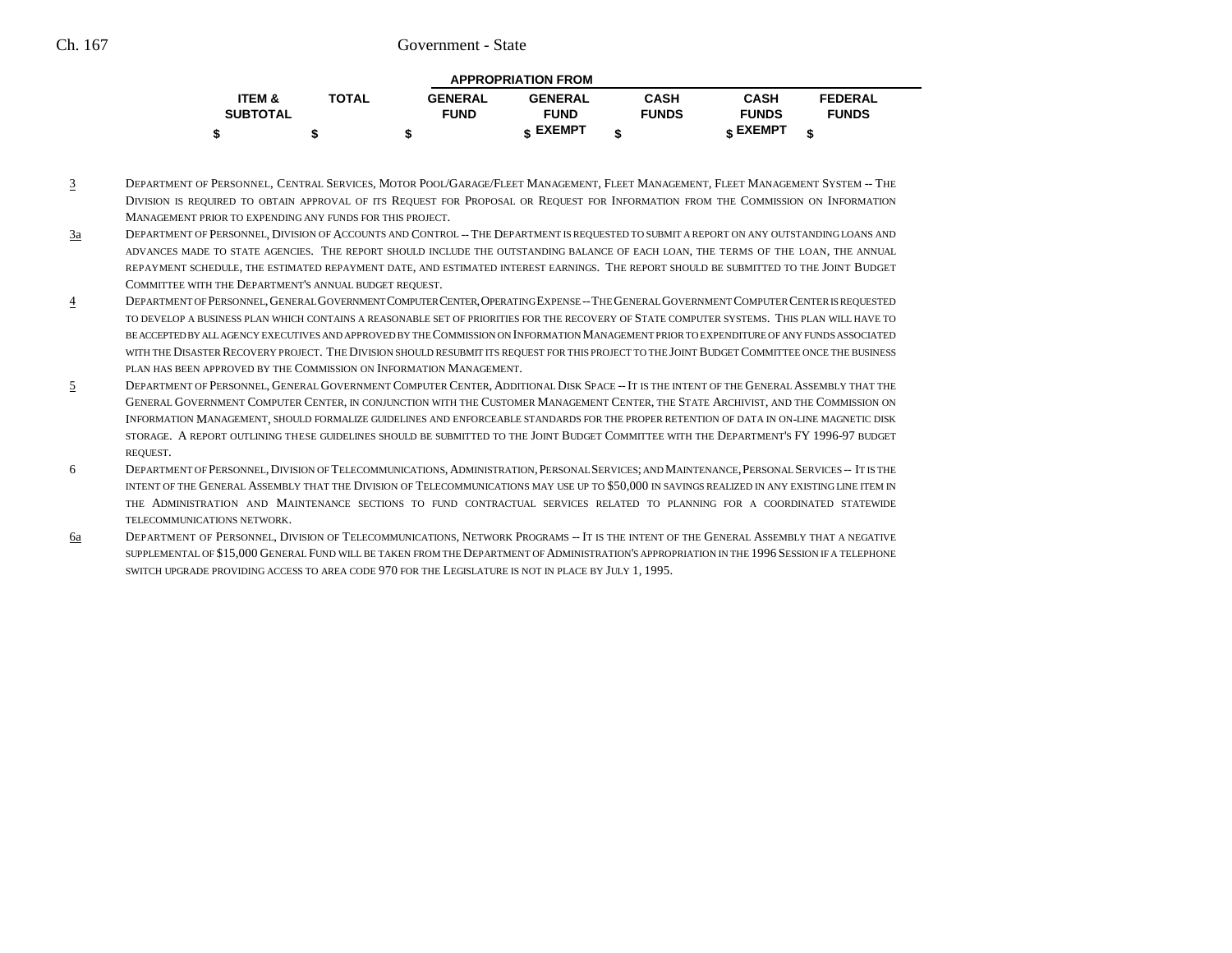- 7 DEPARTMENT OF PERSONNEL, DIVISION OF ADMINISTRATIVE HEARINGS;JUDICIAL DEPARTMENT, COURTS ADMINISTRATION, ADMINISTRATIVE SPECIAL PURPOSE, OFFICE OF DISPUTE RESOLUTION; AND DEPARTMENT OF LAW, LEGAL SERVICES TO STATE AGENCIES -- THE DEPARTMENTS ARE REQUESTED TO PROVIDE, BY OCTOBER 15, 1995, A REPORT TO THE JOINT BUDGET COMMITTEE ON PROPOSALS TO IMPROVE AND EXPAND THE USE AND COORDINATION OF ALTERNATIVE DISPUTE RESOLUTION PROGRAMS. THE REPORT SHOULD INCLUDE A DISCUSSION OF THE COST-EFFECTIVENESS OF ALTERNATIVE DISPUTE RESOLUTION PROGRAMS AND A PLAN FOR EXPANDED USE OF SUCH PROGRAMS IN CLAIMS INVOLVING THE STATE.
- 10 ALL DEPARTMENTS, TOTALS --EVERY DEPARTMENT IS REQUESTED TO SUBMIT TO THE JOINT BUDGET COMMITTEE INFORMATION ON THE NUMBER OF ADDITIONAL FEDERAL FTE ASSOCIATED WITH ANY FEDERAL GRANTS THAT ARE APPLIED FOR OR RECEIVED DURING FY1995-96. THE INFORMATION SHOULD INCLUDE THE NUMBER OF FTE, THE ASSOCIATED COSTS (SUCH AS WORKERS COMPENSATION, HEALTH AND LIFE BENEFITS, NEED FOR ADDITIONAL SPACE, ETC.) THAT ARE RELATED TO THE ADDITIONAL FTE, THE DIRECT AND INDIRECT MATCHING REQUIREMENTS ASSOCIATED WITH THE FEDERAL GRANT, THE DURATION OF THE GRANT, AND A BRIEF DESCRIPTION OF THE PROGRAM AND ITS GOALS AND OBJECTIVES.

(Governor lined through this provision. See the editor's note and the Governor's letter following this act.)

- 11 ALL DEPARTMENTS, TOTALS -- THE GENERAL ASSEMBLY REQUESTS THAT COPIES OF ALL REPORTS REQUESTED IN OTHER FOOTNOTES CONTAINED IN THIS ACT BE delivered to the Joint Budget Committee and the majority and minority leadership in each house of the General Assembly.
- 11a All Departments, Totals -- It is the intent of the General Assembly that the Governor's Office of State Planning and Budgeting work with the Joint Budget Committee in identifying the total dollars being expended by departments for any part-time or full-time lobbyist FTE, any CONTRACT LOBBYING DOLLARS, AND ANY DOLLARS ASSOCIATED WITH LEGISLATIVE LIAISONS EMPLOYED BY THE DEPARTMENTS. THE OFFICE OF STATE PLANNINGand Budgeting will assist the Joint Budget Committee in clarifying and defining the terms "lobby ist" and "legislative liaisons". The departments ARE REQUESTED TO PROVIDE THIS INFORMATION AS PART OF THE FY 1996-97 BUDGET SUBMISSION TO THE JOINT BUDGET COMMITTEE.

(Governor lined through this provision. See the editor's note and the Governor's letter following this act.)

- 118 DEPARTMENT OF PERSONNEL,EXECUTIVE DIRECTOR'S OFFICE,EMPLOYEE BENEFITS UNIT, PERSONAL SERVICES --THE DEPARTMENT IS REQUESTED TO TRACK AND EVALUATE THE COST SAVINGS OR COST AVOIDANCE RESULTING FROM MANAGED CARE PROGRAMS. THE DEPARTMENT IS FURTHER REQUESTED TO PROVIDE QUARTERLY REPORTS TO THE JOINT BUDGET COMMITTEE ON THE OPERATION AND FINANCIAL CONDITION OF ALL EMPLOYEE BENEFIT PROGRAMS BEGINNING ON APRIL 1, 1995. AT LEAST ONE SUCH REPORT PER YEAR SHOULD INCLUDE A DISCUSSION OF ANY PLANNED BENEFIT ENHANCEMENTS, CHANGES IN PREMIUMS, AND THE OVERALL FINANCIAL CONDITION OF THE EMPLOYEE BENEFITS FUND.
- 118a Department of Personnel, Executive Director's Office, Administration, Transition Fund; Systems Applications and Support Services, Transition FUND; CENTRAL SERVICES, ADMINISTRATION, TRANSITION FUND; AND GENERAL GOVERNMENT COMPUTER CENTER, TRANSITION FUND -- IT IS THE INTENT OF THE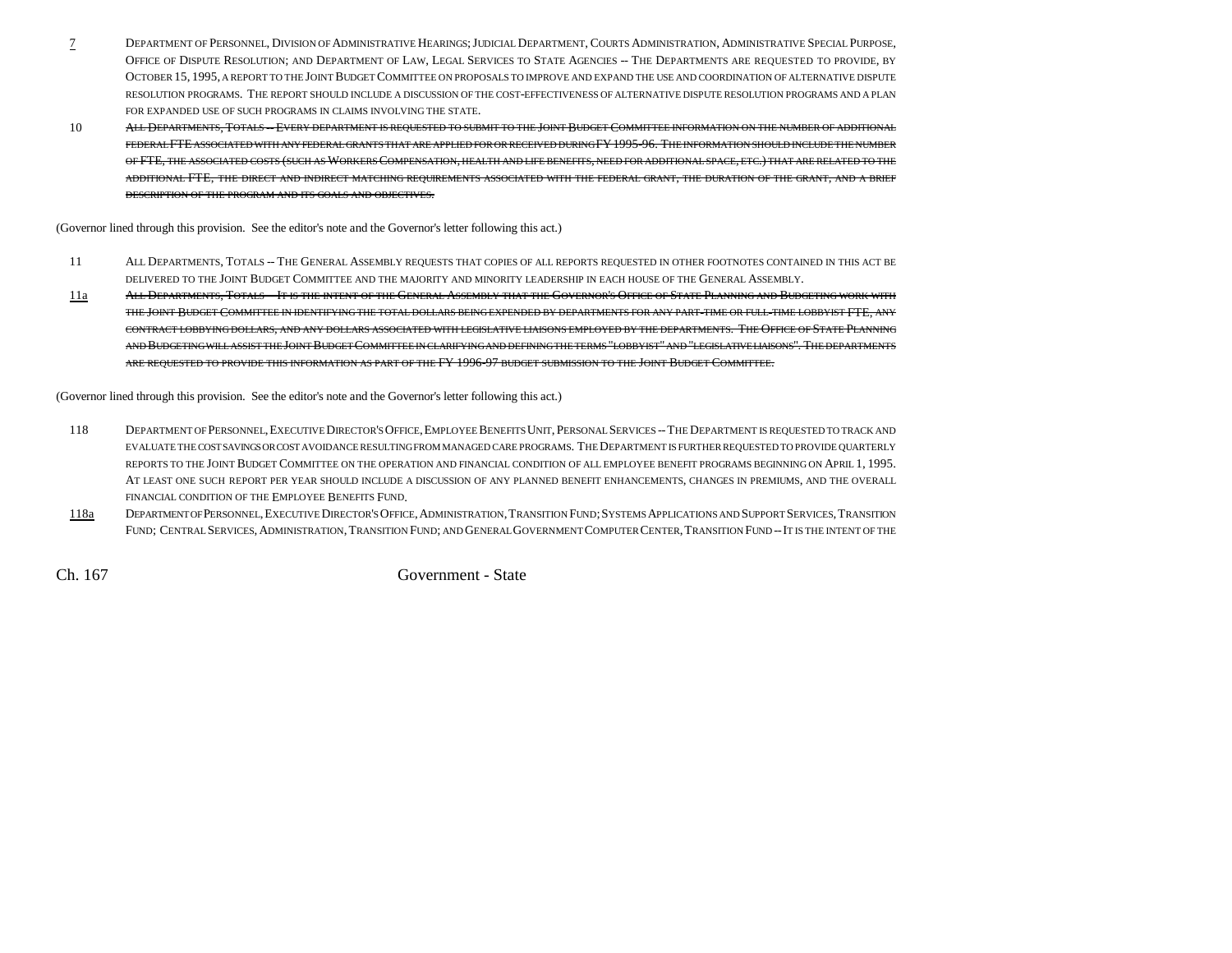| <b>APPROPRIATION FROM</b> |              |                |                |              |              |                |  |  |
|---------------------------|--------------|----------------|----------------|--------------|--------------|----------------|--|--|
| <b>ITEM &amp;</b>         | <b>TOTAL</b> | <b>GENERAL</b> | <b>GENERAL</b> | CASH         | <b>CASH</b>  | <b>FEDERAL</b> |  |  |
| <b>SUBTOTAL</b>           |              | <b>FUND</b>    | <b>FUND</b>    | <b>FUNDS</b> | <b>FUNDS</b> | <b>FUNDS</b>   |  |  |
|                           |              |                | EXEMPT -       |              | EXEMPT ه     |                |  |  |

GENERAL ASSEMBLY THAT THE DOLLARS AND FTE APPROPRIATED IN THESE LINE ITEMS SHALL BE UTILIZED SOLELY FOR PURPOSES OF MANAGING TRANSITIONAL needs arising from the reorganization of the Department of Personnel and the former Department of Administration. These line items shall NOT CONTINUE AFTER FISCAL YEAR 1995-96.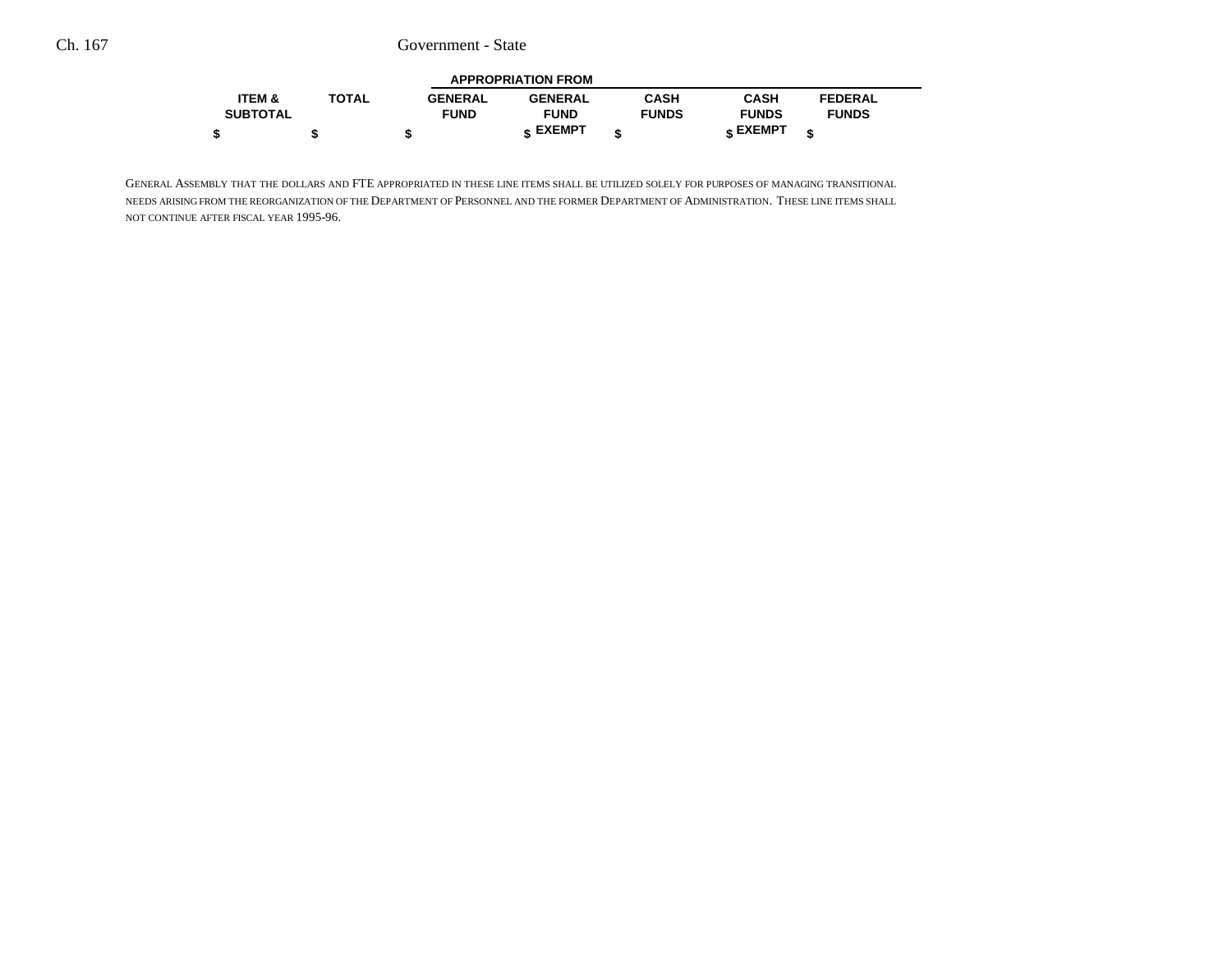**SECTION 115.** The grand totals in section 2 of Senate Bill 95-214, as enacted at the First Regular Session of the Sixtieth General Assembly, is amended to read:

### SECTION 2. **Appropriation.**

| <b>GRAND TOTALS--</b>    |                 |                            |               |                                         |                |
|--------------------------|-----------------|----------------------------|---------------|-----------------------------------------|----------------|
| <b>OPERATING BUDGETS</b> | \$8,238,397,396 | <del>\$3,843,750,741</del> | \$900,805,556 | <del>\$1,619,035,342</del> <sup>a</sup> | \$1,874,805,75 |
|                          | \$8.237.636.879 | \$3,843,161,146            |               | \$1.618.864.420 <sup>a</sup>            |                |

<sup>a</sup> Of these amounts, <del>\$523,496,325</del> \$523,325,405 contains a (T) notation and \$84,913,258 is from the Highway Users Tax Fund subject to Section 43-4-201(3)(A),C.R.S.

**SECTION 116. Capital construction appropriation for the 1995-96 fiscal year - transfer of department of administration appropriation to the department of personnel.** The capital construction appropriation made to the department of administration in Part I of section 3 of Senate Bill 95-214, enacted at the First Regular Session of the Sixtieth General Assembly, is hereby transferred to the department of personnel.

**SECTION 117. Limitations on collection of revenues for the 1995-96 fiscal year - redesignation of limitation on department of administration to the department of personnel.** The total amount of 1995-96 revenues that may be collected by the department of administration, as stated in section 4 of Senate Bill 95-214, enacted at the First Regular Session of the Sixtieth General Assembly, is hereby redesignated as part of the limitation on the total amount of 1995-96 revenues that may be collected by the department of personnel.

**SECTION 118. Future appropriations - legislative declaration.** The general assembly hereby finds and declares that the implementation of this act merging the department of administration in the department of personnel will result in a further decrease in the appropriation made to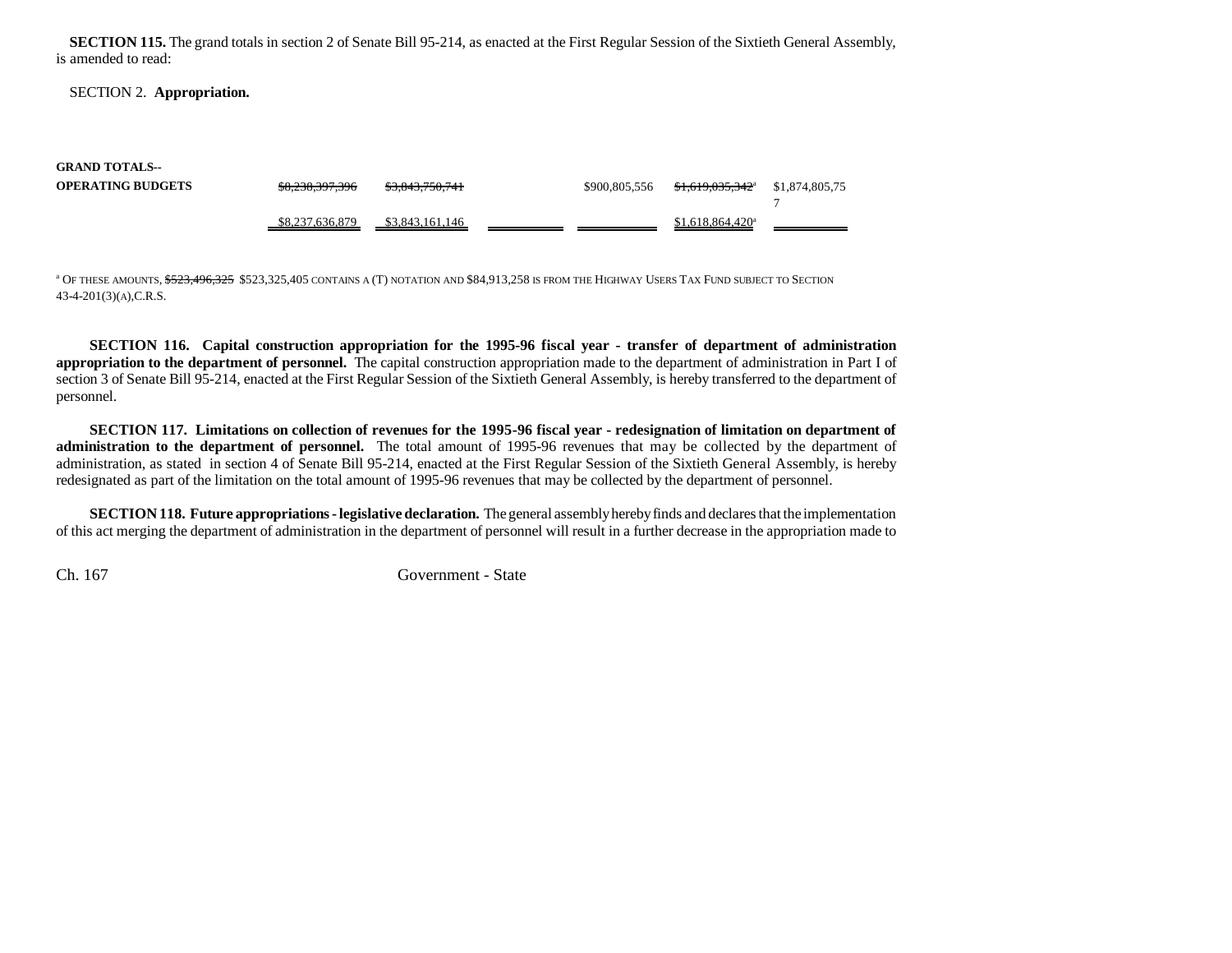| <b>APPROPRIATION FROM</b> |              |                |                |              |              |                |  |  |
|---------------------------|--------------|----------------|----------------|--------------|--------------|----------------|--|--|
| <b>ITEM &amp;</b>         | <b>TOTAL</b> | <b>GENERAL</b> | <b>GENERAL</b> | <b>CASH</b>  | <b>CASH</b>  | <b>FEDERAL</b> |  |  |
| <b>SUBTOTAL</b>           |              | <b>FUND</b>    | <b>FUND</b>    | <b>FUNDS</b> | <b>FUNDS</b> | <b>FUNDS</b>   |  |  |
|                           |              |                | <b>EXEMPT</b>  |              | EXEMPT -     |                |  |  |

the department of personnel, as well as the total appropriation made to all departments, in the annual general appropriation act for the 1996-97 fiscal year and fiscal years thereafter, and the amount of the decrease is estimated to be eight hundred thirty-seven thousand three hundred forty-four dollars (\$837,344) and 13.0 FTE.

**SECTION 119. Effective date.** The effective date section, the safety clause section, and part 2 of article 50.3 of title 24, Colorado Revised Statutes, as enacted by this act shall take effect upon passage, and the remainder of this act shall take effect July 1, 1995.

**SECTION 120. Safety clause.** The general assembly hereby finds, determines, and declares that this act is necessary for the immediate preservation of the public peace, health, and safety.

Approved in part and disapproved in part: May 23, 1995

**Editor's note:** The following is a reprinting of the Governor's message filed with House Bill 95-1362 when he approved the bill in part and vetoed it in part on May 23, 1995. Markings were made on the bill by the Governor purporting to veto provisions contained in footnotes. For the reasons set forth in the letter to the Governor on page 131 of Volume 1 of the 1989 Session Laws of Colorado, the President of the Senate and the Speaker of the House of Representatives expressed their opinion that similar markings made on the 1989 long bill did not constitute valid vetoes. However, the Colorado Supreme Court has held that such purported vetoes are entitled to a presumption of validity. See Romer v. Colorado General Assembly, 810 P.2d 215 (Colo. 1991). In view of this holding, the purported vetoes are reflected in the version of the bill printed on the preceding pages.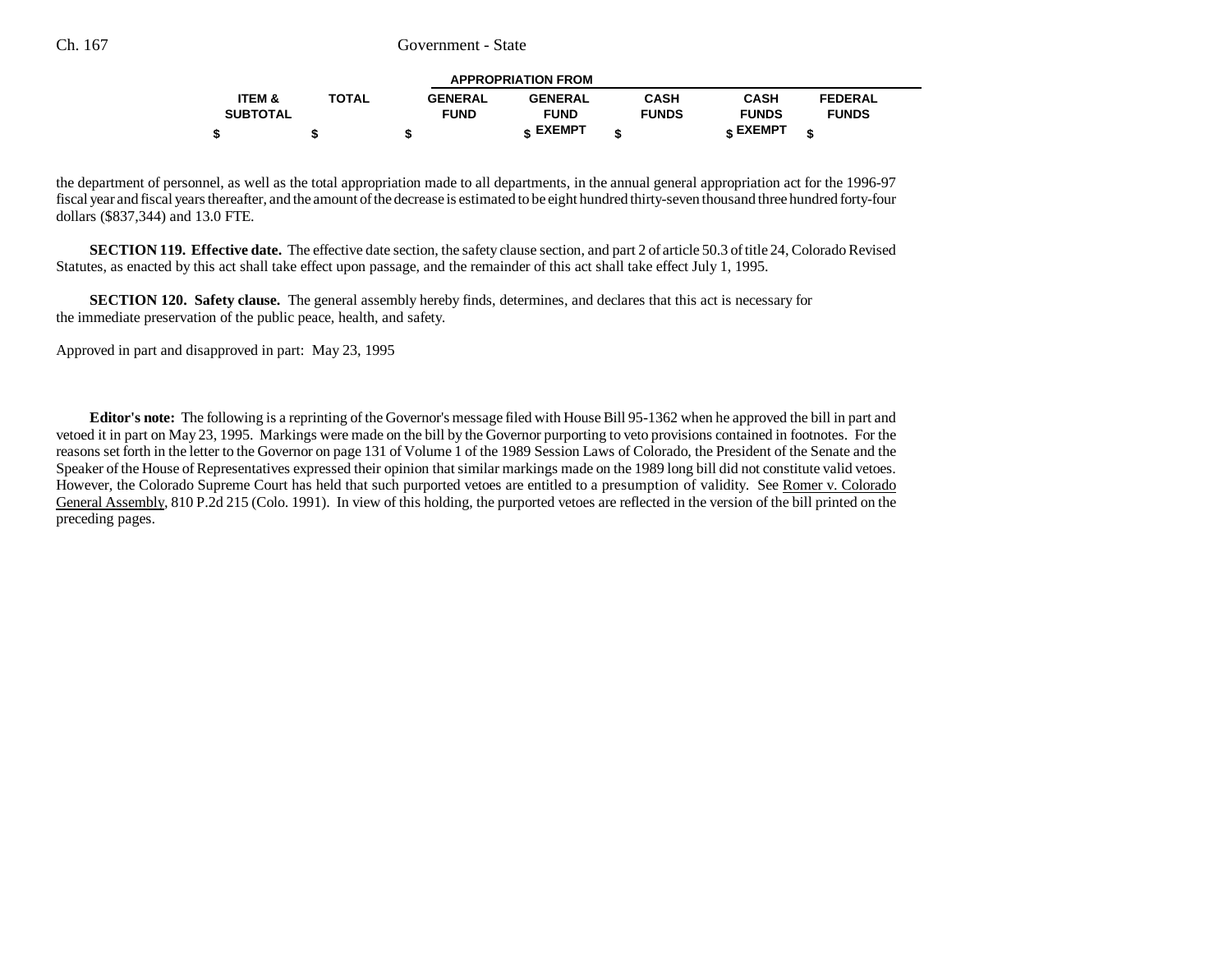May 23, 1995

The Honorable Colorado House of Representatives Sixtieth General Assembly First Regular Session State Capitol Denver, Colorado 80203

Ladies and Gentlemen:

I am filing with the Secretary of State the following act:

HOUSE BILL 95-1362 CONCERNING THE MERGER OF THE DEPARTMENT OF ADMINISTRATION INTO THE DEPARTMENT OF PERSONNEL, AND, IN CONNECTION THEREWITH, ABOLISHING THE DEPARTMENT OF ADMINISTRATION, TRANSFERRING THE DUTIES OF THE DEPARTMENT OF ADMINISTRATION TO THE DEPARTMENT OF PERSONNEL, MAKING CONFORMING AMENDMENTS, AND MAKING AN APPROPRIATION.

Approved in part and vetoed in part on May 23, 1995, at 10:19 a.m.

In accordance with Article IV, Section 12, of the Colorado Constitution, it is my obligation to review and exercise the line item veto to appropriation bills. I approach this important task each year carefully. I have approved HB 95-1362 as a whole, however, I have used the veto power to correct several provisions. Pursuant to the Colorado Constitution I have forwarded copies of the vetoed items from this bill, with my objections, to the house of origin.

House Bill 95-1362 violates Articles III and V of the Colorado Constitution. It contains some items that inhibit the ability of the executive branch to administer appropriations or which constitute substantive legislation.

Article III provides for the separation of powers between the executive and legislative branches. The legislative branch has broad powers concerning the appropriation of state funds. The executive branch of government has the inherent responsibility and authority for administering the government. Therefore, the General Assembly's power does not include the ability to attach conditions in HB 95-1362, which amends portions of the 1995 Long Bill that intrude into the executive functions of state government. Colorado General Assembly v. Lamm, 704 P.2d 1371 (Colo. 1985); Anderson v. Lamm, 195 Colo. 437, 579 P.2d 620 (1978).

Article V, Section 32 provides that substantive legislation cannot be included in the Long Bill. The purpose of the Long Bill is to meet charges already created against the public fund by affirmative acts of the General Assembly; it may not